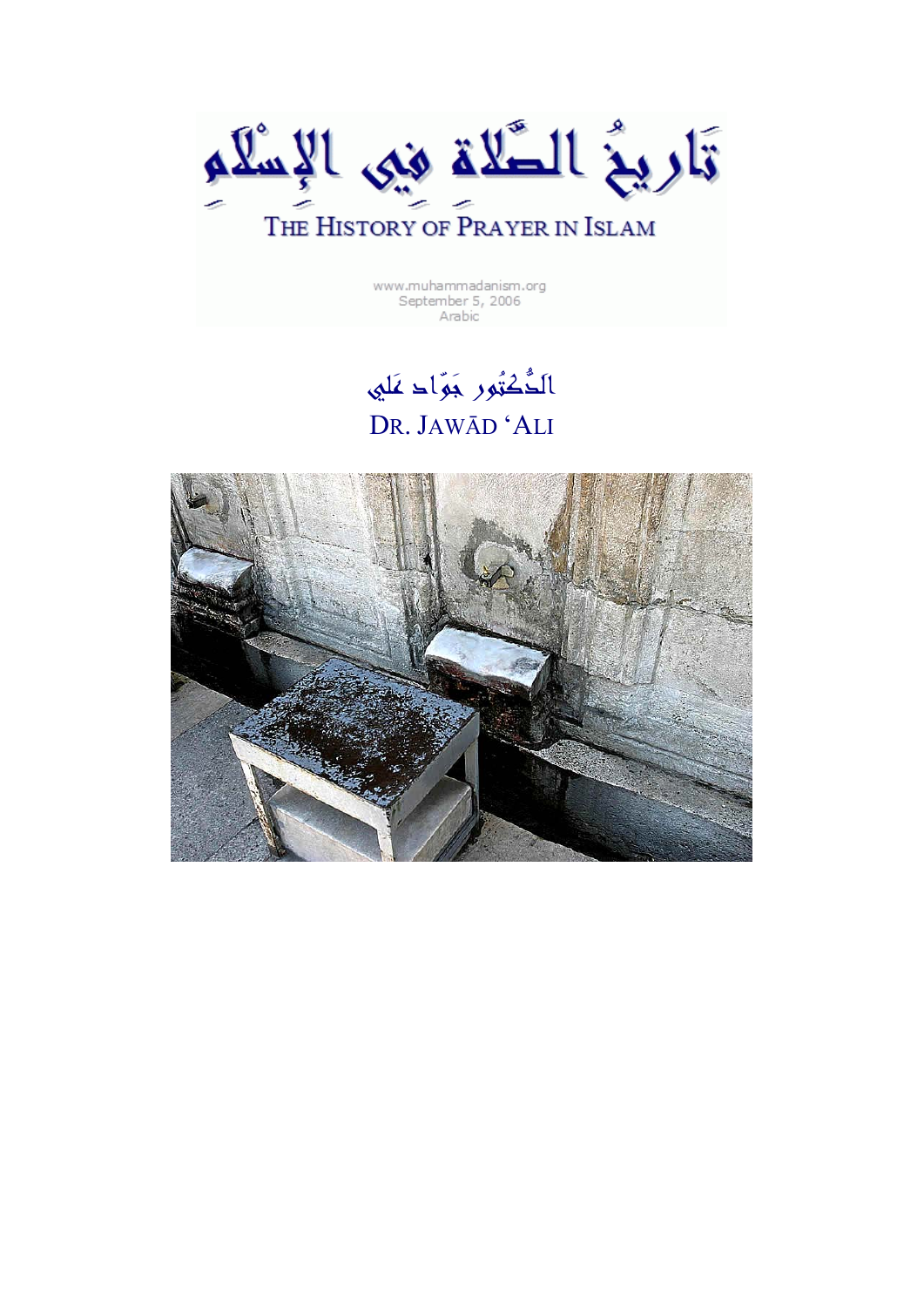### ساعدت جامعة بغداد على نشره

تَارِيخُ الصَّلاةِ فِي الإِسْلامِ



مطبعة ضياء \_ بغداد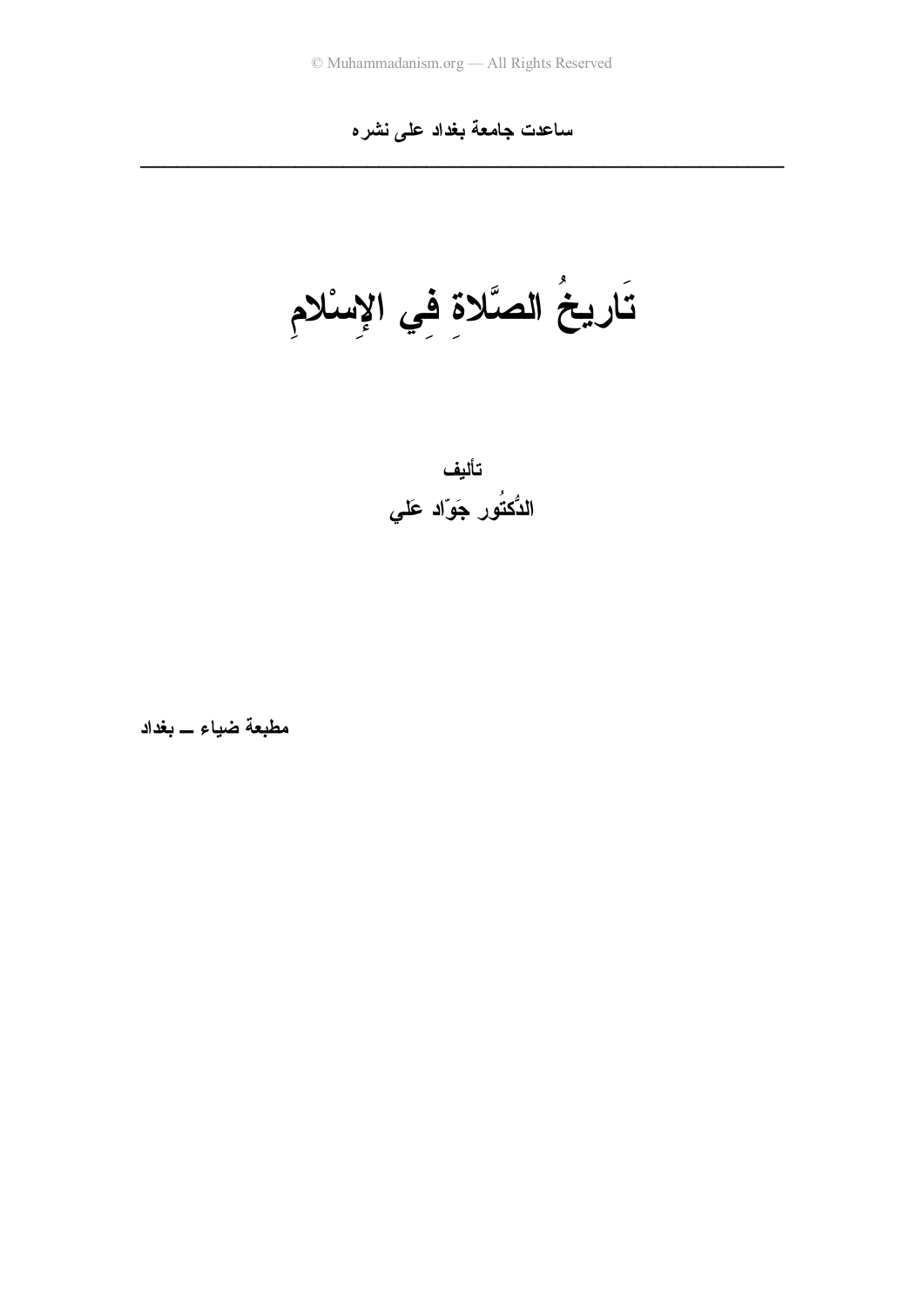مقدمة

لو سألت أي مسلم كان عن صلاته: كيف فُرِضت عليه؟ كان جوابه فـــي الأغلـــب: لا أدرى، لقد فرضها الله علينا، وكفي. ولو سألت اليهودي أو النصر انبي هذا السؤال، كان جوابـــه ذلك الجواب أيضاً. إنه يصلَّى، لأنه وجد آباءَه يصلون، فهو يصلبي بصــــلاتهم، وقـــد تعلمهـــا منهم.

وقد حاولت في هذه الأوراق تقديم بحث في تأريخ الصلاة في الإســــلام، يبـــين متــــي فُرِضت، وكيف نطورت، ليقف القارئ على منشأ عبادة هي ركن من أركان الإسلام. وحاولت أيضـاً جهد إمكانـي مقارنتها بالصـلاة فـي الديانتيْن اليهودية والنصـرانية، ليقــف القـــار ئ علــــي الصلو ات المشابهة في الدبانتيْن المذكور نيْن.

وأصل هذا البحث طـــائفة من مقـــالات كتبتها في مجلة « الرّســـالة » المصرية سنة « ١٩٤٥ م »، رجعت إليها، فوجدتها لا تصلح الآن للنشر في هيأة كتـــاب، فحـــورت فيهـــا و غير ت، ثم إني وجدتها لم تتناول إلاّ نواحي قليلة من الصلاة، فأكملت الناقص، و هو أكثر ً من المنشور ، ثم كونت من المجمو عتبْن هذا البحث.

وقد عرضت هذا البحث على أستاذي: الأستاذ السيد محمد بهجـــة الأثـــر ي، العضــــو العامل في مجمع اللغة العربية بالقاهرة، وعضو المجمع العلمي العربي بدمشق، فتفضل علـــيّ كعادته بقر اءة مسودّاته، وبابداء آر ائه القبمة فيه، فله الفضل والمنة.

وكل أملي أن أوفق في هذا البحث، وأن أكون قد قدمت فيه شيئاً نافعاً للقارئ، يفيـــده في الوقوف على تأريخ الصلاة في الإسلام. فإن وفقت فيه، فنعمة رجوتها، وإن أخفقت فيـــه، فلأنبي ما زلت طالب علم وما قدمته هو مبلغ علمي واجتهادي، ولكل مجتهد رأى، وعلى أولى العلم إر شادي إلى مو اطن الز لل.

جواد علمي

 $\mathsf{r}$   $-$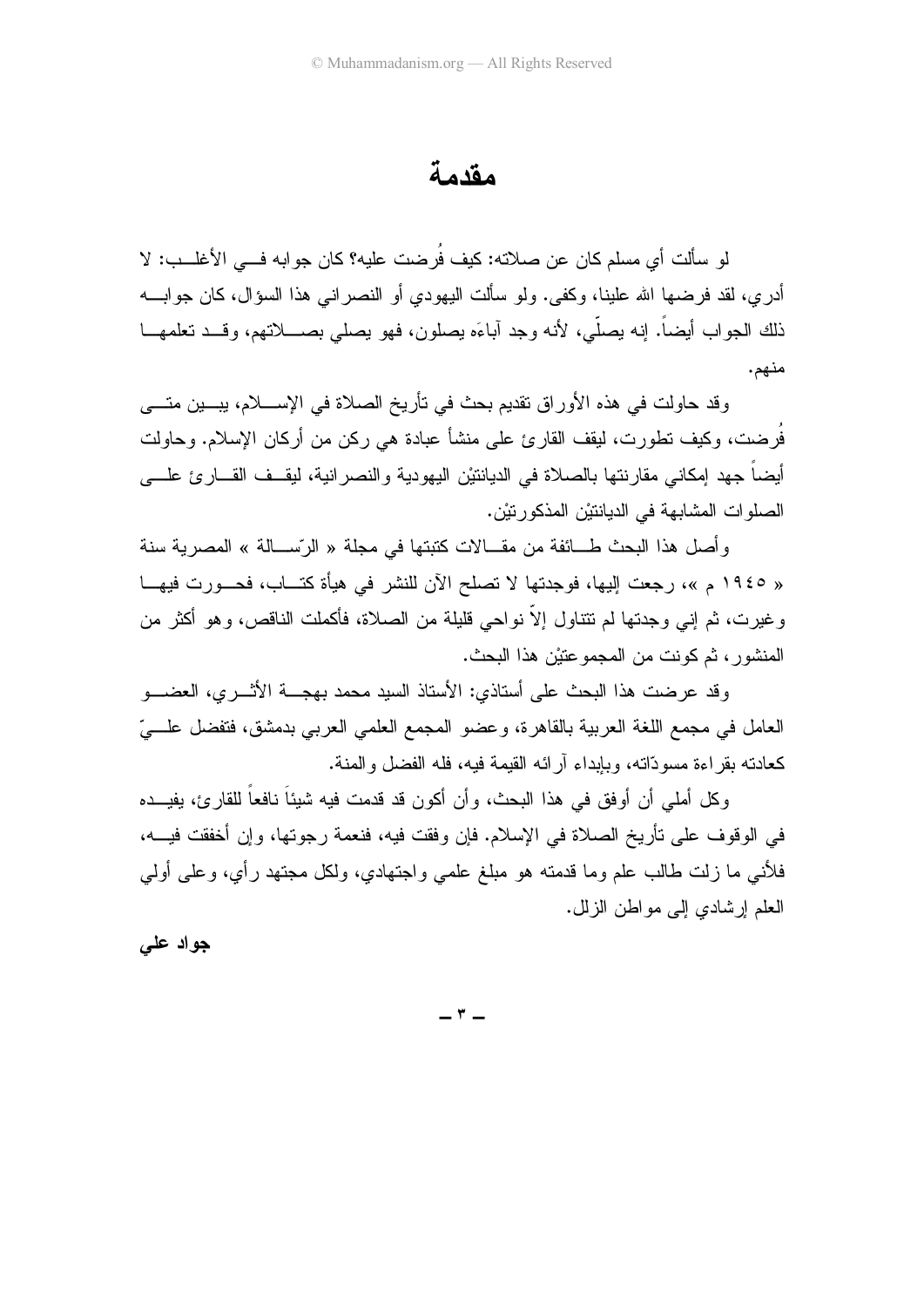مو ار د البحث

موردنا الأول في بحثنا عن الصلاة في الإسلام، هو بالطبع القرآن. فما ورد فيه عنها هو فرض واجب، وعلى المسلم العمل به. فلا مَعْدي للباحث عن الرجوع إليه في بحثـــه عـــن تأريخ تطور الصلاة.

والقرآن الكريم، كتاب منزل، نزل مُنَجَّمًا، فيه أمرٌ بالصلاة، ولكن أو امره لا تتعـــرض للشروح والجزئيّات، لذلك لزمت الاستعانة بكتب الحديث والتفسير وأسباب النزول ثـــم بكتـــب السير والأخبار .

وقد أخذ علماء الندوين مادتهم من علماء أخذوا روايتهم عمن سبقهم مـــن أفـــواههم، شفاهاً وسماعاً، إذ قلَّ منهم من دوّنٍ وسجلٍ. فلما جاءت أيّام الندوينِ، وشاعت طريقـــة حفــظ الخبر بندوبنه دونت الر و ايات و الأخبار . دُوّنت علي عهدة الر او ي، و ثوقاً من المدوّن بصــــدق الرواية الذي يروي الخبر. وقد أنفقوا جهداً في التعديل والجرح، للتأكد مـــن صـــدق الــــرواة ولكنهم لم ينفقوا الجهد نفسه في نقد الروايات والأخبار، أي مضمون الرواية ومادتها مع أنهـــا هي الأساس. فصرنا اليوم أمام روايات كثيرة ذات سند، وقد ترجع هذه الروايات إلـــي رجـــل واحد، ولكننا إذا درسناها وجدنا بعضها بناقض بعضاً، وأن الرجل ليقول قـــولاً فــــى بعـــض الأحيان، ثم ير و ي قو لاَ آخر بناقض قوله السابق أو أقو اله، وبذلك صر نا أمام مشكلة عويصــــة حداً هي مشكلة تدقيق مضمون الخبر ونقده.

خذ موضوع زمن فرض الصلوات الخمس، وزمن فرض الوضب و، تجب البراوي يروي أنهما فُرِضا بنزول الوحي على الرسول، أي في اليوم الأول من النبوة. ثم نرى الراوي يعود وكأنه نسبي ما قاله، فيذكر أن الصلوات الخمس والوضوء فرضـــا ليلـــة الإســـر اء. وأن موسى سأل الرسول لما مرّ به « ما فرض على أمتك؟ فقال: خمسين صلاة، قال: ارجعْ الِسي ربِّك فسلْه النخفيف لأمنك، فإن أمنك أضعف الأمم قوةً، وأقلَّها عمراً، وذكَرَ ما لقي مـــن بنــــي إسرائيل، فرجع فوضع عنه عشراً ثم مرّ على موسى، فقال: ارجع إلى ربِّك

 $i -$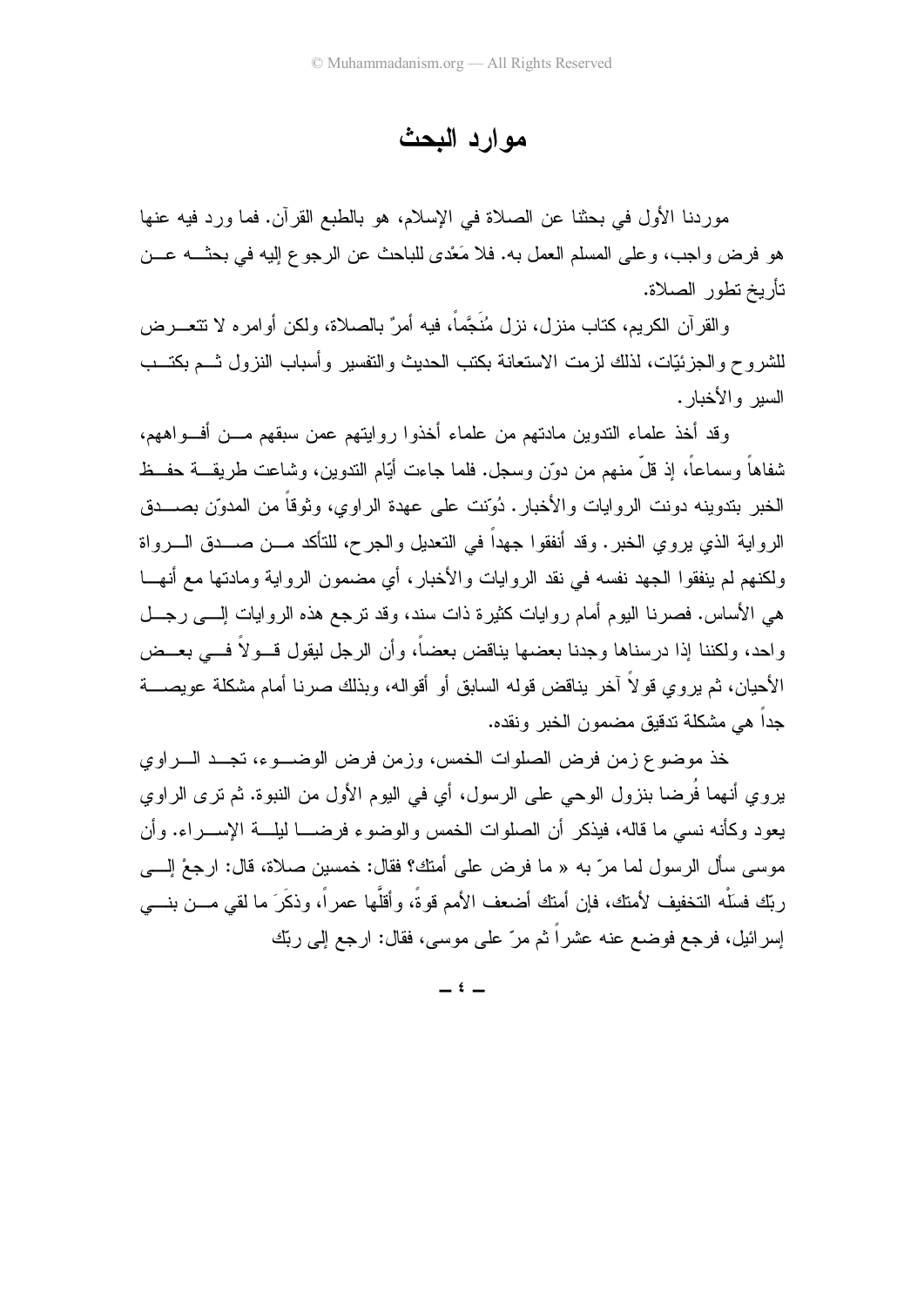فسَلْه التخفيف، كذلك حتى جعلها خمساً، قال: ارجعْ إلى ربِّك فسَلْه التخفيــف، فقـــال: لســـت براجع... »<sup>(י)</sup> ففرضت الصلوات الخمس.

ثم خذْ صلاة الجمعة، أو صلاة الخوف، أو أية مسألة أخرى من مسائل هــذا البحــث، ستجد نفسك أمام روايات عديدة بناقض بعضها بعضاً. ومردّ ما نراه إلى وثوق الرواة بالرواية وثوقاً مطلقاً واعتمادهم عليه، لا على الخبر الذي برويه، واعتمـــاد الــــرواة علــــى المشــــافهة و الحفظ.

ثم سبب آخر ٍ هو أنّ ذاكرة الرواة الحفاظ، وإنْ تمكنت من المحافظة علـــى مضــــمون الخبر وجوهره إلاَّ أنها لا تستطيع المحافظة على جزئياته وتفاصـــيله، ولا ســـيما الجزئيـــات و التفاصيل المتعلقة بالتأريخ، أي بالأيام و الشهور ، و السنين. لذلك نـجد الرو ايات تتبـــاين فيمـــا بينها ونتصارع، وقد تهملها إهمالاً تاما. لذلك نجد راوية بروي تأريخاً، ثم نجد راويــــة آخـــر يروي تأريخاً آخر وهكذا. وقد وقع كل ذلك لأفة طبيعية عند الإنســـان، هـــي أفـــة النســـيان، فالإنسان ينسي، ويزيد نسيانه هذا كلما ابتعد زمان الحادث عنه. وحيث أن التدوين لـــم يكـــن شائعاً في أيّام الرسول، لذلك وجدت هذه الآفة مجالاً واسعاً للعبث في الأخبار .

هذا وسوف تخرج من هذه الدراسة التي استخلصتها من الروايات العديدة، بنتيجة هي أن الصلاة قد كملت ونمّت وأخذت شكلها النهائي في المدينة. وأن في المدينة ظهرت صلوات لم بكن الأمر قد نزل بها بمكة، وذلك لتغير الظروف ولتبدل الأحوال، ولتفشى الإسلام، فصار من الممكن تعنّد المسلمين علناً وجهار اً.

(١) نأريخ الطبري (٢/ ٣٠٩).

 $\bullet$   $\bullet$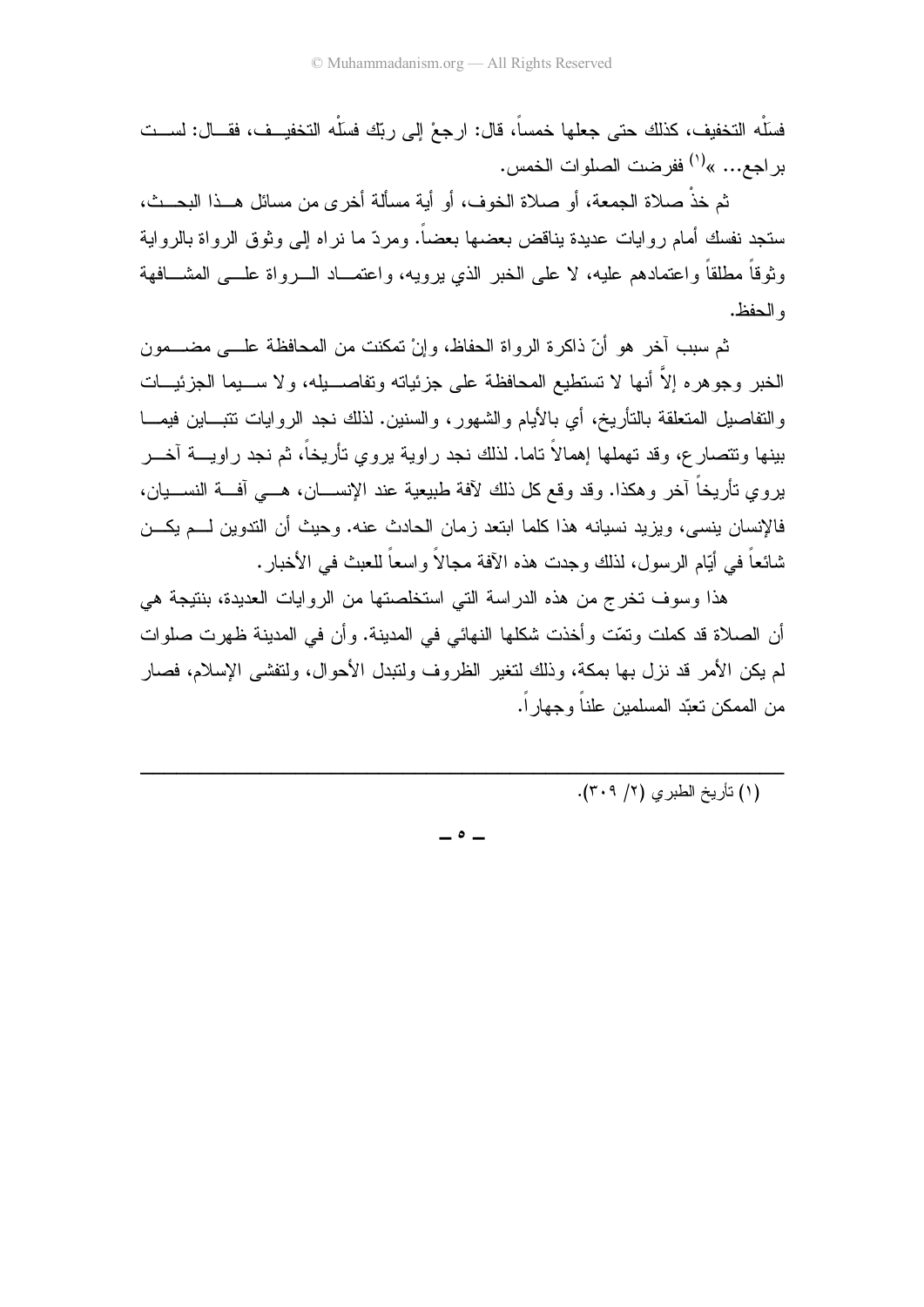#### الصّلاة

أجمعت المذاهب الإسلامية قاطبة على أن الصلوات المفروضـــة فـــي اليـــوم خمـــس صلوات. وأجمعت كذلك على عدد الركعات، فصلاة الصبح ركعتان، وصلاة الظهر والعصـــر والعشاء أربع ركعات. أمّا صلاة المغرب فإنها ثلاث ركعات.

ولم تختلف المذاهب الإسلامية قديما وحديثًا في الشكل الأساســـي للصــــلاة، ولا فــــي هيأتها وكيفيتها، وإنما اختلفت في مسائل فرعيّة طفيفة، لا علاقة لـها بالوضـع العـــام للصــــلاة. فطريقة الركوع والسجود واحدة عند الجميع، وعدد الركعات ثابت لا يختلف فيه مذهب عـــن مذهب، والاتجاه نحو القبلة واجب عند جميع المسلمين لا خلاف بينهم فيه. وأما فيما عدا ذلـــك مثل الجهر بالقراءة أو الاخفات، وإسبال البدين في الصلاة أو « النكتيــف » فـــوق الســــرة أو خُنَّها، وجواز القنوت أو عدم جوازه، ورفع السبَّابة في التشهد أو عدم رفعها، وإدارة الــــرأس نحو اليمين واليسار حين السلام أو عدم ذلك، ثم الحد الأدنى للأيات التي تجب قراءتهــــا فــــي الصلاة، وأمثال ذلك، فإن كل هذه لا نؤثر على هيكل الصلاة وشكلها كما قلنا، ويكاد يصــــعب على غير المسلم تمييز هذه الجزئيّات.

والصلاة هي مظهر من مظاهر نعلق الإنسان بخالقه، وواجب من واجباتـــه الدينيـــة، سواء أكانت صلاة فرد أو صلاة جماعة، وهي مناجاة الله وطلب ما يحتاج إليه الإنســـان مــــع الشكر على المراحم الآلهية<sup>(١)</sup>. ففي الصلاة إذن عنصران: عنصر الشكل للإله ومدحه وتبجيله علـي عظمته وبديع صنعه، وعنصـر الطلب من الله القهار الذي يُســأل فيجيـــب. وهـــي مـــن العبادات الني لم نتفك شريعة منها، وإنْ اختلفت صُورها بحسب كل شريعة<sup>(٢)</sup>.

> --(۱) قاموس الكتاب المقدس (۲/ ۱۲).

-----------

 Hastings, Dictionary of the Bible, P., 744. (٢) المفردات في غريب القرآن، للراغب الأصفهاني (٢٨٧).

 $-1$ 

 -----------------------------------------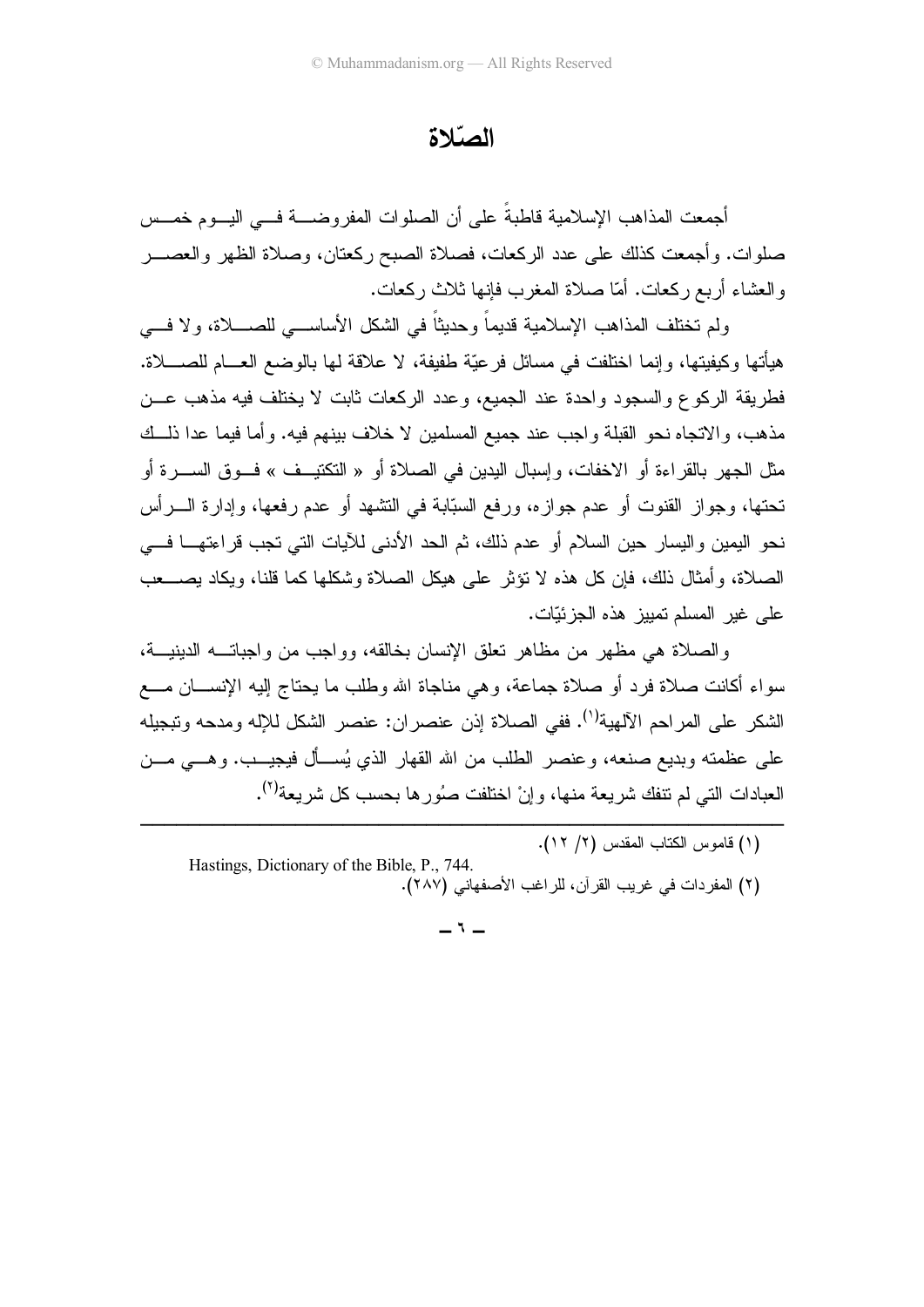والصَّلاة في اللُّغة الدعاء والرحمة والاستغفار ، وقــد خصصـــها الإســـلام الفريضـــة المعروفة التي فيها ركوع وسجود وحركات معينة وقواعد ثابتة لا نتأثر بإرادة المصـــلي، ولا برغبته وميوله، ولا بالوقت الذي يريده إذا كانت تلك الصلاة فريضةً واجبةً''). وعلى المصلى أن يقول في صلاته أقوالاً ثابتة من نصوص القرآن والسنة، على حسب ما ورد في الشــــرع، وما حفظه الخلف عن السلف.

وكلمة « صلاة » أراميّة في الأصل أخذت من أصل « ص ل ا » « صلا » ومعناها ركع وانحنى. ثم استعملت في التعبير عن الصلاة بالمعنى الديني المعـــروف، ثـــم اســـتعملها اليهو د فأصبحت لفظة آر اميّة عبر انية. دخلت العربية قبل الإسلام عن طريق أهـــل الكتـــاب. استعمل اليهود هذه الكلمة: « صلوته » في الأز منة المتأخر ة من عهد التور اة، حتى أصــــبحت كلمة مألوفة ذات معنى دبني خاص، وفي كتب اللغة: « وصلوات البهــود: كنائســـهم. وفـــي النتزيل: لهدَّمت صوامعُ وبيع وصلوات ومساجدُ. قال ابن عبَّاس: هـــي كنـــائس اليهـــود، أي مو اضبع الصلوات، و أصلها بالعدر انبة صلُّونا<sup>(٢)</sup> ».

وقد لاحظ بعض المستشرقين أن لفظتىْ صلاة وزكاة، لم نُكتبا علـــى الشـــكل الـــذي ندوّنهما في الزمن الحاضر، وإنما كتبتا بحروف الـــواو فـــي صــــدر الإســـلام: « صــــلوة » و «زكوة». وقد رجعوا ذلك إلى الأثر الآرمي في أصل الكلمة<sup>(٣)</sup>، إذ تكتب الصلاة « صلوتو » "Slouto" « صالونه » « صلونه » في

(٢) لسان العرب (١٤/ ٤٦٦) « صادر »، القاموس (٤/ ٣٥٣)، المفردات للأصفهاني (٢٨٧)، Nöldeke, Geschi. des Qorāns, I, S., 255, Frankel, De Vocabulis in antiquis Arabum Carminibus et in Corano Peregrinis, P., 21, C. Rabin, Ancient West - Arabian, PP., 105. (3) Nöldeke, Geschichte des Qorāns, I, S., 255, A Brockelmann, Arabische Grammatik, S., 7, C. Rabin, Ancient West - Arabian, PP., 105, Shorter Ency. of Islam, P., 491.

<sup>(</sup>١) لسان العرب (٤ / / ٤٦٤ وما بعدها) « دار صادر ».

 $-$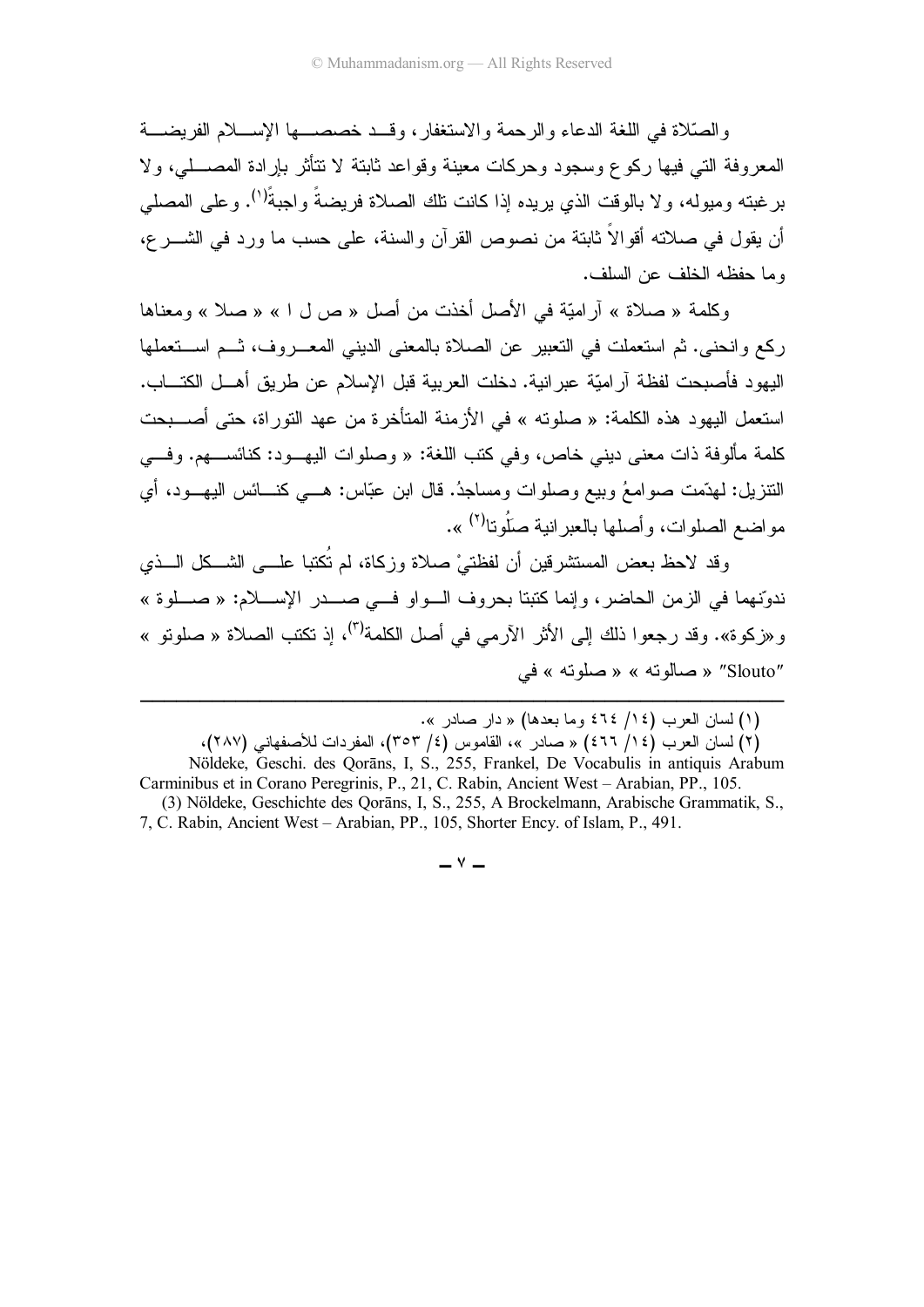لغة بني آرم، وتُكتب الزكاة « زكوات » عندهم<sup>(י)</sup>. وأصلها من « زكـي » « دكـــي » ويعنـــي التطهير <sup>(۲</sup>).

وقد زعم بعض المستشرقين أنَّ لفظة « صلاة » لم نكن معروفة قبل الإسلام، وإنمـــا نخلت العربية من القرآن الكريم، تعبيراً عن الفرائض المعروفة<sup>(٣)</sup>. وهـــو رأي يحتــــاج إلــــ<sub>ى</sub> دليل، إذْ ليس في استطاعة أحد الادعاء أننا أحطنا علماً بلغة الجاهليين وبمصطلحاتهم وبجميع عقائدهم، حتى نقول بهذا الرأي. ولعل الأيّام نكشف لنا في المستقبل عـــن نصــــوص جاهليـــة مدونة بأقلامهم، قد تبتّ في أمثال هذه الأمور .

أما إذا كانوا قد قصدوا من قولهم ذلك، أن الصلاة بـــالمعنى الإســــلامي أو بالطريقـــة اليهودية أو النصرانية، لم نكن معروفة عند الجاهليين الوثنيين، فذلك رأي صــــحيح ســـليم، لا بمكن أن يخالفه أحد. فالصلاة المعروفة، أي الصلاة الإسلامية، هي صلاة نزل الأمر بها فـــي الإسلام، فهي لذلك غير جاهلية وهي إذن لم نكن معروفة عندهم. وأمـــا الصــــلوات اليهوديــــة والنصر انية، فلم نكن معروفة عند الجاهليين عبدة الأصنام والأوثان، لأنهم لم يكونوا يهودا ولا نصارى، فلم يعرفوا صلاة اليهود ولا صلاة النصارى، خلا أولئك الذين كانوا علـــى اتصــــال بهم، فقد عرفوها ووقفوا عليها، بدليل ما ورد في شعر بعض الجاهليين من ذكرهم لمها ومـــن إشار اتهم إلى بعض شعائر ها من ركو ع وسجود وتسبيح<sup>(٤)</sup>.

وأما اليهود العرب والنصارى العرب، فقد كانوا بصلون صلواتهم في معابدهم، فهـــم يعر فون الصلاة إذن بطر يقتهم الخاصة.

وأما الجاهليون الوثنيون، فلا نعرف شيئا ما من أمر الصلاة عندهم، إذ لم تصل البينـــا أية كتابة مدونة بقلمهم، فيها ذكر للصلاة عندهم. ولكن

 (1) Shorter Ency. of Islam, P., 654. (٢) غرائب اللغة العربية، للأب رفائيل نخلة اليسوعي (١٨٤). (3) Shorter Ency. of Islam, p., 491.

 ------------------------------------------------------

(٤) لويس شيخو ، النصر انية وأدابها في الجاهلية، القسم الثاني، الجزء الثـــاني (القســـم الأول) (ص ١٧٧ و ما بعدها).

 $\wedge$   $-$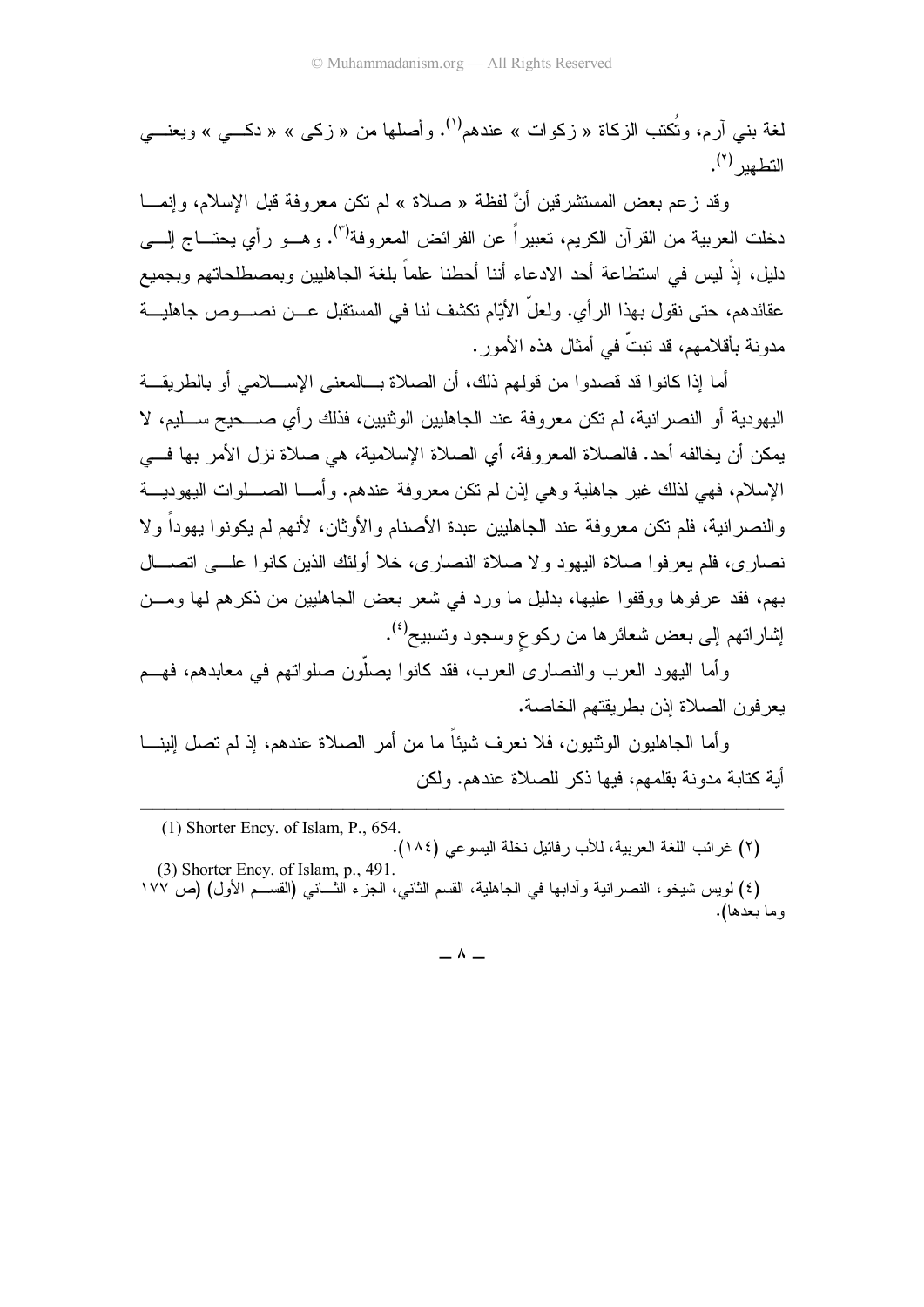هذا لا يمكن أن يكون دليلاً على نفي وجود الصلاة عندهم. فقوم كانوا يحجـــون فـــي مواســـم معينة، ولهم شعائر دينية ثابتة معينة، ولهم أدعية وتضر عات إلى آلهتهم، لا يمكن أن يكونــوا قد أغفلوا أمر الصلاة، لأن الصلاة معروفة حتى في الأديان البدائيـــة، وهـــي ملازمـــة لكـــل الأديان. ولكننا لا نأمل بالطبع أن نكون صلاتهم صلاة واحدة، وأن نكون على شـــاكلة صــــلاة اليهود أو صلاة النصاري، لأن مفهوم الصلاة يختلف باختلاف الأديان والشـــعوب والقبائـــل، و هيأتها تختلف بهذا الاختلاف أيضاً، ولكنها على اختلافها هذا هي صلاة، مثـــل صــــلاة مـــن ذكرنا، لأن فكرة الصلاة هي واحدة، وأما التعبير عنها فمختلف، وإلاّ صـــارت الأديـــان دينـــاً و احدا.

وفي القرآن الكريم إشارة إلى وجود الصلاة عند أهل مكة. جاء: « وما كان صــــلاتهم عند الببت إلاّ مكاءً وتصدية »<sup>(י)</sup>. وقد ذكر المفسر ون أن قريشاً كانوا بطوفون بالببت عــراةً، بصغرون وبصفقون، وصلاتهم: معناه دعاؤهم، أي بقيمون المكاء والتصـــدبة مكـــان الـــدعاء والتسبيح. وقيل: أراد ليس لهم صلاة ولا عبادة، وإنما يحصل منهم ما هو ضرب مـــن اللهـــو واللعب<sup>(٢)</sup>، وقيل: « ما كان صلاتهم التي يزعمون أنها يُدرأ بها عنهم إلاّ مُكاءً وتصدية، وذلك ما لا يُرضى الله ولا يحب. ولا ما افترض عليهم، ولا ما أمــــرهم بــــه »<sup>(٢)</sup>. وورد: « يقــــول تعالى ذكره وما لـهؤلاء المشركين ألاّ يعذبهم الله وهم يصدّون عـــن المســـــجد الـحــــرام الــــذين بصلُّون لله فبه وبعبدونه. ولم يكونوا لله أولباء، بل أولباؤه الذين بصدونهم عن المسجد الحـــرام و هم لا يصلُّون في المسجد الحر ام. وما كان صلاتهم عند البيت، يعنـــي بيـــت الله العتيـــق إلاّ ا مكاءً و هو الصفير ». « و أما التصدية فإنها التصفيق »<sup>(٤)</sup>.

وقد ذكر يعض الرواة أن سبب نزول هذه الآية هو أن قريشاً كانوا

(١) الأنفال، الآية ٣٥. (٢) تفسير الطبرسي، مجمع البيان في تفسير القرآن، (٤/ ٤٠ه وما بعدها) تفسير ابن كثير (٢/ ٣٠٦). (٣) نفسير الطبري، جامع البيان في نفسير القرآن (٩/ ١٥٧ وما بعدها). (٤) تفسير الطبرى (٩/ ١٥٧).

 $-9-$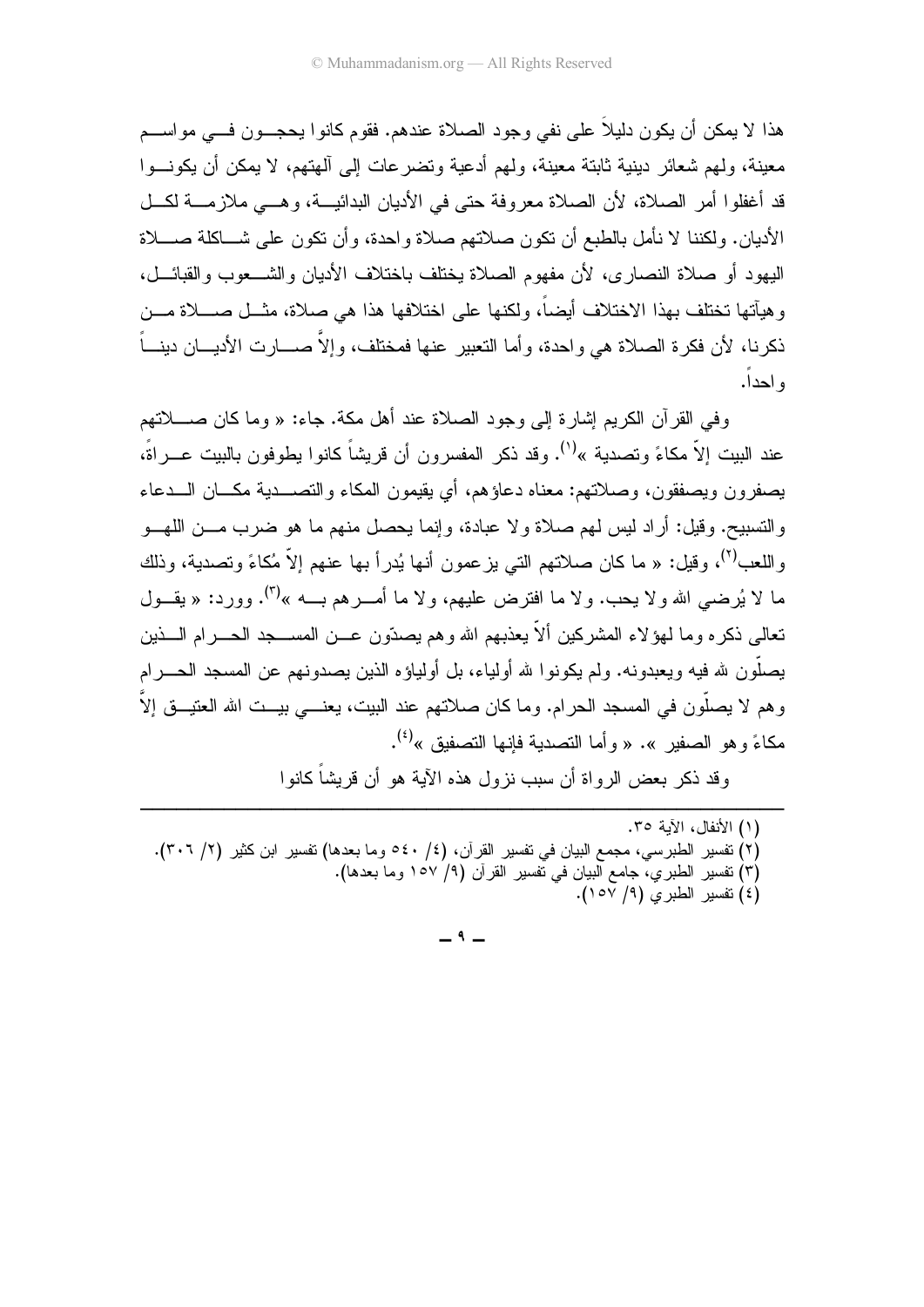يعار ضون ر سول الله في الطواف أو في صلاته في البيت، ويستهزئون بـــه: يصـــفرون بـــه ويصفقون، فنزلت الآية في حقهم. وقيل: إن رسول الله كان إذا صلَّى في المسجد الحرام قـــام رجلان من بني عبد الدار ٍ عن يمينه فيصفر ان، ورجلان عن يسار ِه يصفقان بأيديهما، فيخلطان علبه صلاته. فقتلهم الله جميعاً ببدر »<sup>(۱</sup>).

وجاء في رواية أنهم: « كانوا يطوفون بالبيت عراة، وهم مشـــبكون بـــين أصــــابعهم، يصفرون فيها ويصفقون. فالمكاء والتصدية على هذا نوع عبادة لهم، فلهــذا وضـــعا موضـــع الصلاة بناءً على معتقدهم. وفيه أن من كان المكاء والتصدية صلاته، فلا صلاة له »<sup>(٢)</sup>. وجاء عن « عطية عن ابن عمر ، قال: كانوا يطوفون بالبيت ويصفقون. ووصـــف الصـــفق بيـــده، ويصفرون ووصف صفيرهم، ويضعون خدودهم بالأرض. فنزلت هذه الآية »<sup>(٣)</sup>. فصـــــلاتهم هذه إذن، صلاة خاصة ذات حركات، وبها سجود على روابة ابن عمر .

أما أن الآية نزلت في حق النفر المذكورين من بني عبد الدر ، فـــان هـــذا التفســـير لا ينسجم مع منطوق الآية، لأنها تشير إلى صلاة المشركين، لا إلى صلاة الرسول، بدلالة قولــــه « صلاتهم »، فالضمير ضمير جمع يعود إلى قريش. وأما النفر، فكـــانوا يســـتهزؤون ولـــم يكونوا بصلُّون، ثم إنه لم يرد بطرق كثيرة في كتب التفسير، كثرة الروايات التــــى تـــذكر أن قريشاً كانت تصلَّى مكاءً وتصدية، أي صلاة تصفير وتصفيق، وهما ضرب من اللَّهو واللُّعب. لذلك لا بستقبم التفسير المذكور ، أي تفسير استهزاء المذكورين بصلاة الرسول واستخفافهم بـــه مع ظاهر الآية ومعناها. فلم يبقَ لنا إلاَّ أن نأخذ بظاهر الآية وبما ورد في نفســبر ها مـــن أن قر بِشاً كانت تصلِّي قبِل الإسلام، ولكن صلاتها لم تكن صلاةً بتجلَّة و احتر ام و حشـــمة، و إنمـــا كانت مكاء وتصدبة وضربأ

(٣) اسباب النزول، للواحدي (ص ١٧٦).

 $\cdot$   $-$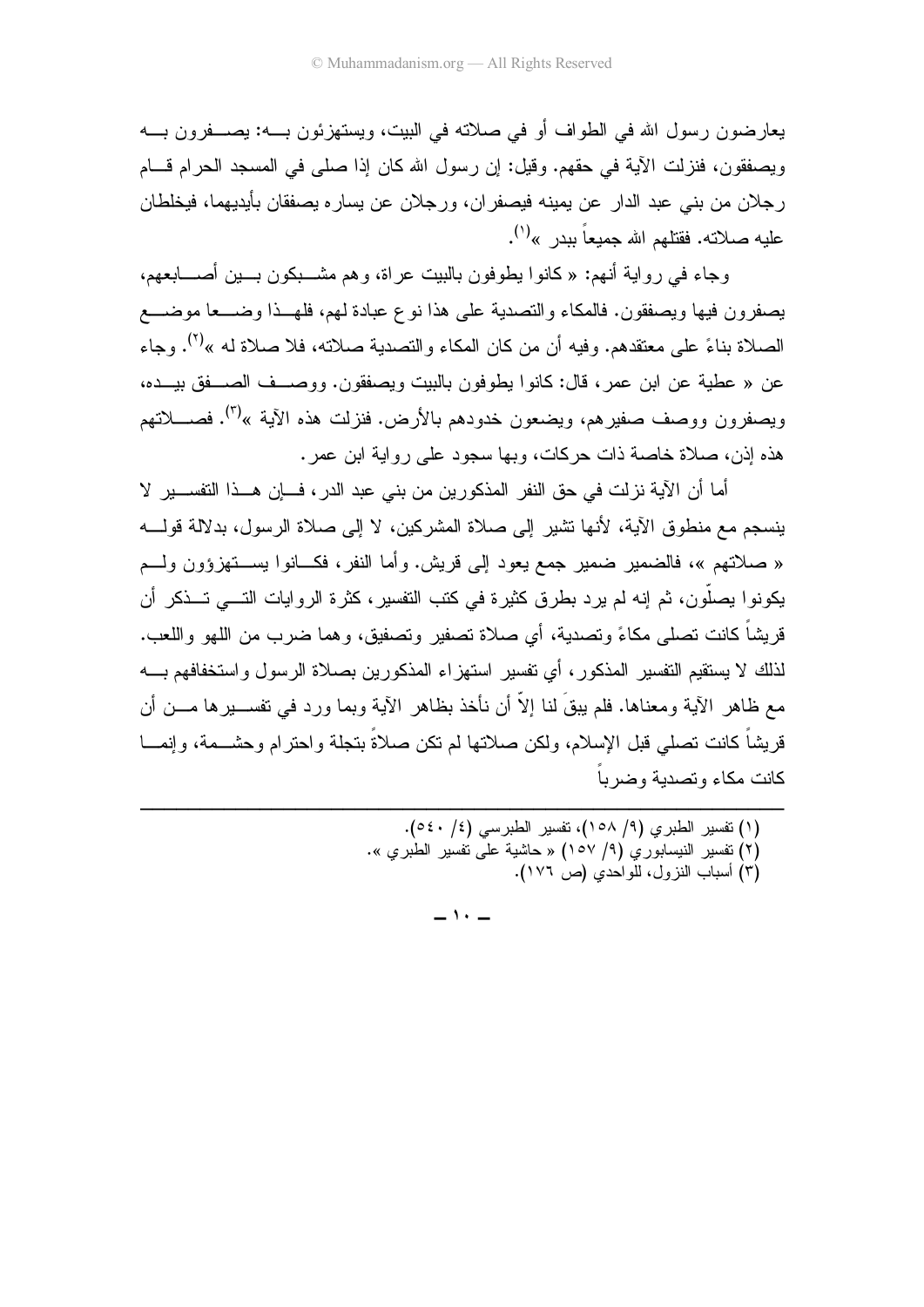من اللهو ، اللعب، لما فيها من تصفير وتصفيق لا يليقان أن يكونا تعبير اً من إنسان عن تقـــدير لخالقه. ومثل هذه الصلاة لا تستحق أن تُسمَّى صلاةً، لأنها خالية من الأدب والحشمة والوقار .

ولا غرابة في أن نكون صلاة قريش صلاة نظهر وكأنها لهو ولعب وعبث، فإن كثيراً من الأديان نؤدي صلاتها بغناء وموسيقى ورقص، لأنها تعتقد أنها ندخل بذلك المســـرة علــــي قلوب الألهة وترضيها، فصلاتها لذلك يجب أن نكون على هذا الشكل من الأداء. ومـــا زلنـــا نرى بعض الأديان تعتمد على الرقص الديني، على أنه نو ع من الصلاة وزلفَى إلـــى الآلهــــة. فصلاة قريش إذن، كانت على هذا النحو من الصلاة.

وور د في الأخبار أيضاً أن الصلاة كانت معروفة عند الجاهليين، كانوا يصلون علـــي الميت، بأن يقوموا على قبره بذكر محاسنه وأعماله، وبإظهار الحزن عليـــه، ويقولـــون لمهــذا العمل « الصلاة ». و هي صلاة أطلق الإسلام عليها و علي أمثالها « دعــو ي الجاهليـــة »<sup>(י)</sup>. فتلك الصلاة إذن هي ضرب من صلواتهم يؤدونها على قبر الميت، وهي صلاة، وإنْ اختلفــت عن الصلاة على الميت، أو صلاة الجنائز في الإسلام. ومن يدري؟ فلعلهــم كـــانوا يصــــلّون صلوات أخرى، لم تصل أخبارها إلينا.

أضف إلى ذلك خبراً عن صلاة الرسول برويه أهل السير، فيذكرون أن الرسول كــــان « يخرج إلى الكعبة أوَّل النهار فيصلَّى صلاة الضحى، وكانت صلاة لا نتكرها قريش. وكـــان إذا صلَّى في سائر البوم بعد ذلك قعد عليّ أو زيد رضبي الله عنهمـــا بر صـــدانه »<sup>(٢)</sup>. فهـــذا الخبر ، إنْ لم ينص على وجود صلاة الضحى عند الجاهليين، يشير الى أن قريشاً كانت تعر ف صلاة الضحى، لذلك لم نتكرها ونركت الرسول بصليها، وأقول: تعرفها، ولا أقـــول تصــــلَّيها، لأني لا أريد أن أكون متسرعاً، فأحكم حكماً قاطعاً استناداً

 $-11 -$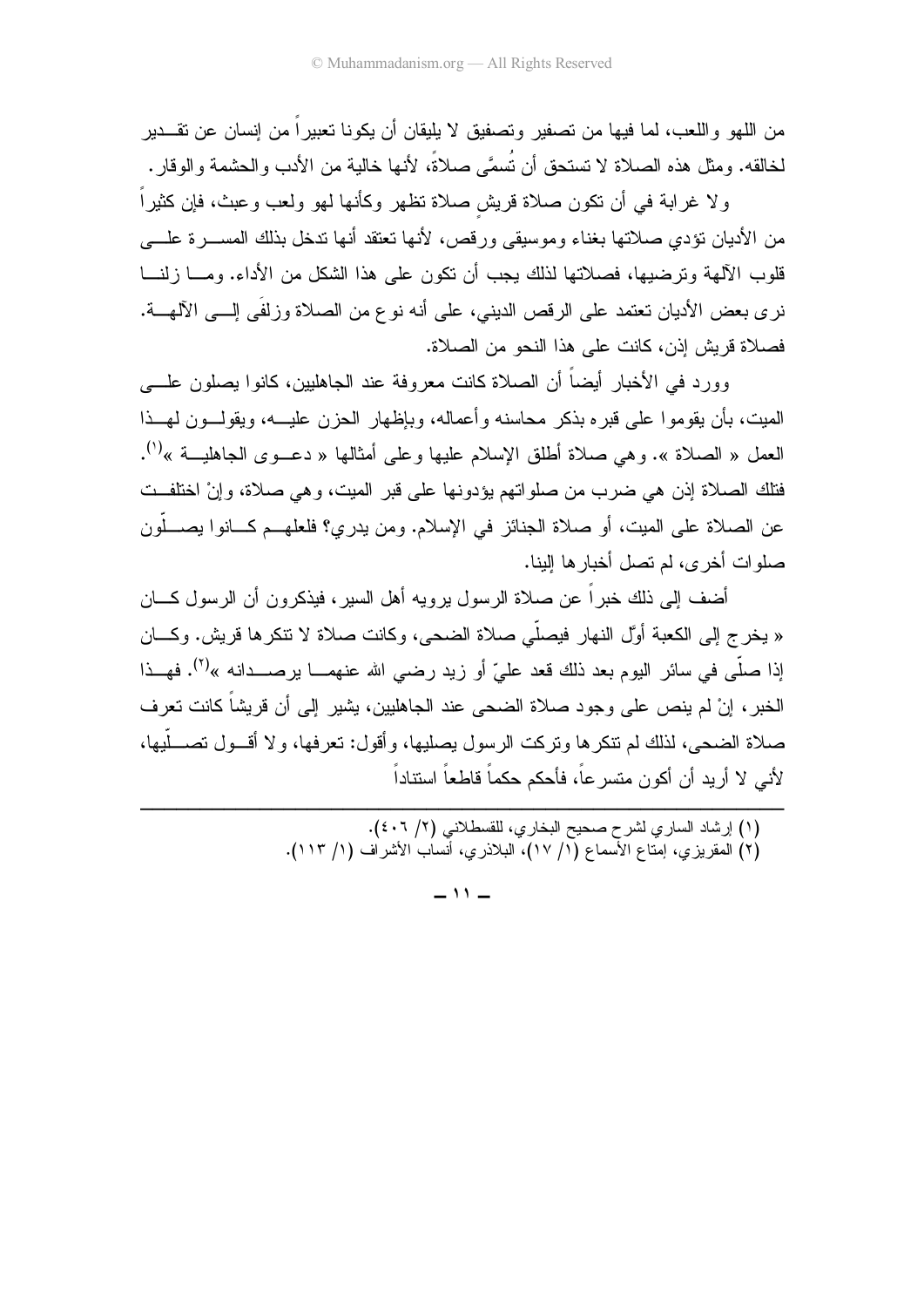إلى خبر غامض بحتاج إلى وضوح.

والدعاء الذي هو من معاني الصلاة في الإسلام، هو الابتهال إلى الله بالسؤال والرغبة فيما عنده من خيرٍ . ويقابل ذلك في العبر انية كلمة « تحنونيم »، ومعناها التضرعات والدعاء! وأما الصلاة التبي هي ركوع وسجود، فإنهـــا نقابل لفظة: « نفيله » Tephillah و « نفلـــوت » في العبر انية القديمة، وتعني صلاة وصلوات، وذلك قبل أن تخصص الصلاة عند اليهود بكلمة « صلوته » الآر امبة في عهود التور اة المتأخر ة<sup>(י)</sup>.

و الذي لاحظه علماء الأدبان أن الشعوب القديمة، حتى البريرية منها، كانت نقوم بأداء فر و ض دينية يصح أن نطلق عليها لفظة « الصلاة »<sup>(٢)</sup>. ومن بين ما عثــر عليـــه المنقبــون بعض النصوص القديمة التي كان يقرؤها الآشوريون والبابليون في صلواتهم<sup>(٣)</sup>. وقد اعتقـــدت الدبانات القديمة أن المر ء متى أحسن أداء الصلاة، و قر أ النصوص التي لا بد منها كمـــا هـــي مكتوبة أو محفوظة، وقام بجميع أركان الصلاة، وناجي آلهته في صلاته بأسمائها الصب جيحة المقررة، فإن الآلهة تلبّي طلب المصلّي لا محالة، وتُجبر على إجابة رغباتـــه حتمـــأ<sup>(٤)</sup>. فهـــو يصلبي لنتفعه وليحقق ما يريده ويبتغيه.

وقد اعتقد الإنسان أنه إذا ما صلَّى وكرِّر الكلمات المقدسة في صلاته، فإن صلاته هذه تفيده في طرد الأرواح الخبيثة والمخلوقات الشريرة عنه، ونتفعه أيضاً في ابعـــاد الأمـــراض وكل الخبائث عنه، بل في استطاعة المصلِّي استخدام الأرواح العلبا لقضاء مصالحه وطلباتــه ونتفيذ ر غباته إذا أحسن أداء الصلاة. جاء في « بسنا » من دين « ز ر ادشت »: « وبو اســـطة صلاتي هذه يا مز دا، أر جو منك طر د الأر و اح الشر بر ة و الخبائث »<sup>(٥)</sup>.

 $-11 -$ 

<sup>(1)</sup> Mittwoch, S., 6, Hastings, P., 744.

<sup>(2)</sup> Encyclopedia Britannica, art Prayer.

<sup>(3)</sup> The Religions of the East, P., 14.

<sup>(4)</sup> The Old Persian Religion, 1920, P., 22.

<sup>(5)</sup> The Old Persian Religion, P., 23.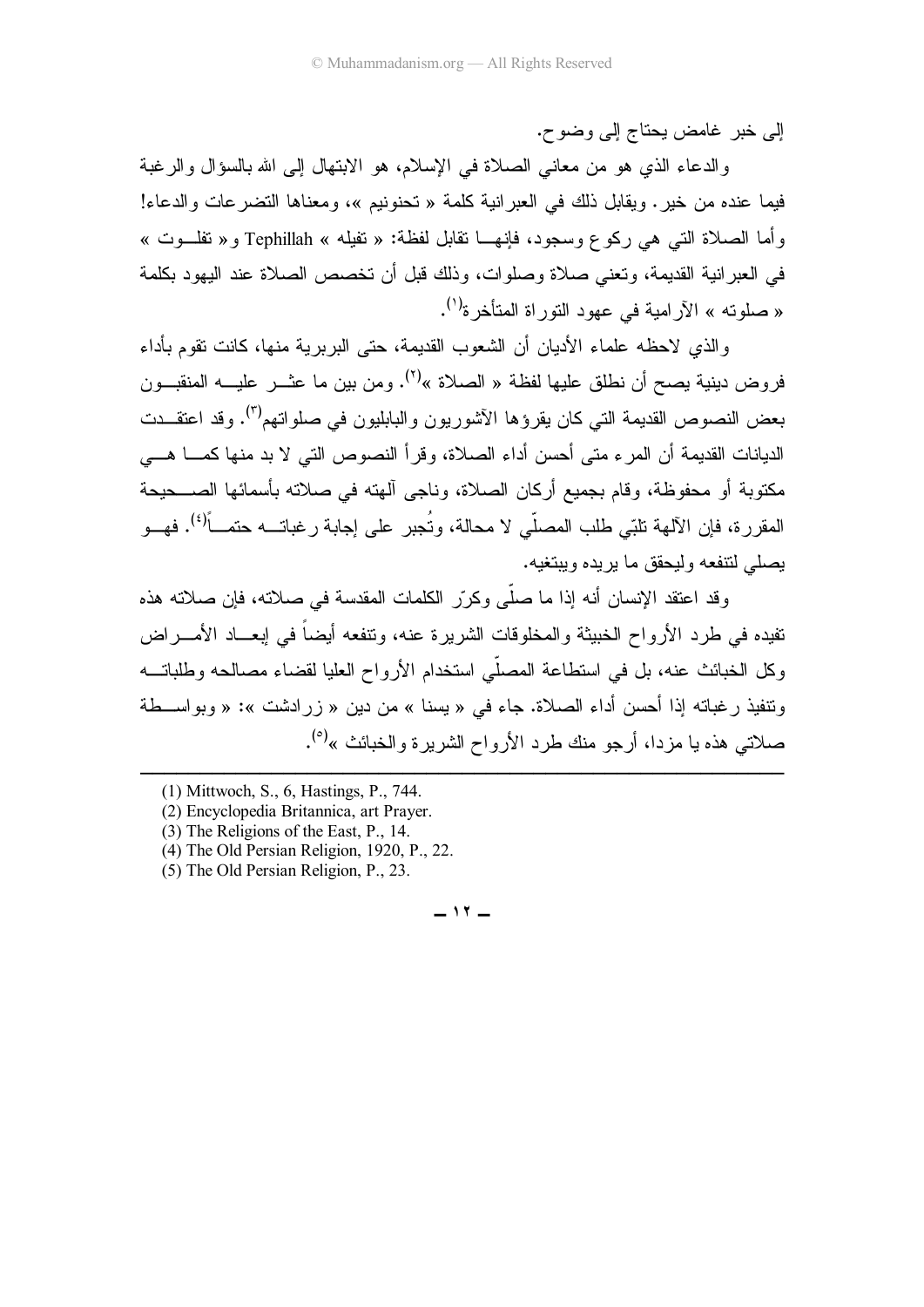فلم يصلِّ الإنسان القديم لمجرد الاعتراف بعظمة الأصنام أو الآلهة أو الإله، بل صلَّى أيضـاً لأنانية فيه، لاعتقاده بأن صلاته هذه ذات نفع وفائدة لـــه، تجلـــب لـــه الخيـــر و المــــال والصحة، ولمهذا كان يتهالك عليها ويكثر منها عند نزول النوائب عليه، وحلول المصائب بـــه، اعتقاداً منه بأنها سترضي الآلهة، فترحمه، وتساعده بإجابة ما طلبه في صلواته تلك.

والصلاة في أغلب الأديان، صلاتان: صلاة مفروضٌ على الإنسان أداؤها لخالقه، لأن الرب فرضها عليه. وصلاة غير مفروضة. يستحب القيام بها، ولا يؤنب العبد علـــي تركهـــا، يقوم بها من بريد زيادة النقرب إلى ربّه. وقد أهمل اليهود والنصارى بعض الصــــلوات النــــي كان يؤديها أجدادهم وأسلافهم في الماضي، ولذلك قلَّ عددها اليوم عمّـــا كانـــت عليــــه، كمــــا نساهلو ا في أو قاتها<sup>(۱</sup>).

والصلاة في الإسلام صلاتان كذلك، صلاة مفروضة، هي الصلوات الخمس التي يجب علي الإنسان أداؤها في أوقاتها، وصلاة غير مفر وضية، تقسم إلى سنَّة ومستحب وتطوَّع<sup>(٢)</sup>.

- (١) قاموس الكتاب المقدس (٢/ ١٣ وما بعدها).
- (٢) إحياء علوم الدين (١/ ١٧٤) « القاهرة ١٣٠٢ ».

 $-17-$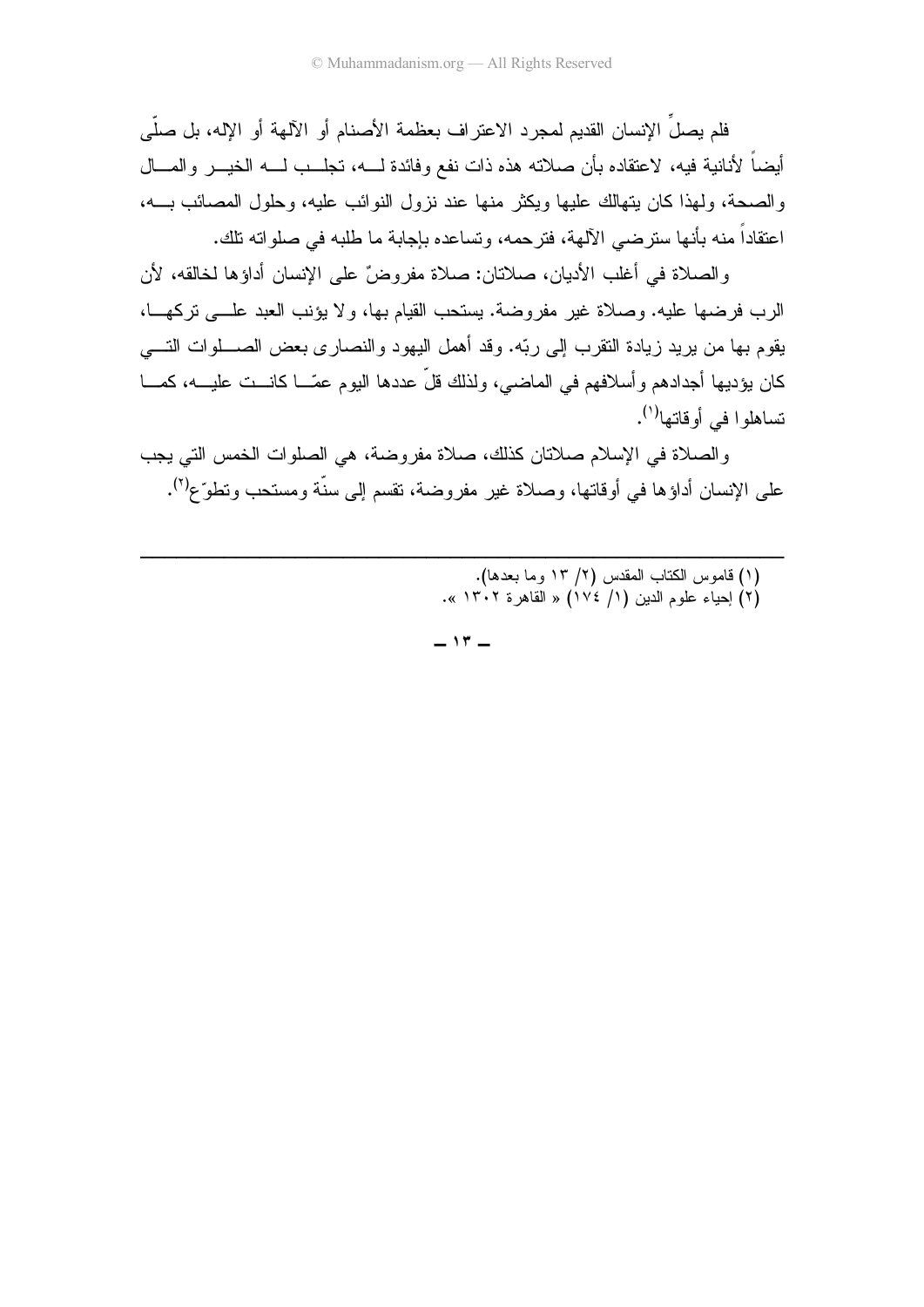### شكل الصّلاة

كلٌ دين عيّن شكلاً خاصـاً للصّلاة، يتفق مع المفهوم الذي يراه لمها ولقواعد النّعبير عن التعظيم والتفخيم للأرباب، ولطريقة التوسل إليها. فدين جعل الصلاة صمتاً وتفكيـــر اً وتـــأملاً، وتوجهاً إلى الرب أو الأرباب، وآخر جعلها بحركات وسكنات، بتخللها تر ديـــد كــــلام معــــين محفوظ، إلى غبر ذلك.

إلاَّ أن الوقوف في الصلاة عند مخاطبة الأرباب أو الربِّ، يكاد يكون عموداً من أعمدة الصلاة عند أكثر الأمم و الأديان، و يليه الركو ع ثم السجو د. ويسجد في الغالب عنــد الو قــوف أمام الصنم. والسجود هو نعبير عن نعظيم ونقدير من يُسجد له، وقد اعتبرت الديانة اليهوديـــة السجود الصحيح هو السجود الذي يكون للإله الخالق<sup>(י)</sup>، أما السجود الذي يكون للإنسان، فهو سجو د و شي<sup>(۲)</sup>.

ويأنف العربي من الركوع والسجود، لأنه يرى فيهما مذلة وشناعة ودناءة، وهو ينفـــر بصورة خاصة من السجود، لأنه أكثر شناعة من الركوع، ففيه رفع عقيرة، وفي رفع العقيـــرة نحو الأعلى شناعة. ولذلك كان من أصعب الأمور عليه قبول الصلاة، لوجود ركوع وســـجود فيها. فلما جاء وفد ثقيف إلى الرسول سنة تسع من الهجرة، رجوا منه إعفاءهم مـــن شــــبئيْن: كسر أو ثانهم بأيديهم، و تأدية الصـلاة، فقال ر سول الله: « أما كسر أو ثانكم بأيـــديكم، فســـنعفيكم منه. و أما الصلاة، فلا خير في دين لا صلاة فيه ». فقالو ا: يا محمد، أما هذه فســنوَتيكها، و إنْ كانت دناءة »<sup>(۳)</sup>.

و لا نجد في القرآن الكريم نصاً على عدد الركع والسجود لكل صلاة، وإنما نجد فيـــه نصاً على « الركوع » و« السجود » فقط. وأقدم ذكر للركوع في القرآن ورد في قوله تعالى، في سورة (ص): « وظن داوود إنما فتتَّاه،

> (١) النكوين، الإصحاح ٢٤، الأية ٢٦، و٤٨، قاموس الكتاب المقدس (١/ ٥٤٩). (٢) دانبال، الإصحاح ٣، الأية ٤ وما بعدَّها، قاموس الكتاب المقدس (١/ ٥٤٩). (٣) الطبري (٣/ ٩٩) « دار المعارف ».

> > $-15-$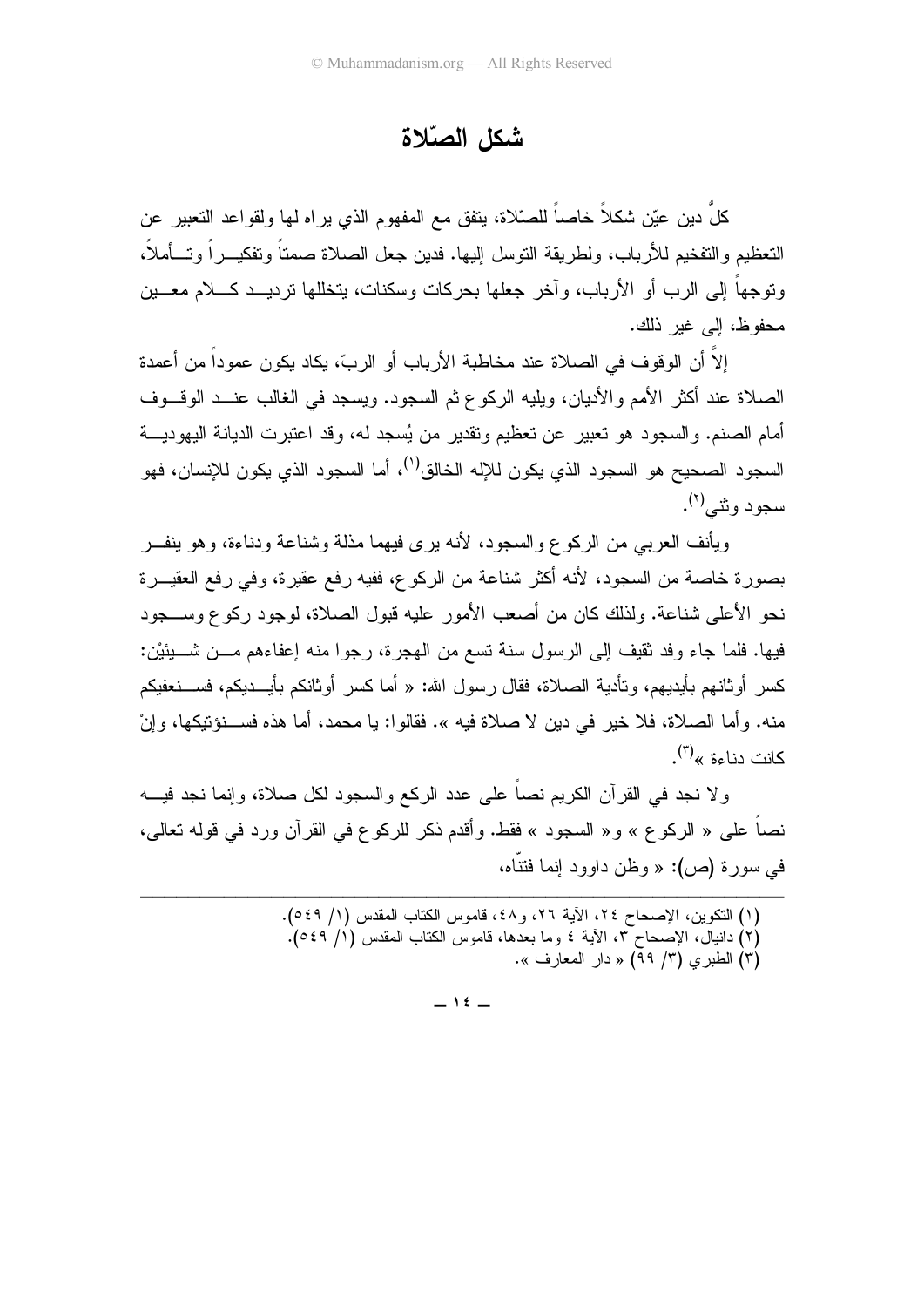فاستغفر ربّه راكعاً وأناب »<sup>(١)</sup>. وسورة (ص) من السور المكيّة، وهي السورة الوحيـــدة مـــن السور المكيَّة التي وردت فيها هذه الكلمة. أما المواضع الأخرى التي وردت فيها، فكلها مـــن السور المدنية التي نزلت في المدينة.

وأما « السجود » فقد نص عليه وعلى القائمين به في سور مكية ومدنية. وقد ذُكر في سور مكية أقدم عهداً من سورة « ص »، كما أن ذكره في القرآن بزيد كثيـــراً علــــي ذكـــر الركوع فيه.

وقد جمعت الصلوات الخمس اليومية كل العناصر اللازمة التي تعبر عن الخشوع شه، فحوت الوقوف والجلوس والركوع والسجود، إلاَّ في حالات الاضطرار كأن يكـــون المصــــلي مريضاً، فهو يصلِّي على النحو الذي يستطيعه.

#### $206$

(١) سورة ص، الآية ٢٤.

 $-10-$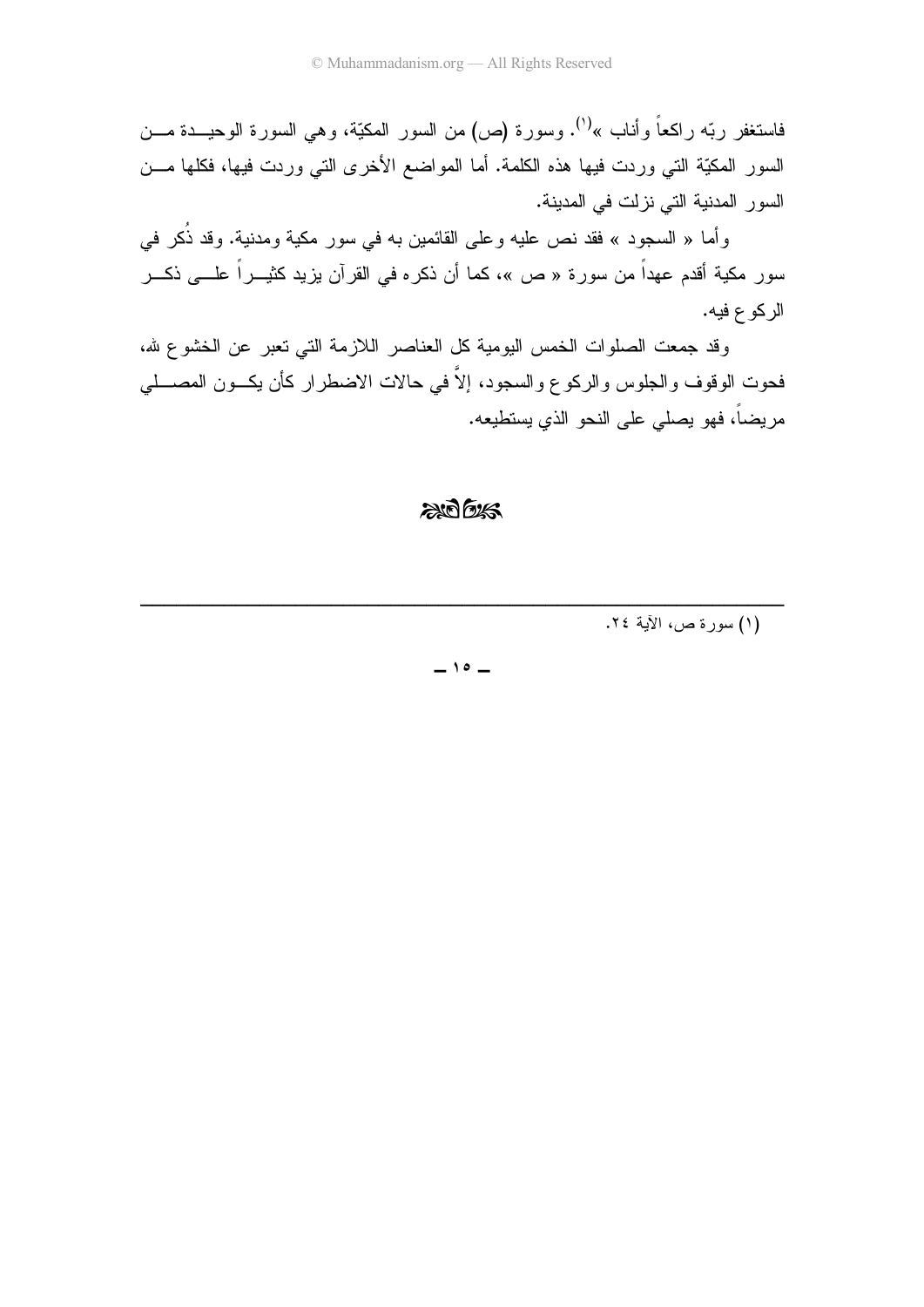الصلاة جماعة

ولم نوجب الأديان على الإنسان بأن يصلي مع غيره في المعبد، أي أن يصلي صــــلاة جماعة. ولكنها باركت في صلاة الجماعة، وحثت أتباعها على الحضور إلى المعابــد لتأديـــة فرائض الصـلاة، وذلك لمـا فـي صـلاة الـجماعة من جمع الشمل ومن نوحيد الكلمة ومـــن رصّ الصف.

وصلاة الجماعة هي الصلاة التي يشترك في أدائها جماعة من الناس. وقـــد وضــــعت بعض الأديان والمذاهب حدًّا للعدد الذي يجوز أنْ يُقال عنه أنه جماعة. وقـــد ذهـــب بعـــض الفقهاء في الإسلام إلى جواز اعتبار حضور شخصيْن اثنيْن حدّاً للجماعة، واشترط بعض آخر رجوب حضور ثلاثة أشخاص، فبحضورهم يصح عقد صلاة جماعة<sup>(١)</sup>.

وصلاة الجماعة قديمة في الإسلام، وذلك إذا أخذنا برأي الفقهاء المذكور في تعريــف الجماعة. وقد ترجع إلى اليوم الأول الذي فرضت فيه الصلاة، فقد صلى الرســـول بخديجـــة، فكانت صلاتهما بذلك صلاة جماعة، ثم صلى بخديجة وعليّ، ثم صلى بغيرهما كلما كثر عدد من دخل في الإسلام، فكانت صلاته بهم صلاة جماعة، وإنْ كانت جماعة صغيرة. ولم تعقــد صلاة جماعة بعدد أكبر من هذا العدد إلا في المدينة، حيث دخل أهل المدينة في الإسلام. وقد صلَّى أهلَّها صلاة جماعة قبل مجيء الرسول إليها، إذ كان في جملة ما لقن الرسول مبايعيـــه الأولين من أهل يثرب، وهو لا يزال بعد في مكة أصول الصــــلاة، فكــــان نقبــــاؤهم يؤمّـــون المصلين صلاة جماعة. فلمّا جاء الرسول، صار هو الإمام الأول بالطبع.

وليست إمامة الصلاة في الإسلام وظيفة أو درجة متوارثــة، ولكنهـــا متروكـــة إلــــى المصلين، يقدمون من يختارون منهم ليكون إماما لـهم. فإذا انتهت الصلاة، انتهت إمامته بـهم.

(١) ابن إسحاق الشير از ي التتبيه (٣١)، ابن ماجة (إقامة، الباب الخامس)، صـحيح مسلم، كتاب المســــاجد (الحديث ٢٦٩).

--

----------------------------------------------------

 $-11 -$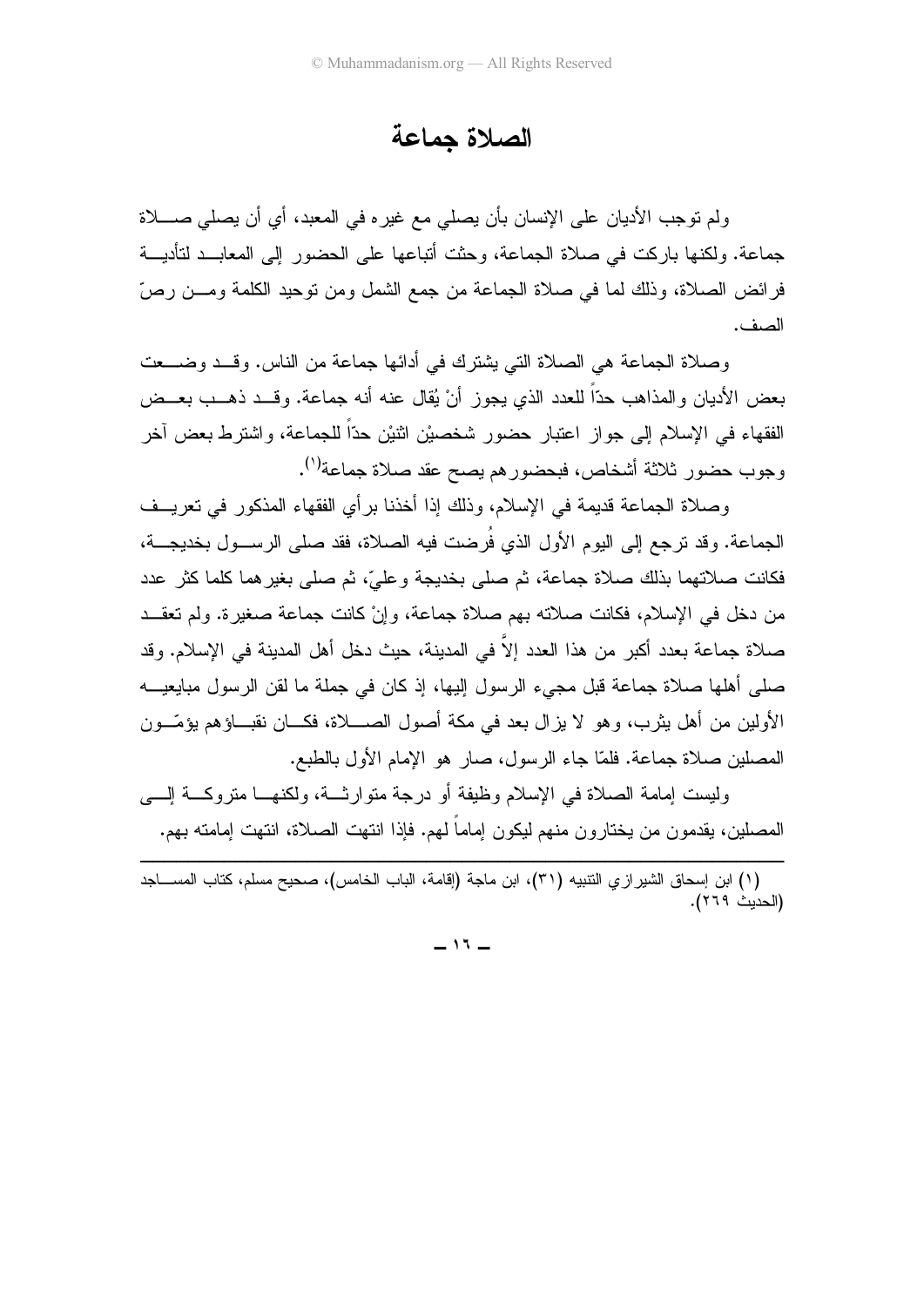ولا يتقاضىي إمام الصلاة أجرًا ماديًا، لأن إمامته نطوعية ومؤقتة، ولأن في وسع كـــل مسلم عاقل واقف على أمور دينه أن يؤم غيره في الصلاة.

وللحاجة إلى اختيار فقهاء يفقهون المسلمين أمر دينهم، عيّن الرسول رجالا لنفقيه مـــن دخل في الإسلام أمر دينهم، وعهد إليهم أمر النقدم عليهم في الصلاة، أي إمامتهم فيها، كــذلك عين الخلفاء رجالا لإمامة الناس في الصلاة ولنفقيه المسلمين أحكام دينهم، وأعطــــى هـــؤلاء الفقهاء من مال المسلمين ليساعدهم في العيش وليمكنهم من الانصر اف إلى عملهـــم انصـــــرافا كليا. فصـارت إمـامـة النـاس فـي الصـلاة من هنا وظيفة من الوظـــائف الـعامــــة فـــي المـجتمـــع الاسلامي.

ونجد في كتب الفقه على اختلاف مذاهبها بحثًا في إمامة الصلاة وفي شروطها.

ويشبه إمام الصلاة من يُقال له «شيليح هصبور» "Shelih has-sibbur" في اليهوديـــة، فهو الذي يتولى إمامة المصلين<sup>(١)</sup>.

#### $200$

--(1) Becker, Der Islam 111, 386, Mittwoch, S.,22, Shorter Ency., P. 496.

-------------------------------

---------------------

 $-14$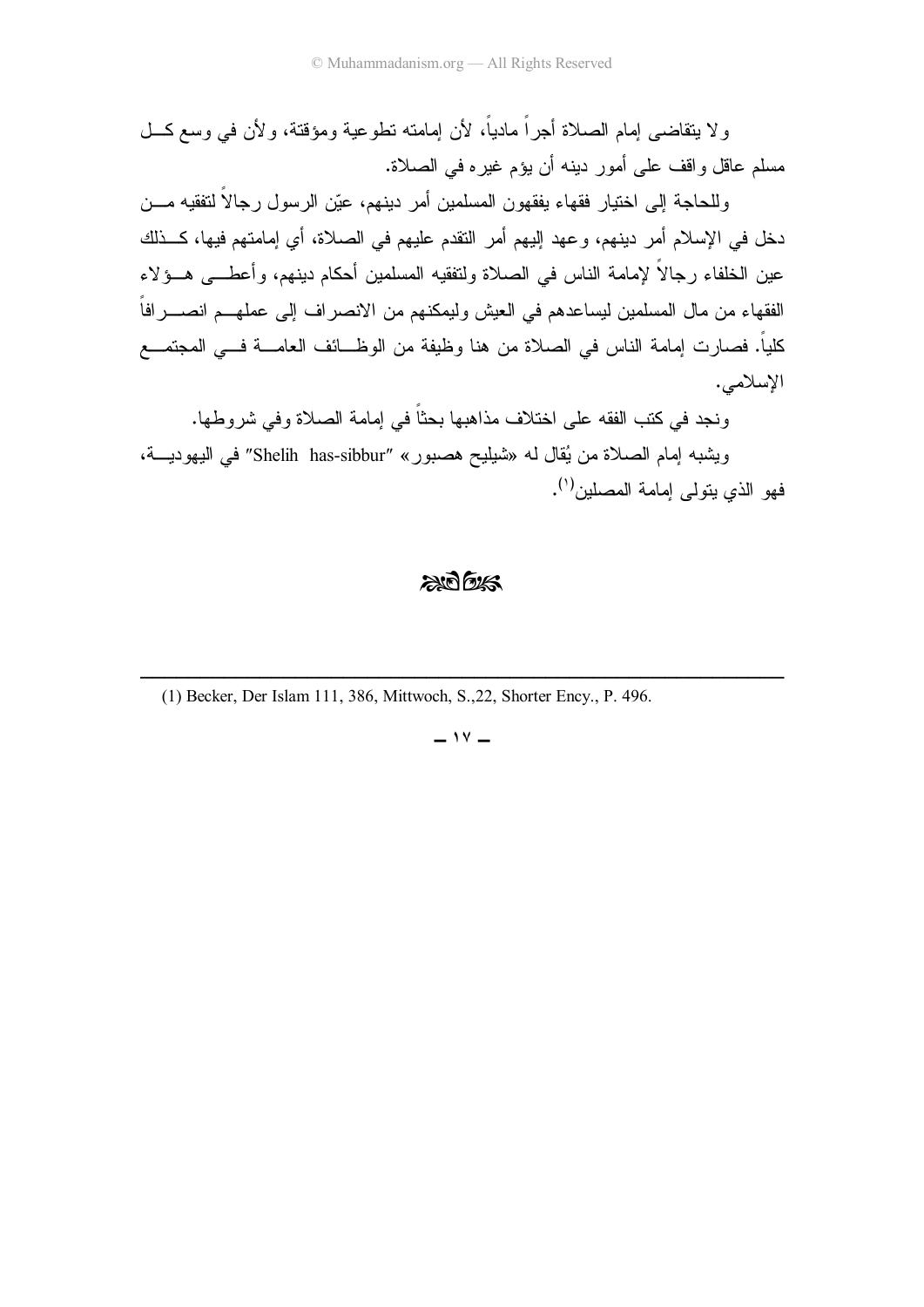### أو قات الصَّلاة و عددها

ومن الأمور التي اهتمت بها الديانات على اختلافها عدد الصلاة، وأوقاتهـــا. وقضــــبة تثبيت وقت الصلاة المفروضة، قضية مهمة جداً، لأن الصلاة لا تُقبل إلاَّ إذا كانت في خــــلل المدة المعينة المثبِّتة. ولذلك ارتبطت أوقات الصلاة بالصلاة مذ صلى الإنسان الأول. وأغلــب الأديان اتخذت الشروق والغروب وقتاً للصلاة، ولذلك أسباب منها عدم معرفة الإنسان القـــديم ضبط الوقت، ومنها نقديسه الأجرام السماوية ولا سيما الشمس والقمر، لأنهمـــا أبــــرز نلـــك الأجر ام ظهور اً و اختفاءً في النهار و الليل.

لقد حتمت الديانات الأرية والسامية على الإنســـان الصــــلاة فـــى أوقاتهـــا، فأوجبـــت المجوسية مثلاً على كل شخص من أتباعها بلغ سن النكليف الديني أن يصلّي ثلاث مرّات فـــى اليوم صباحاً وعصراً ووقت العشاء (المغرب)، وعليه فضلاً عن ذلك صــــلاة أخـــرى، هــــى صلاة الفراش، وهي صلاة بؤديها الإنسان حين يأوي إلى فراشه، وحين ينهض منه<sup>(١</sup>).

وفي اليهودية صلوات يومية، وصلوات أيام الســبت، وصـــلوات رأس كـــل شـــهر، وصلوات في المناسبات مثل الأعياد ونهاية أيام الصوم، وصلوات على الجنائز، وأمثال ذلـــك. ونجد في النوراة تهجداً كان يقوم به الأنبياء والقضاة، وصلوات أخرى كانوا يقومون بهـــا ثـــم تُر كت يعد ذلك.

أما الصلوات اليومية، فهي صلاة الصبح، وصلاة الليل، ويُقـــال لهما « شـــماع » أي « سماع »، وهي صلاة نقر أ فيهـــا فقرات معينة من التـــوراة. وسبب تسميتها بـ« شـــــماع » « سماع »، هو ابتداؤها بكلمة الشهادة وهي « يشمع بسرائيل »، أي: « اسمعْ يا اِســـرائيل »، و هي شهادة بني اِسر ائيل<sup>(٢)</sup>، يؤديهما اليهودي عند نهوضه من نومه و عند ذهابه اليـــه. و هـــم بعثقدون أنبها

(1) The Old Persian Religion, P., 24. (٢) التثنية، الإصحاح السادس، الأية ٤ فما بعد إلى ٩، والعدد. الإصحاحُ ١٥، الأية ٣٧ وما بعد.

 $-11 -$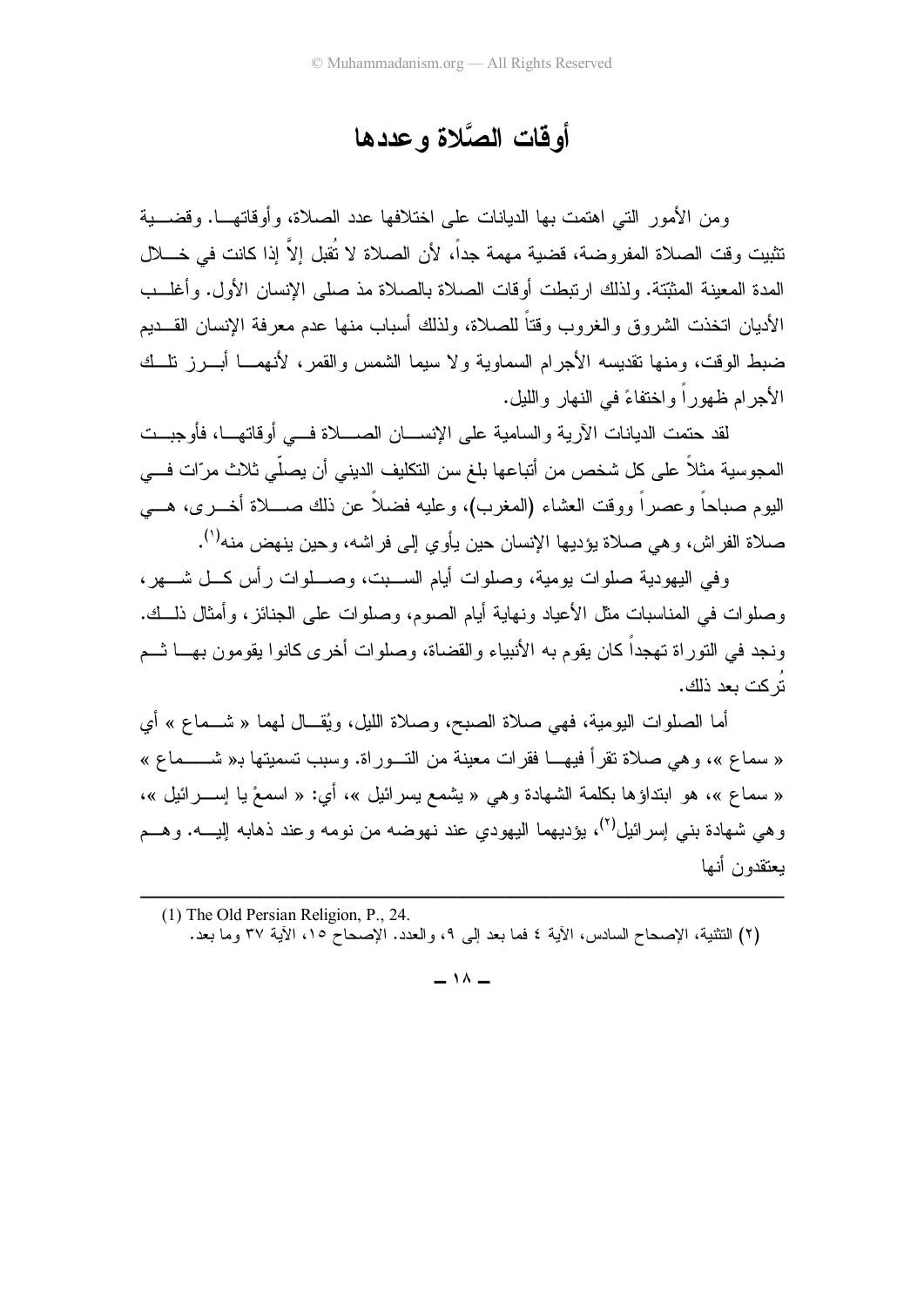تحمي الإنسان من الأذى، وتبعد عنه الشر والأرواح المؤذية، ونكون له بمثابة سيف ذي حدّين جارب کل شانئ وحسود وأرواح مؤذية<sup>(١)</sup>، کما أنها نطفئ نار جهنم « جهنوم » علــــى مـــن يؤديها ويقرأ « الشماع »<sup>(٢)</sup>.

ثم الصلوات الثلاث الأخرى التي يُقال لمها « تفيله » "Tephillah" وهي: صلاة السحر « تفيله هشحر » وتسمى بـ« شحريت » أي « السحر » اختصارًا، وتقام في الصباح، ولــــذلك عُرفت بصلاة الصبح أيضاً<sup>(٣)</sup>، وصلاة العصر ، ونسمى به « نفيله همنحه » وبـ« منحــــه » أي العصر اختصارًا، وصلاة المغرب، ويُقال لمها « تفيله هعربيت »، و« عربيــت » اختصــــارًا، أي المغرب والغروب<sup>(٤)</sup>.

فمجموع صلوات « الشماع » و« النفيله » هي خمس صلوات، يؤديها اليهـــودي فــــي البوم، و هي « الصلو ات الخمس ».

وأما صلاة السبت، فهي صلاة يوم السبت « شيباث ». وهي بمثابة صلاة الجمعة عند المسلمين، وصلاة الآحاد عند النصار ي.

وَأَمَّا صُــَــلاة رأس الشهر، فقد عُرفت عنـــد « المجوس » أيضــــا، وتعرف عنـــــــدهم <sub>ت</sub>« انتريماه » "Antaremah*" كم*ا عُرفت عند الـهنود، وعند الشعوب الأوربية.

--(1) A. Cohen, Everyman's Talmud, P., 286, 299, 405.

------------------------------------

----------------

- .Berakoth, 15, b. بركوت ١٥ ب، Berakoth, 15, b.
- م) راجع مادة صلاة "Prayer" في دائرة المعارف اليهودية وفي
- Hastings, Dictionary of the Bible, PP. 444, Mettwoch, S., 8. Berakah 21b. (4) Mittwoch, S., 8,
- (5) the Old Persian Religion, P., 124, yasna, 1, 8, 2.

#### $-19-$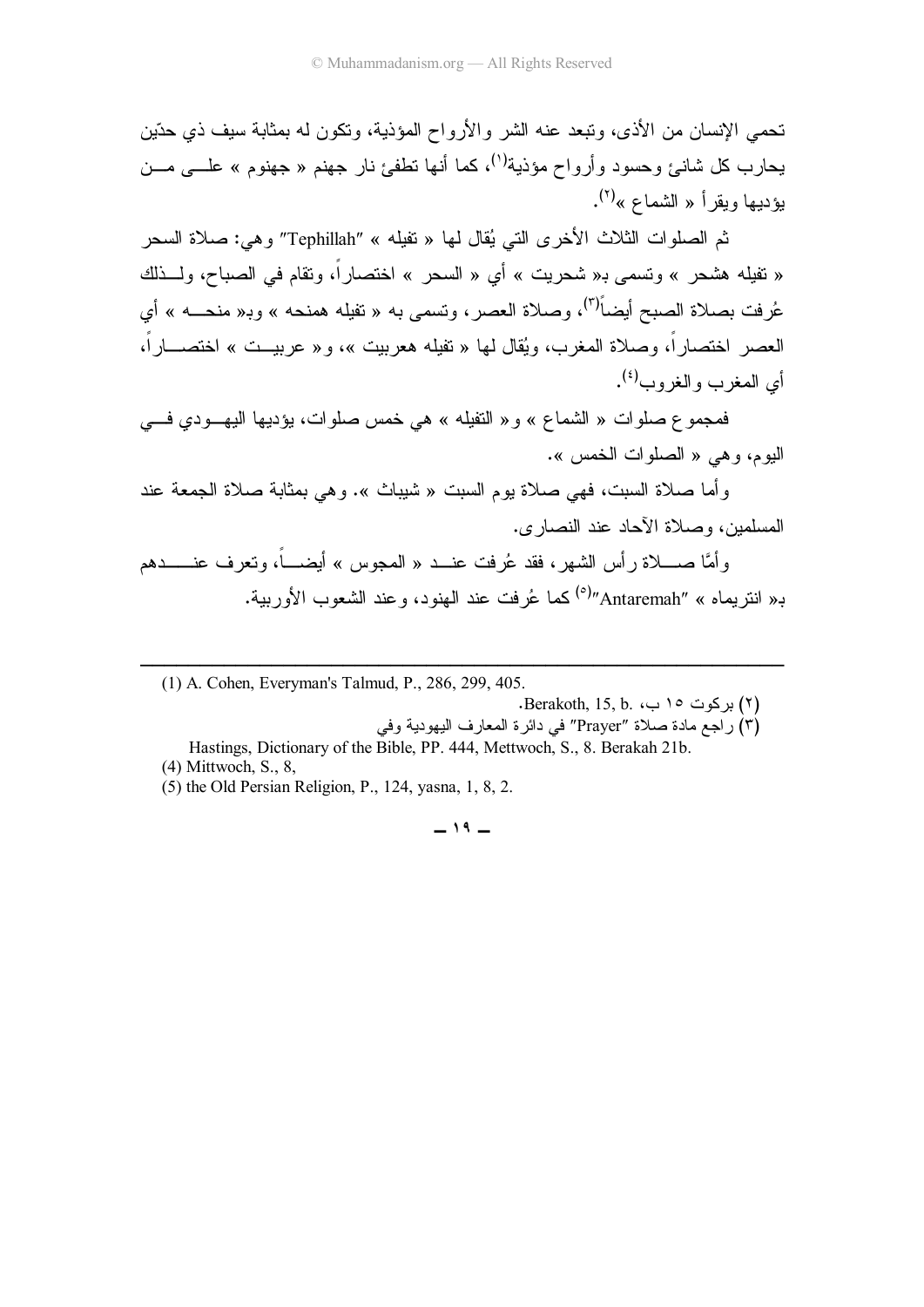### الصّلاة في الإسلام

بعد أنْ وقفنا على شيء من معنى الصلاة، وعلى عددها وأوقاتها، وجب أنْ ندخل في صلب موضوعنا الأصل، وهو تأريخ الصلاة في الإسلام، فأقول:

لم ينزل الأمر بالصلاة في الإسلام دفعةً واحدةً، بل نزل الأمر بها بالندريج، وذلك في مكة أولا، ثم في المدينة ثانيا، فكملت وتمت بعد هجرة الرسول إلى يَثرب، وســـوف نـــرى أن صلاة الرسول بمكة كانت صلاة ذات ركعتيْن. أما صلاته في المدينة، فقد زيد عليها، فصارت صلاتيْن: صلاة حضر وصلاة سفر ، كما أقيمت في المدينة صلوات لم يكن الأمر قد نزل بهـــا بمكة. وقد حدث كل ذلك بسبب طبيعة النبوة، فإنها لم نكمل ولم نتم إلا في المدينة وبالتـــدريج، والصلاة هي أهم ركن من أركان الإسلام، وقد تطورت بتطوّره.

ويصلي المسلم خمس صلوات في اليوم الواحد، يصليها في أوقاتها المعلومة، فريضــــة مكنوبة عليه. ويرجع بعض أهل السير والأخبار الأمر بالصلاة والوضوء إلى الســـاعة النــــي نزل بها « جبريل » على الرسول يخبره فيها باختيار الله له ليكون رسوله إلى البشر أجمعين، رَ إلى الْجَنَّ وَالإِنْس. فَهُمْ يَذْكُرُونَ أَنَّهُ عَلَمَهُ إِذْ ذَاكَ الوضوءِ والصَّلاة، فَتُوضَّأُ جبريل، وتوضـــأ رسول الله بوضوئه، ثم صلَّى جبريل، فصلَّى رسول الله بصلاته. فلما ذهب الوحي عنه، جـــاء إلى خديجة فعلمها الوضوء كما نعلمه وصلَّى بها صلاة جبريل به<sup>(١)</sup>.

وهناك روايات أخرى، نتفق مع الروايات السابقة في كل شيء، إلا في تعيــــين اليــــوم الذي نزل فيه « جبريل » على الرسول بالأمر بالوضوء والصلاة، فإنها لم نشـــرْ إليــــه، بـــل تركته مبهماً<sup>(٢)</sup>، ولهذا لا نستطيع استخراج أي شيء منها عن اليـــوم الـــذي اُفترضـــت فيـــه الصلاة.

وجاء عن « نافع بن جبير بن مطعم »، أنه قال: « لما اُفتر ضت الصلاة

------------------------------------------------------(١) ابن هشام (١/ ١٥٥)، السيرة الحلبية (١/ ٢٥٢ وما بعدها). ابـــن الأنيــــر (٢/ ٢٢)، الطبـــري (٢/ ٣٠٤) « دار المعارف » الروض الأنف (١/ ١٦٢ وما بعدها). (۲) الطبر ي (۲/ ۳۰۷).

 $-1$   $-1$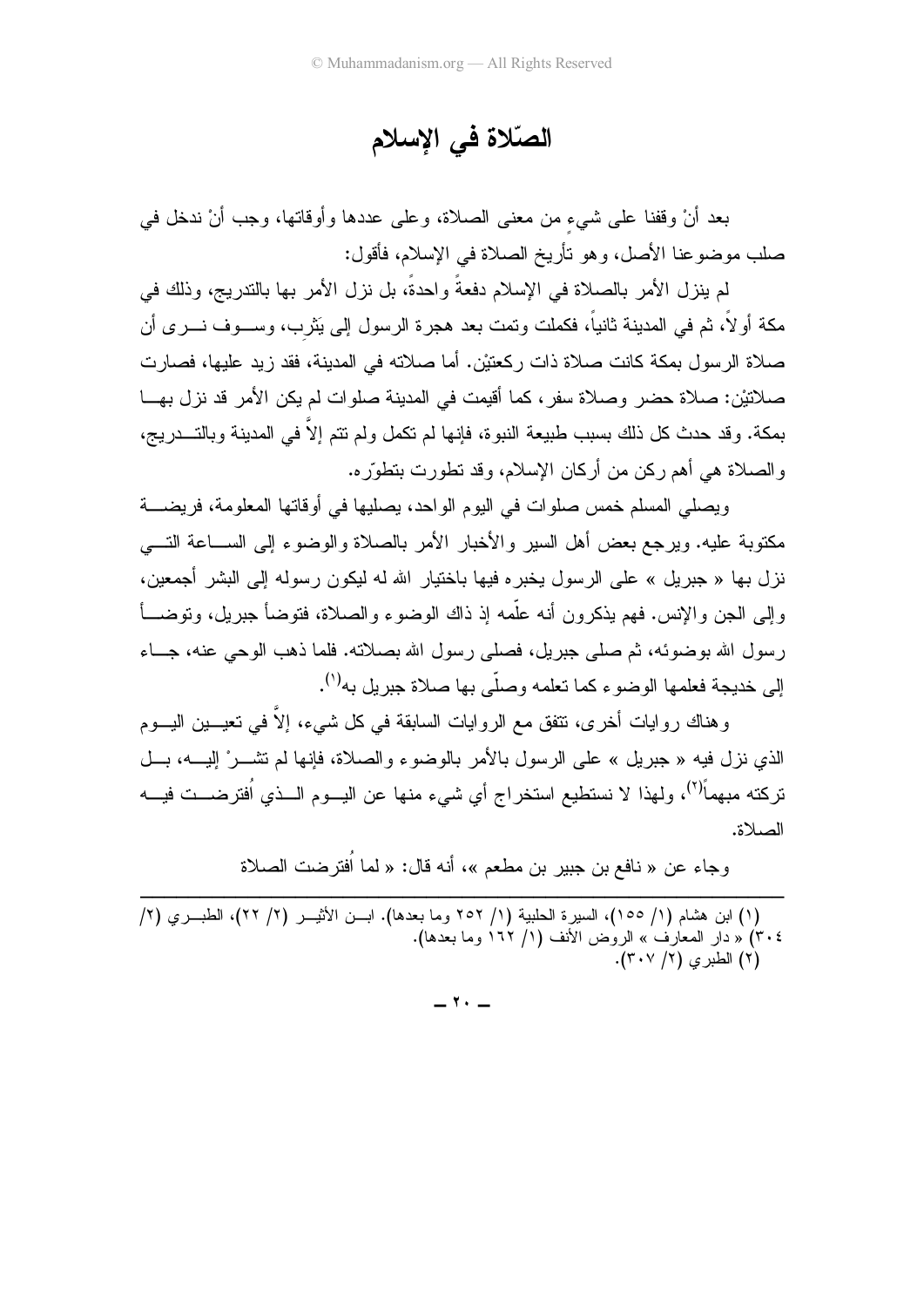علي رسول الله، صلَّى الله عليه وسلَّم، أناه جبريل، عليه السلام، فصلَّى به الظهر حين مالــت الشمس، ثم صلى به العصر حين كان ظله مثله، ثم صلَّى به المغر ب حين غابت الشمس، ثــم صلى به العشاء الآخرة حين ذهب الشفق، ثم صلَّى به الصبح حين طلع الفجر، ثم جاء فصلَّى به الظهر من غد حين كان ظلُّه مثلَه، ثم صلَّى به العصر حين كان ظله مثليه، ثم صــــلّـى بــــه المعغرب حين غابت الشمس لوقتها بالأمس، ثم صلَّى به العشاء الأخرة حين ذهب ثلــث الليـــل الأول، ثم صلَّى به الصبح مسفراً غير مشرق »<sup>(י)</sup>.

وليس في رواية نافع هذه أي نص على اليوم الذي اُفترضت فيه الصلاة.

والمشهور بين العلماء أن افتراض الصلاة كان في ليلة الإســــراء. ففــــي هـــذه الليلــــة فرِ ضت عليه الصلوات الخمس<sup>(٢)</sup>. وقد اختلفوا في وقت وقوع تلك الليلة، فذهب بعضهم إلــــي أنه كان قبل الهجر ة بثلاث سنبن، وذهب بعض آخر إلى أنه كان قبل سنة واحدة، وقبل: ولـــه من العمر إحدى وخمسون سنة وتسعة أشهر، وقيل: كان الإسراء بين بيعتـــيْ الأنصــــار فــــي العقبة، و قبل: كان بعد المبعث بخمسة عشر شهر أ، إلى غبر ذلك من أقو ال<sup>(٣)</sup>.

ومعنى هذا أن نزول الأمر بافتر اض الصلوات اليومية الخمس إنما كان في خلال هذه المدد المتناز ع عليها<sup>(٤)</sup>.

وقد ذهب لما نقدم من حديث الإسراء جمع إلى أنه لم يكــن قبــل الإســـراء صــــلاة مفر وضية، لا عليه و لا علي أمته، إلاَّ ما كان بفعله الرسول من التهجد في أثناء الليسل، وقبـد نسخ قيام الليل بالصلوات الخمس ليلة الإسراء<sup>(0</sup>). وقال ابن حجر

(۱) سیرة ابن هشام (۱/ ۱۰۲). (٢) ابن هشام (١/ ٢٤٦ وما بعدها)، النجريد الصريح (١/ ٣٤ وما بعدها)، السيرة الحلبية (١/ ٣٠١ وما بعدها)، نفسير الطبري (١٥/ ٤ وما بعدها)، نفسير ابن كثير (٣/ ٢ وما بعدها). (٣) المقريزي. إمناع الأسماع (١/ ٢٩). ابن سيد الناس، عيون الأثر في فنون المغازي والشمائل والسير (١/ ١٤٠ وما بعدها). تُفْسير ابن كَثير (٣/ ٢ وما بعدها). (٤) الروض الأنف (١/ ١٦٢ وما بعدها، ٢٥١ وما بعدها). (٥) السبر ة الحلبية (١/ ٣٠٢).

 $-11 -$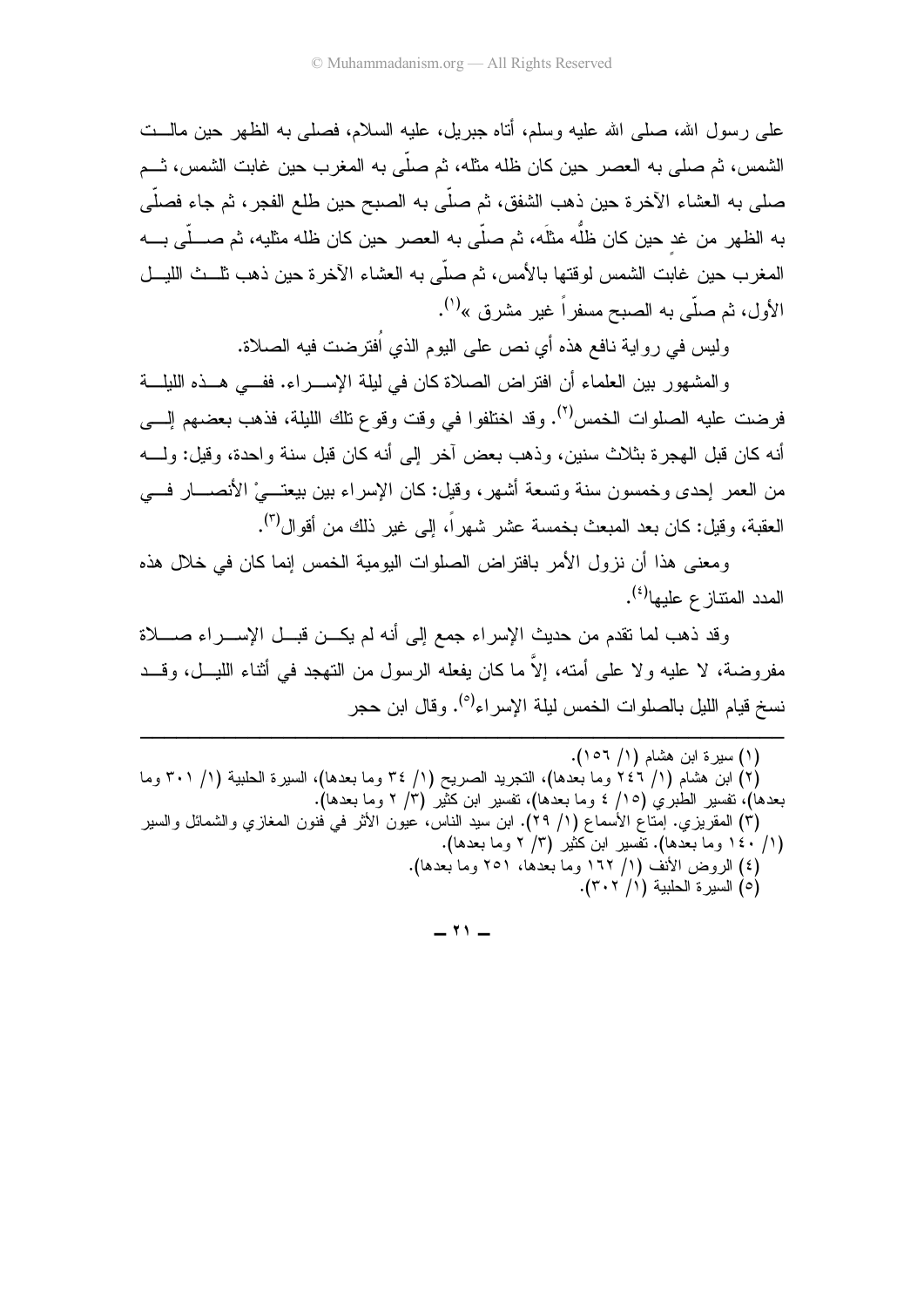الْهَيْتَمي: « لم يكلُّف النَّاس إلا بالنَّوحيد فقط، ثم استمر على ذلك مدة مديدة، ثم فرض علــــبيهم من الصلاة ما ذكر في سورة المزمل، ثم نسخ ذلك كله بالصلوات الخمـــس. ثـــم لـــم تكثـــر الفرائض ونتابع إلا بالمدينة. ولما ظهر الإسلام وتمكن في القلوب وكـــان كلمــــا زاد ظهــــورا رتمكن، ازدادت الفرائض ونتابعت »<sup>(۱)</sup>.

أما القرأن الكريم، فقد ورد فيه أمر بالصلاة، وحث عليها، وتقريع لمن لا يقوم بواجبه في أدائها، غير أننا لا نجد فيه للصلوات الخمس اليومية المفروضة ذكراً صــــريحاً<sup>(٢)</sup>. ولمهــذا صعب علينا تعيين الزمن الذي فرضت فيه استنادا إلى « أسباب النزول »، كذلك لا نجد فيــــه كيفية الصلاة، وعدد ركع كل واحدة منها، فصار كل اعتمادنا في دراسة هذا الموضوع، على كتب الحديث وكتب أهل الأخبار .

ولم يتمكن المفسرون على الرغم من الجهود التي بذلوها من تعيين أية صريحة فـــي القرآن الكريم، تذكر بصراحة الصلوات اليومية الخمس ونذكرها عدّاً دون نفسير و لا نأويل<sup>(٣)</sup>.

وليس لدينا من شك في أن الأمر بالصلاة كان قد نزل على الرسول، وهو بمكة، وذلك <sup>قب</sup>ل الـهجرة لورود « الصـلاة » فـي سور مكيّة، مثل سورة المدثر<sup>(٤)</sup>، وســـورة « الكـــوثر »، رهي السورة الثانية عشرة من السور بحسب نرنيب النزول، وقد نزلت كلها في مكـــة، وورد فيها: « فصلَ لربّك وانْحرْ »<sup>(٥)</sup>، وفي سورة مكيّة أخرى. ويؤيد هذا الرأي ما نراه فـــي كتـــب السير والأخبار من أن الرسول كن يصلي بخديجة وذلك حتى وفاتها، وكانـــت وفاتهـــا قبـــل الإسراء<sup>(٦)</sup>، ومن أنه كان يخرج مع علي بن أبي طالب،

(١) السيرة الحلبية (١/ ٣٠٢). ـ (٢) نَأَرِيخِ القِرْآنِ، لَنُولِدَكَهِ (١/ ١٥١) « الأَصْلِ الأَلمانيي ». (3) Nöldeke, Gesch. d. Qorāns., 1. S., 51, Mittwoch, S., 9. (٤) الأية ٤٢. (0) الأية الثانية. (٦) (٢/ ٣١١ وما بعدها).

------------------------------------------------------

 $-11$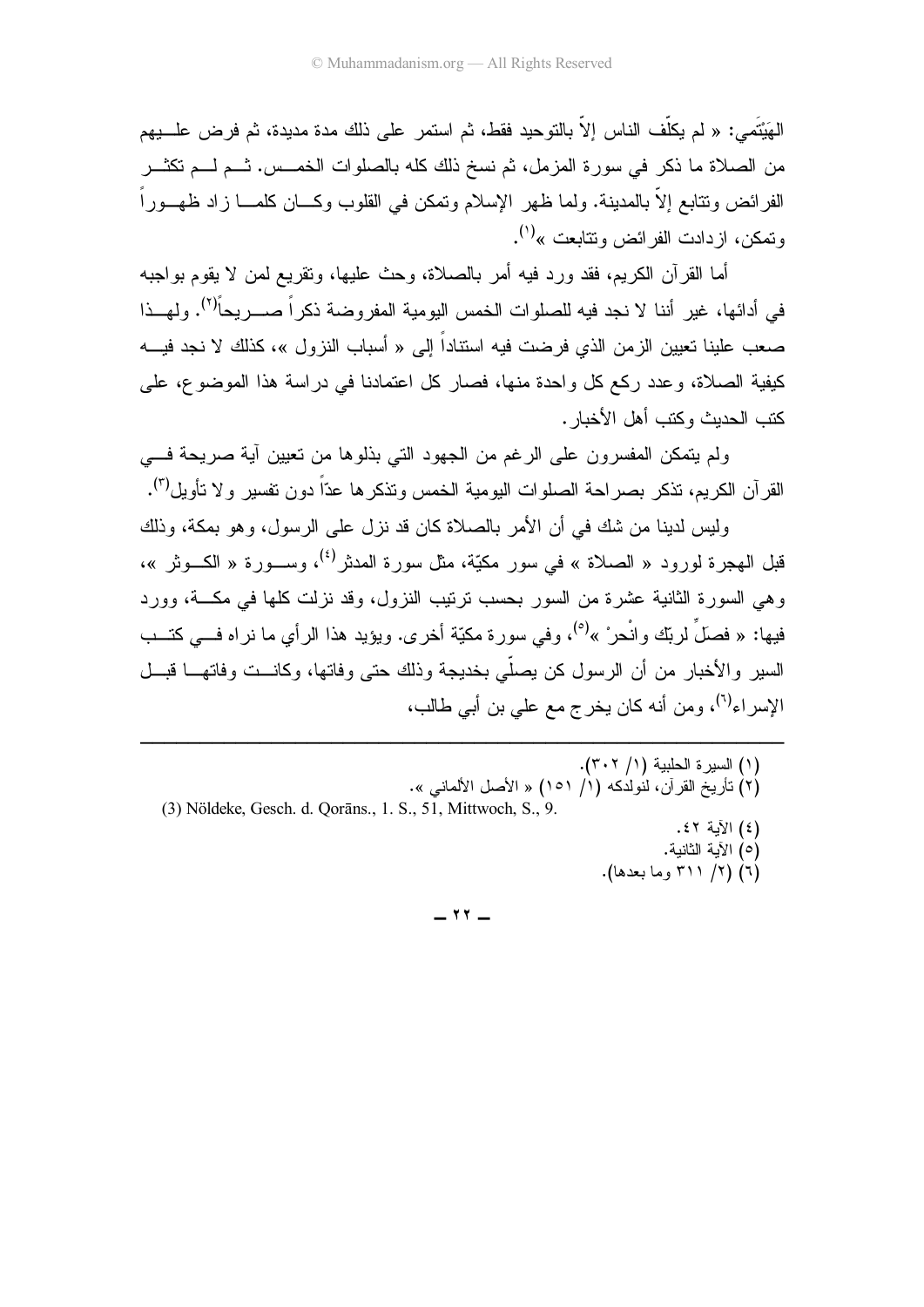إذا حضر ت الصلاة إلى شعاب مكَّة، فيصلِّيان الصلو ات فيها، فر آهما « أبـــو طالـــب » مـــر ة و هما يصلِّيان، فسأل الرسول عن هذه الصلاة التي يصلِّبِها، وقد كانت وفاة أبي طالــب قبــل الإسراء<sup>(י)</sup>، ومن أخبار أخرى نفيد أن أول الناس إسلاماً كانوا بصلون، وذلك قبل الإسراء ففي كل ذلك دلالة إذن على أن الأمر بالصلاة كان بمكة، و قد كان قبل الإسر اء.

بل ورد في سورة العلق، المسماة بسورة « اقرأ » أيضاً، « أرأيت الذي ينهي عبداً إذا صلي<sup>(٢)</sup> ». وهذه السورة هي أول سورة نزل بها الوحي علي رأى أكثر العلماء. وفـــي الآيـــة المذكورة دلالة على أن الرسول كان يصلبي منذ أول عهد نزول النبوة عليه. ويذكر المفسرون أن الآية المذكور ة نزلت في حق: « أبي جهل بن هشام » وذلك أنه نهـــي الرســـول مـــن أن يصلَّى عند المقام، وأنه قال: « لئن رأيت محمداً يصلَّى لاطأن رقبته<sup>(٣)</sup> »، فتوعد رســـول الله و هدّده، إنْ تجاسر فصلَّى عند المقام، ثم بذكر ون أن ر سول الله انتهر ه و أغلط له، فقال « أبـــو جهل: علامَ يتوعدني محمد، وأنا أكثر أهل الوادي نادياً. فقال الله جلّ ثناؤه: لئن لم ينته لنسفعاً بالناصبة منه، فلبدع حبنئذ ناديه، فانه إنْ دعا ناديه دعو نا الز بانية<sup>(٤)</sup> ».

ففي هذا التفسير دلالة على أن الرسول كان يصلِّي في السنين الأولى من سنى النبـــوة أمام أعين الناس وفي أظهر موضع من مكة، وهو موضع المقام، إلى أن ثقل ذلك على رئيس من رؤساء قريش، هو أبو جهل فهدّد الرسول ونوعده. وهذا مما يدل على أن هذه الآية نزلت بعد حبن من نزول الآبات الأولى من سورة اقر أ. نزلت بعد تفاقم الشر ّ بـــبن قــر بش وبـــبن الر سول، فاستاعت قريش من تحدي الر سول لها، بإقامة صلاته عند المقام على مر أي ومســـمع منهم، بدعو إلى إله بنكرونه ولا بتعبدون له، فقرر أبو جهل منعه.

 $-147-$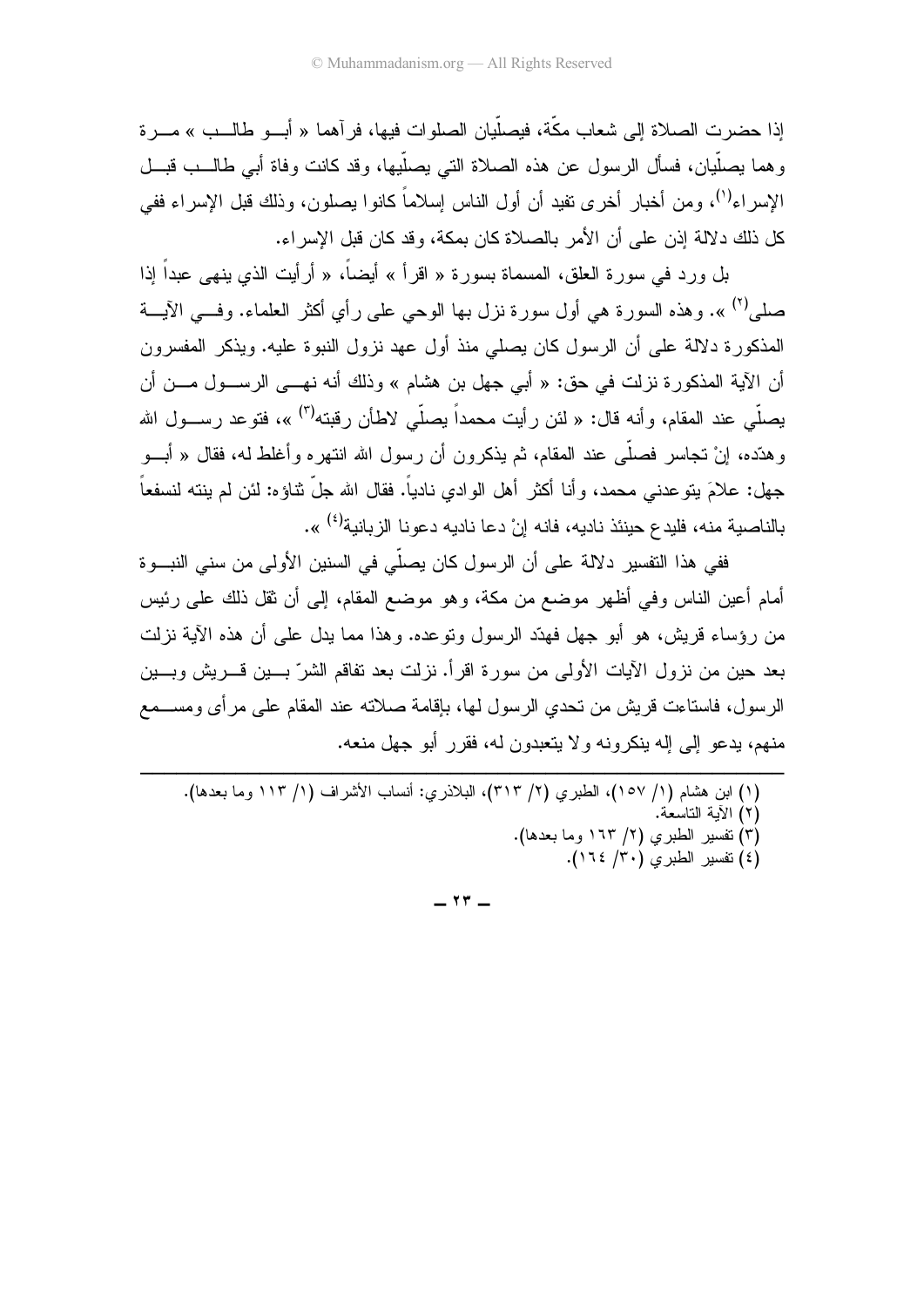ويذكر ً علماء التفسير أن الآيات الأولى من سورة اقر أُ حتى قوله: « علم الإنسان ما لم يعلم »، هي أول ما نزل من القر آن، أما ما بعد ذلك، فإنه نزل بعد. ويؤيد موضوع توعد أب وجهــل للرسول، هذا الر أي.

**RECORD** 

# قيام اللّيل

و الذي يستنتجه الباحث من در استه لما ور د في كتب السير و الأخبار و التفاسير ، هو أن الصلوات الخمس اليومية إنما فرضت بعد سنين من نزول الوحي على الرسول، وأن الرســـول كان يتهجد قبل نزول الأمر عليه بالصلوات الخمس ويقوم الليل. فورد عن « ابن عبّاس »: أن « قيام الليل » كان واجباً عليه وعلى أمته في صدر الإسلام، فكانوا على ذلك ســـنة أو عشـــر سنين، ثم نسخ بالصلوات الخمس<sup>(١)</sup>.

وورد عن غيره: أنه « لما أنزل الله على نبيه (يا أيها المزمل) مكث النبي، صـــــلـى الله عليه وسلم، على هذا الحال عشر سنين يقوم الليل كما أمره الله، وكانت طائفة مـــن أصــــحابه يقومون معه، فأنزل الله عليه بعد عشر سنين: (إنَّ ربِّك يعلم أنك نقوم أدنبي مـــن ثلثـــي الليـــل ونصفه وطائفة من الذين معك) إلى قــوله: (وأقيموا الصــــلاة)، فخفف الله عنهم بعــد عشـــر سنبن »<sup>(۲)</sup>. وورد أبضاً: أنه « لما نزلت (با أبها المزمل) قاموا بها حو لاً حتى ورمت أقـــدامهم وسوقهم، حتى نزلت (فاقرؤوا ما نيسر منه)، فاستراح الناس'') ». وذكر أنه « لما نـــزل أول المزمل كانوا بقومون نحواً من قيامهم في شهر رمضان. وكان بين

- (١) نفسير النيسابوري (٢٩/ ٦٨) « حاشية على نفسير الطبري، « بولاق »، نفسير الطبري (٢٩/ ٧٩).
	- (٢) نفسير الطبري (٢٩/ ٧٩ وما بعدها) « بولاق ».
		- (۳) تفسیر الطبری (۲۹/ ۷۹) « بولاق ».

 $-76-$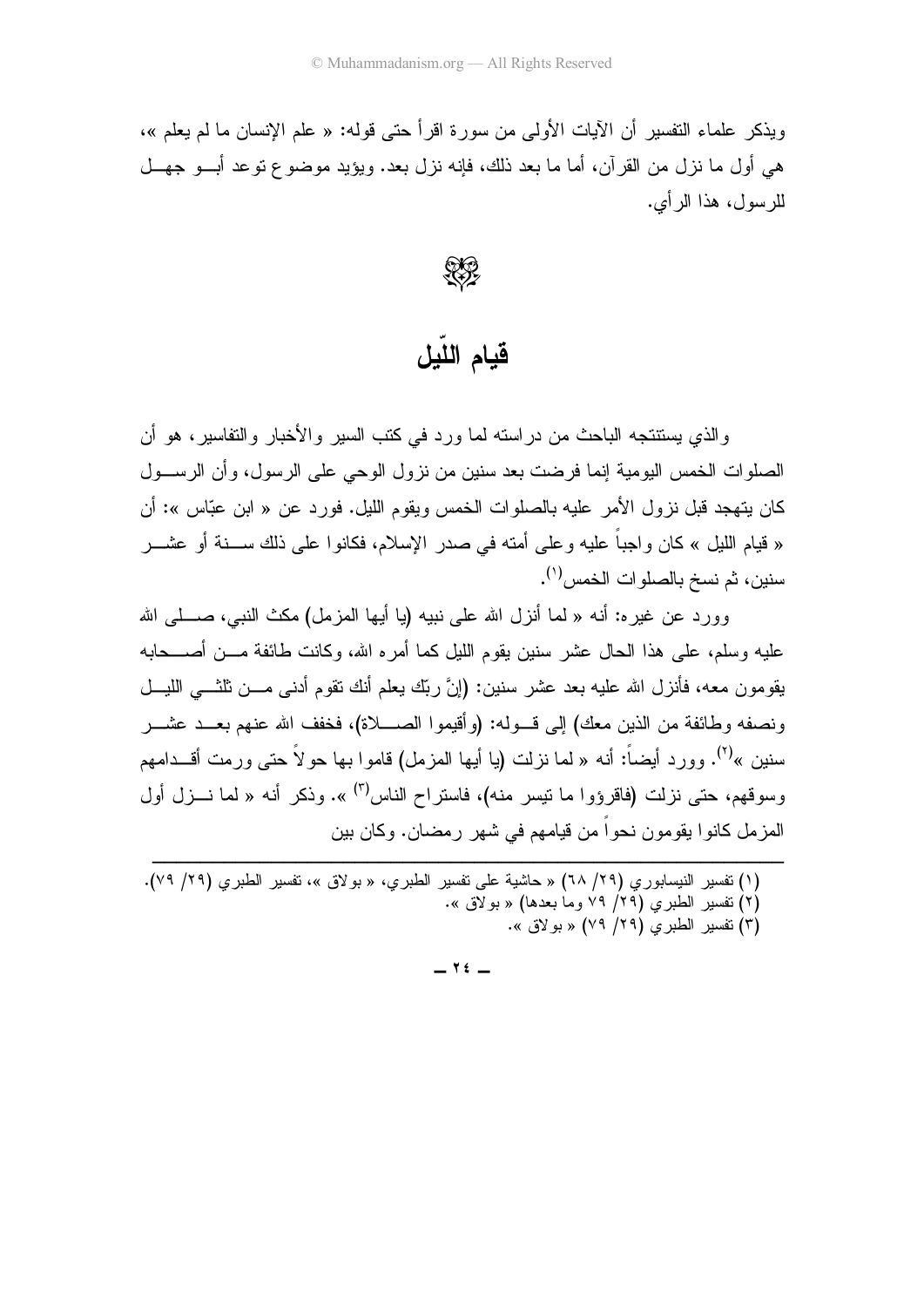أوليها وآخر ها نحو من سنة<sup>(١)</sup> ».

وما ذكرته يمثل خلاصة ما جاء في روايات العلماء في تفسير سورة (المزمل)، وهي سورة من أقدم السور . فقد ورد أنها ثانية سورة نزلت بعد (اقرأ)، وذكر أنهـــا ثالثـــة الســـور المكية، وقد نزلت بعد « المدثر »، وقيل: إنها رابعة السور<sup>(٢)</sup>. ومهما قيل عن نربتيب نزولها، فان الإجماع حاصل على أنها من السور القديمة، ولم يؤخرها أحد عن العدد الـــذي ذكرتــــه، فيكون الأمر بقيام الليل وتلاوة ما تتزل من القرآن إذن، قد نزل في السنين الأولى مـــن ســـني نز ول الوحے.

وما ذكر ه العلماء من تخفيف قيام الليل، والاقتصار على قراءة ما تيسر مـــن القـــر آن، يحتم أن يكون نزوله بالمدينة لا بمكة. فأخر المزمل، وهو الآية العشرون من الســورة، نـــزل بيثر ب، وبؤيد ورود الزكاة في الآية: « أقبموا الصلاة وآتوا الزكاة<sup>(٣)</sup> ». نزولها بالمدبنة، لأن الأمر بالزكاة كان في المدينة لا بمكة، ثم إنَّ في الآية « وآخرون يقاتلون في سبيل الله »، ولم بفر ض القتال إلاّ بالمدينة، فيكون ما ذكر و م من أن قيام الليل كان بمكة و من أنه كان ســـنة أو عشر سنين، ثم ما يذكرونه عن نسخه مناقض لما ذكروه عن قيام الليل. أضف إلى ذلك أنهــم بروون حديثاً عن عائشة هذا نصه: قالت: « كنت أجعل لرسول الله، صلى الله عليـــه وســـلم، حصيرٍاً، بصلَّى عليه من اللَّيل، فتسامع به النَّاس، فاجتمعوا فخرج كالمغضـــب، وكـــان بهـــم ر حيماً، فخشبي أنْ بُكتب عليهم قيام الليل، فقال: يا أيها الناس، اكلفوا من الأعمال ما تطبقــون، فإن الله لا يملُّ من الثواب حتى تملُّوا من العمل، وخير الأعمال ما دمتم عليه<sup>(٤)</sup> ». ويسروون عنها أبضاً حدبثاً آخر في المعنى نفسه، هذا نصه: « قالت كنت أشتر ي لر سول الله، صلى الله عليه وسلم، حصيراً،

> (١) تفسير الطبري (٢٩/ ٨٠) « بولاق »، نفسير ابن كثير (٤/ ٤٣٤ وما بعدها). (٢) اليعقوبي (٢/ ٢٤) « النجف ». (٣) المزمل، الأية ٢٠. (٤) تفسير الطبرى (٢٩/ ٧٩).

> > $-70-$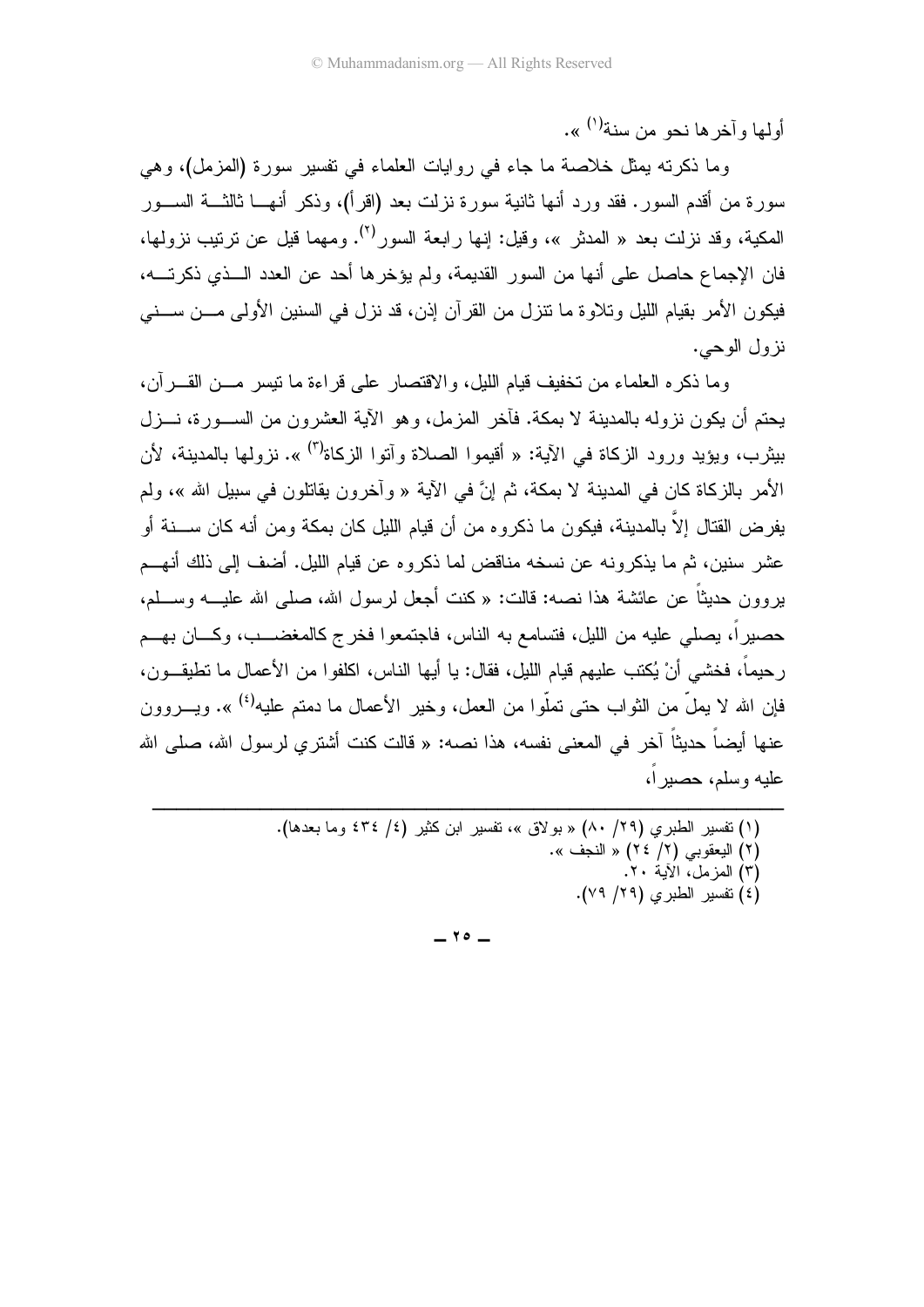فكان يقوم عليه من أول الليل، فتسمع الناس بصلاته، فاجتمعت جماعة من الناس، فلمـــا رأى اجتماعهم، كر ه ذلك، فخشى أن يكتب عليهم، فدخل البيت كالمغضـــب، فجعلــوا ينتحنحـــون ويتسعَّلون، حتى خرج إليهم، فقال: يا أيها الناس إنَّ الله لا يمـــلَّ حتــــى تملُّـــوا، (يعنــــى مـــن النَّواب)، فاكلفوا من العمل ما نطيقون، فإنَّ خير العمل أدومه وإنْ قلَّ، ونزلت عليه: (يا أيهـــا المزمل قم الليل إلاَّ فليلاً) السورة. قال: فكتبت عليهم. وأنزلت بمنزلة الفريضة حتى إن كـــان أحدهم ليربط الحبل فيتعلق به، فلما رأى الله ما يكلفون مما يبتغون به وجه الله ورضاه وضــــع ذلك عنهم، فقال: إنَّ ربِّك يعلم إنك نقوم أدنى من ثلثي الليل ونصفه، إلى: (علم أن لن تحصوه فتاب عليكم) فر دهم إلى الفريضة، ووضع عنهم النافلة، إلاّ ما تطوّ عو ا به<sup>(١)</sup> ».

و الحديثان المنسوبان إلى عائشة لا يمكن أن يصرفا الذهن إلى مكة، لأن الرسول لـــم يتزوج « عائشة » إلاَّ بعد الهجرة، أي بالمدينة، ثم إن الوصف الوارد فيه من اجتماع النــــاس حول بيت الرسول، لا يمكن أن ينطبق على بيت الرسول بمكة، لقلة المسلمين، ولتســـترهم إذ ذاك، بل يصرف الذهن إلى التفكير في بيته، وهو بيثرب، حيث كان المسلمون كثـــرة، وكــــان في إمكانهم التجمع حوله، والإنصات إليه. لما تقدم يجب أن يكون تخفيف قيام الليل قـــد نـــزل بالمدينة، و أمر المسلمون عندئذ بقراءة ما نيسر من القرآن وبإقام الصلاة وإيتاء الزكـــاة، كمـــا جاء في نص الآية.

فقبام اللبل، عبادة، و إنْ شئت فقلْ صلاة، كان الر سول بقوم بـها و هو بمكة، و هي عبادة « تهجد ». وقد ورد أنه كان بتهجد في الليل، يسدعو الله، ويصبــلّي إليـــه<sup>(٢)</sup>. و« المتهجــد » المصلَّى ليلاً<sup>(٣)</sup> ». وكان يقرن ذلك بتلاوة ما نزل عليه من القرآن. ولم يرد فـــي الأخبـــار ـــ وبِاللأسف ـــ شيىء عن كيفية تهجده و عما كان بدعو الله به.

> (١) تفسير الطبري (٢٩/ ٧٩). (٢) التجريد (١/ ٧٨). (٣) المفرِّدات، للأصفِّهاني (٥٥٨).

 $-11 -$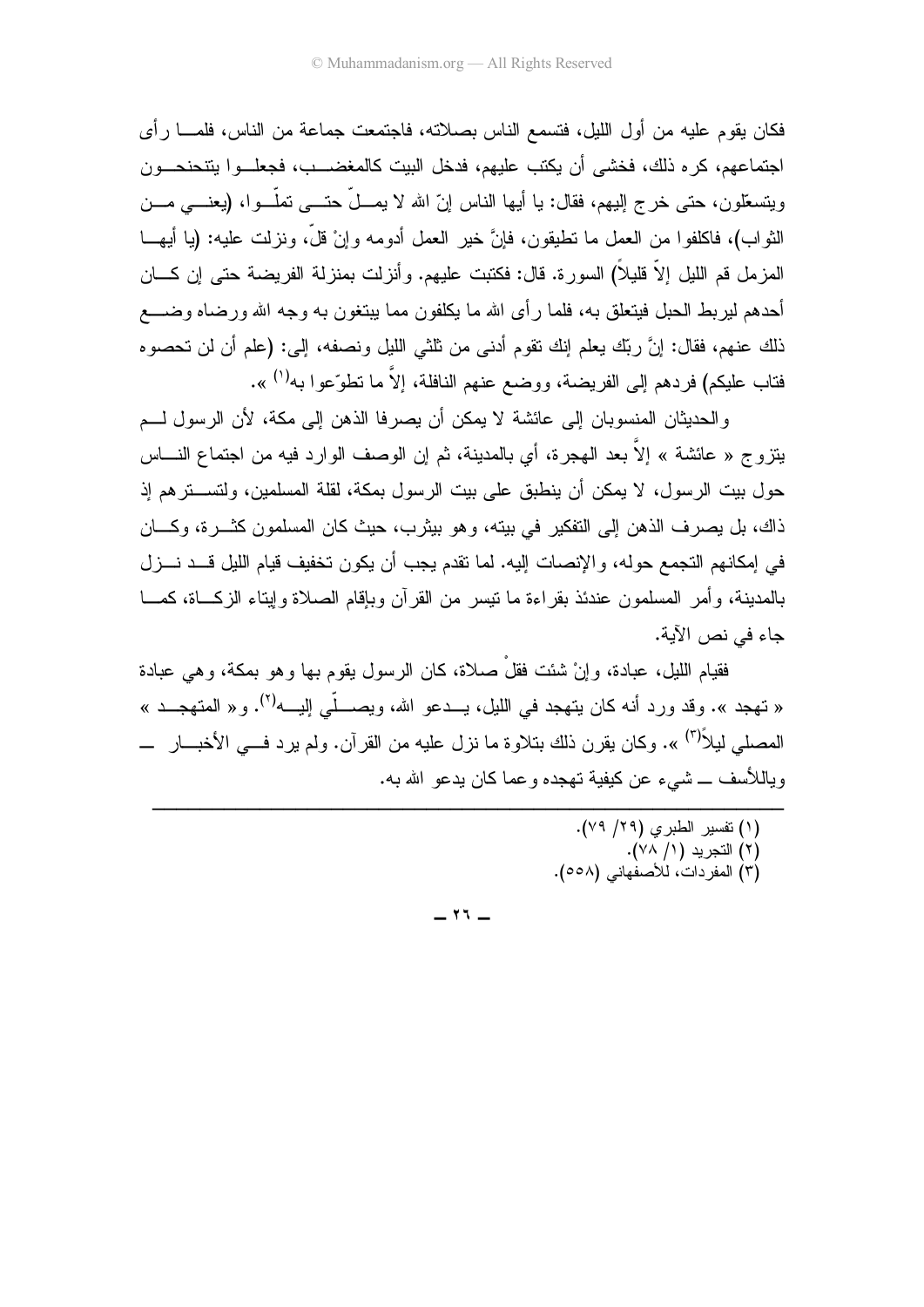ويظهر من سور ة « هود »، و هي سور ة مكَّبَّة، (و أقم الصلاة طر في ْ النهار وز'لفاً مـــن الليل<sup>(י)</sup>). ومن سور ة الإسر اء: (أقم الصلاة لدلوك الشمس إلى غسق الليل وقسر آن الفجسر ، إنَّ قر آن الفجر كان مشهوداً. ومن الليل فتهجد به نافلــــة لـــك، عســــى أن يبعثــك ربّــك مقامــــاً محموداً<sup>(٢)</sup>)، أنَّ الرسول كان يتهجد بمكة، ويصلَّى طرفي النهار وفي الليل، فيبدأ ليله بصــــلاة ثم يستريح، ثم ينهض للتهجد فيصلى صلاة الليل ثم يتهجد، ثم يرتاح قليلاً، ويسنهض للفجـــر فينلو فيه مما نزل من القرآن، ثم يصلي الصلاة الأخرى من صلاة طرفي النهار.

والتهجد عبادة معروفة في الأديان الأخرى، مثل اليهودية والنصرانية، بل عدّت مـــن العبادات التي لها منزلة خاصة في القلوب. جاء في المزامير : « فــي منتصـــف الليـــل أقـــوم لأحمدك على أحكام برآ<sup>ك (٣)</sup> ». وقد كان من العبادات التي يقوم بها الرهبان والنِّسّاك.

وليس التهجد أو قيام الليل، إلاَّ استمر إراً لما كان يقوم به الرسول قبـــل المبعـــث مـــن النَّحنث و الاعتكاف شـهر اً أو أقل من ذلك و حده بغار حر اء « بنعبد فبـها اللبالـي ذو ات العدد، ثم برجع إلى أهله، فيتزوَّد لمثلها حتى فجأه الحق<sup>(٤)</sup> ». ولم تعيّن الأخبار نوع نلّــك العبـــادة ولا كيفيتها، ولم ترسم صورة واضحة لمها. « ولم يجئ في الأحاديث التـــي وقفنـــا عليهـــا كيفيـــة تعدده<sup>(٥)</sup> ».

وقد كان هذا الاعتكاف معروفاً بمكة بين المتديِّنين. فقد ورد أن بعضهم كان يعتكــف قبل الإسلام وبختلي بنفسه بغار حر اء. وبظهر أن اعتكافهم هذا كان مجر د تفكير وتأمــل فـــي خلق السماوات و الأر ض، و في حال هذا الكون

> (١) هود، الآية، ١١٥. (٢) الإسراء، الأية ٧٨ وما بعدها. (٣) المزامير. المزمور ١١٩، الأية ٦٢. (٤) ابن هشام (١/ ١٥٠). ابن الأثير (٢/ ٢١). (٥) السيرة الحلبية (١/ ٢٢٦).

 $-$  ۲۷  $-$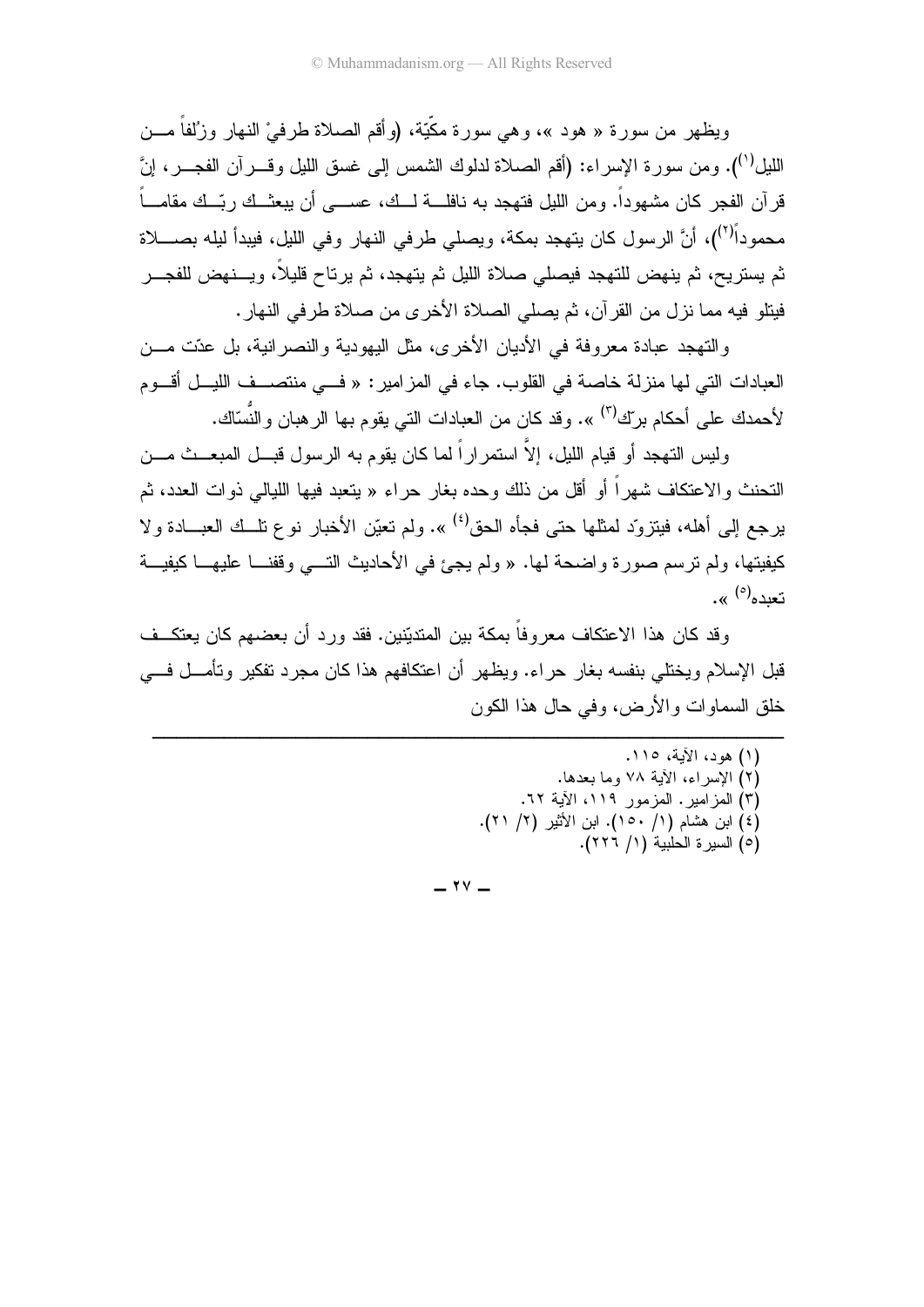ركيف نشأ، وما شابه ذلك من أمور دينية.

ولم يترك الرسول التهجد، حتى بعد نزول الأمر بالتخفيف عنه وبقي ملازما له، ولكن بصورة أخف من الأولى حتى انتقاله إلى جوار ربه. وقد عُدّ التهجد سنة يُثاب عليها<sup>(١)</sup>.



### صلاة الركعتيْن

عن « مقاتل بن سليمان »: « فرض الله تعالى فـــي أول الإســــلام الصــــلاة ركعتــــيْن بالغداة، وركعتيْن بالعشي<sup>(٢)</sup> ». وورد أن الرسول كان يخرج إلى الكعبة أول النهار، فيصــــلّـي صلاة الضحى، وكانت صلاة لا نتكرها قريش، وكان وأصحابه إذا جاء وقت العصر نفرقـــوا في الشعاب فرادى ومثنى، فيصلون صلاة العشي. وكانوا يصلون الضحى والعصــــر، وهــــي صلاة العشي، ثم نزلت الصلوات الخمس<sup>(٣)</sup>. فصلاة المسلمين الأولى، إذن، صلاتان: صــــلاة في أوَّل النهار، دعوها بصلاة الضحى، وصلاة في العصر ، دعوها صلاة بالعَشـــي، وصــــلاة العصـر<sup>(؛)</sup>. ويمثل هذا الرأي رأي أكثر العلماء.

------------------------------------------------------(١) سنن أبي داوود، باب النطوع، الباب ١٨، أبو إسحاق الشيرازي، النتبيه (٢٧) « طبعـــة [؟] »، ابـــن حجر الـهيتمي، التحفة (١/ ٢٠١).

 Shorter, P., 559, Sprenger, Das Leben und die Leher des Muhammad, 1, 321. ـ (٢) السير ة الحلبية (١/ ٣٠٢). تأريخ الخميس، للدياربكر ي (١/ ٣١٧). (٣) السيرة الحلبية (١/ ٣٠٢). « قال الواقدي: كانوا يصلون الضحى والعصر، ثــم نزلــت الصـــلوات الخمس قبل الـهجرة. وكانت الصـلاة ركعتيْن ركعتيْن. ثم نزل إتمامها بالمدينة للمقيم، وبقيت صــــلاة المســــافر ركعتيْن ركعتيْن »، البلاذري، أنساب الأشراف (١/ ١١٣ وما بعدها، ١١٦). (٤) المقريزي، اِمناع (١/ ١٧).

 $\lambda$  -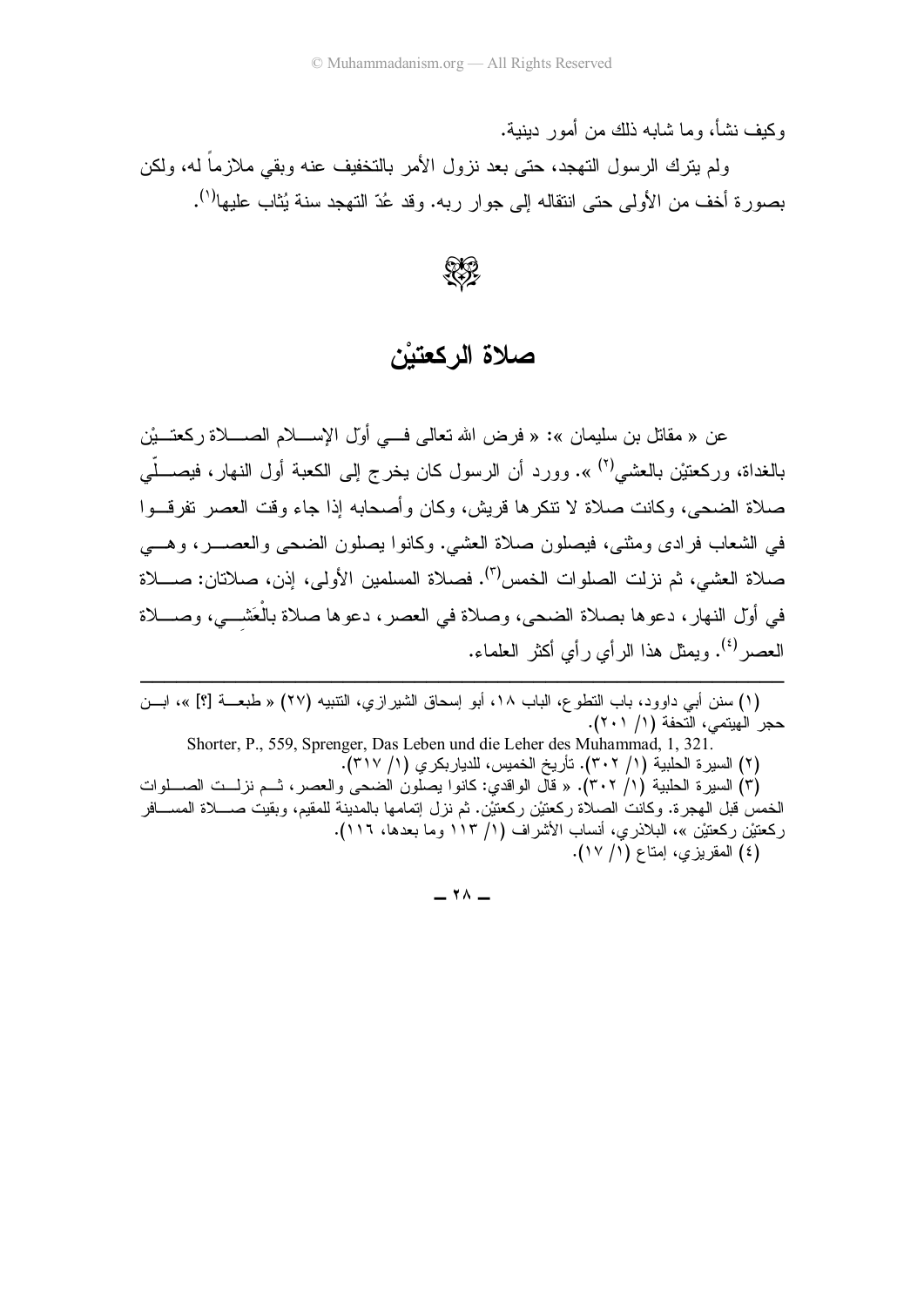وذكر « المزنبي » أن الصلاة قبل الإسراء كانت صلاة قبل غروب الشـــمس وصــــلاة نَّبْلُ طُلُوعُها. وَاسْتَشْهَدْ الْمُؤْيِدُونَ لهذا الرَّأيِ بما جاء في القرَّان من قوله: « وَسَبِّحْ بحمد ربُّــك بالْعَشيِّ وَالإِبْكَار<sup>(١)</sup> ».

وكانت كل صلاة من الصلاتيْن المـــذكورتيْن بـــركعتيْن، ولـــذلك دعيـــت بـ« صــــلاة الركعتين<sup>(٢)</sup> » وكانت هذه الصلاة هي الصلاة المفروضة فـــي حيـــاة خديجـــة<sup>(٣)</sup>. وقـــد بقـــي المسلمون طيلة بقائهم بمكة إلى الـهجرة بصلون الصلاة ركعتيْن، حتـــي الســـنة الأولــــي مـــن الهجرة، فزيد عليها وخصصت هذه الصلاة بصلاة السفر ، كما سنرى فيما بعد.

وما ذكرته من أن الصلاة كانت صلاتيْن، وكل صلاة بركعتيْن إلىي الإسراء، تـــم مـــن نزول الأمر عليه بالصلوات الخمس بعد الإسراء أو بالإسراء، وكل صلاة من هذه الصــــلوات الخمس هي بركعتيْن فقط، يمثِّل رأي أغلب العلماء، بل يكاد يكون في حكم المجمع عليه، لأن الأخبار التي نزوي أن نزول الأمر بالصلوات في اليوم الأول من يوم نـــزول الـــوحي عليــــه بْاقْضُهَا قُولُهُمْ بِنْزُولْ الأَمْرِ بِهَا فِي الإسراء، وقُولُهُمْ إِنَّهُ كَانٍ يَصْلِّي قَبْلُ الإســـراء صــــلاتَيْن فقط: صلاة الضحي، وصلاة بالعصر وهي صلاة بالْعَشي<sup>(٤)</sup>.

فالصلوات الخمس التي نزل الأمر بفرضها ليلة الإسراء، هي إذن خمس صلوات فـــي اليوم، وكل صلاة بركعتيْن<sup>(٥)</sup>. أما ما جاء في الروايات من أنـها نزلت قبل الإســــراء، أو أنـهــــا كانت نامة، فأراء يعارضها أكثر أهل العلم، ولا نتفق مع ما يكاد يحصل عليه الإجمـــاع مـــن فر ض الصلوات الخمس لبلة الإسر اء.

------------------------------------------------------

> (١) الروض الأنف (١/ ١٦٢). (۲) السيرة الحلبية (۱/ ٣٠٢). (٣) السيرة الحلبية (١/ ٣٠٢). (٤) المقريزي، إمتاع (١/ ٢٩ وما بعدها)، ابن سيد الناس (١/ ١٤٠ وما بعدها). (٥) ابن سيد الناس، عيون الأثر (١/ ١٤٠ وما بعدها).

> > $19 -$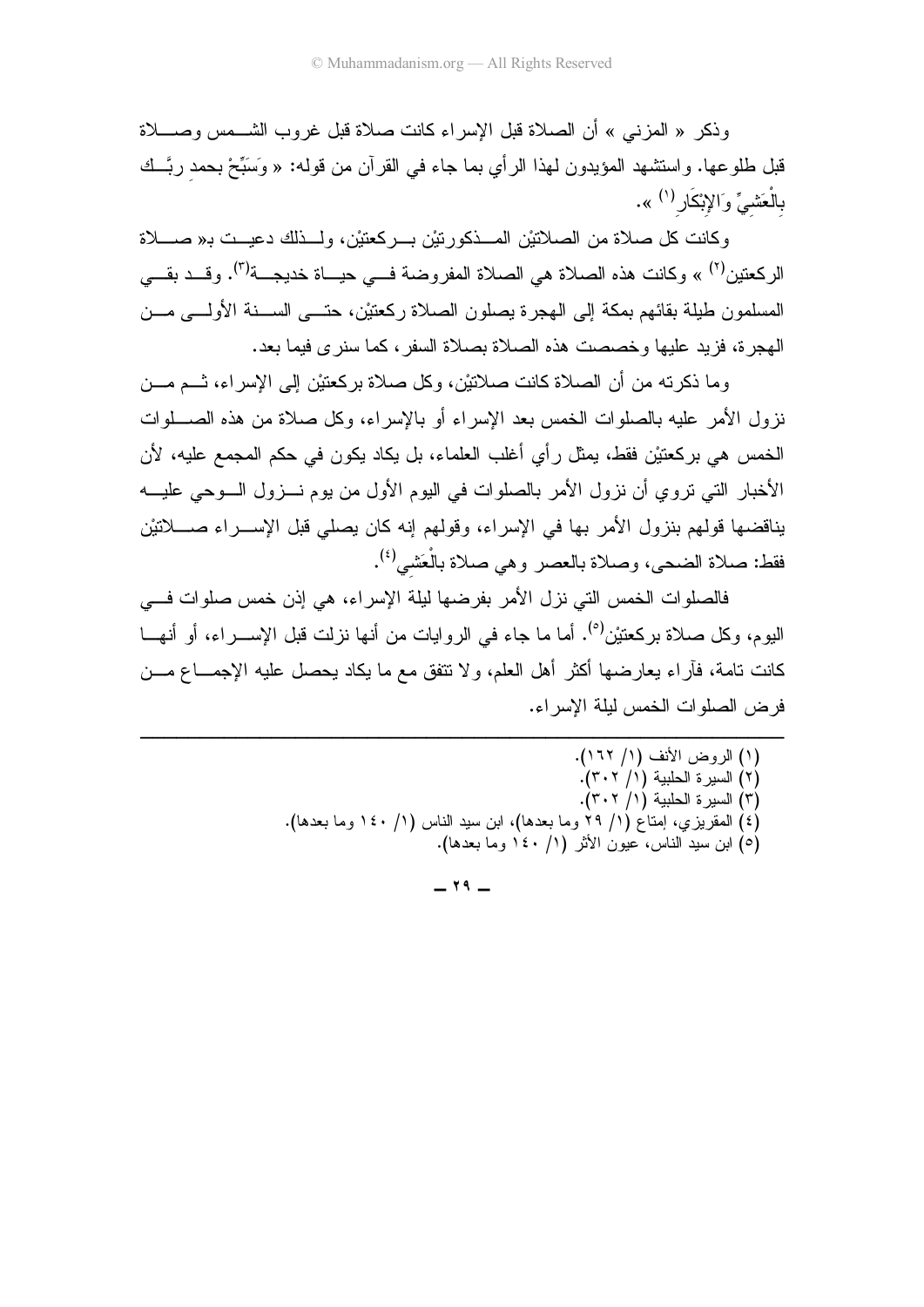)-< 8\$4 d &  :» / E >
 1 \* % « #( < » فقط، ثم استمر على ذلك مدة مديدة، ثم فرض عليهم من الصلاة ما ذكر في سورة المزمل، ثم سخ ذلك كله بالصلوات الخمس، ثم لم نكثر الفرائض ونتابع إلا بالمدينة. ولما ظهر الإســــلام وتمكن في القلوب، وكان كلما زاد ظهوراً وتمكن، ازدادت الفرائض وتتابعــت<sup>(١)</sup> ». ويـــذهب حض العلماء إلى أن سورة المزمل، هي السورة الثالثة من السور المكية، وذلك بحسب نرنيب النزول، إلاّ آخرها، فإنه بطريق مكة<sup>(٢)</sup>. وذهب بعض أخر إلى أنها مكية، إلاّ الآيات ١٠ و ١١ ر ٢٠، فإنها مدنية<sup>(٣)</sup>. والآية العشرون، هي الآية التي ورد فيهـــا: (وأقيمـــوا الصــــلاة وآتـــوا الزكاة). و لا أظن أن « ابن حجر » قصد بكلامه هذه الأية. وإنما قصد ما جـــاء فـــي القســـم المكي منها من قيام الليل ومن نرتيل ما أنزل إذ ذاك من القرآن، وقد كان الرسول وطائفة من الذين معه يقومون بذلك، ثم نزل الوحي في المدينة، وفي الأية العشرين مـــن هـــذه الســــورة بْإعفائه وإعفاء من معه من ذلك، لما فيه من مشقة ونصب، وبينت لمهم الأية مـــا علــــبيهم: (إنَّ ربك يعلم أنك نقوم أدنـي من ثلثـي الليل ونصفه وثلثـه، وطـائفة من الذين معك والله يقدّر الليــــل رِ النـهار ، علم أن لن تـحصـوه، فتاب عليكم).

ولا نعلم ما الذي كان يقرأ الرسول ومن معه في صلاة الركعتيْن، قبل فتــــرة الــــوحي ربعدها وقُبْلُ نزولُ الْفَاتِحَة، أي سورة (الحمد لله رب العالمين)، بناء على نأخر نزولهـــا عـــن  $\mathbb{E}^{(\mathfrak{z})}$ 

------------------------------------------------------

> (١) السيرة الحلبية (١/ ٣٠٢). (۲) نأريخ القرآن للزنجاني (٣٦). (٣) الزنجاني (٣٣). (٤) السيرة الحلبية (١/ ٣٠٢).

 $\mathbf{r}$   $-$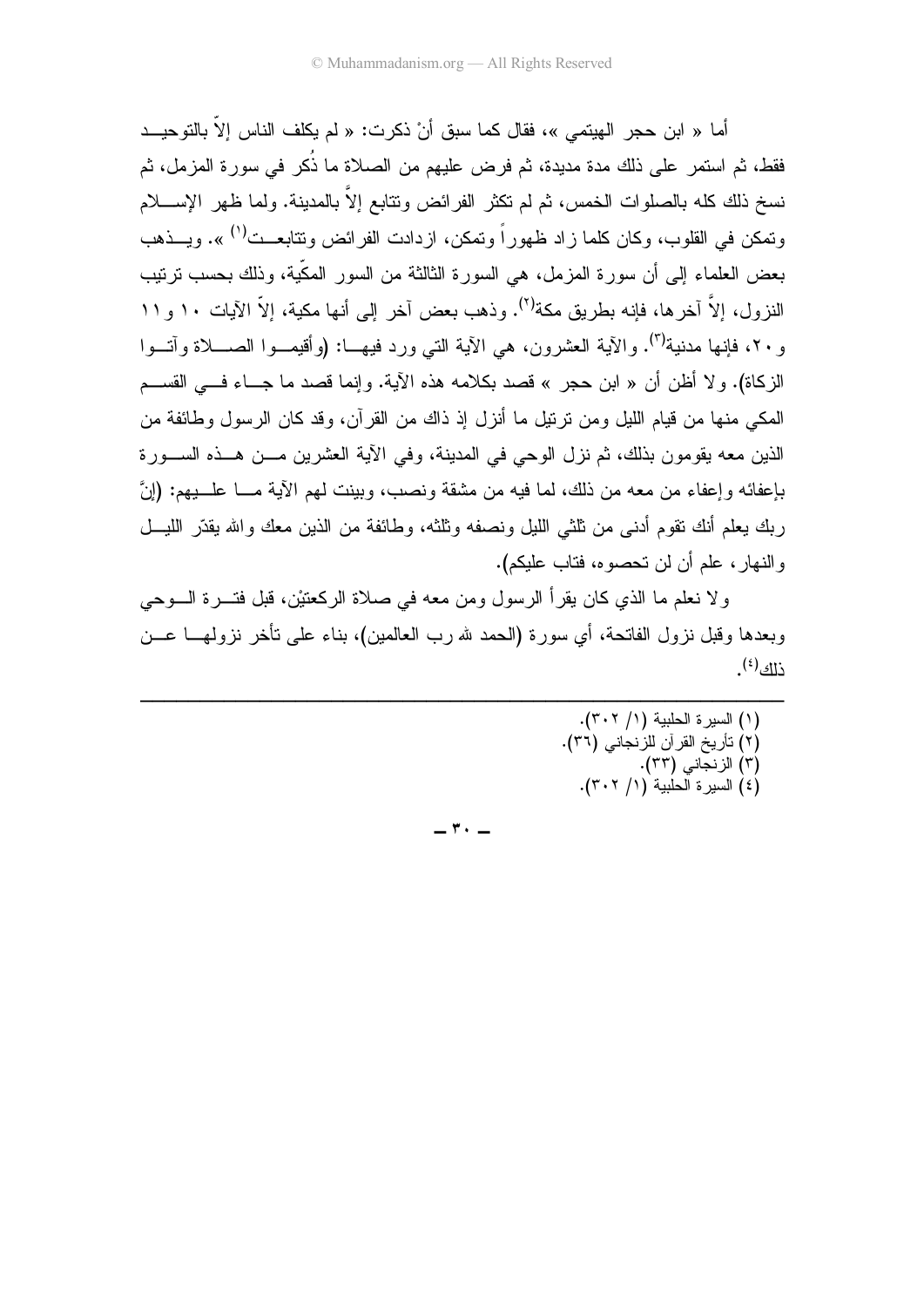### أوّل صلاة

قال « أحمد بن واضح اليعقوبي »: « وكان أولَّ ما افترض عليه من الصلاة الظهـــر ، أتاه جبر بل فأر اه الوضوء، فتوضأ ر سول الله كما توضأ جبر بل، ثم صلى لبر يه كيف بصـــلّـى، فصلي رسول الله<sup>(١)</sup> ». وقد ورد مثل هذا الرأى عن « نافع »<sup>(٢)</sup>.

والذي أراه أنَّ الخبريْن ضعيفان، لما ذهب إليه بعض المفسرين من أن صلاة الظهـــر هي « الصلاة الوسطى » التي ورد ذكرها في القرآن الكريم « حــافظوا علـــي الصـــلوات والصلاة الوسطى، وقوموا لله قانتيْن »<sup>(٣)</sup>. فإذا كانت صلاة الظهر هـــ الصــــلاة الوســـطي، فيجب أن نكون وسطاً بين صلاتيْن، وهذا مما يتعارض وكونها أول صلاة صلاها الرســـول، لأن كونـها صـلاة وسطـي بستوجب وجود صـلاة أولـي وصـلاة أخرى. ثم إنَّ العقل لا بؤيـــد أن أول صلاة هي صلاة الظهر لأن الصلاة في أكثر الأديان هي في الصباح والمســاء، لســـهولة تعيين الوقت، فلا يعقل أن تكون صلاة الظهر ، هي الصلاة الأولى.

وقد ذهب بعض المفسرين إلى أن « الصلاة الوسطى » صلاة الفجر، كما ذهب بعض أخر إلى أنها صلاة العصر، وذهب أخرون إلى أنها صلاة المغرب، وذهب أخرون إلى أنهـــا صلاة العشاء الأخرة، وقال بعض إنها الجمعة<sup>(٤)</sup>، وقال قوم هي صلاة الصبح، « وقيل بل هي صلاة الحماعة »

(١) اليعقوبي (٢/ ١٦) « طبعة النجف ». (٢) سيرة ابن ُهشام (١/ ١٥٦). (٣) البقرة، الأية ٢٣٨، نفسير النيسابوري، حاشية على نفسير الطبري (٢/ ٣٨٥ وما بعدها) « بولاق ». (٤) نفسير الخازن (١/ ١٧٩). رسالة ابن أبي زيد (٢٣)، نفسير النيسابوري: حاشية على نفسير الطبري

(٢/ ٣٨٣ وما بعدها). تفسير الطبرسي (٢/ ٣٤٣) « طبعة طهران »، تفســير ابــن كثيــر (١/ ٢٩٠ ومــا بعدها).

 $\uparrow$   $\uparrow$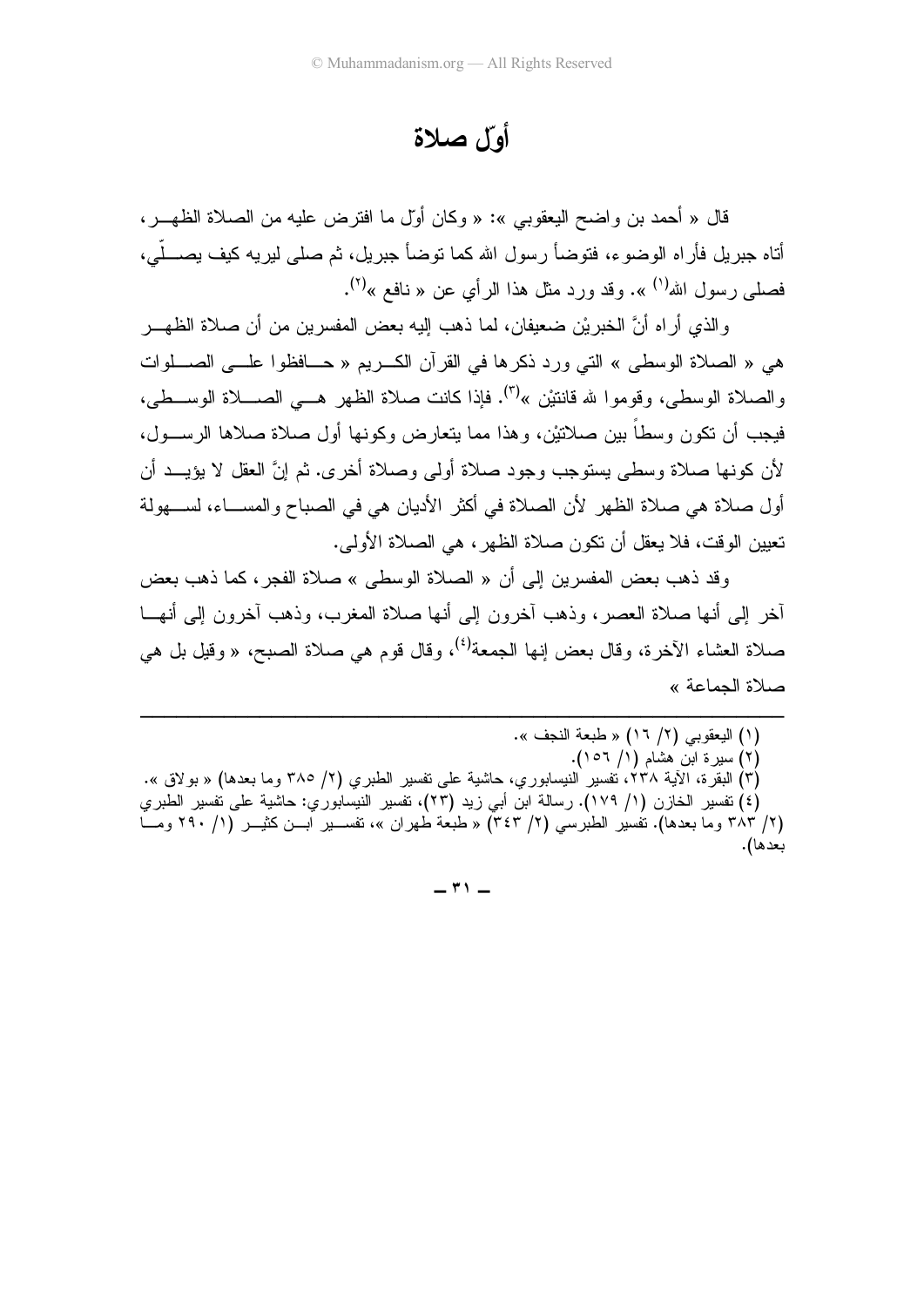« وقيل صلاة الخوف، وقيل بل صلاة عيد الفطر ، قيل بل صلاة الأضحى، وقيل الوتر ، وقيـــل الضحى. ونوفف فيها أخرون، لما نعارضت عندهم الأدلة، ولم يظهر لهم وجه الترجيح ولسم يقع الإجمـــاع علـى قـــول واحد. بل لم يزل النزاع فيهـــا موجوداً من زمان الصحابة وإلــــى  $\mathcal{L}^{(1)}$ <sub>« $\mathcal{L}^{(1)}$ </sub>)

وقد ذهب المفسرون إلى أن المراد من الآية: (حافظوا على الصـــلوات)، الصـــلوات اليومية الخمس. والآية هي من سورة البقرة، وهي من الآيات التي نزلت بالمدينـــة. وأن ورود حرف العطف في « و الصلاة الوسطى »، بعد ذكر الصلوات، هو لفضل هذه الصلاة، فأفردها بالذكر من بين بقية الصلوات<sup>(٢)</sup>. ولكن الصلوات الخمس، هي كلها صلوات مفر وضبة، و هـــي لله، فلم خصَّت الصلاة الوسطى بالفضل، وهي صلاة واحدة من هذه الصلوات؟

الواقع أننا لا نستطيع أن نخرج بنتيجة مقنعة من هذه الروايات العديـــدة فـــي تعيـــين «الصلاة الوسطى »، ونجد أمامنا روايات أخرى نذكر أن « البرّاء بـــن عـــازب »، روى أن الناس في عهد الرسول كانوا بقرأون سنين: « حافظوا على الصلوات وصلاة العصر »، ثــم استقرَّوا على القراءة الأخيرة: « حافظوا على الصلواة والصلاة الوسطى »، ورواية تقول: إن « حفصة » أمرت كاتبها حين بلغ موضع الآية: «حافظوا على الصلوات والصلاة الوســطي» بأن يكتب « صلاة العصر » أو « وصلاة العصر » وأمامنا رواية نذكر أنه كان لـ «عائشـــة» مصبحف، فيه: « حافظو ا على الصلوات و الصلاة الوسطى، و هي العصر »<sup>(٣)</sup>.

ونجد في تفسير « الطبر سي » تعليلاً بيدو أنه معقول لتفسير سبب تخصيص «الصلاة الوسطى» بالذكر دو ن بقية الصلو ات، مع أنها و احدة

 $-$  ۳۲  $-$ 

)، كولدتسهير ،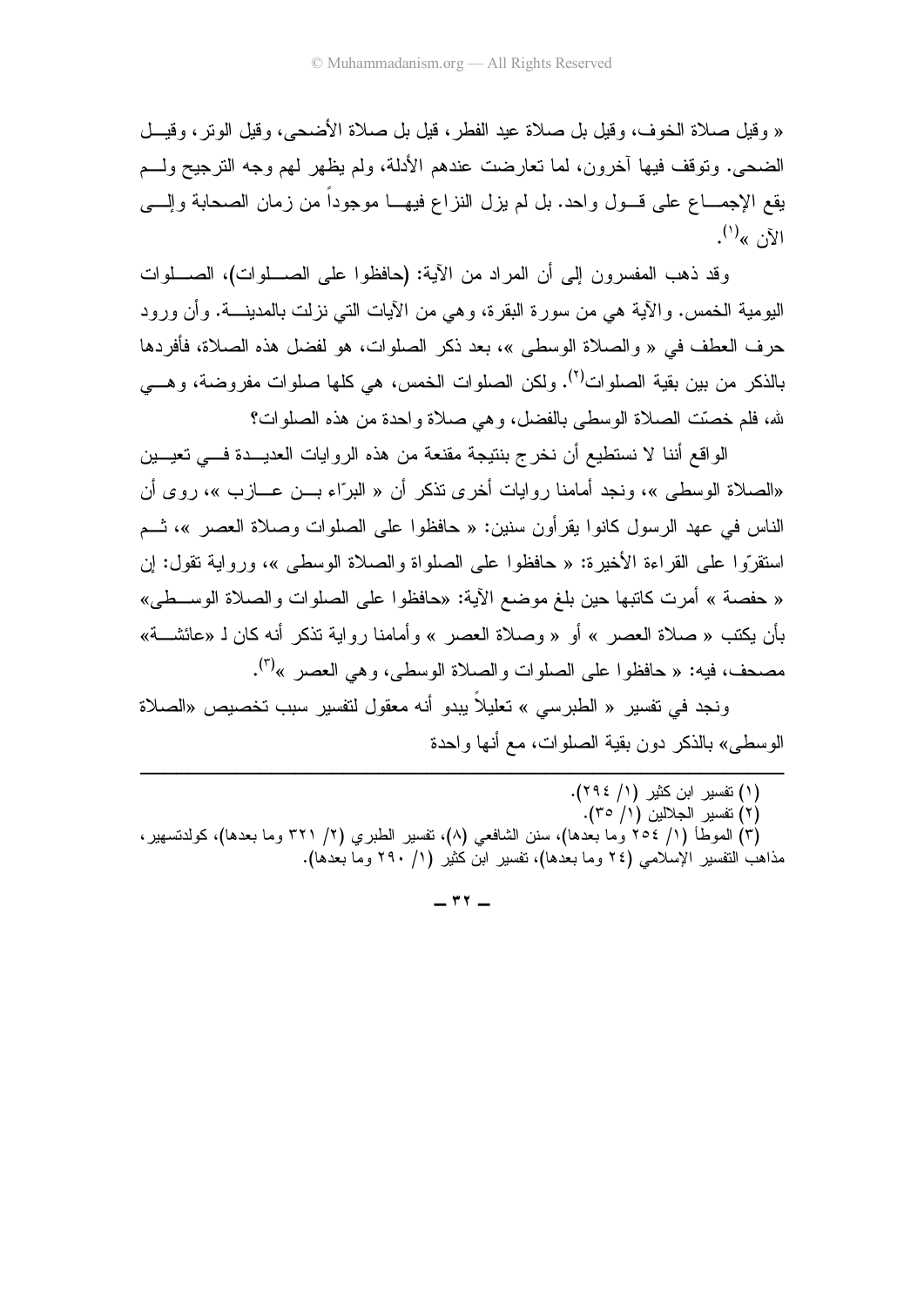منها، فهو يذكر رواية « عن زيد بن ثابت أن النبي كـــان يصـــلّي بالهـــاجر ة وكانـــت أثقــل الصلوات على أصحابه، فلا يكون وراءه إلاَّ الصف أو الصفان، فقال: لقد هممــت أن أحـــروِّق على قوم لا يشهدون الصلاة بيوتهم ». وروى أيضاً سبباً آخر حين نكلم عن رأي من يـــذهب إلى أن الصلاة الوسطى هي صلاة العصر، فقال: « لأنها بين صلاتي النهار وصلاتي الليــل. وإنما خصّت بالذكر لأنها نقع في وقت اشتغال الناس »<sup>(١)</sup>.

ويظهر أن تفسير « الصلاة الوسطى » بصلاة الظهر أو صلاة العصر ، هو أقرب إلى المعقول من التفسير ات الأخرى، ولا سيما تفسير ها بصلاة العصر ، فإن صــــلاتها فــــى الـــبلاد الحار ة مثل الحجاز ، لا تخلو من تعب ومشقة وصعوبة، لذلك كان الناس لا يحضــــر ونـها مــــع الرسول، فنزل الأمر لذلك بالتشديد في ذكر ها، و هي صلاة وسط بين الصلوات الخمس. ولمـــا كانت الآية مدنية، وقد أشير فيها إلى الصلوات الخمس، فإن صلاة العصر تكون هي الصــــلاة الوسطى. أما صلاة الظهر، فهي صلاة وسط، وسط بين صلاتيْ الضـــحي والعصـــر، وهـــي نُؤدي في وقت حار أيضاً، ولكن وقتها دون وقت العصر في الشدة، ثم إنها لا تصلح أن تكون وسطاً بين الصلوات الخمس، ولو كانت الآية مكية، نزلت قبل الإسلام، لذهب الفكر إليها مـــن غير شك، لذلك أرجح أن يكون المراد من الصلاة الوسطى: صلاة العصر .

#### $20025$

(١) تفسير الطبرسي (٢/ ٣٤٢ وما بعدها).

 $-$  ۳۳ $-$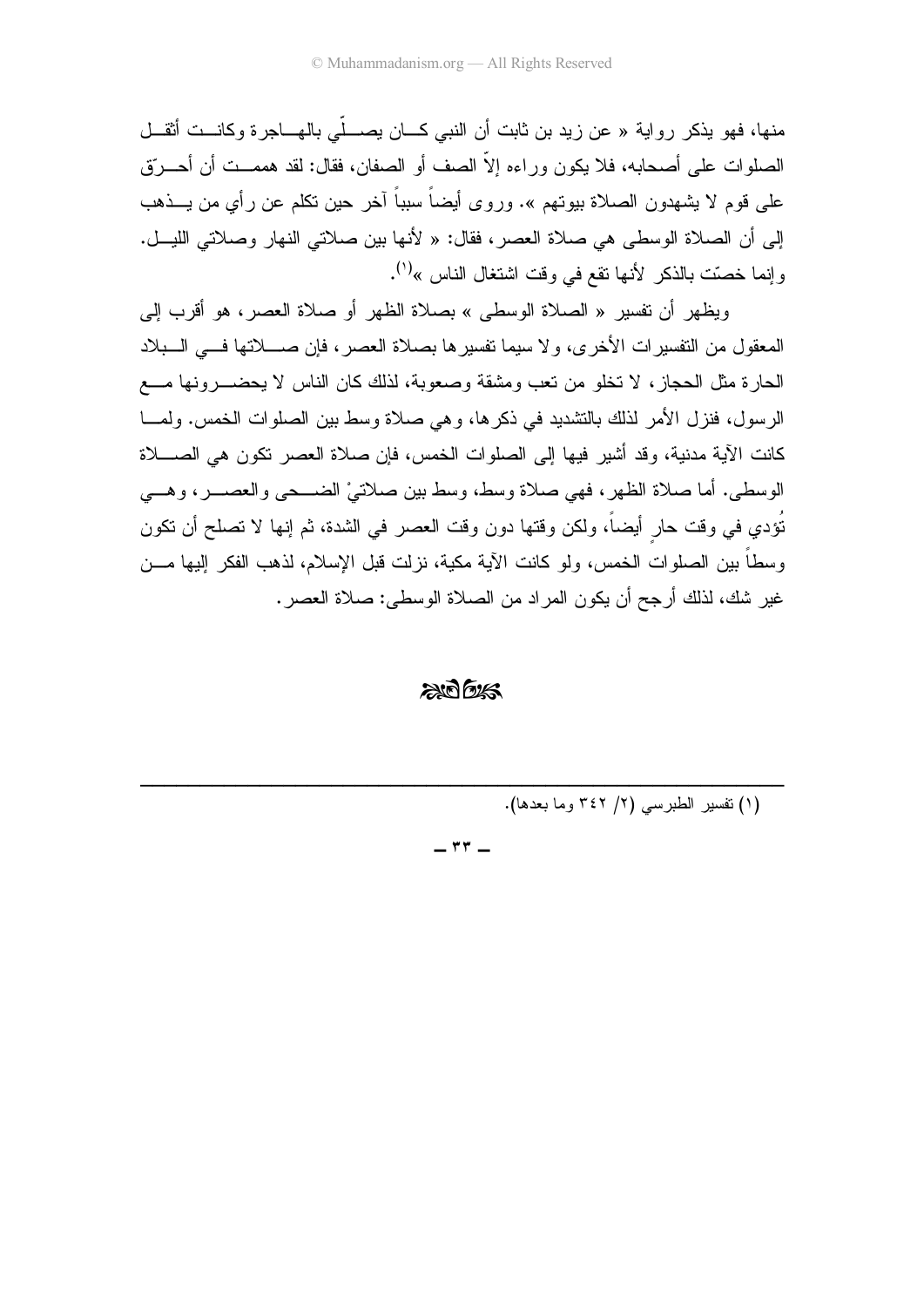### صلاة الحضر وصلاة السفر

كانت الصّلاة صلاة ركعتيْن بمكة. لا فرق بين أن يكون المصلّي في الحضر أو فـــي السفر . ولما هاجر الرسول إلى يثرب، ومضى على مقدمه إليها شهر واحد، وفي شهر ربيــــع الأخر، لمضيي اثنتي عشرة ليلة منه، زيد في الصلاة ركعتان للمقيم، وعرفت صلاته بصــــلاة الحضر، تمييزاً لها عن الصلاة الأولى، صلاة الركعتيْن، التي خصصت بالسفر. فنزول الأمر بصلاة السفر إذن، إنما وقع في السنة الأولى من الهجرة<sup>(١)</sup>. وقد قيل: إنّ ذلك كان بعد الهجرة بعام أو نحو ه<sup>(٢)</sup>.

وصلاة السفر هي على الصلاة الأولى في الإسلام. وقد حددت كتب الحـــديث والفقـــه البعد الذي يمكن اعتباره الحدّ الذي إذا تجاوزه الإنسان عُدّ مسافر<sup>اً(٣)</sup>، فهي إذن من الصـــــلوات التي نزل بها الأمر بالمدبنة.

وقد نزل الأمر على قصر الصلاة في السفر بالأية: « وإذا ضربتم في الأرض، فليس عليكم جناح أنْ نقصروا من الصلاة، إنْ خفتم أن يفتنكم الذين كفروا. إنّ الكافرين كـــانوا لكـــم عدوّاً مبينا »<sup>(٤)</sup>. وقد صلى رسول الله الظهر أربعاً والعصر بذي الحليفة ركعتين<sup>(٥</sup>).

#### $2075$

 $\mathbf{r}$   $\mathbf{t}$   $-$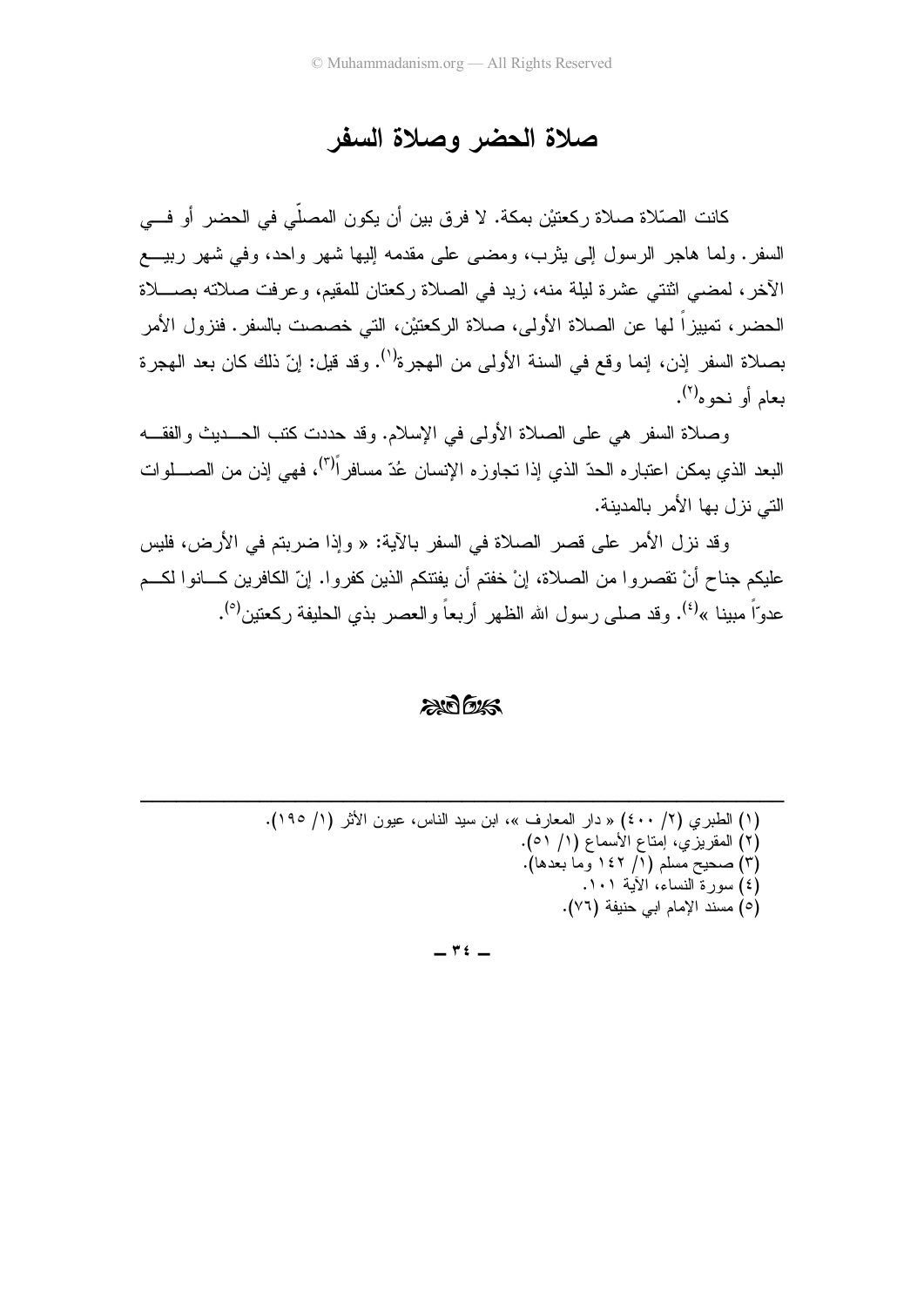الأذان

ولتسهيل تعيين مواقيت الصلاة، ودعوة الناس إلى أدائها في وقتها، انخــذت الأديـــان طر قاً مختلفة للدعو ة إلى الصلاة، و لأخبار المؤمنين بحلول وقتها. من ذلــك دق النـــاقوس أو النبويق أو إشعال النار وما شابه ذلك من وسائل الإعلان والنتبيه.

ولم يكن الأذان قد فرض بمكة، ذلك لأن المسلمين كانوا قلة، يتسترون علـــي أنفســـهم حذر قريش، فلم يكن من الممكن إعلان دنو أوقات الصلاة هناك. فلمّا هـــاجر الرســـول إلــــي المدينة، وتكاثر عدد المسلمين بها، ظهرت الحاجة إلى الأذان، وإلى وجوب تتبيه الجماعة إلى الصلاة، لعدم علمهم بأو قاتها، و لأن بعضهم كانت تأخذه السنة، فتلهبه عن الصلاة، أو تستبد به أعماله، فلا بر ي نفسه إلاَّ وقد فاتته صلاته، فيقصر بذلك عن أداء و اجبه تجاه ربّه.

ور د في « صحيح مسلم »، « كان المسلمون حين قدمو ا المدينة يجتمعون فيتحيِّنــون الصلوات وليس ينادي بها أحد، فتكلموا يوماً في ذلك، فقال بعضهم: اتخذوا ناقوساً مثل ناقوس النصاري، وقال بعضهم: قرناً مثل قرن اليهود فقال عمر: أَوَلا نَبعثون رجلاً بنادي بالصــــلاة؟ قال رسول الله صلى الله عليه وسلم: يا بلال، قُمْ فناد بالصلاة »<sup>(١)</sup>. وورد هذا الحـــديث علــــي هذا الشكل إلاّ جملة: « أن يوروا ناراً ».

وورد في رواية أخرى: أن الحاجة لما ظهرت إلى الأذان، تشـــاور رســول الله مـــع أصحابه في المسألة، فقيل له: « انصب راية عند حضور الصلاة فإذا رآها النـــاس أذن. فلـــم بعجبه ذلك، فذُكر له بوق البهود، وبُقال له الشَّبُّور أو القُبع، وهو القــرن الـــذي بـــدعون بـــه لصلاتهم، فقال هو من أمر اليهود. فذُكر له الناقوس الذي يدعو به النصاري لصلاتهم،

(١) صحبح مسلم (٢/ ٢) « كتاب الصلاة: باب بدء الأذان ».

 $\mathbf{r} \circ -$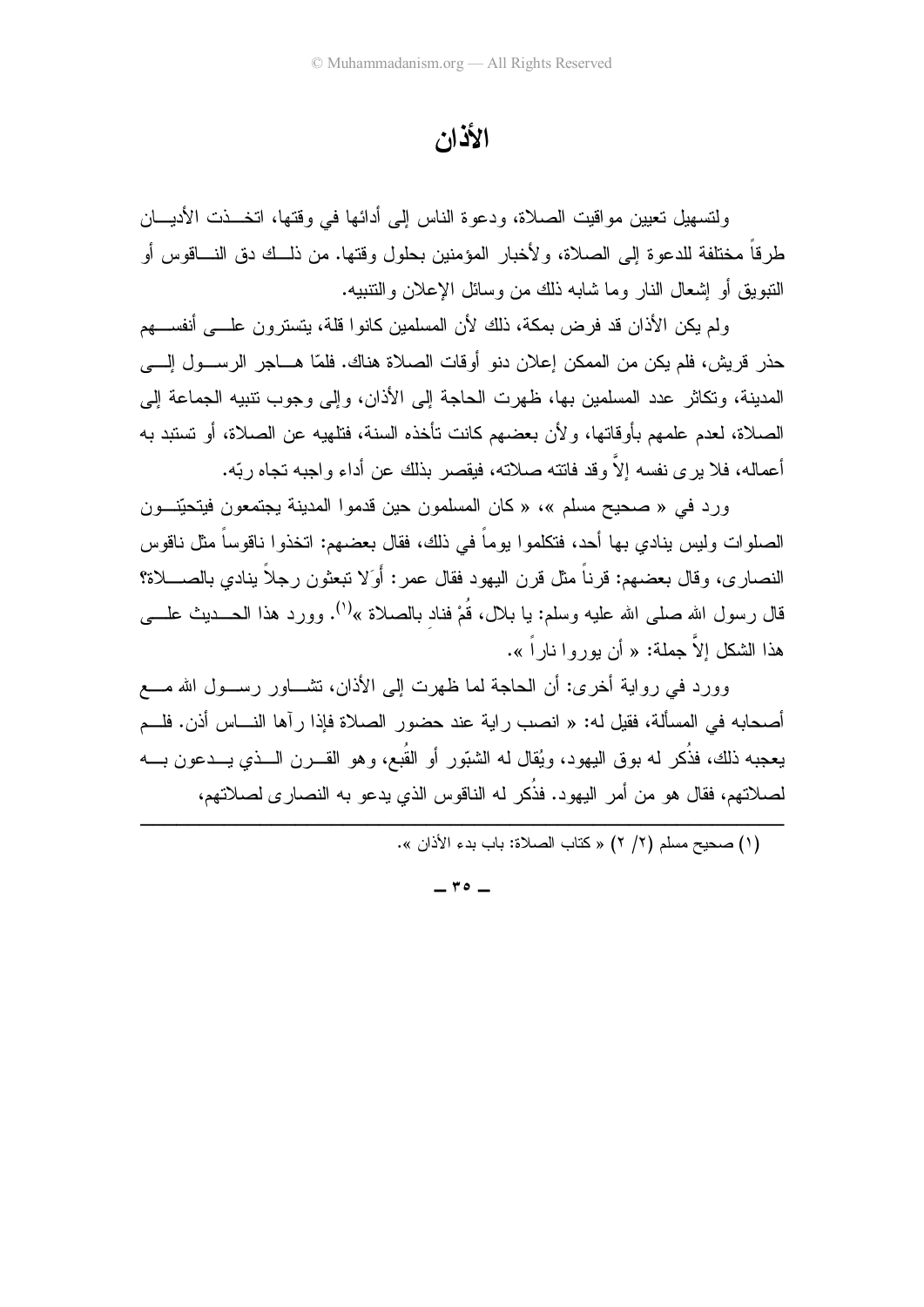فقال: هو من أمر النصار ي. فقالوا: لو رفعنا نار اً فإذا رآها الناس، أقبلوا إلى الصلاة، فقـــال: ذلك للمجوس »<sup>(۱</sup>).

وذكر « محمد بن سعد » قصة بدء الأذان على هذا النحو : « كان الناس في عهــد النبي، صلَّى الله عليه وسلَّم، قُبْلُ أنْ يُؤمِر باﻷذان، بنادي منادي النبي، صلَّى الله عليه وســـلم: الصلاة جامعة، فيجتمع الناس، فلما صرفت القبلة إلى الكعبة، أمر بالأذان، وكان رســـول الله، صلَّى الله عليه وسلَّم، قد أهمَّه أمر الأذان، وأنـهم ذكروا أشياء يجمعون بـها الناس للصـلاة. فقال بعضهم البوق، وقال بعضهم الناقوس، فبينما هم على ذلك، إذ نام عبد الله بن زيد الخزرجـــي، فأُر ي في النو م أن ر جلاً مر ّ و عليه ثوبان أخضر ان و في يده نـــاقوس، قـــال: فقلــت: أتبيـــع الناقوس؟ فقال: ماذا نريد به؟ فقلت: أريد أن أبتاعه لكي أضرب به للصلاة لجماعـــة النــــاس، قال: فأنا أحدثك بخبر لكم من ذلك، تقول: الله أكبر ، أشهد أن لا إله إلاّ الله، أشـــهد أن محمـــداً رسول الله، حيٍّ على الصلاة حيٍّ على الفـــلاح، الله أكبر ، الله أكبر ، لا إله إلاَّ الله، فأتـم عبـــد الله بن زيد رسول الله، صلى الله عليه وسلم، فأخبره، فقال له: قُمْ مع بـلال، فألْق عليه ما قيــل لك، وليؤذن بذلك. ففعل، وجاء عمر فقال: لقد رأيت مثل الذي رأى، فقال رسول الله، صــــلـي الله عليه وسلم. فللَّه الـحمد، فذلك أثبت، قالوا: وأذن بالأذان، وبقى بنادي في النــــاس: الصـــــلاةَ جامعةً، للأمر يحدث، فيحضرون له، يخبرون به، مثل فتح يُقرأ، أو أمر يؤمرون به، فينادى: الصلاةَ جامعةً، وإن كان في غير الصلاة »<sup>(٢)</sup>.

وروى « ابن سعد » رواية بدء الأذان، بطرق أخرى، لا تخرج كلها عــن مضـــمون هذا الخبر . تتسب رؤيا الأذان إلى « عبد الله بن زيد، وتثنيَ تلك الرؤيا برؤيـــا « عصــر بـــن الخطاب ». و هي نتص علي أن « عبد الله »

(٢) ابن سعد. طبقات (١/ ٢٤٦ وما بعدها) « صادر ». ابن سبد الناس، عبون الأثر (١/ ٢٠٣)، مســند الإمام أبي حنيفة (ص ٤٩ وما بعدها).

 $17 -$ 

<sup>(</sup>١) السيرة الحلبية (١/ ٤٨٢).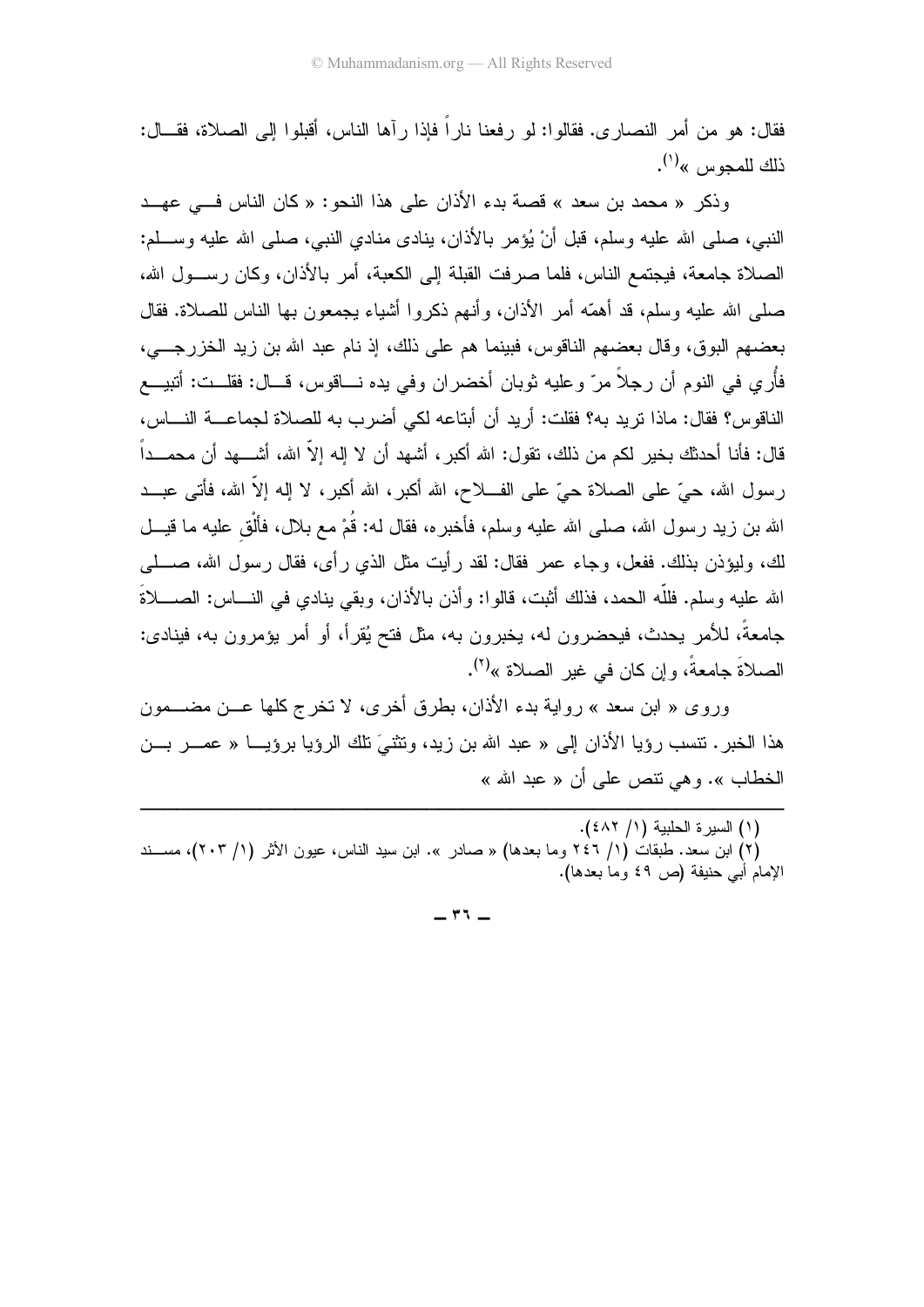المذكور هو الذي كان قد بدأ بسر د الرؤيا على الرسول، وأن « عمر » كان هو التالي بســـر د  $\epsilon$ رۇباھ علىه ( ').

وقد ذكر « ابن هشام » القصة المذكورة، وذكر غيره تلك القصة أيضاً، مما يدل على أنها هي القصبة الشائعة بين أهل العلم في هذا الموضوع<sup>(٢)</sup>.

تلك هي قصة الأذان في الإسلام، أما ما قبل الأذان، فقد كان المسلمون بنـــادون إلــــي الصلاة، بجملة « الصلاة. الصلاة »<sup>(٣)</sup>. يرفع بها المنادي صوته، ليسمعها لغيره، فينتبـــه إلــــي وقت الصلاة، فيقوم بتأديتها في وقتها. وذكر العلماء جملة أخرى، هي: « الصلاة جامعـــة »، ذكروا أن المسلمين كانوا بنـــادون بـها حين وقوع الصـلاة<sup>(٤)</sup>. وجملاً أخــــرى، مثـــل: « إلــــي الصلاة » أو « هلم إلى الصلاة »<sup>(٥)</sup>.

وقد اختلف الرواة في تأريخ الأمر بالأذان، فذهب بعضهم إلى أنه كـــان فـــي الســـنة الأولى من الهجرة، وذهب بعضهم إلى أنه كان في السنة الثانية منها<sup>(٦)</sup>.

والمتعارف عليه أن « بلالاً »، هو أول مؤذن في الإسلام، وهو مؤذن الرسول، فهـــو أبو المؤذنين. وكان يؤذن للرسول مؤذن آخر هو « ابن أم مكتوم »، وهو أعصــي<sup>(٧)</sup>. وكــــان أيهما سَبق أذَن، فإذا كانت الصلاة أقام واحد. وذكر أن بلالاً كان إذا أذن وقــف علـــى بـــاب رسول الله، فقال: الصلاة يا رسول الله، حي على الصلاة، حي على الفلاح<sup>(٨)</sup>.

 $-$  ۳ $-$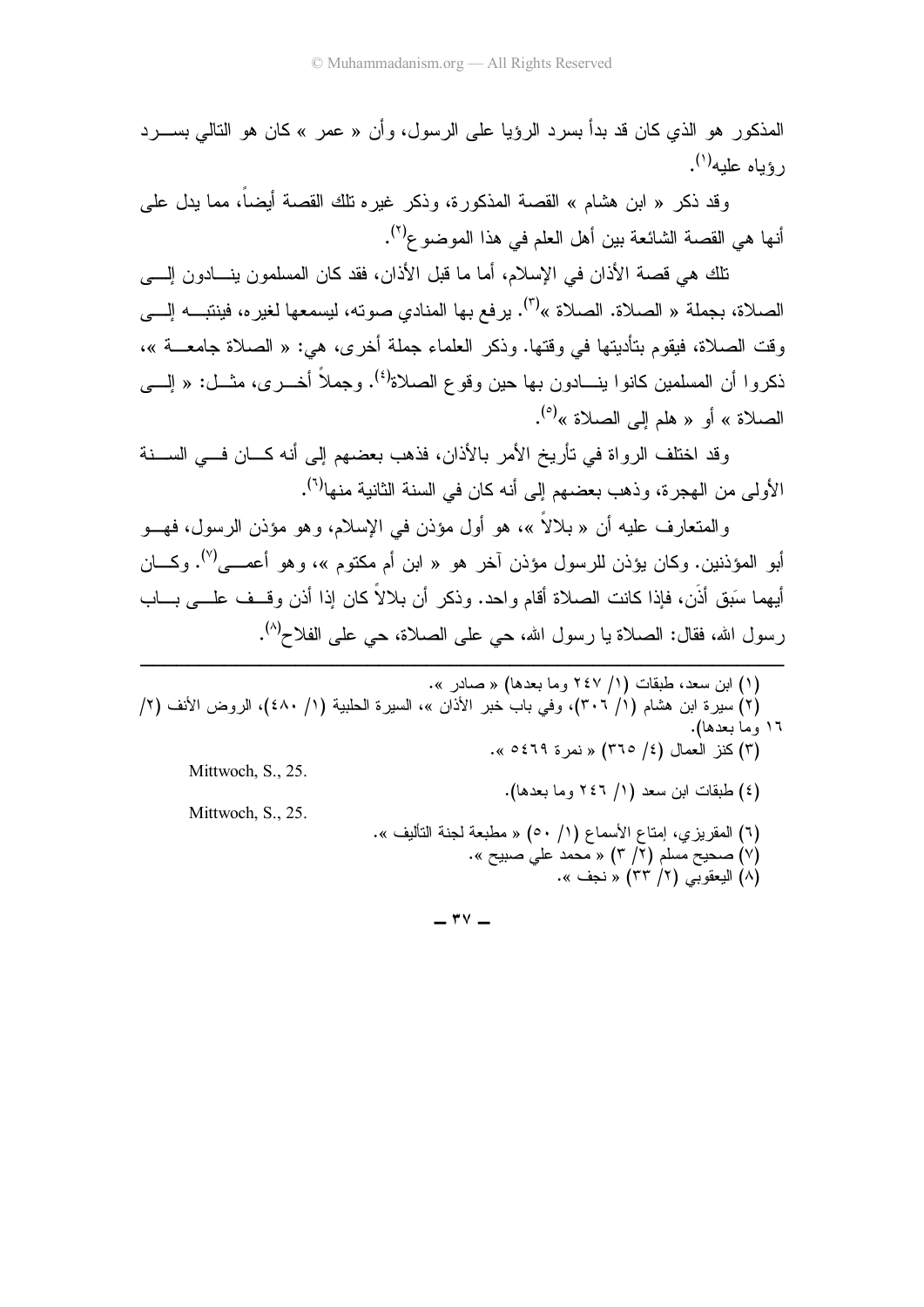وذكر ۖ أن من مؤذنبي ر سول الله: أبا محذور ة ســـمر ة ان معيـــر ۖ وقيــل أوس، وســـعداً ۖ القَرِ ظَ، و هو ابن عائذ مو لم عَمَار بن ياسر ، وكان يلز م التجار ة في القر ظ فعر ف بذلك، وكـــان يؤذن لأهل قياء<sup>(١)</sup>.



#### المنار ة

ويرتفع صوت المؤذن من المنارة المبنية مع المسجد أو الجامع في هذه الأيــــام، وقـــد يرتفع ذلك الصوت من الأبواق المكبرة، الموضوعة على المآذن. أما في أيّام الرســـول، فلـــم نكن للمساجد مآذن، لأنها لم تكن قد أُحدثت بعد. فقد كان « بلال » مـــؤذن المســـلمين الأول، يرتقى سطح أعلى منزل قريب من مسجد الرسول في المدينة فيؤذن للناس<sup>(٢)</sup>.

ولما فتح الرسول مكة، السنة الثامنة من الـهجرة، أمر مؤذنه « بلالاً » بأن يؤذن مـــن الكعبة يدعو الناس إلى الصلاة، فأذن منها. وذكر في رواية أنه ارتقى ســـطح الكعبـــة، فـــأذن منه<sup>(٣)</sup>. وبقيت الكعبة، وبقيت كذلك سائر مساجد المسلمين الأولى وفي ضمنها مسجد الرســـول بدون مآذن، لأنها لم تكن قد اُستحدثت بعد.

وور د في الأخبار أنه لما كان عثمان وكثر الناس ز اد النداء الثاني لصلاة الجمعة على الزور اء، وهي دار كانت أرفع دار بالمدبنة بقرب المسجد<sup>(٤)</sup>. وذلك لبصـــل صـــوت المـــؤذن المنادي لصلاة الجمعة إلى سمع أكثر عدد ممكن من الناس.

(۱) ابن سید الناس، عیون (۱/ ۲۰۵).<br>(۲) ابن هشام. سیرة (۳٤۹) « طبعة وسنتفلد ». Shorter Ency. of Islam, P., 340. (۳) الأزرقي، أخبار مكة (۱/ ۱۹۳). ابن هشام (۸۲۲) « وسنتفلد ».<br>(٤) نفسیر ابن كثیر (٤/ ٣٦٦).

 $-$  ۳۸  $-$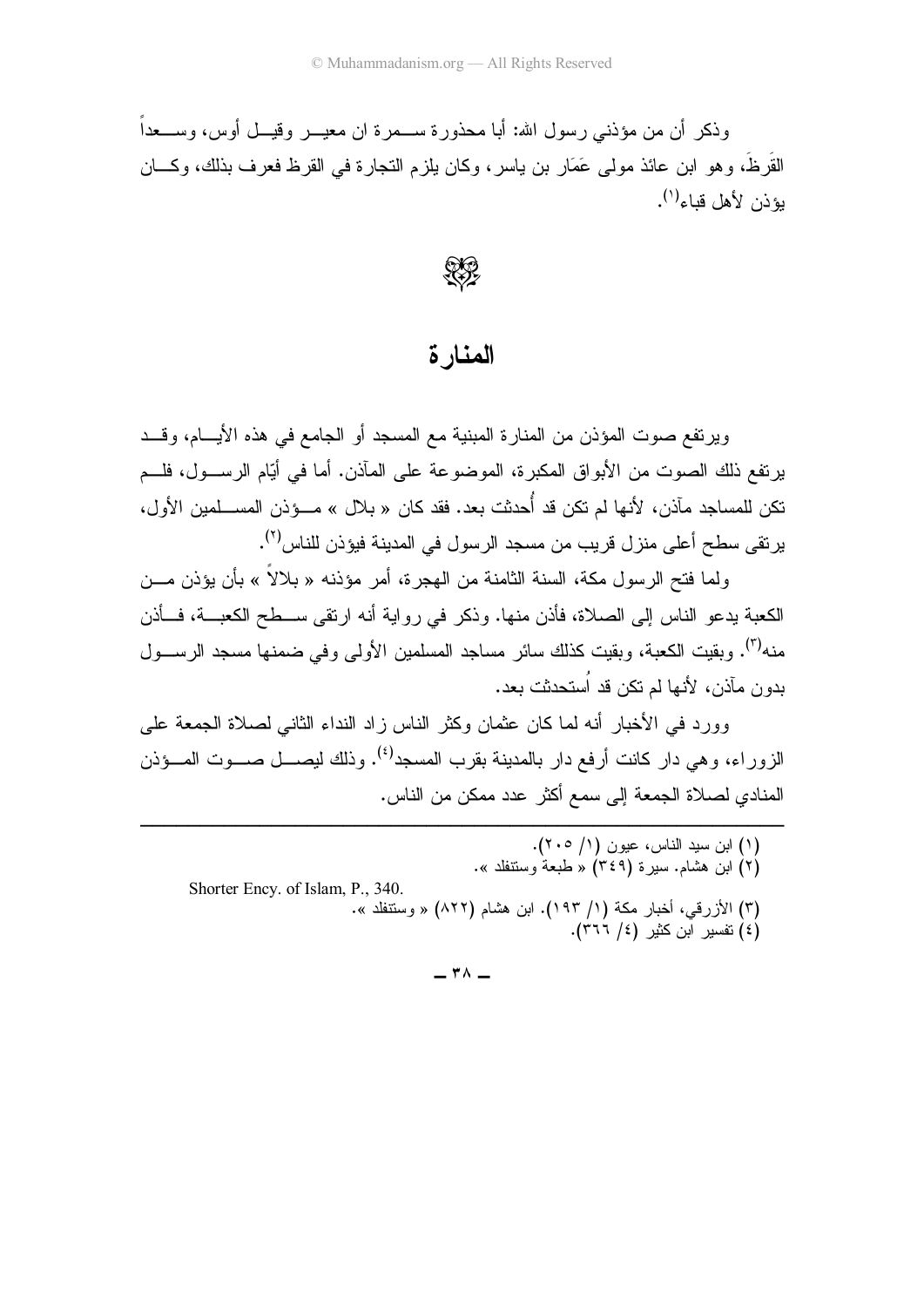## الطهارة والوضوع

لا تقبل صلاة المصلي في الإسلام، إذا كان المصلي نجسا، أو كانـــت صــــلاته بغيـــر رضوء، لأن الطهارة والوضوء من أركان الصلاة. وتشمل الطهارة، طهارة الجسم، وطهـــارة الثياب، وطهارة الأرض. أما الوضوء، فيجب أن يكون بالشكل الذي نص عليه فـــي القــــران الكريم. وورد في الحديث: « لا نقبل صلاة أحدكم إذا أحدث حتى يتوضأ »<sup>(י)</sup>.

وورد في كتب الحديث: « لا صلاة بغير طهور »<sup>(٢)</sup>. و« الطهور شطر الإيمان »<sup>(٣)</sup>. فالطهور إذن شيء لازم للمسلم، ولا نقبل صلاته بدونه. وهذا ما أجمعت عليه كتب الفقه فـــي جمبع مذاهب أهل الإسلام.

وتختلف قواعد الطهارة باختلاف مفهومها عند الأمم والأديان، وباختلاف وجهات نظر الشعوب، إلا أنها نتفق عموما في الفكرة والقاعدة، وهي فساد أية صلاة إذا كان المصلي علــــى حاسنه، أو إذا كان موضع المصلَّى نجسًا. وفي فكرة سنَّر العورة. فالشَّريعة اليهودية مـــثلاً لا تعتبر صلاة المصلي مقبولة، إذا كان يصلي وعورته ظاهرة، حتى وإنْ ظهر جزء منها. ونجد الإسلام بشارك هذه الديانة في هذه الأمور<sup>(٤)</sup>.

وقد نصَّ في القرَّان الكريم على وجوب الاغتسال من الجنابة، قبل إقامة الصلاة: (يـــا أيها الذين أمنوا لا تقربوا الصلاة وأنتم سكارى، حتى تعلموا ما تقولون، ولا جنبا إلا عـــابري سبيل، حتى تغتسلوا، وإنْ كنتم مرضـي أو علـي سفر ، أو جاء أحد منكم من الغائط، أو لامســـتم النساء، فلم تحدو ا

| (۱) صحيح مسلم (۱/ ۱٤۰ وما بعدها).<br>(۲) صحيح مسلم (۱/ ٤٠). |                         |
|-------------------------------------------------------------|-------------------------|
|                                                             |                         |
|                                                             |                         |
|                                                             | (۳) صحيح مسلم (۱/ ۱٤۰). |

(4) Mischna, Be′rahhoth, 3, 5, Mittwoch, S., 15.

-------------

 $\mathsf{r}$   $\mathsf{q}$   $-$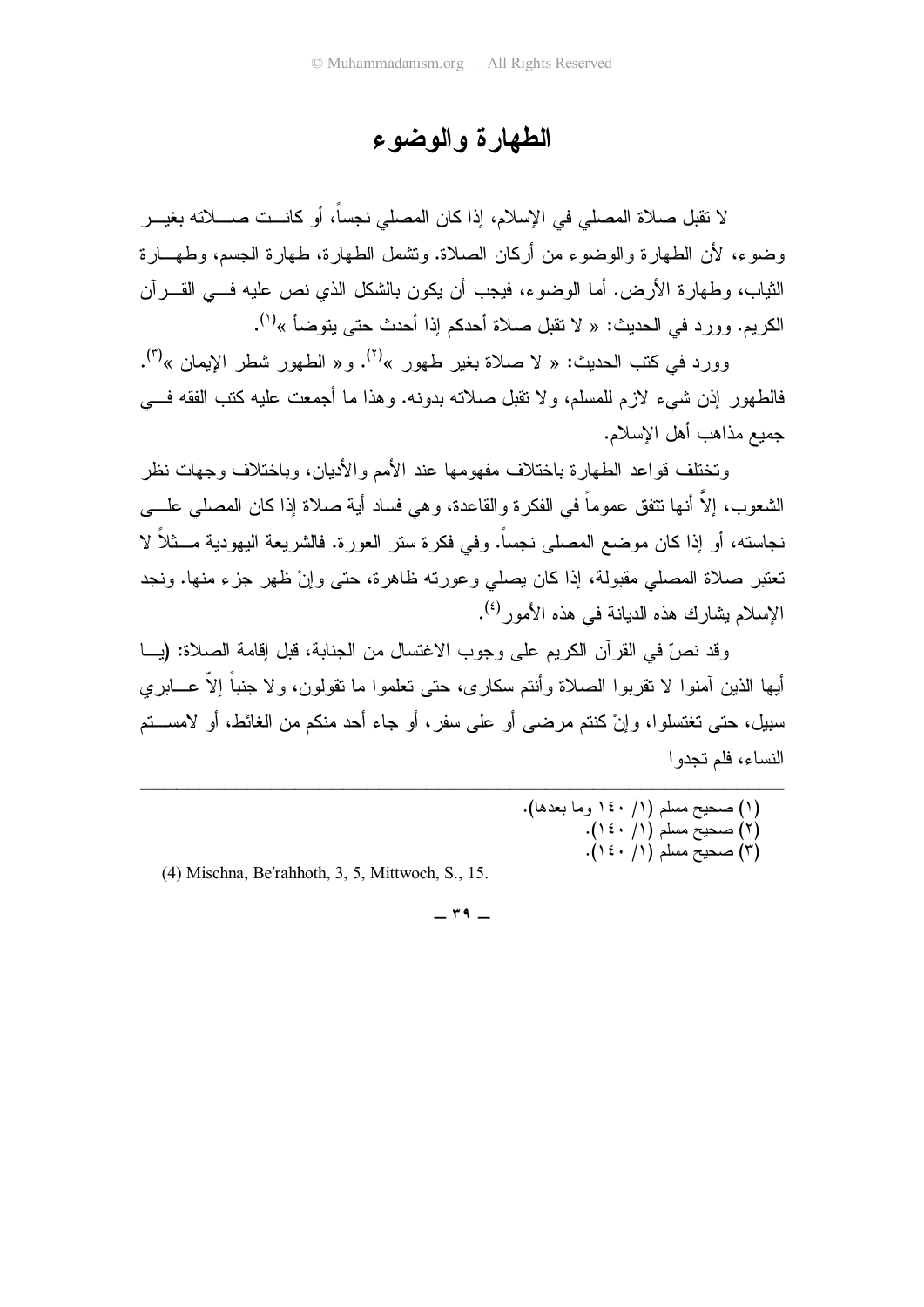ماءً، فتيمَمو ا صعيداً طبياً، فامسحو ا بوجو هكم و أيديكم، إنَّ الله كان غفور اً ر حيمـــأ<sup>(١)</sup>). فـــنص هذا الأمر على وجوب إز الــة النجاسة من الجسم، وتطهير ه قبل البدء بالصلاة. وهو أمر نـــزل بالمدبنة. فسورة النساء من السور المدنبة.

وكلمة نجس ونجاسة وطهر وطهارة، من الكلمات المعروفة عند الجاهليين. غير أننـــا لا نستطيع أن نتصور أن مدلول هذه الكلمات كان كمدلولها في الإسلام، بمعنى أن الجـــاهليين كانوا قد عينوا وحددوا مفاهيمها من الوجهة الفقهية بالضبط، بأنْ حددوا النجاســـة وعيّنوهـــا، وذكر و اكبفية إز التها وشر وطه متى وقعت وتعرض لمها الإنسان، وبظهر أن الموت هو نجاسة في نظر يعض الجاهليين، ولذلك أمر وا يغسل الجثث، وقد أقرَّ الإسلام ذلــك. كــذلك عــدوا الحيض من النجاسة، وحددوا أمداً له. وأما المدة التي نكون المر أة طاهرة فيهـــا، فيقـــال لهـــا  $(\lambda^{(7)})$  delays

وتعد الجنابة من النجاسة عند الجاهليين، ولمذا كانوا بغتسلون غسل الجنابة. وقد أقسر الإسلام هذا الغسل. وكانوا لا بطوفون بالببت وهم جُنُبٍ، حتى بغتسلوا من الجنابية<sup>(٢)</sup>. كمـــا كانو ا بداو مو ن علي المضمضة و الاستتشاق و السو اك<sup>(٤)</sup>.

والغسل لتطهير الجسم من الأدران ومن الأرواح الشـــريرة مـــن العـــادات القديمـــة المعروفة عند العرب وعند الساميين، وذلك لاعتقادهم أن الطهارة نطرد

(١) سورة النساء الأية ٤٣. ثِّيَابُ بَنِي عَوْفٍ طَهَارٍ َي نَقِيَّةٌ و أو جُهُهُم عندَ المَشاهد غُر َّانُ  $(\tau)$ تاج العروس (٣/ ٣٦٢ وما بعدها). (٣) راجع « ولهوزن » عن بقايا الوثنية العربية. وكذلك بحثى عن « الطهارة والوضوء » فسى مجلَّــة الرسالة، الجزء ٢٤٠، ٨ أكتوبر ١٩٤٥ (ص ١٠٨٣ وما بعدها). (٤) السيرة الحلبية (١/ ٢٩٩).

 $\leftrightarrow$   $-$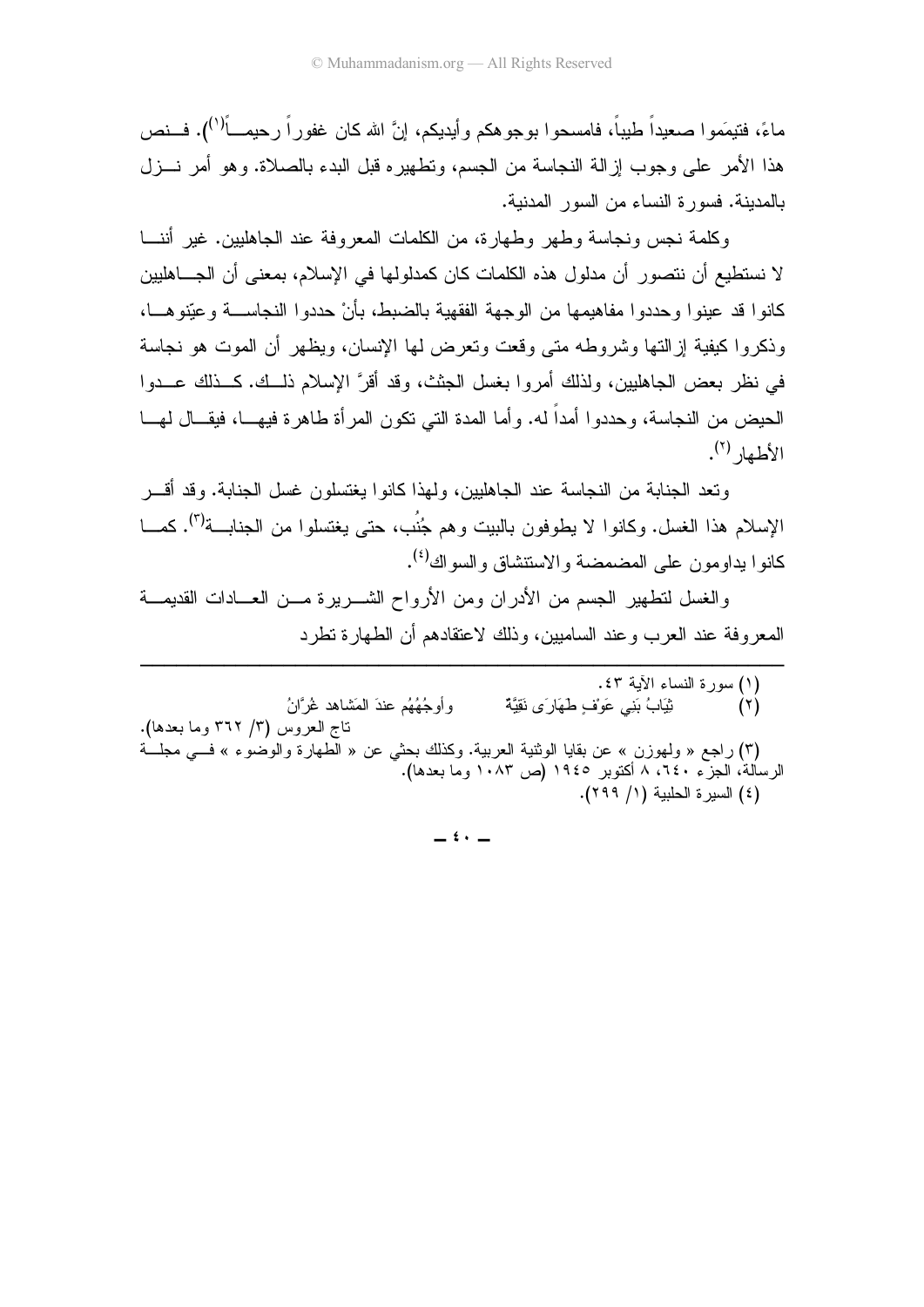تلك الأرواح وتبعدها عن الجسم<sup>(١)</sup>.

ونص على طريقة الوضوء في سورة المائدة، وهي من السور المدنية. فورد: (يا أيها الذين آمنو! إذا قمتم إلى الصلاة فاغسلوا وجوهكم وأيديكم إلى المرافق، وامســـحوا برؤوســـكم وأرجلكم إلى الكعبين، وإنْ كنتم جُنُباً، فاطَهَروا، وإنْ كنتم على سفرٍ أو جاء أحــد مـــنكم مـــن الغائط أو لامستم النساء، فلم تجدوا ماءً، فتيمّموا صعيداً طيباً، فامسحوا بوجوهكم وأيديكم منه، ما بريد الله ليجعل عليكم من حرج، ولكن بريد ليطهّركم وليتمّ نعمته عليكم لعلّكم تشكرون)<sup>(٢)</sup>. وهذا النص هو كما نرى، كالنص المتقدم المذكور في سورة النساء. إلاّ أنه أكثر تفصيلاً فـــي باب الوضوء. وقد نصبًا جميعاً على الأمر بالغسل وبالوضوء وبالتبمم.

ونجد في كتب الحديث وصفاً لكيفية وضوء الرسول. ووضــوؤه هــذا هــو وضــوء المسلمين بالطبع، لأن الرسول مشرَّع، وقد شرع لمهم بنفسه صورة الوضوء<sup>(٣)</sup>. وهي صـــورة لا يختلف فيها المسلمون بصورة عامة ومن حيث الأساس، إلاَّ في نسواحي فرعيسة لا تمسس أساسه، مثل غسل الرجلين أو مسحهما، ومثل كيفية البدء بغسل الأيدي، من المرفق حتى اليد، أو من البد حتى المرفق، وهي أمور لا يدركها ولا يلاحظها إلاَّ أهـــل الإســــلام، ولا تخـــالف الشكل العام والنرنيب الوارد في القرآن وفي كتب الحديث والفقه.

وقد استدلَّ « ابن حزم » من نزول الأمر بالوضوء في سورة مدنية، بأنه لم يشرع إلاَّ بالمدينة. و هو ما يفهم من نص القر آن الكر يم<sup>(٤)</sup>. غير أن الذي نر اه في كتب الأخبار و الســـبر ، هو أن الأمر بالوضوء نزل مع نزول الأمر

 $(1)$  Shorter Ency. of Islam, P., 635.

(٢) المائدة، الآية ٩. (۳) صحيح مسلم (۱/ ۱٤۱ وما بعدها).<br>(٤) السيرة الحلبية (۱/ ٣٠٠)، « المكتبة التجارية ».

 $\stackrel{\frown}{\cdot}$   $-$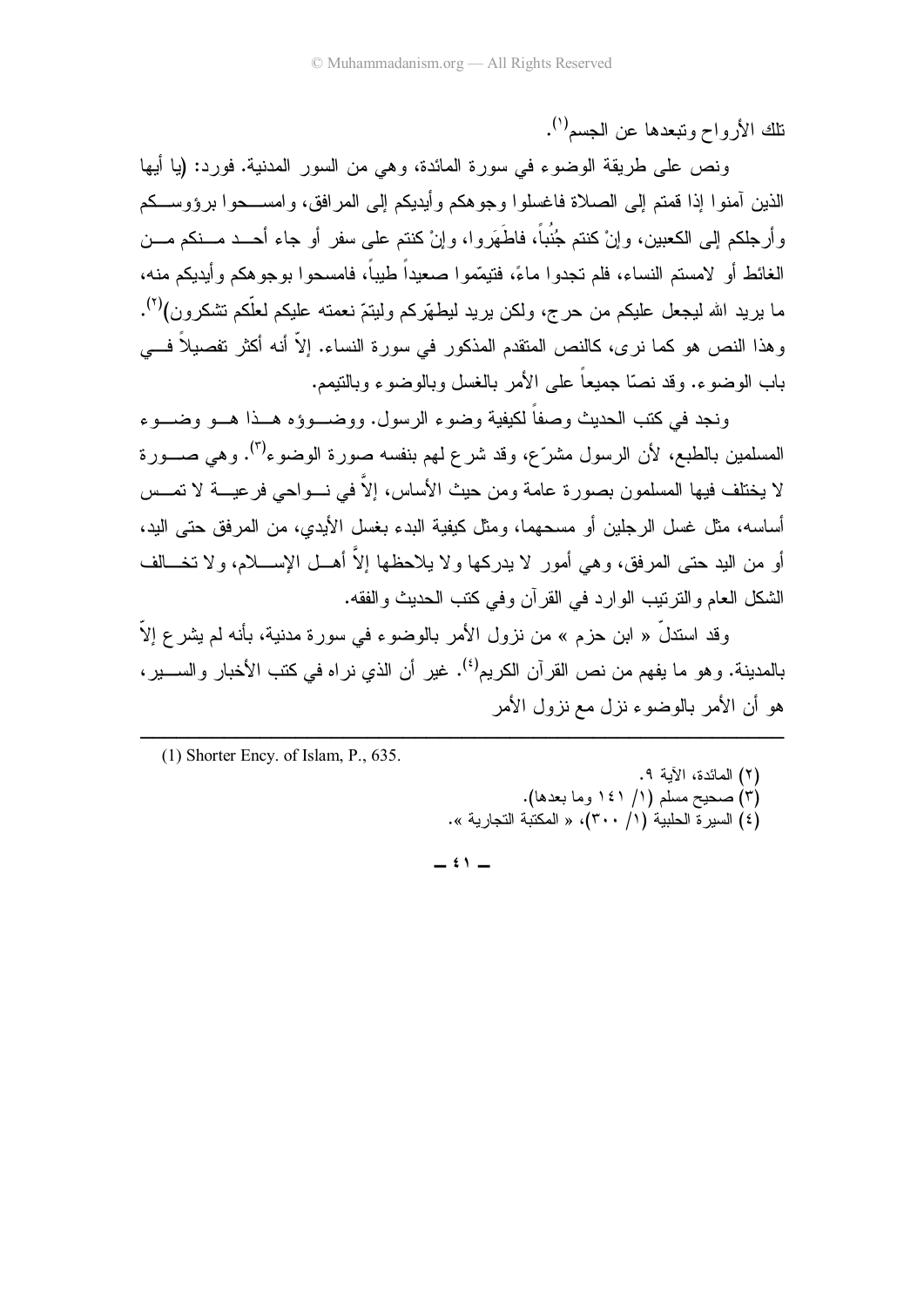بالصلاة، وأن الرسول نوضاً مع أول صلاة صلاها. ففي نلك الكنـــب: « أن الصــــلاة حــــين افترضت علـى رسول الله، صلـى الله عليه وسلم، أناه جبريل، وهو بأعلـى مكة، فهمز لـه بعقبـــه في ناحية الوادي، فانفجرت منه عين، فتوضأ جبريل عليه السلام، ورسول الله، صلبي الله عليه وسلم، ينظر إليه ليريه كيف الطهور إلى الصلاة، ثم توضأ رسول الله، صلى الله عليه وســـلم، كما رأى جبريل نوضأ، ثم قام به جبريل فصلى به، وصلى رسول الله، صلى الله عليه وســـلم، بصلاته »<sup>(۱)</sup>.

وقد ردّ صـاحب « السير ة الـحلبية » على « ابن حزم »، استناداً إلى الخبر المتقدم عن تعليم جبريل الوضوء للرسول، وإلى أخبار أخرى وردت في هذا المعنى، وذكـــر أن فــــرض الوضوء كان بمكة مع فرض الصلاة. « فالوضوء على هذا مكي بالفرَضْ، مدني بـــالتلاوة ». رهو قريب من رأي « المالكية » من قولهم: « إنه كان قبل الهجـــرة منــــدوبا، وإنمـــــا وجـــب بالمدينة بآية المائدة »<sup>(٢)</sup>. وذكر في ردّه أيضاً « أن الغرض من نزول آية المائدة بيان أن مـــن لم يقدر على الوضوء والغسل لمرض أو لعدم الماء، بباح له التيمم. أي ففرضــــية الوضــــوء رالغسل سابقة على نزولها. واستدل على ذلك بقول « عائشة » في الأية: « فـــأنزل الله أيــــة النتيمم »، ولم نقلْ « آية الوضوء » لأن الوضوء كان مفروضاً قبل أن نوجد نلك الآية »<sup>(٣)</sup>.

وقد ذهب فريق من العلماء إلى أن فرض الوضوء كان مع فرض الصلاة قبل المهجرة بسنة. وذهب فريق أخر إلى أن فرضه وفرض الغسل كانا مع فرض الصلوات لبلة الإســــراء. ونوسط أخرون، فقالوا إن الوضوء كان قبل الإسراء مندوبًا، فلما صار الإسراء صار فرضـــًا. فهو من الفر وض التي نز لت

---------------------

--------------------------------.( 5 / ) 8
G P
/ (55 / ) AB2 ! P
/ ( ) «. 8
@ 8 (» / ) 8
G P
/ ( ) «. 8
@ 8 (» / ) 8
G P
/ ( )

-

 $\epsilon$   $\tau$   $-$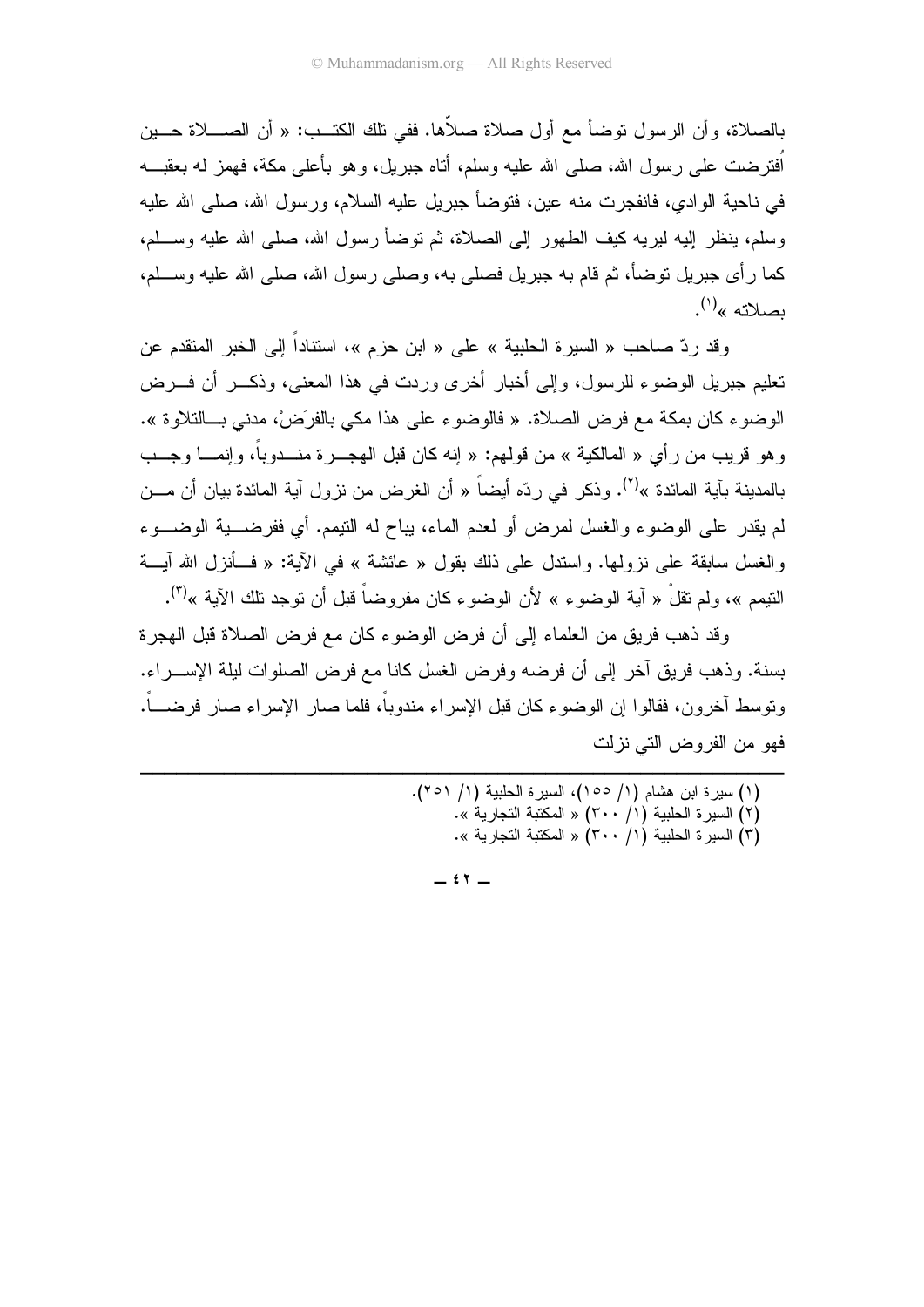ىمكة<sup>(١)</sup>.

و قد كان الر سول بِتوضأ لكل صلاة. أما أصحابه، فمنهم من كان بِقتدى بــــه، ويفعـــل فعله، ومنهم من كان يصلَّى بوضوع واحد، ما لم يحدث، فعليه الوضوع حينئذ. فلما كان يسوم الفتح، صلَّى الرسول الصلوات الخمس بوضوء واحد. « فقال سيدنا عمر، رضــــى الله تعـــالى عنه: فعلت شيئًا لم نكن نفعله، فقال: عمداً فعلنهُ يا عمرٍ. للإشارة إلى جواز الاقتصـــار علــــي وضوع واحد للصلوات الخمس<sup>(٢)</sup> ». وقد كان ذلك من خصوصيّات الرسول.

وذكر أهل السبر والأخبار : أن « الغسل كان واجباً عليه، صلى الله عليه وسلم، لكــل صلاة، فنسخ بالنسبة للحدث الأصغر ، تخفيفاً، فصار الوضوء بدلاً عنه، ثم نسخ الوضوء لكــل صلاة »<sup>(٣)</sup>. وقال « صاحب السير ة الحلبية »: « ولعلٍّ وجوب الغسل لكلٍّ صلاة كان بــوحي غير قرآن، أو باجتهاد<sup>(٤)</sup> ». وبعني هذا أن الر سول كان بغتسل لكل صلاة، وذلك قبل فــر ض الوضوء، ثم خفف عنه بنزول الأمر عليه بالوضوء لكل صلاة، ثم نسخ الوضوء لكل صـــلاة على نحو ما ذكرت.

ومعنى هذا أن الوضوء لم يكن مفروضاً مع الصلاة مباشرة، بل كان النبي يغتسل أو لاً لكلِّ صلاة، ثم خفَّف ذلك عنه بالوضوء. وقد كان هذا الغسل طهارة عامة للجسم قبل الشروع في الصلاة. ولا ندري متى نسخ الغسل بالوضوء.

والحدث الأصغر ناقض للوضوء، فعلى المتوضأ الذي بضطر على قضاء حاجته، أن يتوضأ من جديد. و على الإنسان الاستنجاء بالماء بعد فضاء الحاجة، وجورٍّ ت بعض المـــذاهب الاستجمار بالحجر في حالة نعذر وجود الماء. روى أن

(٢) السيرة الحلبية (١/ ٣٠١) « التجارية »، ابن قيم الجوزية، زاد المعاد في هدي خير العبـــاد (١/ ٤٨ وما بعدها) « القاهرة ١٩٥٠ ». (٣) السيرة الحلبية (١/ ٣٠١) « التجارية ». (٤) السيرة الحلبية (١/ ٣٠٢) « التجارية ».

 $-57-$ 

<sup>(</sup>١) السبر ة الحلبية (١/ ٢٩٩ وما بعدها).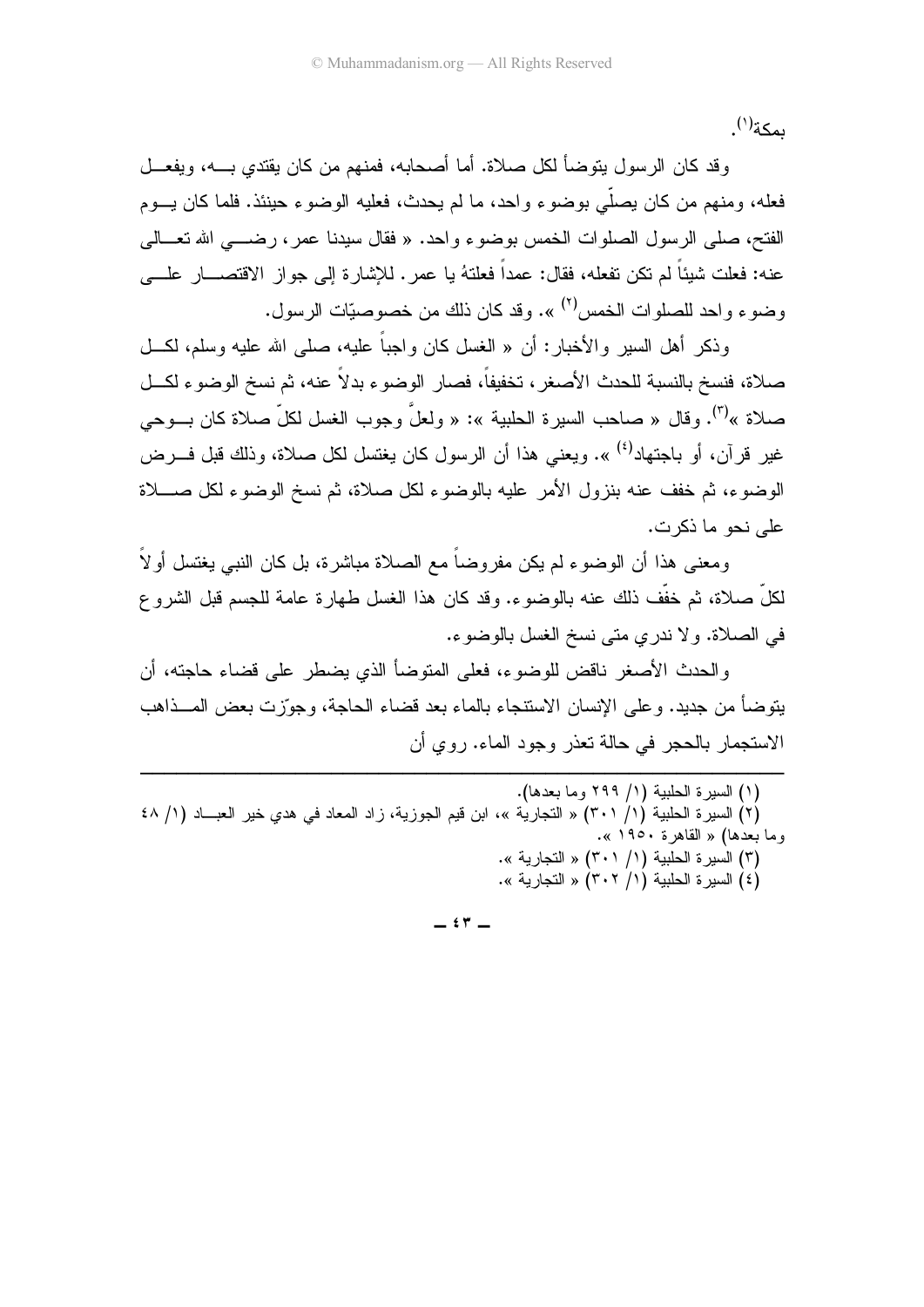الرسول قال لبني عمر و بن عوف: « ما الطهور الذي أثني الله به عليكم؟ فذكر و ا له الاستنجاء بالماء بعد الاستجمار بالحجر . فقال: هو ذاكم فعليكموه<sup>(١)</sup> ». ويظهـــر مـــن هـــذا الخبـــر أن الاستنجاء بالماء والاستجمار بالحجر كانا معروفيْن عند بعض الجاهليين، ثم أقرِّهما الإســــلام. وذلك لإزالة أثر النجاسة من ذلك الموضع من الجسم.

التيممّ

وقد نز ل الأمر بالنبِمِّم بالمدينة. نز ل في سور تيْ النساء و المائدة<sup>(٢)</sup>. وقد عـــبّن الأمـــر الظروف التي يسمح فيها بالنيمم، وطريقة النيمم.

وجاء في « صحيح مسلم »: « أن رسول الله كان في بعض أسفاره، حتـــي إذا كــــان بالبيداء أو بذات الجيش، انقطـع عقد كان لعائشـة، فأقام ر سول الله علـى النمـاسـه، و أقــــام النــــاس معه، وليسوا على ماء، وليس معهم ماء، فنام رسول الله حتى أصبح على غير ماء، فأنزل الله آية النتيمّم. فتيمّموا<sup>(٣)</sup>. » فكان نزول الأمر بالنتيمّم إذن بهذه المناسبة وبعد هجرة الرسول.

وكان نزول الأمر بالتيمم بعد عودته مـــن غـــزوة المُريســـيع، ويُقـــال غـــزوة بنــــي المصطلق<sup>(٤)</sup>. طلوع الفجر بعد انقطاع عقد عائشة<sup>(٥)</sup> وكان ذلك سنة خمس للهجرة، على قـــول « ابن قيم الجوزية<sup>(٦)</sup> »، وسنة ست، علمي رواية الطبر ي<sup>(٧)</sup>.

(١) الروض الأنف (٢/ ١١). (٢) سوَّرة النساء، الأَيةُ ٤٣. سورة المائدة، الأَية ٩. (٣) صحيح مسلم (١/ ١٩١ وما بعدها)، نفسير ابن كثير (١/ ٥٠٦). أسباب النزول (١١٣). (٤) « المُرْيِسيع: ماء لخزاعة بينه وبين الفرع نحو من يوم، وبـــين الفـــرع والمدينــــه تمانيـــة بـــرد ». المقريزي، إمتاع الأسماع (١/ ١٩٧). (٥) أِمِنَاعِ الأَسْمَاعِ (١/ ٢٠٢). (٦) ز اد المعاد (٢/ ١١٢). (٧) نَأْرِيخ (٢/ ٦٠٤ وما بعدها). إمناع الأسماع (١/ ١٩٥).

 $22 -$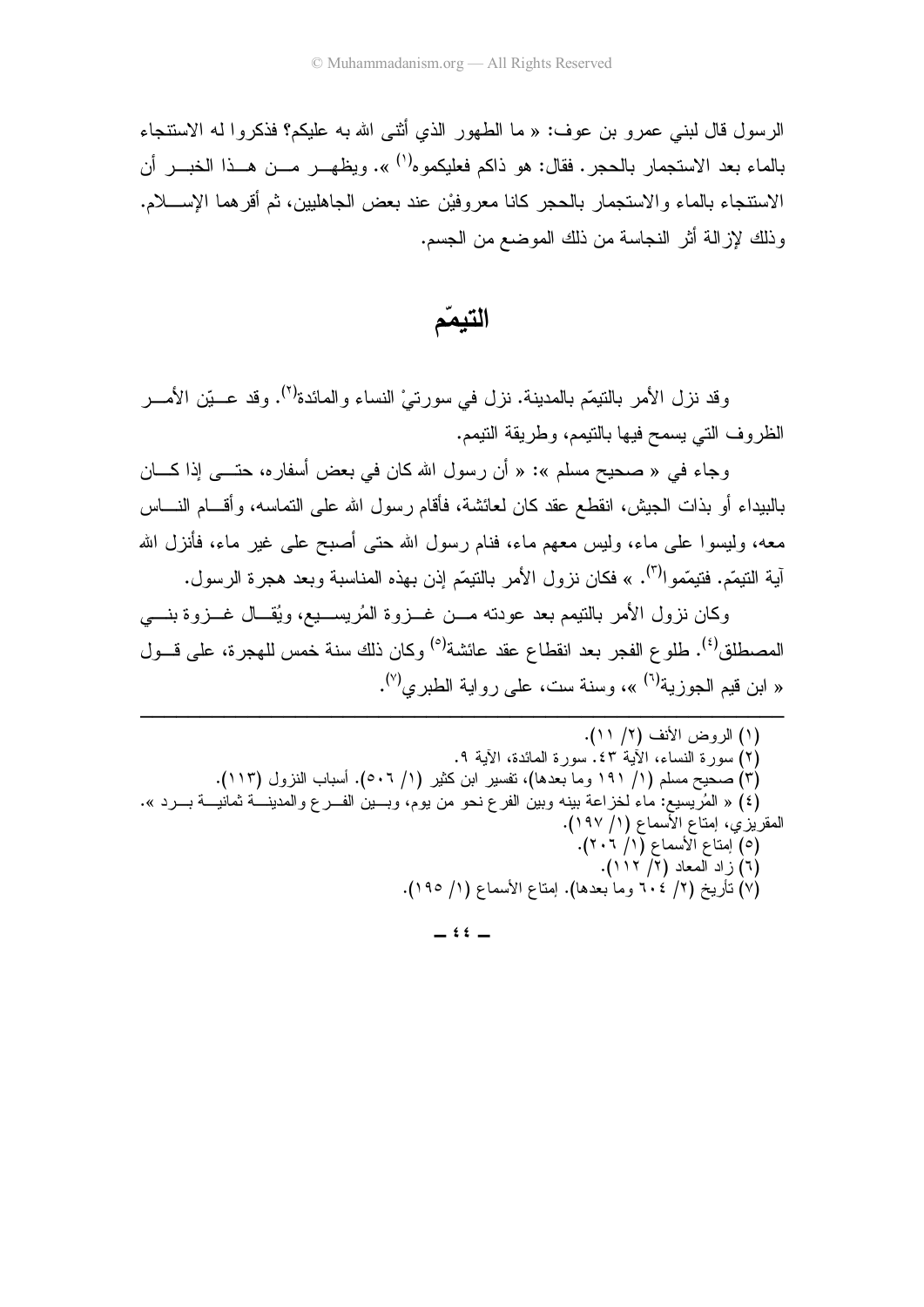والنَّبِيِّم معروف في الشريعة اليهودية، فقد أباحت لليهود النَّبِيِّم بالصعيد عنـــد تعـــذر الماء<sup>(י)</sup>. وقد ورد أيضاً أن النصارى كانوا يعمّدون أولادهم أيضاً بصعيد الأرض، وذلك عنـــد قطعهم البوادي، وعند نعذر الحصول على الماء<sup>(٢)</sup>.

وحتمت « المعوسية » على أتباعها الوضوء أيضًا عند النهوض مـــن النـــوم، فعلــــي المحوس غسل وجهه ويديه وقدميه ثلاث مرّات عند نهوضه من نومه صباحاً. ومتى تم غسل الأجزاء المذكورة ندهن بمادة طاهرة مقدسة من عصير الأثمـــار، يُقـــال لـهـــا «كـهـــورين » "KEHURIN". وإذا تعذر الحصول على الماء، وجب عليه « النيمم » بصعيد الأرض، بـــأن يضع يديه على الرمل ثم يمسح الأجزاء المذكورة من الجســم، لأن صـــعيد الأرض، ومنـــه الرمل، مادة طاهرة مطهرة ما لم تدّنس<sup>(٣)</sup>.

ويبدأ « المجوسي » بغسل الجزء الأيمن من جسمه أولا، فيبدأ بغسل يده اليمني، تـــم النصف الأيمن من جسمه عند الغسل، وبغسل اليد اليمنـي عند الوضـوء وهو يقدم اليمنـي علــــي اليسر ى حتى في لبس الحذاء، إذ ببدأ بالرجل اليمنى. ونجد مثل ذلك في الشـــــريعة اليهوديــــة كذلك<sup>(٤)</sup>.

------------------------------------

----------------

 $\epsilon \circ -$ 

<sup>-</sup>-(1) Berakot fol. 15a; Shorter Ency. of Islam. P. 589.

 <sup>(2)</sup> Cedrenus, Annals, ed. Hylander, Basle 1566, P., 206; Shorter Ency. of Islam. P. 589.

 <sup>(3)</sup> Saddar C. 50. 74, Vend. 18, 21; The Old Persian Religion, P., 120.

 <sup>(4)</sup> The Old Persian Religion, P., 129.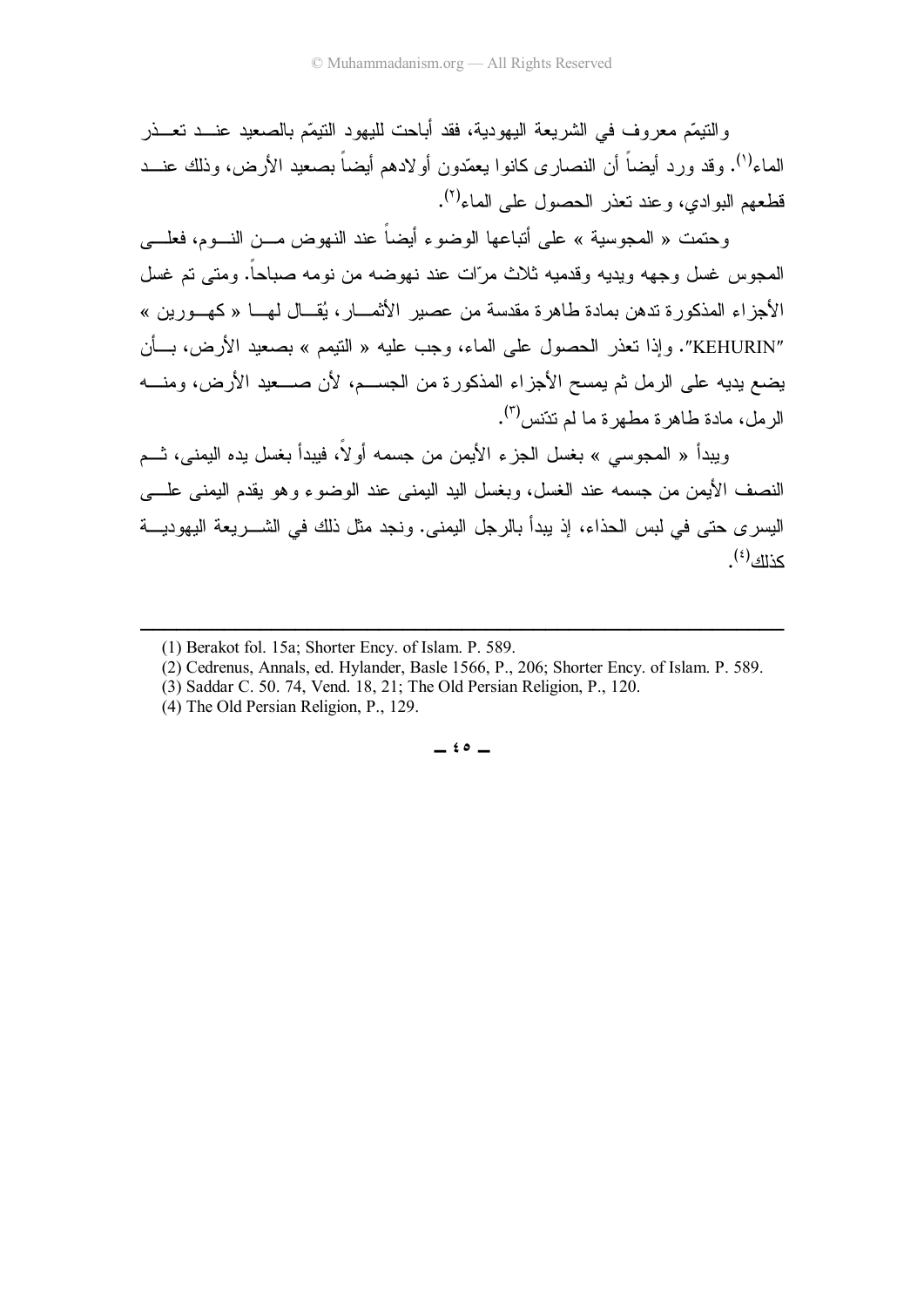#### القنلة

القبلة في اصطلاح علماء الإسلام: ناحية الصلاة ووجهة المسجد، وهي التي يصــــلـي نحو ها<sup>(۱</sup>).

أما القبلة في اصطلاح علماء الأديان، فهي الاتجاه الذي يأخذه المصلي في صلاته في بيته أو في معبده أو أي مكان آخر مكشوف أو مغلق، وهي من الشعائر المعروفة في عبادات الســــاميين. وهي ليست من الأمور الاختيارية التي يختــــارها الفرد بـحسب رغبته ومشــــبئته، بل هي من الأمـــور التي تعيّنها وتقدّر ها الشرائع والأحكام، وتتص عليها. جـــاء في التـــور اة: « وصلُّوا إلى الرب نحو المدينة التي اخترتها، والبيت الذي بنيته لاسمك. فاسمع من الســـماء. صلاتهم وتضرعهم واقض قضاءهم<sup>(٢)</sup> ». وجاء في « سفر دانيال »: « فلمـــا علـــم دانيـــال بإمضاء الكتابة، ذهب إلى بيته، وكواه مفتوحة في عليته نحو أورشليم، فجثًا على ركبتيه ثلاث مر ات في اليوم، وصلى وحمد قدّام إليهه كما كان يفعل قبل ذلك<sup>(٣)</sup> ». ف« أور شليم »، هي قبلة اليهود، إليها يتوجهون في صلواتهم ونحوها تتجه قبلة معابدهم.

أما قبلة المسلمين التبي بتوجهون نحوها، ويجعلون صلاتهم تجاههــا، فهـــي المســـجد الحرام بمكة. فحيثما يكون المسلم، فإنّ عليه أن يتوجه نحوها. أُمـــروا بـــذلك بـــنص القـــرآن الكريم: « قد نر ي تقلُّبٍ وجهك في السماء، فلنولينِّك قبلة تر ضاها، فولَّ وجهك شطر المســـجد الحر ام، و حيثما كنتم، فولُّو ا و جو هكم شطر ه، و إن الذين أو تو ا الكتاب ليعلمو ن أنه الحـــق مـــن ربهم، وما الله بغافل عمّا بعملون<sup>(٤)</sup> »، « سبقول السفهاء من الناس ما و لأهم عن قبلتهم التـــي كانو ا عليها، قل: لله المشر ق و المغر ب، يَهْدي من بِشاء إلى صر اط مستقيم<sup>(٥)</sup> ».

- (١) اللسان (١١/ ٤٤٥ وما بعدها).
- (٢) الملوك الأول، الإصحاح الثامن، الأية ٤٤.
- (٣) دانيال، الإصحاح السادس، الأية ١٠ وما بعدها.
	- (٤) اللقرة، الآية ٤٤١.
	- (٥) البقر ة، الآبة ١٤٢، أسباب النز ول (٢٨).

 $55 -$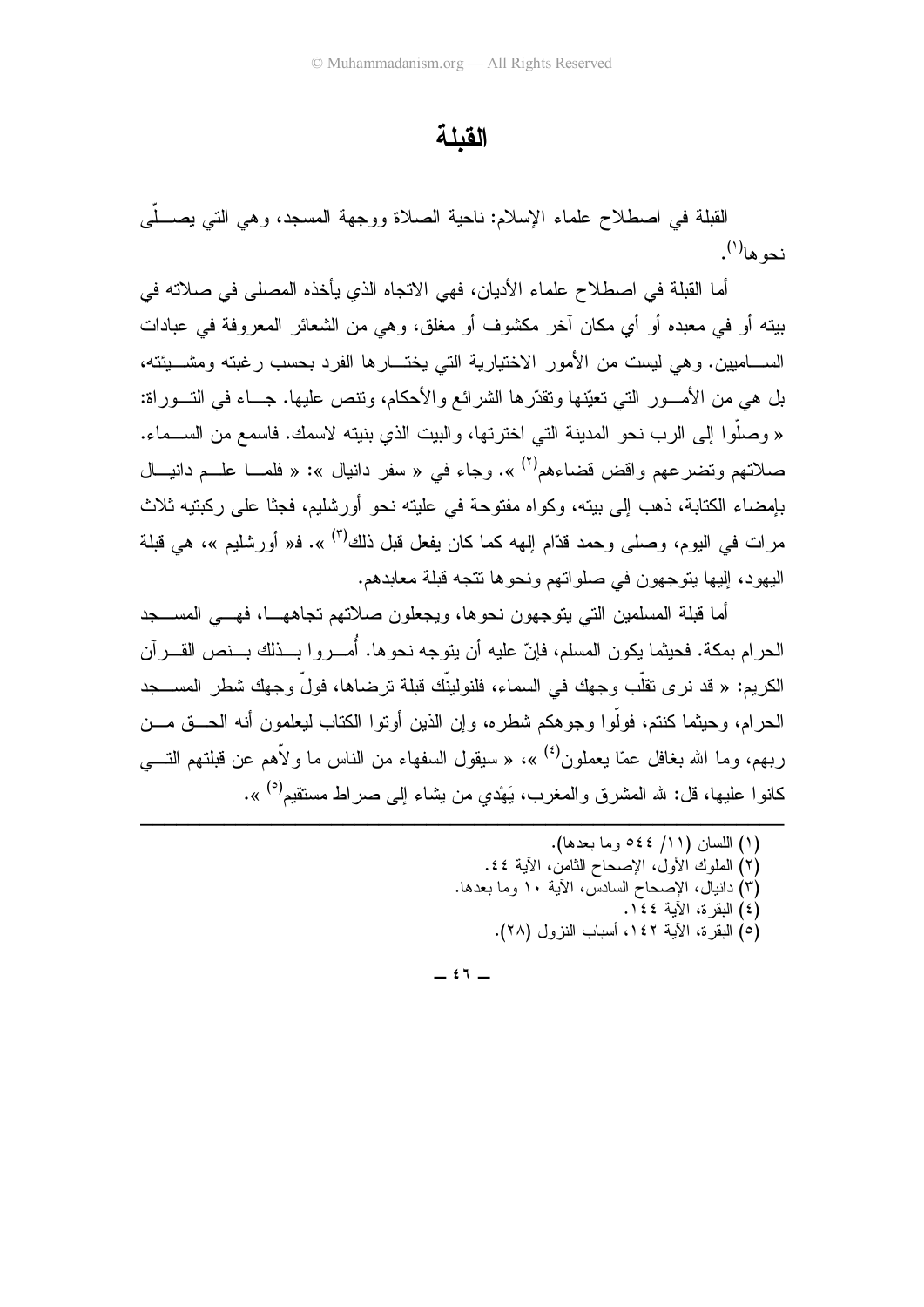والقبلة المقصودة التي كان المسلمون عليها، والتي قال السفهاء من الناس مـــا ولأهـــم عنها، هي « بيت المقدس »، وقد صرفت القبلة عنها بالأمر المذكور .

وأما قبلة الرسول بمكة، أي قبل هجرته إلى المدينة، فكانت « الكعبة ». بقى الرسـول يتجه إليها ويصلَّى نحوها طوال مكونه بها. وذلك بحسب رأي كثير من العلماء، أو إلـــي أمـــد بحسب رأي بعضهم. فقد ورد عن « ابن جريج » أنه قال: « أول ما صلَّى إلى الكعبـــة، شــم صرف إلى بيت المقدس، فصلت الأنصار نحو بيت المقدس، قبل قدومه ثلاث حجج، وصــــلّـى بعد قدومه سنة عشر شهراً، ثم ولأه الله جلَّ ثناؤه إلى الكعبــة<sup>(١)</sup> ». وورد أن « البـــراء بـــن معرور »، وكان ممن شهد العقبة، لما رجع مع قومه، قال لمم: « اِنبي رأيت رأيـــاً، والله مـــا أدري أنو افقوني عليه أم لا!... قد رأيت ألاّ أدع هذه البنيّة منّى بظهر ــ يعني الكعبـــة ـــ وأن أصلَّى الِيها »، فقالوا له: « والله، ما بلغنا عن نبيِّنا أنه يصلَّى إلاَّ إلى الشـــأم، ومـــا نريـــد أن نخالفه » فقال: « إني لمصلٍّ إليها »، فقالو ا له: « لكنّنا لا نفعل... فكنّا إذا حضـــرت الصــــلاة صلَّينا إلى الشأم، وصلى إلى الكعبة، حتى قدمنا من مكة<sup>(٢)</sup> ».

و هناك ر و اية تذكر أن صلاة الر سول كانت نحو الكعبة، وكان يستقبل الحجر الأســـود، أي يجعله قبالته، أي إنه لم يكن يتوجه في صلاته نحو بيت المقدس. فلما فرضـــت الصــــلوات الخمس، وجه نفسه نحو بيت المقدس<sup>(٣)</sup>.

و قد ذهب أناس إلى أن صلاة الرسول كانت إلى بيت المقدس من حين فر ضت الصلاة بمكة إلى أن قدم المدينة، إلى زمن التحويل<sup>(٤)</sup>. واستدلوا على ذلك بقــول نســـبوه إلـــي ابـــن عبّاس<sup>(٥)</sup>.

| (۱) نفسير الطبري (۲/ ٤) « بولاق ».                 |
|----------------------------------------------------|
| (٢) الطبري (٢/ ٣٦٠ وما بعدها)، (١/ ٢٧٤ وما بعدها). |
| (٣) إنسان العيون، أو السيرة الحلبية (١/ ٢٩٩).      |
| (٤) ابن سيد الناس، عيون الأثر (١/ ٢٣٣).            |
| (٥) الروض الأنف (١/ ٢٧٤).                          |

 $\mathfrak{g} \vee -$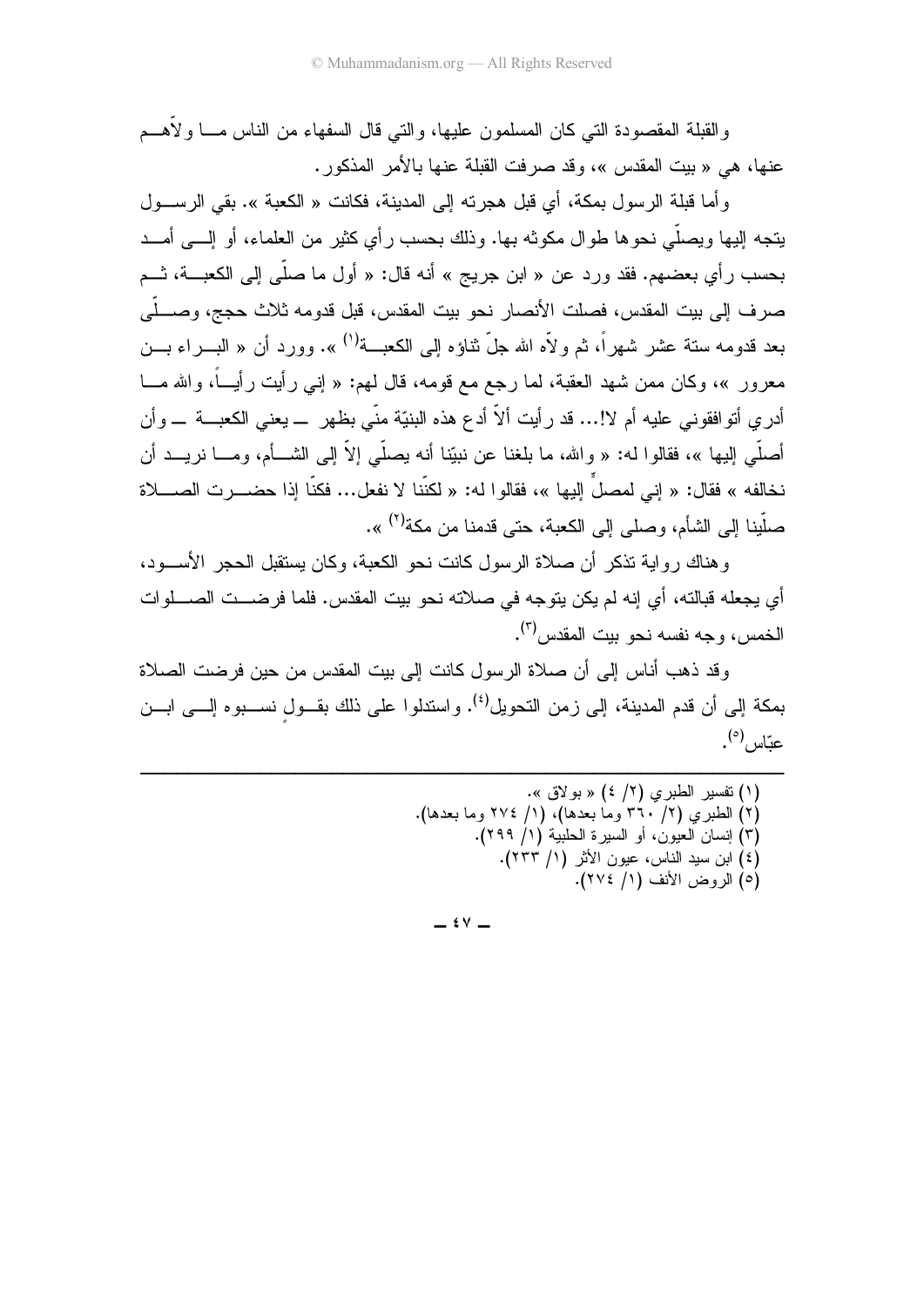فنحن إذن أمام آر اء: ر أي ير ي أن الر سول صلبي طو ال مقامه بمكة وحتى هجر ته إلى يثر ب نحو الكعبة، ور أي يقول إنه تحول عن الكعبة إلى بيت المقدس، و هو بمكة، وذلك قبــل هجرته إلى بِثرب بوقت. ورأى برى أنه كان بصلبي إلى بيت المقدس و هـــو بمكـــة. و الـــرأى الأول في نظري هو الرأي الأرجح، لما أجمع عليه العلماء من أن الرسول « قد قدم المدينــــة فصلى نحو البيت المقدس'') » ومن أنه « كان أول ما قدم المدينة نزل على أجداده أو أخوالــــه من الأنصار، وأنه صلى قبلَ بيت المقدس ستة عشر شـــهراً<sup>(٢)</sup> »، ومـــن قـــولـهم: « صـــلت الأنصار نحو بيت المقدس حولين قَبْلَ قدوم النبي، صلى الله عليه وسلم، المدينة، وصلى نبـــي الله، صلَّى الله عليه وسلَّم، بعد قدومه المدينة مهاجر أ نحو بيت المقدس، ستة عشر شهر أ. شـم وجهه الله بعد ذلك إلى الكعبة، لبيت الله الحر ام<sup>(٢)</sup> »، ولما أجمعو ا عليه أيضاً مـــن أن صــــلاة الر سول قبل « بيت المقدس » كانت لمدة محدودة، حددو ها و عبّنو ها، وقد أدخلو ها في ضــــمن السنتيْن الأولى والثانية من الهجرة، ولنصبهم على أن نهاية تلك المدة كانت بصرف القبلة عـــن بيت المقدس، فتكون البداية بالطبع في ضمن مدة زمن الهجرة.

ويُعَدّ نزول الأمــــر بتحويل القبلة أول ما نســـخ من القرآن. ورد عـــن « عكرمــــة » و « الحسن البصري » أنهما « قالا: أول ما نسخ من القرآن القبلة، وذلك إن النبي، صــــلـى الله عليه وسلم، كان يستقبل صخرة بيت المقدس وهي قبلة اليهود، فاستقبلها النبي، صلى الله عليه وسلم، سبعة عشر شهر أ، لبؤمنوا به وبتبعوه، وبدعو بذلك الأمبين من العرب، فقـــال الله عـــز ّ و جلَّ: (و لله المشر ق و المغر ب، فأينما نو لَّو ا فثم و جه الله، إنَّ الله و اسع عليم<sup>(٤)</sup>).

- (٢) تفسير الطبر ي (٢/ ٣)، ابن سيد الناس، عيون الأثر (١/ ٢٣١ وما بعدها).
	- (٣) نفسير الطبري (٢/ ٤ وما بعدها).
		- (٤) نفسير الطبرى (٢/ ٤).

 $\stackrel{\frown}{\wedge}$   $-$ 

<sup>(</sup>١) نفسير الطبري (٢/ ٤).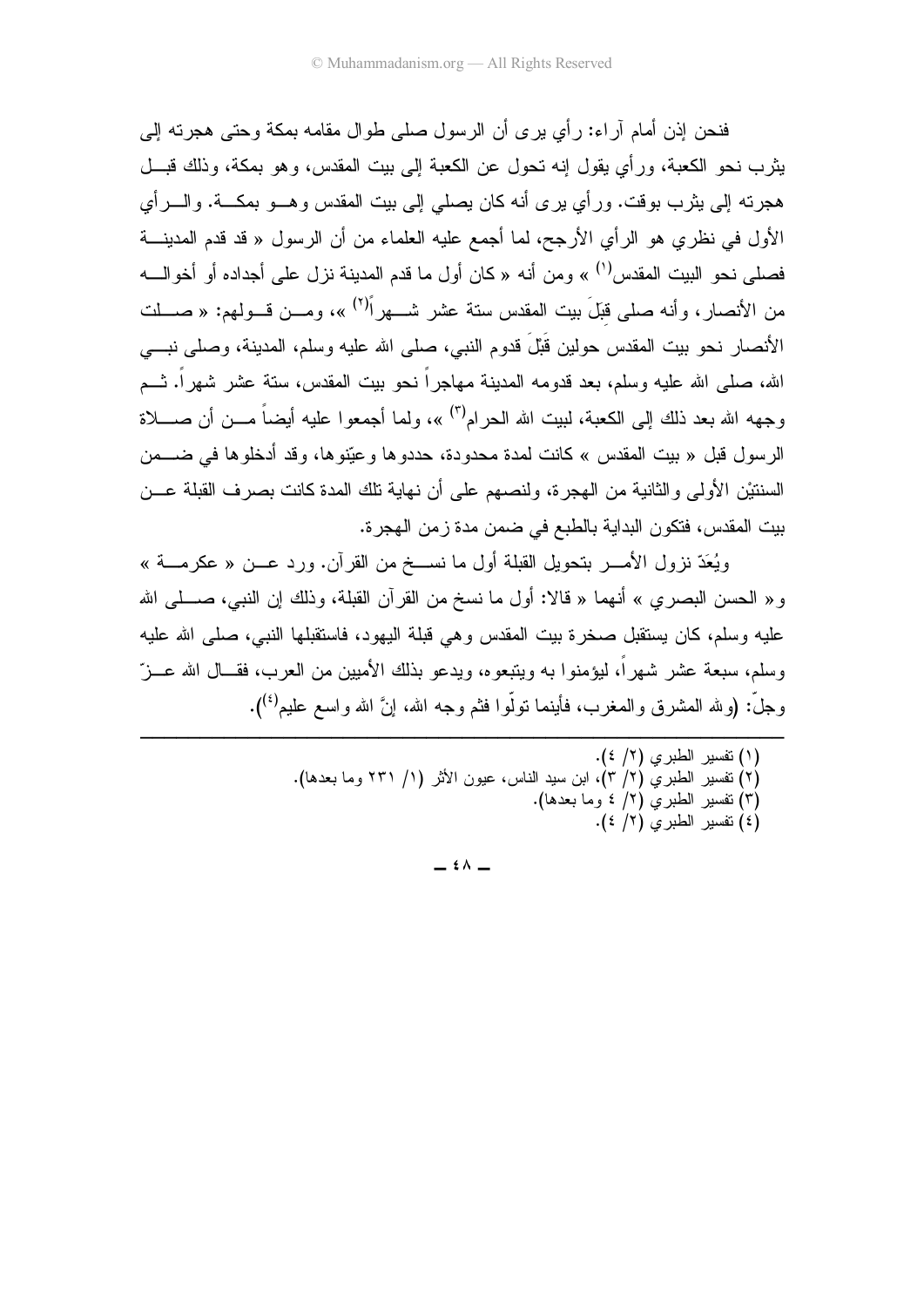أسباب اختيار بيت المقدس: ـــ قال الطبر ي في « ذكر السبب الذي كــــان مــــن أجلــــه يصلِّي ر سول الله، صلى الله عليه وسلم، نحو بيت المقدس، قبل أن يفر ض عليه النوجه شـــطر الكعبة: اختلف أهل العلم في ذلك. فقال بعضهم كان ذلك باختيار من النبي.... وقال آخـــرون: بل كان فعل ذلك من النبي، صلى الله عليه وسلم، وأصحابه بفرض الله عزّ ذكره علــــبيم<sup>(١)</sup> ». ثم ضرب أمثلة على كل رأى، فكان مما قاله على لسان حال الجماعة الأولـــي: « وذلـــك أن النبي، صلَّى الله عليه وسلَّم، كان يستقبل صخرة بيت المقدس، وهي قبلـــة اليهـــود، فاســـتقبلها النبي، صلَّى الله عليه وسلَّم، سبعة عشر شهراً، ليؤمنوا به ويتَّبعوه ويدعو بذلك الأميـــين مـــن العرب<sup>(٢)</sup> ». و « أن نبي الله، صلى الله عليه وسلم، خُيّر أن يوجه وجهه حيث شـــاء، فاختـــار بيت المقدس لكي يتألف أهل الكتاب<sup>(٢)</sup> ».

وكان مما قاله على لسان حال الجماعة الثانية قوله: « لما هاجر رسول الله، صلى الله عليه وسلم، إلى المدينة، وكان أهلها اليهود، أمر ه الله أن يستقبل بيت المقدس، ففر حت اليهــود، فاستقبلها رسول الله، صلى الله عليه وسلم، بضعة عشر شهراً، فكان رســـول الله، صــــلـي الله عليه وسلم، يحب قبلة إبراهيم، عليه السلام، وكان يدعو وينظر إلى السماء، فسأنزل الله عـــزّ وجلَّ، قد نر ي نقلب وجهك في السماء<sup>(٤)</sup> ».

العودة نحو مكة: واختلف العلماء في مقدار المسدة التي بقي فيها الرسول بصلَّى فبسل « بيت المقدس ». فقال بعضهم: مكث الرسول يصلى نحو بيت المقدس تسعة أشــــهر، وقـــال بعض أخر : بل عشر ة، وقال فريق أخر : ثلاثة عشر شهر أ. وقال جمع: بـــل ســـتة عشـــر ، أو سبعة عشر ، أو ثمـــانية عشر شهر أ. والمرجح عند أكثر هم أن صــــرف القبلـــة مـــن « بيـــت المقدس » نحو

> (١) تفسير الطبرى (٢/ ٤). (٢) تفسير الطبري (٢/ ٤). (٣) نفسير الطبري (٢/ ٤). (٤) نفسير الطبرى (٢/ ٤).

 $\epsilon$  9  $-$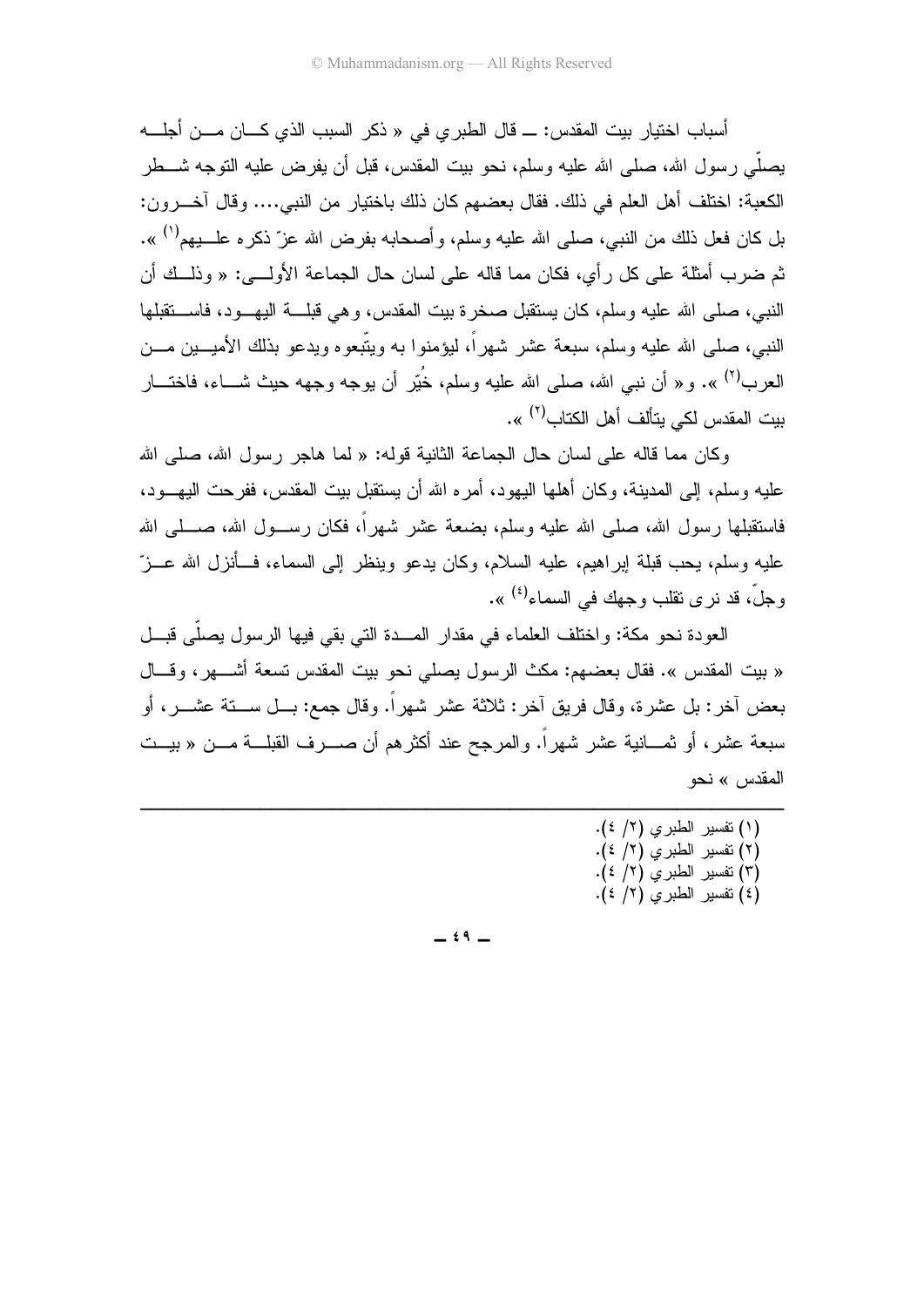الكعبة إنما كان في السنة الثانية من الـهجرة، وفي خلال هذه الشهور المتأخرة السادس عشـــر أو السابع عشر أو الثامن عشر من السنة الثانية من الـهجرة. وقد ذكر بعض أخر : أنــــه وجــــه نحو الكعبة قبل بدر بشهريْن<sup>(י)</sup>.

وذكر : أن صرف القبلة إلى الكعبة كان في شهر رجب أو شعبان<sup>(٢)</sup>. « فبينما هو قائم بصلَّى الظهر بالمدينة، وقد صلَّى ركعتيْن نحو بيت المقدس، انصرف بوجهه إلى الكعبة<sup>(٣)</sup> ». ويقال: إنه زار « أم بشر بن البراء بن معرور » في « بني سلمة »، « فصنعت لــــه طعامـــا، وحانت الظهر، فصلَّى رسول الله، صلَّى الله عليه وسلَّم، بأصحابه ركعتيْن، ثم أمر أن يوجـــه إلى الكعبة، فاســـندار إلـى الكعبة، واســـنقبل الميزاب، فسُمّـى المسجد وهـــو مسجد بنـي ســـلمة « مسجد القبلتيْن »، وذلك يوم الاثنين للنصف من رجب على ر أس سبعة عشر شهر أ. وفرض صوم رمضان في شعبان على رأس ثمانية عشر شهراً<sup>(٤)</sup> ».

وقد بحث العلماء عن الأسباب التي دعت إلى صرف القبلة وتحويلها إلى مكة، وأجمل « الطبري » أراءهم في ذلك فذكر منها أن يهود لما وجدوا أن رسول الله اتجه عنـــد قدومــــه المدينة نـحو قبلتـهم أخذوا بقولون: « والله ما درى مـحمد، صلـي الله عليه وسلم، وأصـحابـه أيـــن قبلتهم حتى هديناهم، فكر ه

------------------------------------------------------(١) تفسير الطبري (٢/ ٤ وما بعدها)، الطبري (٢/ ٤١٥ وما بعدها). « دار المعارف » « ذكر بقية ما " كان في السنة الثانية من الهجرة »)، صحيح مسلم (٢/ ٦٥ وما بعدها)، تفسير الطبري (٢/ ٢٢٧ وما بعدها). «. O@( (» / ) \$. /0( ) 
/' ( ) Shorter Ency. of Islam, P., 260. (٣) نفسير الطبري (٢/ ٤). ابن سيد الناس، عيون (١/ ٢٣٠ وما بعدها). (٤) ابن ســـعد، طبقات (١/ ٢٤١ وما بـعدها)، اليعقوبي (٢/ ٣١) « النجف »، الناسخ والمنسوخ (٤٢). « حاشية على أسباب النزول ». Shorter Ency. of. Islam, P., 260.

 $\circ \cdot$   $-$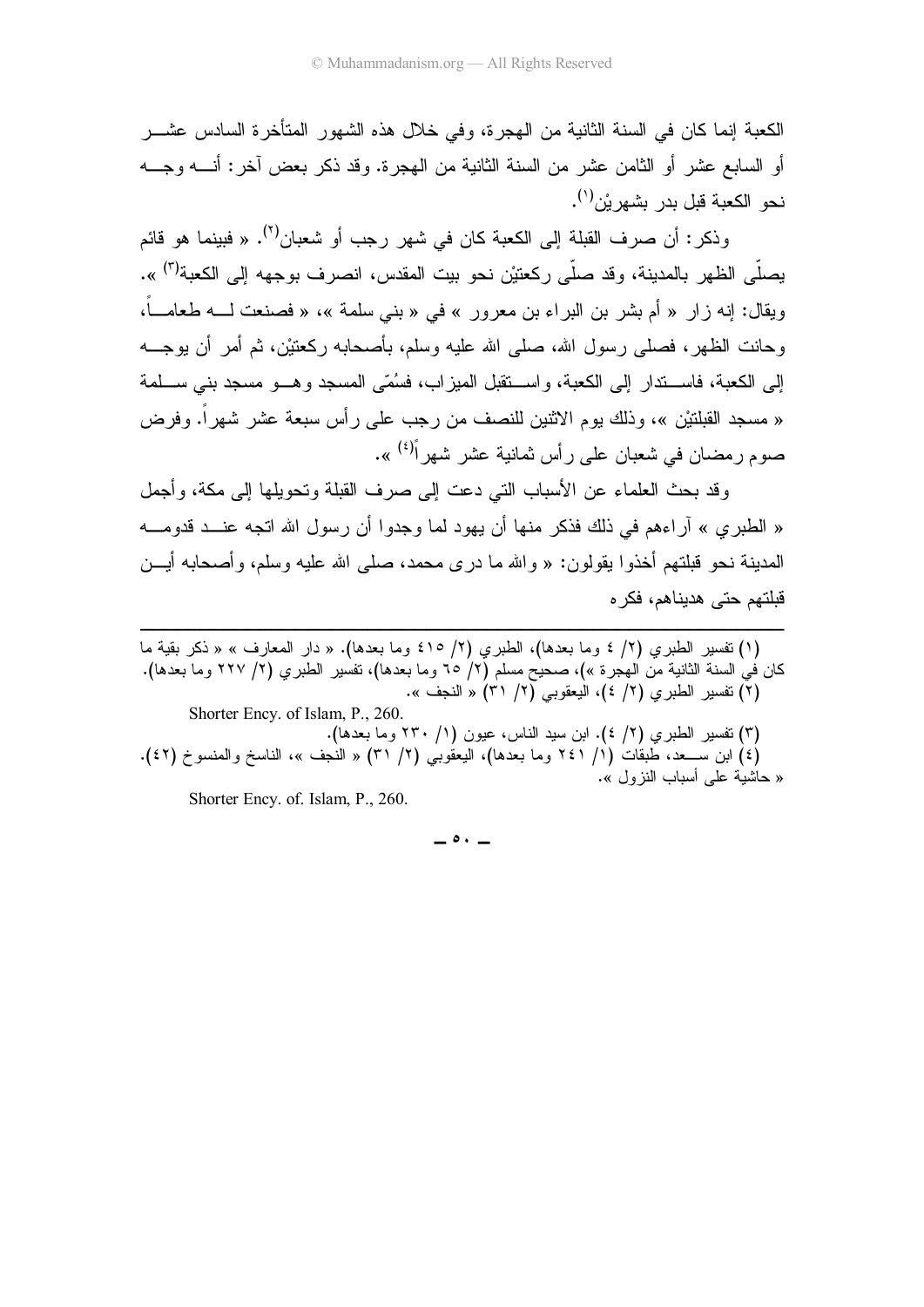ذلك النبي، صلَّى الله عليه وسلَّم، ورفع وجهه إلى السماء » فصرفت القبلة<sup>(١)</sup>. وإنهـــم كـــانوا يقولون: « يتبع قبلتنا ويخالفنا في ديننا<sup>(٢)</sup> » فكره ذلك، فحُولًت.

وقيل أيضاً: « كانت العرب يحبّون الكعبة ويعظمونها غاية التعظيم، فكان في التوجـــه إليها استمالةً لقلوبهم ليكونوا أحرص على الصلاة إليها، وكان، صلى الله عليه وآله، حريصـــاً على استدعائهم إلى الدين، ويحتمل أن يكون إنَّما أحب ذلك لجميع هذه الوجوه<sup>(٣)</sup> ».

و قد أحدث تحويل القبلة تساؤ لاً بين أهل المدينة عن الأسباب التي دعــت إلـــي هــذا النحويل، وأخذ اليهود والمنافقون بتقولون الأقاويل، بل عجب المسلمون أنفسهم منه، وصــــار وا في حير ة ومحنة « حتى ارتد فيما ذكر ر جال ممن كان قد أسلم وانتبع ر ســـول الله، صــــلـي الله عليه وسلم، وأظهر كثير من المنافقين من أجل ذلك نفاقهم، وقالوا: ما بال محمد يحولنا مــــرة إلى ههنا، ومر ة إلى ههنا؟ وقال المسلمون فيمن مضبي من إخوانهم المسلمين، وهــم بصـــلون نحو بيت المقدس: بطلت أعمالنا وأعمالهم وضاعت. وقال المشركون: تحيَّر محمد في دينــــه، فكان ذلك فتنة للناس وتمحيصاً للمؤمنين. فلذلك قال جلِّ ثناؤه: (وما جعلنا القبلة التـــي كنـــت عليها إلاّ لنعلم من يتبع الرسول ممن ينقلب على عقبيه<sup>(٤)</sup>).

وجاء عن « قتادة » أنه « قال: كانت القبلة فيها بلاء وتمحيص، صلت الأنصار نحـــو بيت المقدس حوليْن قبل قدوم نبي الله، صلى الله عليه وسلم، وصلى نبي الله، صلى الله عليـــه وسلم، بعد قدومه المدبنة مهاجر أ نحو ببت المقدس سبعة عشر شهر أ، ثم وجهه اللهُ بعــد ذلــك إلى الكعبة البيت الحر ام، فقال

(١) نفسير الطبري (٢/ ١٣)، هبة الله بن سلامة، الناسخ والمنسوخ (٤٠ وما بعــدها) « حاشــــية علــــي أسباب النز ول ». (٢) تفسير الطبري (٢/ ١٣)، تفسير الطبرسي (٢/ ٢٢٧). (۳) تفسیر الطبرسی (۲/ ۲۲۷).  $\left(\lambda / 7\right)$  تفسير الطبرى (١/ ٨).

 $\overline{\phantom{0}}$   $\circ$   $\overline{\phantom{0}}$   $\overline{\phantom{0}}$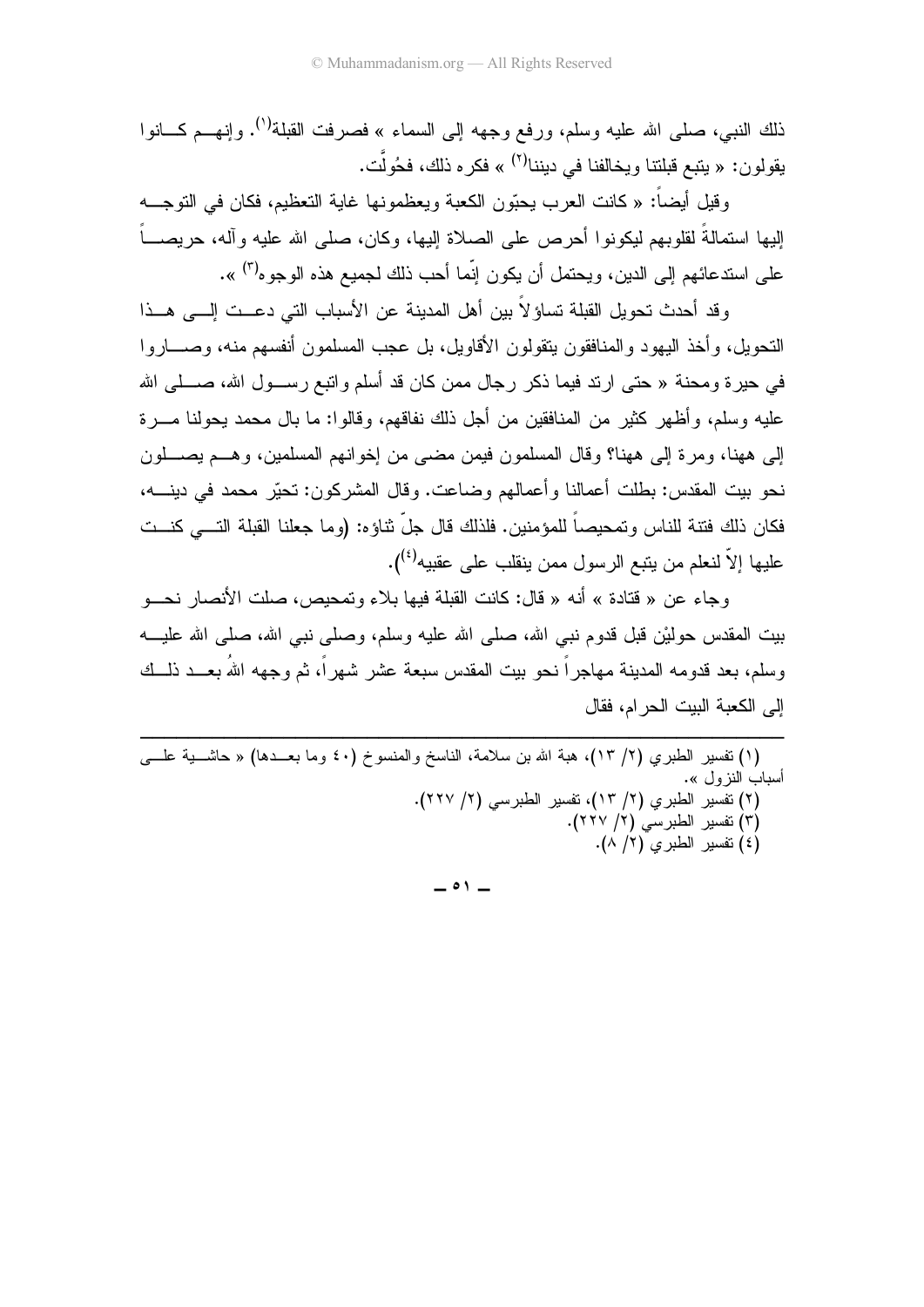في ذلك فائلون من الناس: ما و لأهم عن قبلتهم التي كانوا عليها؟ لقد اشتاق الر جل إلى مولده: قال الله عزَّ وجلَّ: (قل: لله المشرق والمغرب، يهدي من بشاء إلى صراط مستقيم). فقال أناس لمَّا صُرِفت القبلة نحو البيت الحرام: كيف بأعمالنا التي كنَّا نعمل في قبلتنا الأولى؟ فــأنزل الله عزّ وجلّ: (وما كان ليضيع إيمانكم..)<sup>(١)</sup>.

وجاء مثل ذلك عن « السدّي »، إذْ قال: « كان النبي، صلى الله عيه وســـلم، بصـــلّـي قبل بيت المقدس، فنسختها الكعبة. فلمّا توجه قبل المسجد الحرام، اختلف الناس فيهـــا، فكـــانو ا أصنافاً، فقال المنافقون: ما بالـهم كانوا علـى قبلتهم زماناً ثمّ نركوها ونوجهوا إلـى غيرها؟ وقال المسلمون: ليت شعرنا عن إخواننا الذين ماتوا وهم يصلُّون قبل بيت المقدس، هل تقبل الله منَّا ومنهم أوِّلاً؟ وقالت اليهود: إن محمداً اشتاق إلى بلد أبيه ومولده، ولو ثبت علـــي قبلتنـــا لكنّـــا نرجو أن يكون هو صاحبنا الذي ننتظر. وقال المشركون من أهل مكة: تحيّــر علـــي محمـــد دينه، فتوجه بقبلته إليكم، وعلم أنكم كنتم أهدى منه، ويوشك أن يدخل في دينكم »<sup>(٢)</sup>.

وقد روى « ابن جريج » أن « ناساً ممن أسلم رجعوا فقالوا: مرة ههنا، ومرّة ههنـــا. فإن قال لنا قائل: أوَما كان الله عالماً بمن يتبع الرسول ممن ينقلب على عقبيْه إلاَّ بعـــد إنبــــاع المتبع وانقلاب المنقلب على عقبيْه، حتى قال: ما فعلنا الذي فعلنا من نحويل القبلـــة إلاَّ لــــنعلم المتبع رسول الله، صلى الله عليه وسلم من المنقلب على عقبيّْه. قيل: إنّ الله جــلّ نثـــاؤه هـــو العالم بالأشياء كلها قبل كونها... »<sup>(٣)</sup>.

ويذكر المفسر ون أن « النبي لما حُوّل إلى الكعبة، قالت اليهود: إن محمداً اشتاق إلــــي بلد أبيه ومولده، ولو ثبت علي قبلتنا لكنَّا نر جو أن يكون هو

(١) نفسير الطبري (٢/ ٨، ١٢)، « وقالت اليهود: اشتاق إلى بلد أبيه، وهو يريد أن يرضي قومه »، ابن سيد الناس، عيون (١/ ٢٣٤). (٢) نفسير الطبري (٢/ ٩، ١٦).

(٣) نفسير الطبري (٢/ ٩).

 $\circ$   $\circ$   $-$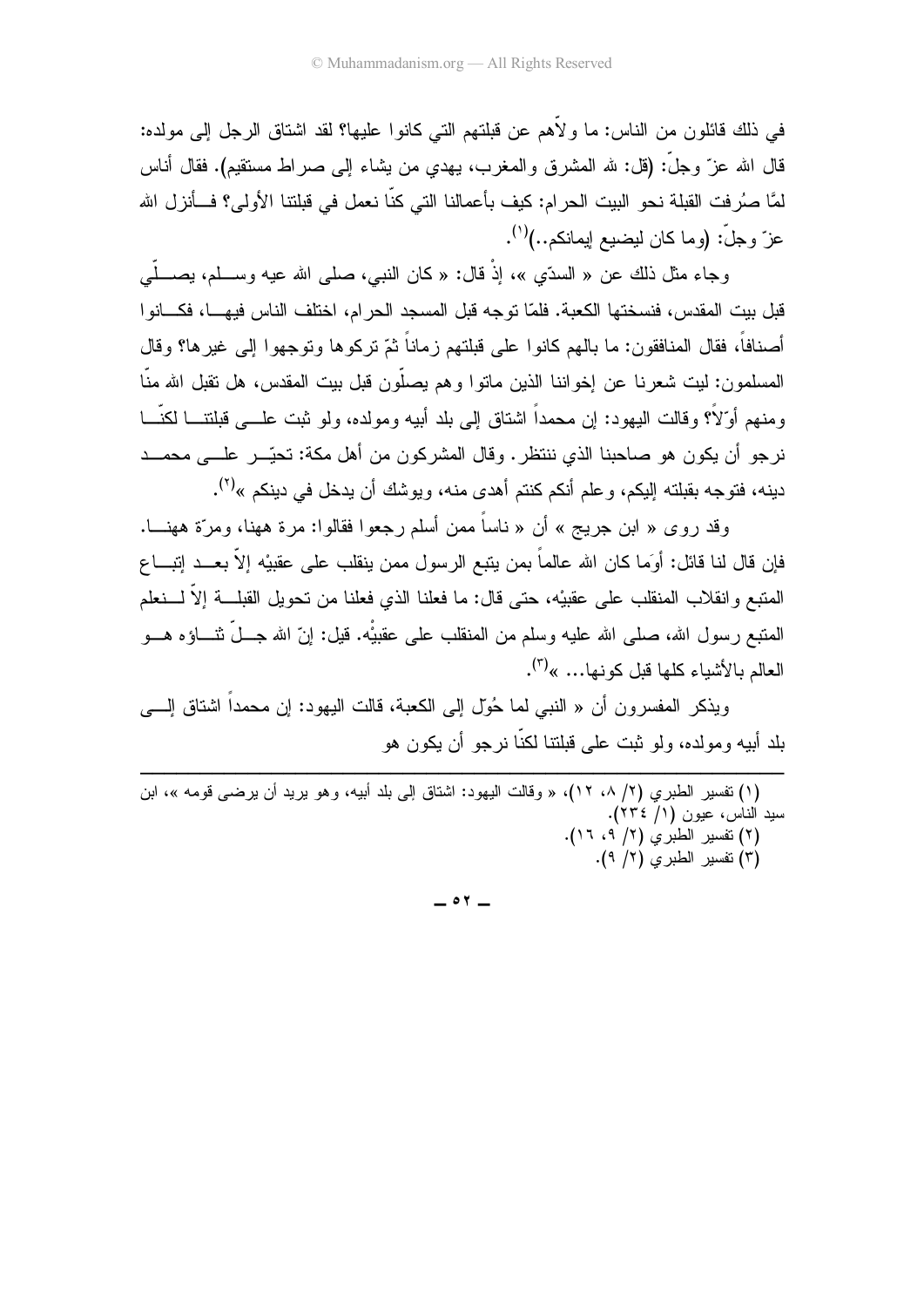صاحبنا الذي ننتظر ، فأنزل الله عز وجل فيهم: (و ان الذين أو تو ا الكتاب ليعلمو ن أنه الحق من ربهم) إلى قوله: (ليكتمون الحق وهم يعلمون<sup>(י)</sup>). وإنما يعني جـــلّ نثــــاؤه بـــذلك أن اليهـــود والنصاري لا تجتمع على قبلة واحدة مع إقامة كل حزب منهم على ملَّتهم. فقال تعـــالـي ذكـــره لنبيّه محمد، صلَّى الله عليه وسلَّم: يا محمد لا نُشعر نفسك رضا هؤلاء اليهود والنصارى، فإنه أمر لا سبيل إليه، لأنهم مع اختلاف مللهم لا سبيل لك إلى إرضاء كل حزب منهم مـــن أجـــل أنك إنْ اتبعت قبلة اليهود أسخطت النصار ى، وإنْ اتبعت قبلة النصار ى أسخطت اليهود، فــدعْ ما لا سبيل إليه، وادعهم ما لهم السبيل إليه من الاجتماع على ملتك الحنيفية المســـلمة وقبلتــك قبلة ابر اهبم »<sup>(۲)</sup>.

المحراب

وفي صدر المساجد، محاريب ندل على اتجاه القبلة. يقف أمامها الإمسام حسين يسؤم المصلين. وهي نتجه كلهـا نحو مكــة. وقــد وردت لفظة « محــراب » في القرآن الكريم: « فنادته الملائكة، وهو قائم يصلّي في المحــــراب<sup>(٣)</sup> ». بمعنـــــي موضـــــع العبــــادة، وصـــــدر المسجد<sup>(٤)</sup>. وبهذا المعنى وردت الكلمة في لغة الجاهليين.

ولفظة « محراب » لا تُستعمل بمعنى الاتجاه نحو مكــة بصـــورة مطلقــة، « إنمـــا خصصت بهذا المكان المُعْلَم بعلامة تميز ه عن جدر ان المسجد ليشير إلى جهة الكعبـــة. و قـــد تفنن فيما بعد في عمل المحار بب. و أما القبلة، فتشـــمل المحـــر اب و المكـــان المتو جــــه البــــه  $\lim_{k \to \infty}$ 

وقد ذهب يعض المستشر قين الى أن أصل الكلمة غير معروف. وأما ما

| (١) البقرة، الأية ١٤٤ وما بعدها، نفسير الطبري (٢/ ١٦). |
|--------------------------------------------------------|
| (۲) تفسير الطبري (۲/ ۱۲).                              |
| (٣) ال عمران، الأية ٣٧، ٣٩.                            |
| (٤) المفردات، للأصفهاني (١١٠).                         |
| (٥) مفردات، الأصفهاني (٤٠٠).                           |
|                                                        |

 $\circ$   $\cdot$   $-$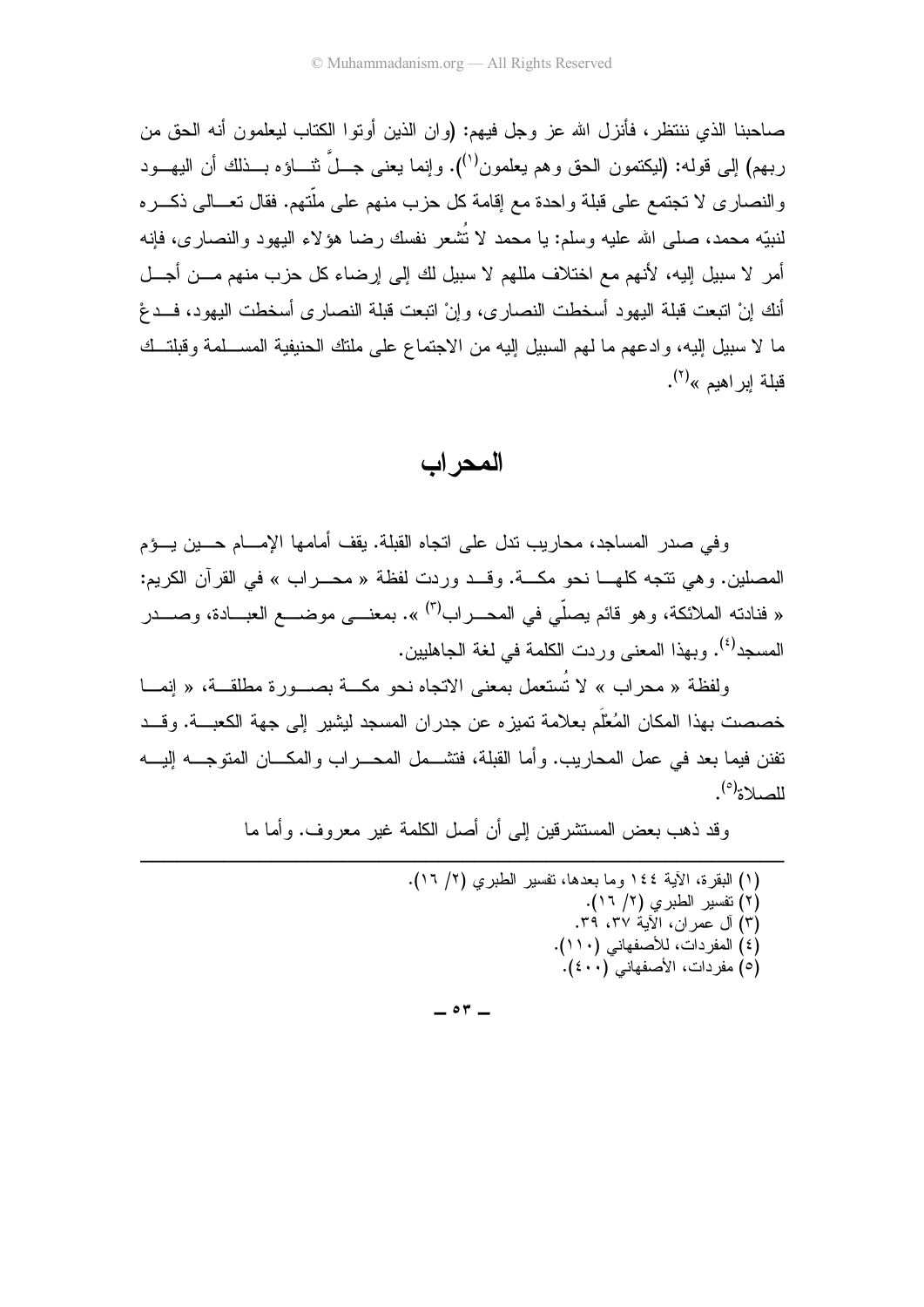ذهب إليه بعضهم وبعض علماء اللغة من أنها من أصل « حربة »، أو « حربـب » أو مـــن أصل عربي جنوبي هـو « مكراب »، ومنـــه « مكوراب » (Mekwrab) في الحبشية بمعنى « المعبد »، فهي أر اء لا بمكن التأكد منها الآن<sup>(י)</sup>.

SS

الفاتحة في الصلاة

الفاتحة في الصَّلاة ركن من أركان الصلاة على أكثــر الأقــوال، روى عبـــادة بـــن الصامت: « لا صلاة لمن لم يقرأ فيها بفاتحة الكتاب ». وروى « أبو هريرة » « من صـــلـي صلاةً لم يقرأ فيها بفاتحة الكتاب، فهي خداج ». وما دامت الفاتحة ركناً من أركـــان الصــــلاة، فإن الذهن لينصرف إلى أن نزولها كان مع نزول الأمر بالصلاة في يوم واحد.

ولكن سورة الفاتحة سورة نزلت بعد نزول الوحى بأمد. وهي مكية، وقيـــل: مدنيــــة، وقيل: مكية مدنية. ولا يعقل لذلك أن نكون ركناً من أركان الصلاة، إلاّ بعد نزولها. وقـــد ورد « أن جبريل حين حُولت القبلة أخبر رسول الله، صلى الله عليه وسلم، أن الفاتحة ركـــن فــــى الصلاة ». ونحن نعرف أن تحويل القبلة كان بالمدينة وفي السنة الثانية بعد الهجرة على أغلب الآر اء. فبجب أن بكون جعلها ركناً من أركان الصلاة، في هذا العهد، لو أخذنا بهــذا القــول. و لا عبر ة بكلام من قال: « لم بحفظ أنه كان في الإسلام صلاة بغبر فاتحة »<sup>(٢)</sup>.

> (١) مفر دات (١١٠). (٢) راجع كتاب أسباب النزول (١١٠ وما بعدها).

 $\circ$   $\epsilon$   $-$ 

Shorter, P., 343.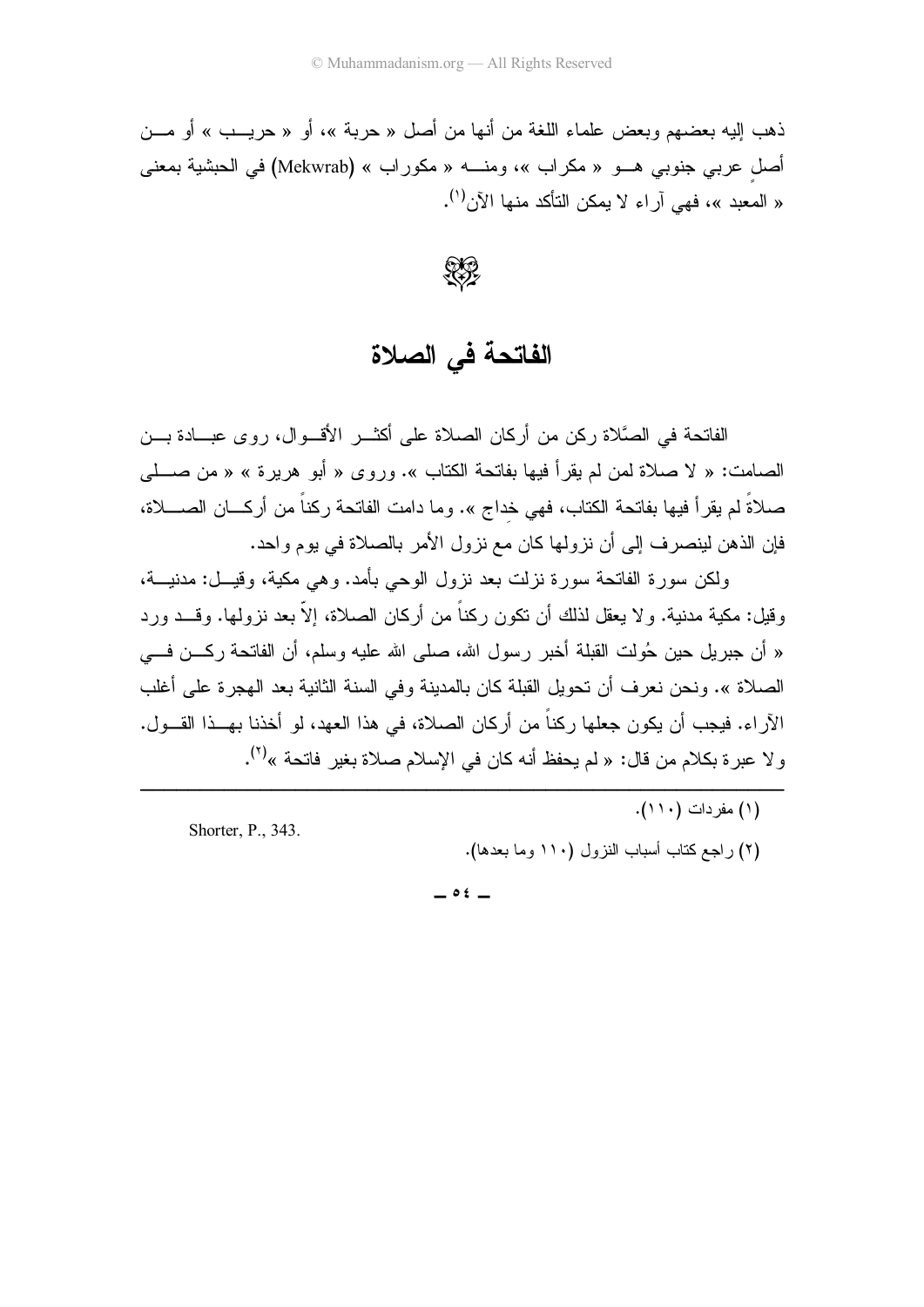# الكلام في الصلاة

لا يجوز الكلام في أثناء الصلاة، لأن المصلى أمام الله، فيعبده وينقرب إليه، فلا يجوز له أن يكلم أحداً أو ير دّ علي كلام أحد. وإذا كان الإنسان لا يكلم أحداً و هو في حضر ة إنســـان عظيم، فكيف يسمح لنفسه بأنْ يكلم إنساناً آخر وهو في عبادة الخالق العظيم. وقد أقرَّ الإســــلام ذلك وفرضه على المسلم بعد حين من نزول الأمر بالصلاة. وذلك إمَّا قبل المهجرة وإمَّا بعـــدها لاختلاف العلماء في وقت نزول الأمر بمنع الكلام في الصلاة.

أما قبل نز ول الأمر بتحريم الكلام في الصلاة، فقد كان المصلون بر دّون السلام علــــى من يسلم عليهم، ويكلمون من يكلمهم ويقضون بعض حوائجهم، لا يرون في ذلك حرجا، حتى نز ل الأمر بالتحر يم.

ورد « عن زيد بن أرقم، قال: كنا نتكلَّم في الصلاة على عهد رسول الله، صــــلـي الله عليه وسلم، يكلِّم أحدنا صاحبه في الحاجة حتى نزلت هذه الآية: حافظوا على الصلاة والصلاة الوسطى، وقوموا لله قانتين، فأمرنا بالسكوت ». وورد عن « عكرمة في قولــــه: وقومــــوا لله قانتين. قال: كانوا بنكلمون في الصلاة يجئ خادم الرجل إليه وهو في الصلاة، فيكلمه بحاجتـــه فنهو ا عن الكلام »<sup>(۱)</sup>.

وكانوا برِدَّون السَّلام على من يسلَّم عليهم وهم في الصلاة. فورد عن « عبد الله بـــن مسعود » أنه « قال: كنَّا نسلَّم على النبي، صلى الله عليه وسلم، قبل أن نـهاجر ٳلــــى الـحبشــــة، و هو في الصلاة، فير د علينا، قال: فلمّا قدمنا سلمت عليه فلم ير دّ عليّ، فأخذني ما قر ب وبعد، فلمّا سلَّم: قال: إنِّي لم أر دّ عليك إلاّ أني كنت في الصلاة و انَّ الله بِحدث من أمر ه مـــا بِشـــاء، وإنَّ مما أحدث أن لا تكلموا في الصلاة »<sup>(٢)</sup>.

(۱) نفسیر الطبری (۲/ ۳۰٤)، نفسیر ابن کثیر (۱/ ۲۹٤).<br>(۲) نفسیر ابن کثیر (۱/ ۲۹٤)، نفسیر الطبری (۲/ ۳۰٤).

 $\sim$  00  $-$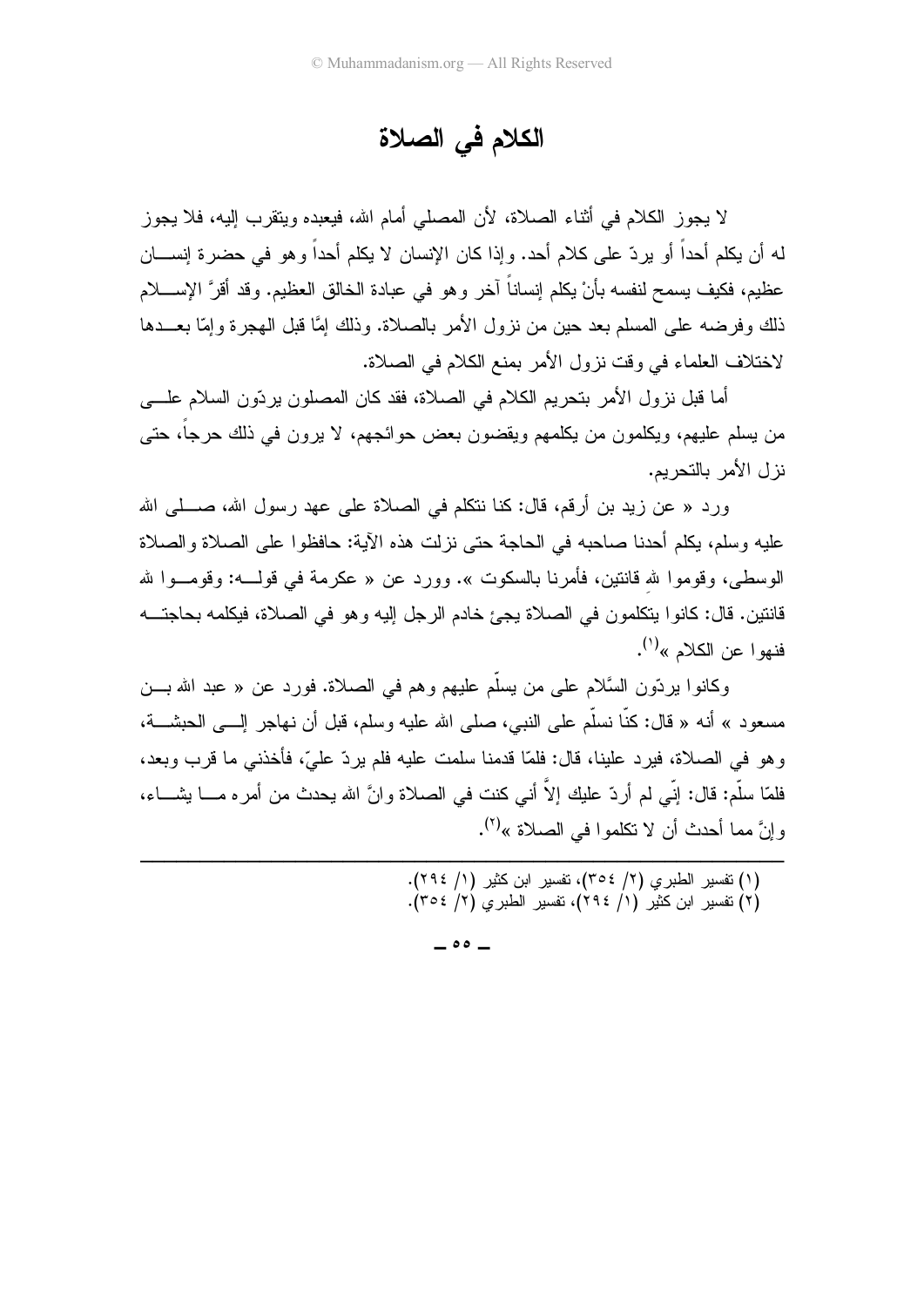وقد اختلف العلماء في وقت نزول الأمر بتحريم الكلام في الصلاة. فرأى بعضٌ مـــنهم أن الأمر بالحرمة، كان في المدينة، وذلك لأن الآية المذكورة التي حرمت الكـــلام هـــي آيـــة مدنية، فتكون الحرمة إذن بعد الهجرة، وذهب بعض أخر إلى أن الحرمة كانت بمكة، وذلــك لما ورد في حديث « عبد الله بن مسعود ». من أن الكلام والسَّلام كانا مباحان فـــي الصـــــلاة، بمكة إلى حين، فلمَّا عاد من هجرته إلى الحبشة، وزار الرسول وهو بمكة قبل أن يهاجر إلــــى المدينة، وجده ينهي عن الكلام أو ردّ السلام في الصلاة. فيكون نزول الأمر بتحريم الكلام في الصلاة بمكة، وذلك قبل الهجرة بزمن لم يحدده العلماء بوجه مضبوط(').

#### $2075/5$

(١) تفسير ابن كثير (١/ ٢٩٤)، تفسير الطبرى (٢/ ٣٥٤).

 $-01 -$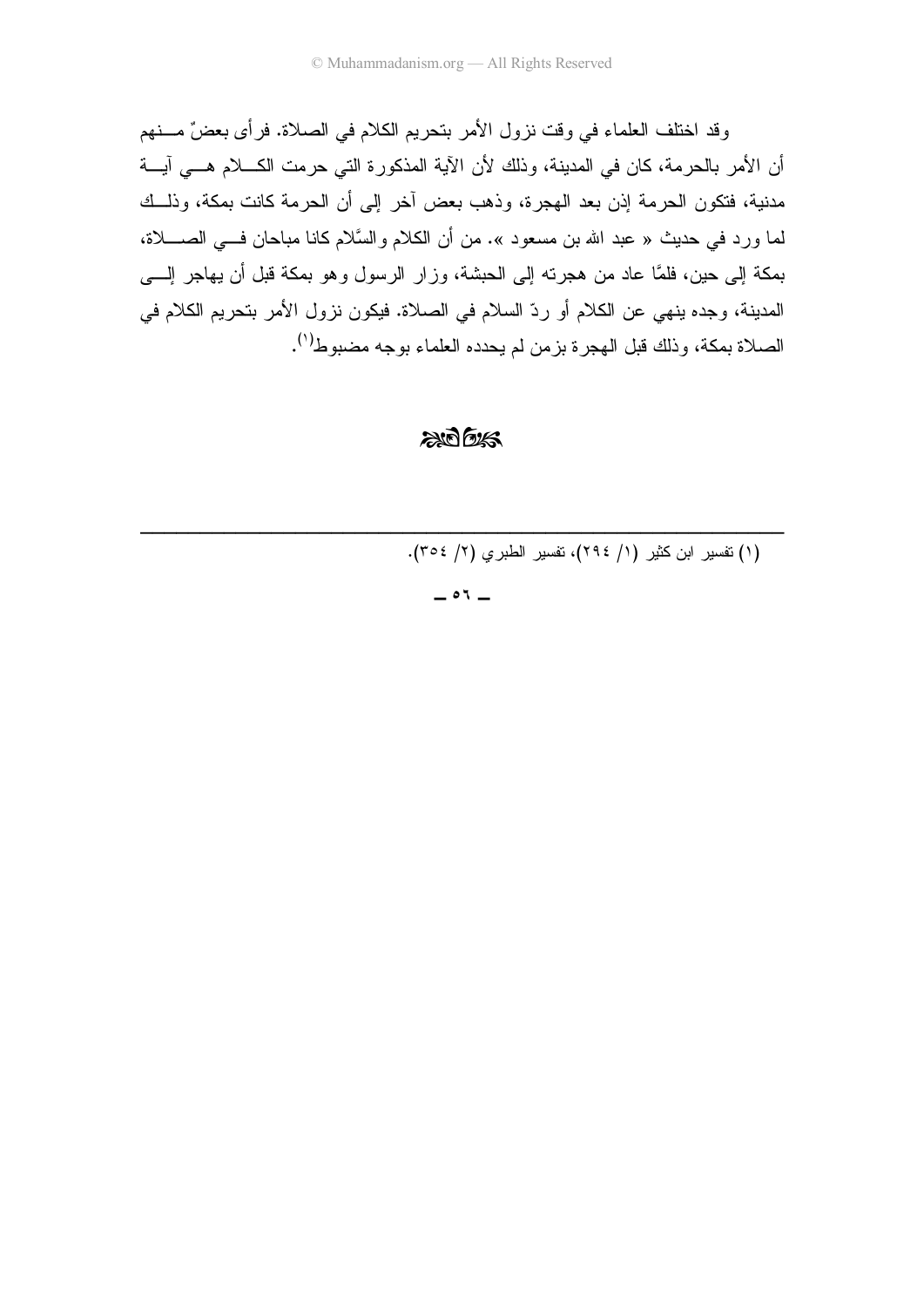# الصلاة وتحريم الخمر

الخمرة من أطيب الأشياء عند العرب. فكانوا يفرطون في شربها، ويقبلون عليها إقبال الناس على شرب « الشاي » عندنا في هذه الأيّام. لقد كانت حياتهم حيــاة قاســـية، ومشـــاكل المعيشة عندهم صعبة شديدة، والفراغ في الحياة اليومية طويل، والفقر هـو الغالــب علـــبهم، فاتخذوا من الخمرة سبباً لقتل الفراغ والتغلب على هموم الحياة. فصارت من ثُمّ عندهم أطيــب شيء بنسيهم واقع ما هم عليه من سوء حال. روى عن قتادة: « ليس للعـــرب بومئـــذ عـــبش أعجب اليهم منها »<sup>(י)</sup>.

وقد كان المسلمون يشربونها كالجاهليين، طَيلة عهدهم بمكة، وحينا من هجرة الرسول إلى المدينة. فكانوا إذا دعوا إلى وليمة، كانت الخمرة في رأس قائمة ما يُقدم للضيوف، وكانوا إذا نزلوا على أَحد، وأراد مضيفهم إكرامهم قدّم لهم ما عنده منها، لم يجدوا في شربها حرجاً، لأنها كانت شر اباً مباحاً، مثل الأشربة المباحة الأخر ي. ولكن قومـــاً مـــن الجـــاهليين ومـــن المسلمين وجدوا في شربها أذى ومضيعة للعقل والمال، ومفسدة نفسد بين الصديق وصـــديقه، لذلك امتنعوا عن شربها وتفاخروا بامتناعهم عنها، وعابوا من كان يشربها، لما يصدر منه في سكره من لغو وهجر وعمل قبيح، وأفعال مضحكة لا يصح صدورها من إنسان يحترم نفســـه، ويقدر شخصيته.

ذكر ٍ عن علي بن أبي طالبٍ أنه دخلٍ علي رسول الله، و عنده زيد بن حارثة، فقال لــــه رسول الله وقد بدا الغضب في وجهه مالكَ؟ فقال: يا رسول الله، والله ما رأيت كالبوم قط، عدا حمز ة على ناقتي فاجتب أسنمتهما وبقر خو اصر اهما، و ها هو ذا في بيت معه شـــر بٍّ. فـــدعا رسول الله بردائه فارتداه، ثم انطلق بمشى ومعه على وزيد حتى جاء الباب الذي فيه حمـــزة، فاستأذن

(۱) تفسير الطبرى (۲/ ۲۱۲).

 $\circ$   $\vee$   $-$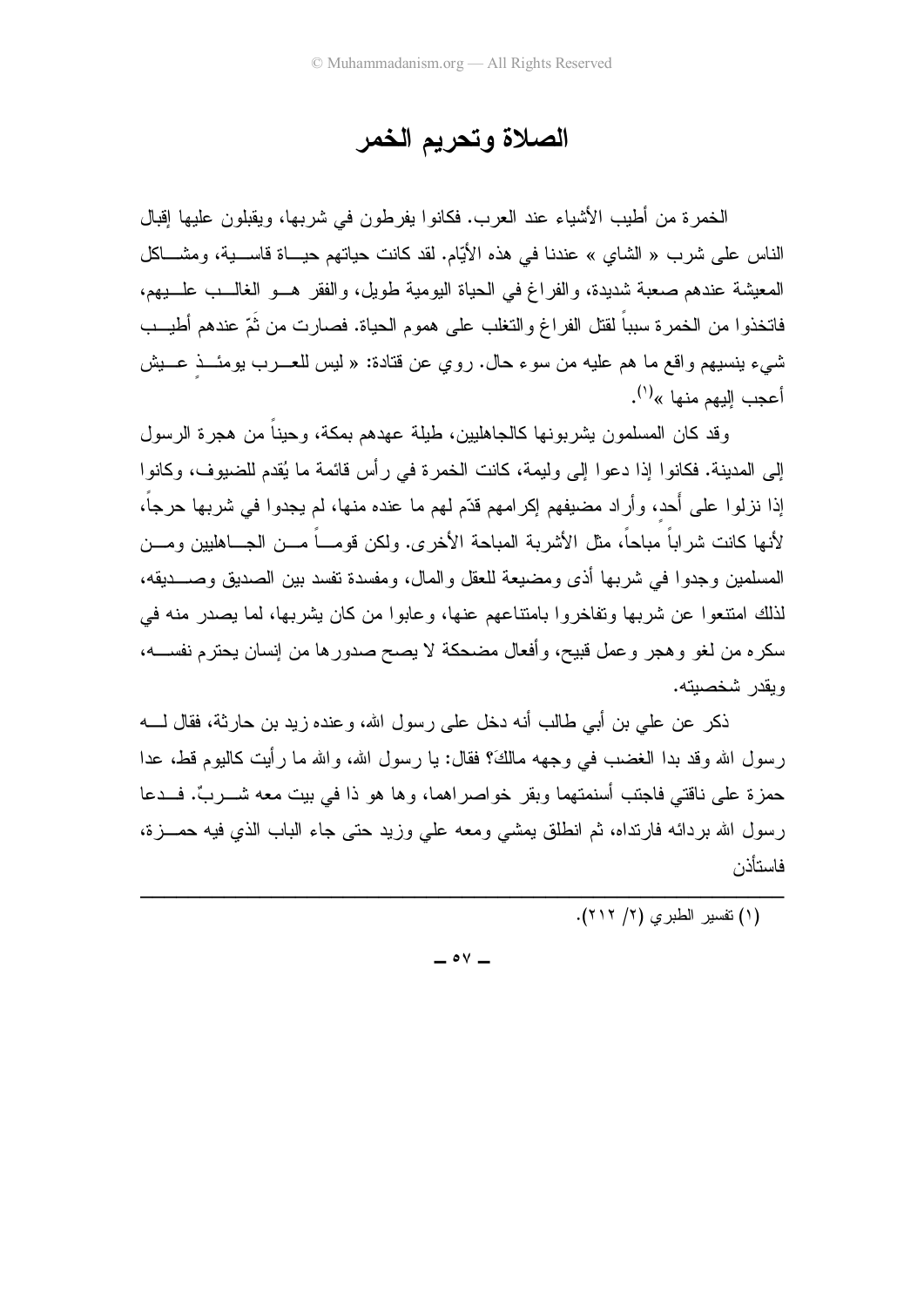فأذنو! له، فإذا هم شربٌ، وقينةٌ تغنيهم « فطفق رسول الله يلوم حمزة فيما فعل، فـــإذا حمـــزة محمرة عيناه، فنظر حمزة إلى رسول الله، صلى الله عليه وسلم، ثم صعد النظر إلى ركبتيه ثم صعد النظر إلى سرَّته، ثم صعد النظر إلى وجهه. فقال حمزة: وهل أنــــنم إلاَّ عبيـــد لأبــــي. .<br>فعرف رسول الله، صلَّى الله عليه وسلَّم، أنه ثمل فنكص رسول الله، صلَّى الله عليـــه وســـلم، على عقبيه القهقري، وخرج »<sup>(١)</sup>.

وقد أحدثت الخمرة شروراً في المدينة، وأدت إلى وقوع مشاجرات وخصومات بـــين المسلمين بسبب سكرهم، ونغلب الخمرة على عقولهم، وأدت إلى عراك هدد مجتمـــع المدينــــة بالانقسام وبالنقاتل بسبب النزعات القبلية. مما حمل عقلاء القوم على أن يسألوا الرســـول فــــي أمر ها وفي أمر الميسر الذي كان شراً كذلك، ويرجون الله أن يقول كلمته في ذلــك، لا ســـبِما بعد انتصار الإسلام على أعدائه، واتخاذ أعدائه كل الوسائل لدحره، وفي رأسها إثارة الفرقـــة بين المسلمين، وقد وقعت حوادث عديدة من هذا القبيل أشار إليها أهل الأخبار<sup>(٢)</sup>. فنزل الأمـــــر من الله بها في مراحل ثلاث. كان تحريمها في الأمر الثالث.

وكان مما ذكر : أن « عمر بن الخَطَّاب » كان يقول وهو في المدينة: « اللهمَّ بين لنـــا في الخمر بياناً شافياً » وأنه ذكر لرسول الله مكروه عاقبة شربها، وســأل الله تحري*م*هـــا، وأن ناســـاً من أهـــل المدينة كانوا يشربون الخمر ويأكلون الميسر أنوا لرسول فســـألوه عن ذلك، « فأنزل الله تعالى: بسألونك عن الخمر والمبسر ، قلْ: فبهما إثم كبير ومنافع للناس، وإثمهمـــا أكبر من نفعهما. فقالو ا هذا شبيء قد جاء فيه ر خصة. نأكل الميسر ونشر ب الخمـــر ونســـتغفر من ذلك. حتى أتى ر جل صلاة المغرب، فجعل بقر أ قلْ يا أيها الكافر ون. أعبد ما تعبدون، و لا أنتم عابدون ما أعبد، فجعل لا يجوِّد ذلك ولا يدري ما يقرأ. فأنزل الله: يا أيها الذين آمنـــوا لا نقر بو ا الصـلاة و أنتم سكار ي، فكان النـاس بشر بو ن الـخمر

 $\circ \wedge$   $-$ 

<sup>(</sup>۱) صحيح مسلم (٦/ ٨٥ وما بعدها). (٢) « كانوًّا إذا سكَّروا وثب بعضهم على بعض وقاتل بعضهم بعضاً »، تفسير الطبري (٢/ ٢١٠).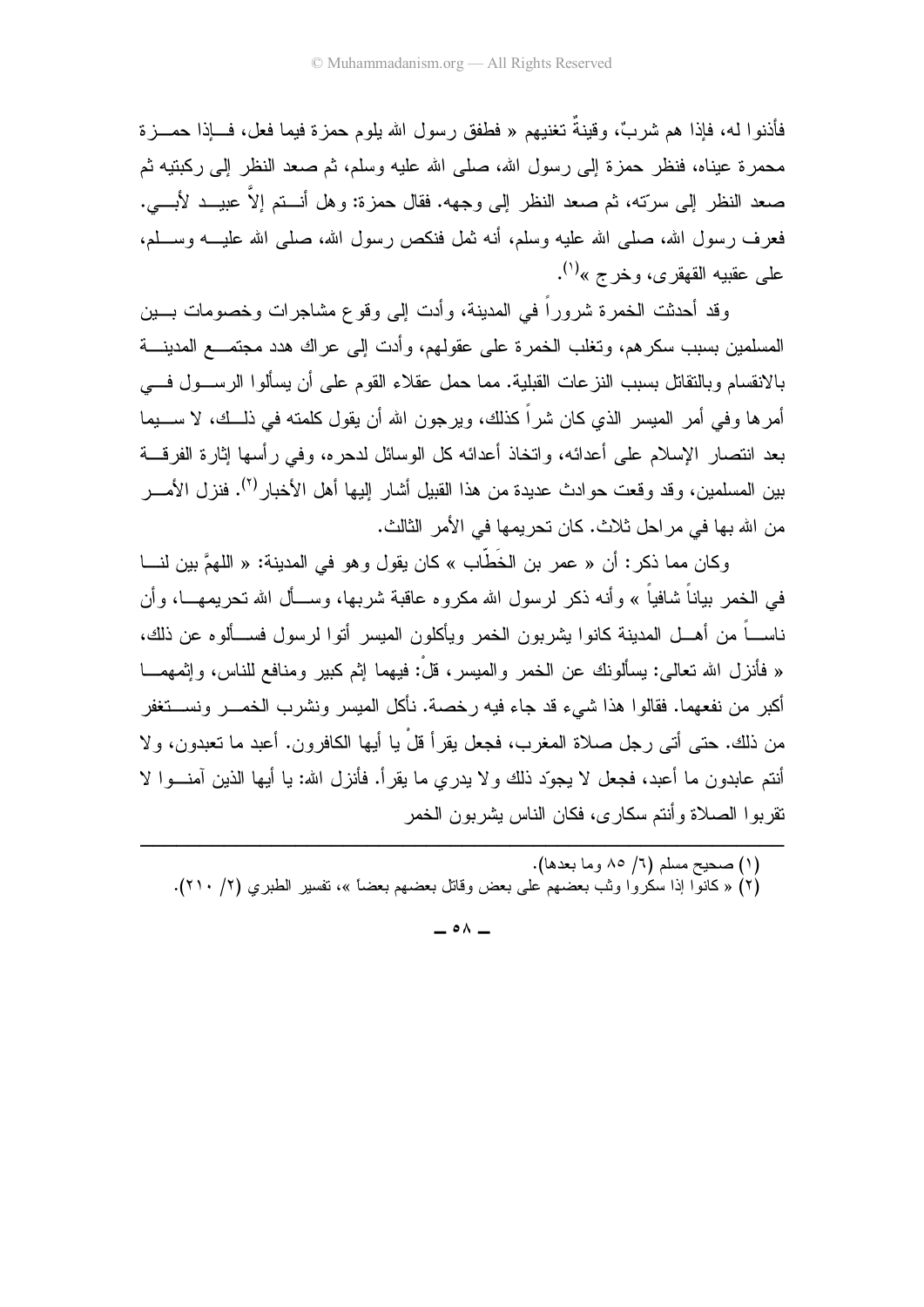حتى يجيء وقت الصلاة فيدعون شربها، فيأتون الصلاة، و هم يعلمون ما يقولون، فلم يز السوا كذلك حتى أنزل الله تعالى: إنما الخمر والميسر والأنصاب والأز لام.. إلى قولـــه: فهــل أنــتم منتهون؟ فقالوا: انتهينا يا ربَّ. وقال أخرون: نزلت هذه الآية بسبب سعد بـــن أبــــي وقــــاص، وذلك إنَّه كان لأحَى رجلاً على شراب لهما، فضربه صاحبه بلَحْي جمل، ففرز أنفه، فنزلــت فيهما » $^{(')}$ .

وذكر أن الناس لما سألوا الرسول أن يبين الله رأيه في الخمر ، فأنزل: يسألونك عـــن الخمر والميسر، قالوا يا رسول الله دَعْنا ننتفع بها كما قال الله تعالى، فسكت عنهم. وقالوا مـــا حُرَّما \_ أي الخمر والميسر \_ علينا، إنما قال: فيهما إثم كبير ومنافع للناس. فكانوا يشــــربون الخمر ، حتى كان يوماً من الأيام صلى رجل من المهاجرين أمَّ أصحابه في المغرب، فخلط في قر اءته، فأنزل الله آبة أغلظ منها: با أبها الذين آمنوا لا تقربوا الصلاة وأنستم سبكار ي حتَّـــي تعلموا ما نقولون، فكان الناس بِشربون حتى بِأتي أحدهم الصلاة وهو مغبق، وقالوا: يا رسول الله إنا لا نشربها قرب الصلاة، فسكت عنهم. فكان ينادي رســـول الله، إذا قـــال: حــــيّ علــــي الصلاة، نادي: لا يقربن الصلاة سكران حتى حدث حادث أدى إلى نزول: يا أيها الذين آمنـــوا إنما الخمر والميسر والأنصار والأزلام رجس من عمل الشيطان، فاجتنبوه<sup>(٢)</sup>.. فقـــال رســـول الله: حر مت الخمر <sup>(٣)</sup>.

و قد ذكر بعض الرواة، أن سبب نزول الحرمة، هو بسبب تخاصم « ســعد بـــن أبـــي وقاص » مع أنصار ي، بسبب غلبة الخمر ة عليهما<sup>(٤)</sup>، وذكر بعــض آخــر ، أن ر جـــلاً مـــن الأنصار صنع طعـــاماً، فدعا قومـــاً من المهاجرين، فشربوا الخمر حتى انتشـــوا، فتفاخروا. « فقالت الأنصـار نـحن أفضـل وقالت قريش نـحن أفضـل » ووقـع الشرّ بين الطــــرفيْن. وذكــــر بعض آخر « عن

> (١) تفسير الطبري (٧/ ٢٢)، أسباب النزول (ص ١١٢ وما بعدها). (٢) سورة المائدة، الآية ٩٠. (٣) نفسير ابن كثير (٢/ ٩٢ وما بعدها)، (١/ ٢٥٥). (٤) تفسير الطبرى (٢/ ٢١٢).

> > $\circ$  9  $-$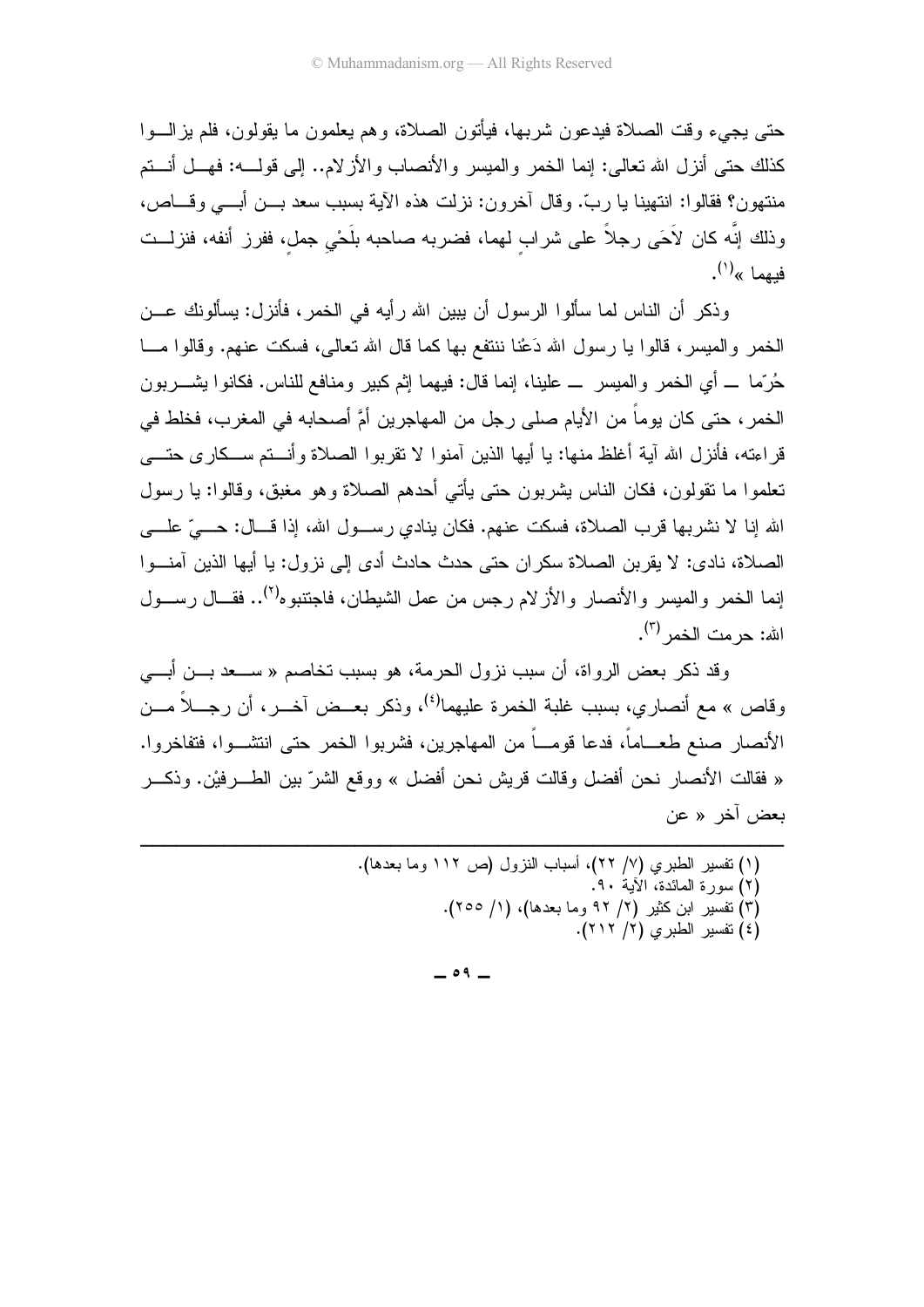ابن عباس، قال: إنما نز ل تحريم الخمر ً في قبيلتيْن من قبائل الأنصار ، شر بو ا، فلمـــا أن ثمـــل القوم عبث بعضهم ببعض، فلما أن صحوا جعل الرجل برى الأثر بوجهه ور أســـه ولحيتـــه، فيقول: صنع بي هـــذا أخي فلان. وكانوا أخوة ليس في قلوبهم ضغائن، فيقول: والله لو كـــان بي ر ءوفاً رحيماً ما صنع بي هذا، حتى وقعت الضغائن في قلوبهم، فـــأنزل الله تعـــالي هـــذه الآمة<sup>(۱)</sup> ».

وتذكر رواية أخرى، أن سبب تحريمها، هو أن رجلاً أخذ به السكر مأخـــذه، فجعـــل ينوح على قتلي بدر ، فبلغ ذلك رسول الله، فجاء فزعاً يجر رداءه من الفزع حتى انتهى إليــــه، فلما عاينه الر جل، ر فع ر سول الله شيئاً كان بيده ليضر به. قال أعـــو ذ بـــالله مــــن غضــــب الله ورسول الله، لا أطعمها أبداً، فأنزل الله تحريمها<sup>(٢)</sup>. وفي رواية أن « الآية نزلت في أناس من أصحاب رسول الله، صلَّى الله عليه وسلَّم، كانوا يشربون الخمر ويحضــــرون الصــــلاة وهـــم نشاوي، فلا يدرون كم يصلون ولا ما يقولون في صلاتهم »<sup>(٣)</sup>.

ولما نزل الأمر بتحريم الخمر، قال رسول الله: من كان عنده من هذه الخمـــر شــــىء فليأننا بها، فجعلوا يأتونه بما عندهم منها، وجمعوه، ثم قال رسول الله: أتعرفون هـــذه؟ قـــالوا: نعم يا رسول الله هذه الخمر . قال: صدقتم. ثم قال: فإن الله لعن الخمر وعاصرها ومعتصــــرها وشاربها وساقيها وحاملها والمحولة إليه وبائعها ومشتريها وأكل ثمنها. ثم أمر فأريق ما جمـــع من ذلك الخمر <sup>(٤)</sup>.

و في كتب التفسير والحديث، أن الخمر لما حُرَّمت، نادي المنادي في سكك المدينة: ألا أن الخمر قد حُر َّمت، فأهر قها من كان بِشر بِ آنذاك. كان قوم بِشر بو ن في بيت أبـــي طلحـــة، يسقيهم أنس بن مالك، وهو أصغر الموجودين، وكان في الموجودين أبو طلحة وأبـــو دجانــــة و معاذ بن جبل و أبو

> (١) تفسير ابن كثير (٢/ ٩٥). (٢) تفسير الطبرى (٢/ ٢١١). (٣) أسباب النزول (١١٢). (٤) تفسير ابن كثير (٢/ ٩٥).

\_ ヽ・\_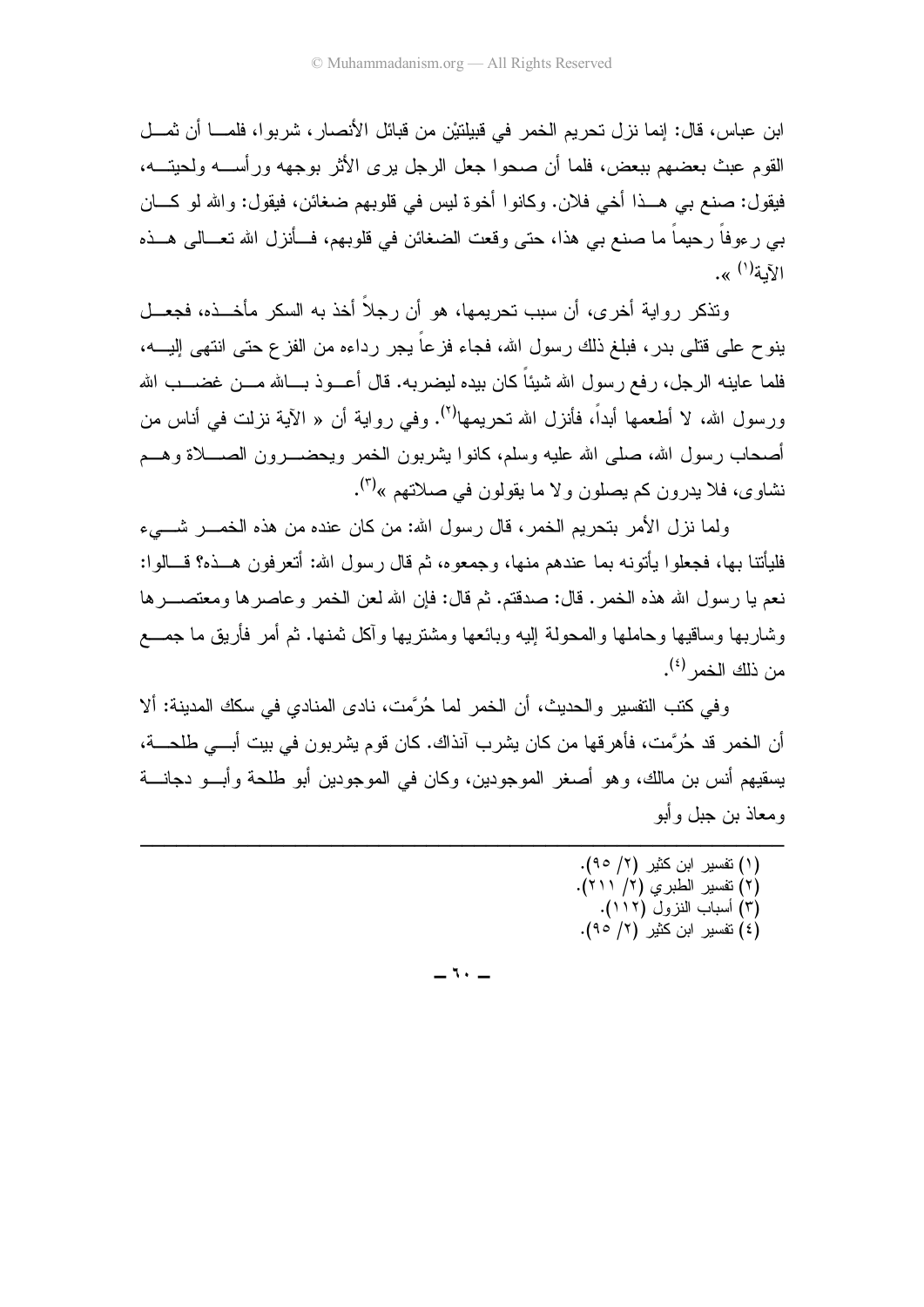أيوب وسهيل بن بيضاء وأبو عبيدة وأُبي بن كعب، فلمَّـــا ســـمعوا صــــوت المنــــادي ينــــادي بالنحريم، أمروا بالخمر فأُريقت وكفّوا عن الشرب<sup>(י)</sup>.

وكان نزول الأمر بتحريم الخمر في السنة الثامنة من الهجرة على مـــا يظهـــر. روي عن « ابن عبّاس » أنه قال: « كان لرسول الله، صلى الله عليه وسلم، صديقٍ من ثقيف أو من دوس، فلقيه بوم الفتح برواية خمر يهديها إليه، فقال رسول الله، صلَّى الله عليه وسلَّم، يا فــــلان أما علمت أن الله حرمها »<sup>(۲)</sup>.

#### ad bus

(۱) صحيح مسلم (۱/ ۸۵ وما بعدها). (٢) ابن كثَّير (٢/ ٩٣)، مسند الإمام أبي حنيفة (١٩٥)، الحديث رقم ٤٢٨، طبعة صفوة الســـقا، حلـــب ١٩٦٢، عقود الجواهر (٢/ ١٠٩ وما بعدها).

 $-11 -$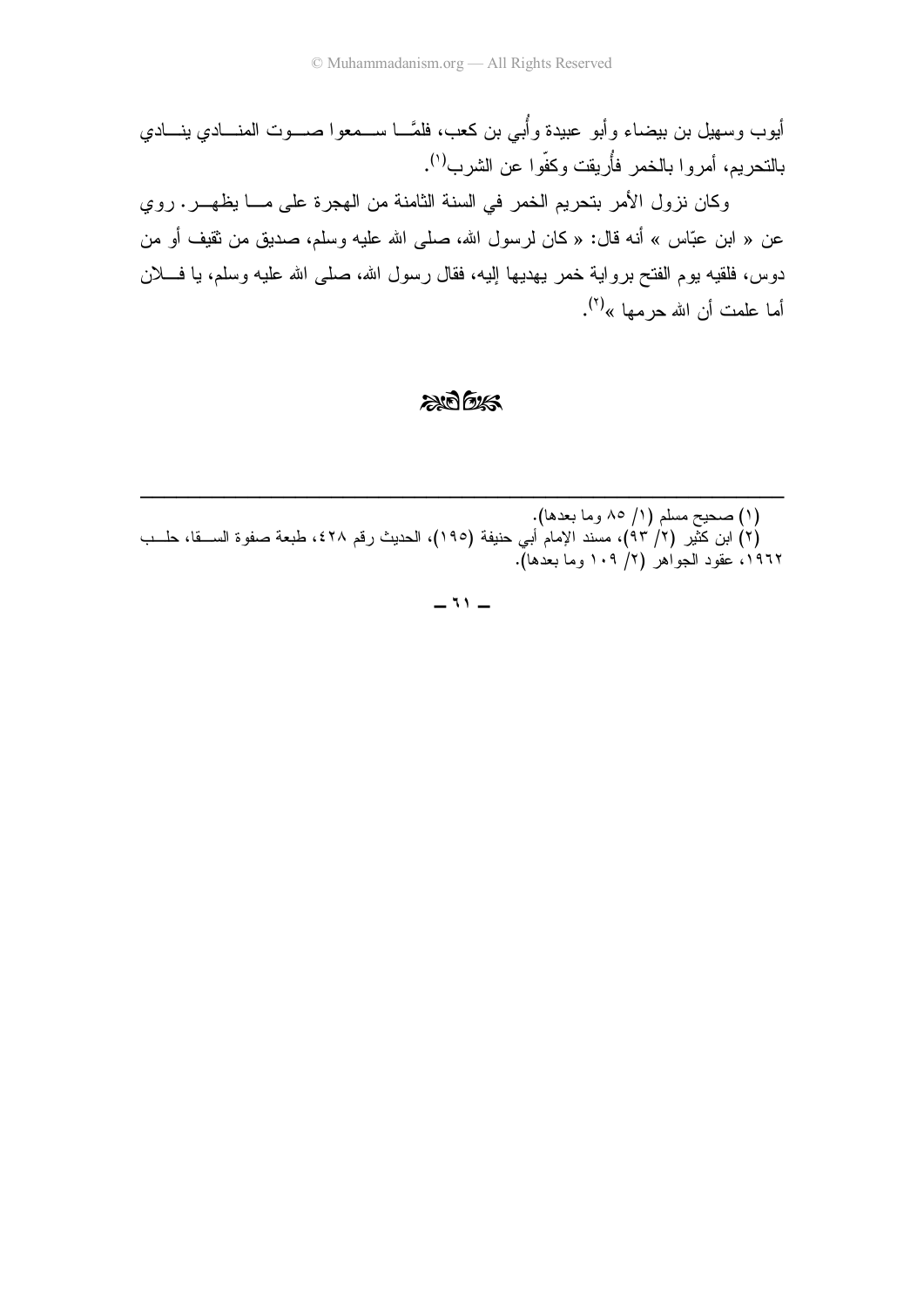### صلاة الحمعة

ارتحل رسول الله عن قباء عامداً المدينة صباح يوم جمعة، فأدركته الصــــلاة، صــــلاة الجمعة، في بني سالم بن عوف، ببطن واد لهم: وادي رانونا، وكانت هذه الجمعة أول جمعـــة جمّعها رسول الله في الإسلام. فخطب في هذه الجمعة، وهي أول خطبة خطبها فيمـــا قيـــل('). فتكون صلاته هذه أول صلاة جمعة أقامها، وتكون قد أقيمت في السنة الأولى مـــن الهجـــرة، وذلك قبل دخوله « بِثر ب ». وتكون خطبته هذه، أول خطبة جمعة في الإسلام.

هــذا ما نرويه الأخبار عن مبدأ صلاة الجمعة. وقــد وردت أخبـــار أخر ي نذكر أن « أسعد بن زِرِ ارة » كان بصلى بأصحابه في المربد، وكان جدارٍ اً مجدّرٍ اً ليس عليـــه ســـقف، ويجمع بهم فيه الجمعة قبل مقدم الرسول<sup>(٢)</sup>. « وروى أن الأنصار بالمدينة اجتمعوا إلى أســـعد بن ز ر ار ة، وكنيته أبو أمامة، وقالوا: هلمّوا نجعل لنا يوماً نجتمع فيه، فنذكر الله ونصلي، فـــان لليهود السبت، وللنصاري الأحد، فاجعلوه بوم العَروُبَة، فصلَّى بهم بومئذ ركعتيْن، وذكـــرهم، فسمَّوه بوم الجمعة لاجتماعهم فيه، وأنزل الله تعالى آية الجمعة. فهي أول جمعة كانـــت فـــي الإسلام قبل مقدم النبي »<sup>(٣)</sup> وورد في خبر آخر عن « عبد الرحمن بن كعب بن مالك، قـــال: كنت قائداً لأبي حين كفٍّ بصر ه، فإذا خرجت به إلى الجمعة فسمع الأذان لها اســـتغفر الأبـــي أمامة أسعد بن ز ر ار ة، فكنت حيناً أسمع ذلك منه، فقلت إن عجـــز اً أن لا أســـأله عـــن هـــذا، فخر حت

(١) الطبري (٢/ ٣٤٩) « دار المعــــارف »، نفسير النيســــابوري (٢٨/ ٦٦) « حاشــــية علــــي نفســـير الطبريُّ »، ابن قيم الجوزية، زاد المعاد (١/ ٩٩)، ابن سعد، طبقات (١/ ٢٣٦)، ابن سيد الناس. عيون الأثر  $. (192/1)$ (٢) ابن سعد، طبقات (١/ ٢٣٩). (٣) تفسير النيسابوري (٢٨/ ٦٦) « حاشية على تفسير الطيري ».

 $-11 -$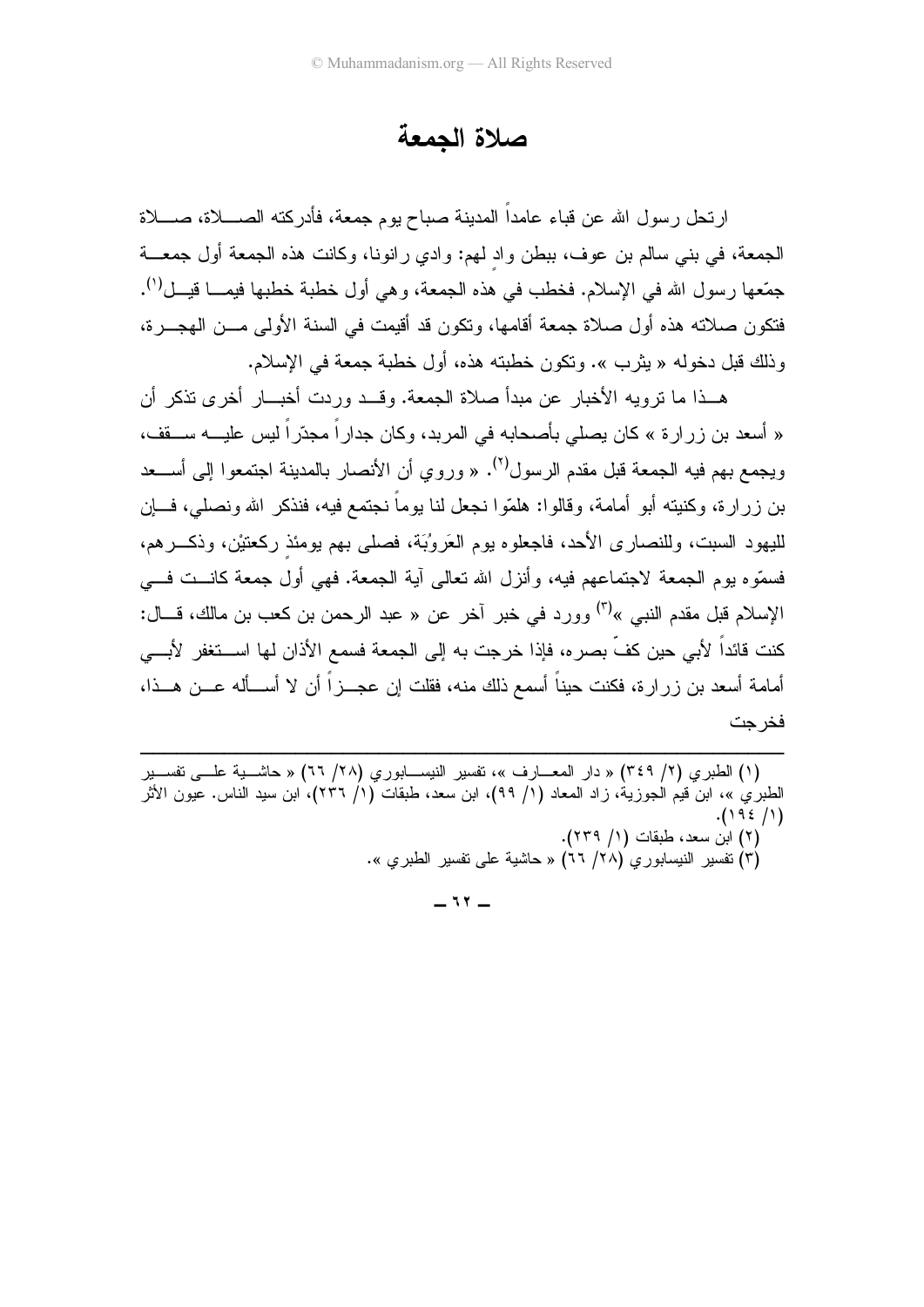به كما كنت أخر ج، فلما سمع الأذان للجمعة استغفر له، فقلت: يا أبتاه أر أيت استغفار ك لأسعد بن زرارة كلما سمعت الأذان يوم الجمعة؟ قال أي بني كان أسعد أوّل من جمع منـــا بالمدينـــة قبل مقدم رسول الله، صلَّى الله عليه وسلَّم، في هدم من حرَّة بني بياضة في بقيع يُقال له: بقيع الخضمّات. قلت: فكم كنتم يومئذ؟ قال أربعون رجلاً »<sup>(י)</sup>.

وورد: إنَّ أول جمعة في الإسلام بعد جمعة رسول الله، لجمعة اجتمعت بجُوَاتًى قريــــة من قر ي البحر بن من قر ي عبد القيس<sup>(٢)</sup>.

وروى « ابن سعد » روابة أخرى عن منشأ صلاة الجمعة، ذكر ســندها، وقــد جــاء فيها: أن « مُصنْعَبٍ بن عُمَيْرٍ » « كان يأتي الأنصار في دور هــم و قبـــائلهم، فيــدعو هم إلـــي الإسلام، ويقرأ عليهم القرآن، فيسلم الرجل والرجلان، حتى ظهر الإســــلام، وفشــــا فــــى دور الأنصار -كلها و العو البي، إلاَّ دور أ من أوس الله، و هي: خطمة وو ائل وو اقف، وكسان مصـــعب يُقرِئهم القرآن ويعلّمهم، فكتب إلى رسول الله، صلى الله عليه وسلم، يستأذنه أن يُجمّـــع بهـــم، فأذن له، وكتب إليه: « أنظرْ من اليوم الذي يجهز فيه اليهود لسبتهم. فـــإذا زالـــت الشـــمس، فازدلف إلى الله فيه بركعتيْن، واخطب فيهم. » فجمّع بهم مصـعب بن عمير في دار سعد بـــن خيثمة، وهم اثنــــا عشر رجلًا، وما ذبح لمهم بومئذ إلاّ شاة، فهو أول من جمــــع فــــى الإســــلام حمعة »<sup>(۳)</sup>.

كما دوّن رواية أخرى يرفعها إلى « ابن جريج عن عطاء »، إذْ قال: « أوّل من جمّع بالمدينة ر جل من بنبي عبد الدار ، قال: قلت بأمر النبي، صلبي الله عليه وسلم، قال: نعم، فَمَـــهْ؟ قال سفيان: بقوال هو مصـعب بن عمبر »<sup>(٤)</sup>.

وجاء في رواية أخرى: أن « مصعب بن عمير » كان يؤم الأوس

(١) ابن قيم الجوزية (١/ ٩٩). (٢) نفسير النيسابوري (٢٨/ ٦٦) « حاشية على نفسبر الطبر ي ». (٣) ابن سعد، الطبقات (٣/ ١٨). (٤) ابن سعد، الطبقات (٣/ ١١٩ وما بعدها).

 $-17 -$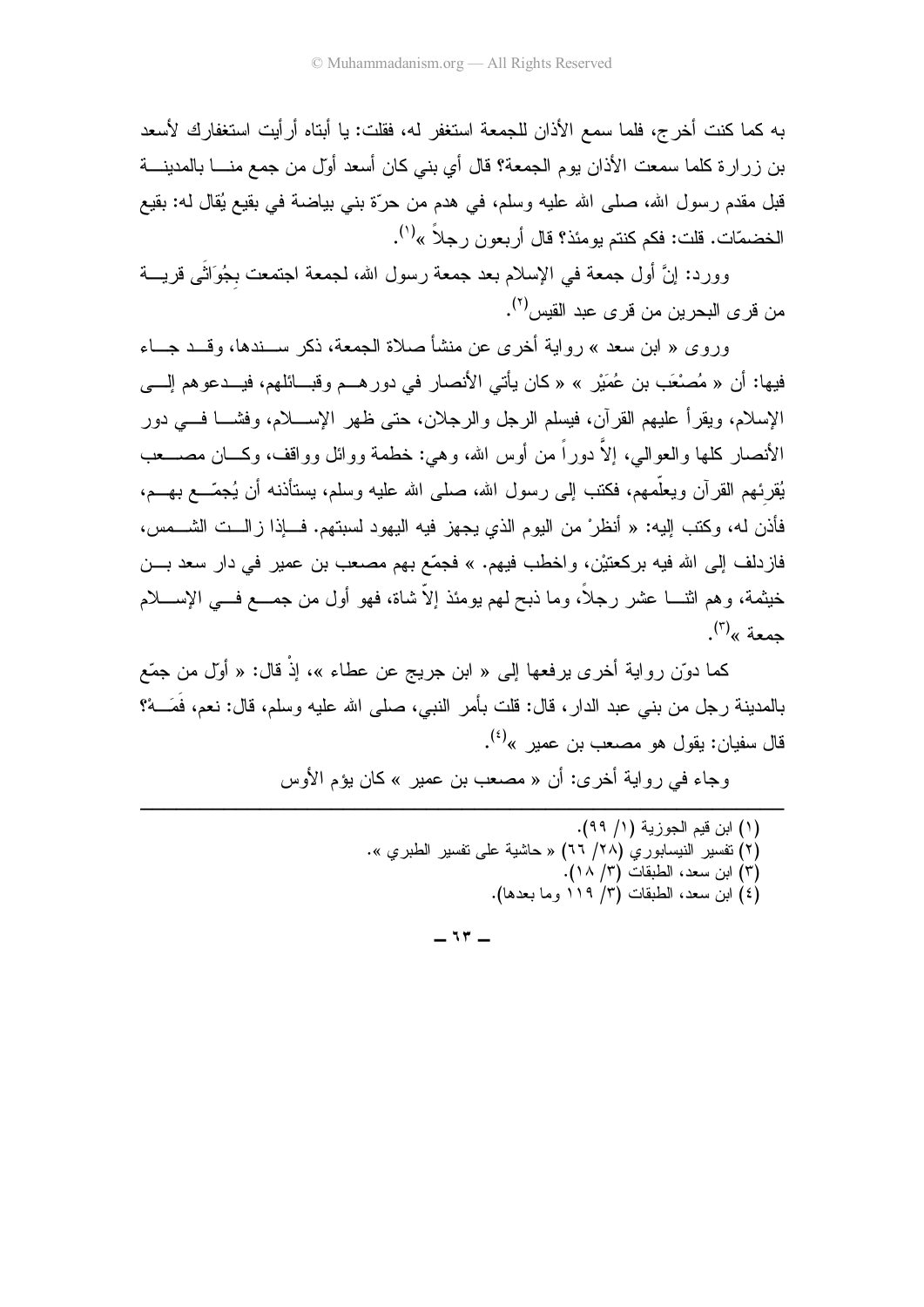والخزرج، لأنهم لما بينهم من العداوة كرهوا أن يؤم بعضهم بعضاً، وجمع مصعب أوَّل جمعة في الإسلام قبل قدوم الرسول إلى بِثرب، لأن الرسول لم يتمكن من إقامــــة الجمعـــة بمكـــة، فأمر هم بإقامتها بالمدينة وروى عن « ابن عبّاس »: أن النبي كتب إلى مصعب: « أما بعـــدُ، فانظر اليوم الذي تجهر فيه اليهود لسبتهم، أي اليوم الذي يليه يوم السبت، فـــاجمعوا نســــاءَكم، فإذا مال النهار عن شطره فتقربوا إلى الله نعالى بركعتيْن. » فجمع مصعب بن عميــــر عنــــد الزوال، أي صلَّى الجمعة بهم، واستمر على ذلك حتى قدوم النبي »<sup>(י)</sup>. وتذكر هذه الرواية أنه « اشتهر أن أول من جمع بهم أسعد بن زرارة، رضي الله عنه، ولا مخالفة، لأن مصعب بـــن عمير ، رضبي الله عنه، كان عند أبي أمامة أسعد بن ز ر ار ة، فكان هو المعـــاو ن علــــى إقامــــة الجمعة، ولو لا أسعد بن ز ر ار ة ما قدر ًمصعب على إقامتها، و هذا لا بنافي أن الخطيب و الإمام هو مصعب بن عمير ، فنسب إقامة الجمعة تار ة لهذا، وتار ة لهذا. قبل إنهــم أقــاموا الجمعــة باجتهاد منهم، من غير أمر من النبي، صلى الله عليه وسلم، وهذا غلط مردود »<sup>(٢)</sup>.

وهذا التعليل هو محاولة للتوفيق بن الروايتيْن: رواية أهل المدينة التي نتســب إقامـــة الجمعة إلى « أسعد بن زرارة » وهو من سادات بثرب، ورواية أهل مكة التي تتســـب إقامــــة صلاة الجمعة إلى « مصعب بن عمير » وهو منهم. وذلك أن أهل كل مدينة كـــان يتعصــــب لمدينته، ويريد لذلك أن يلحق فضل إقامة صلاة الجمعة به، كما تعصبوا في أمور أخرى لمسا لما من فضل ومنزلة في الإسلام.

وقد أشيرٍ على صلاة الجمعة في سور ة الجمعة: (يا أيها الذين آمنوا إذا نُودي للصــــلاة من بوم الجمعة، فاسعو ا إلى ذكر الله)<sup>(٣)</sup>، وسورة الجمعة من السور المدنية. وكانت الآية قــد نز لت، لأن تجار ة كانت قد قدمت من بلاد

> (١) سيرة ابن دحلان (١/ ٣٠٥) « حاشية على السيرة الحلبية ». (۲) سيرة ابن دحلان (۱/ ٢٠٥). (٣) سورة الجمعة، الآية ٩.

> > $-11 =$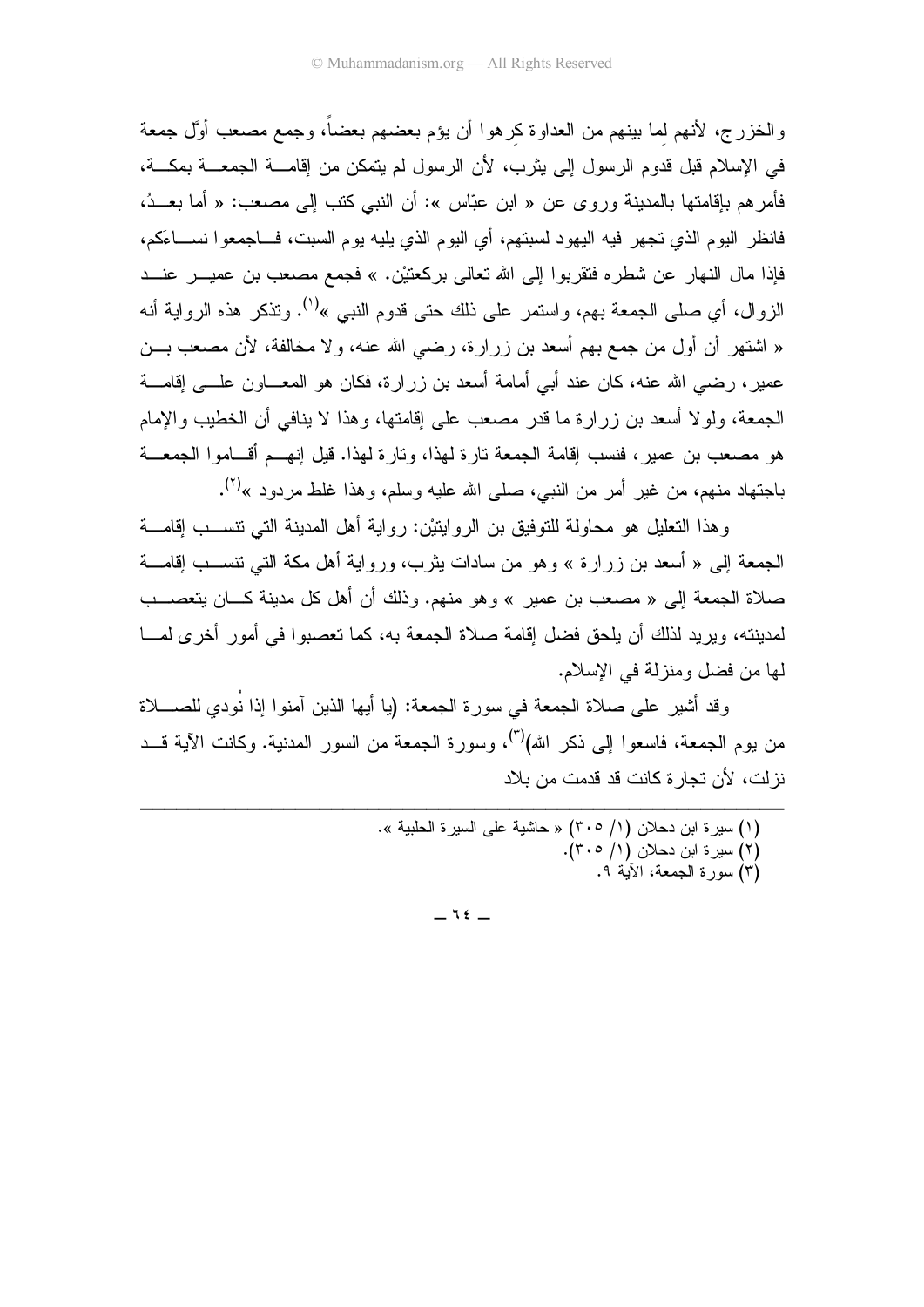الشَّام بر أسها « دحية بن خليفة الكلبي » أو غير ه تحمل زيتاً أو طعامـــاً، و كـــان ر ســـول الله يخطب يوم الجمعة، فلما سمعوا بها، جعلوا يتسللون ويقومون إليها، خشية أن يســبقوا إليهـــا، فتباع، حتى بقيت منهم عصابة اثنىْ عشر رجلاً وامرأة. وكانوا إذا أقبلت العيــــر، اســــتقبلوها بالطبل والمزامير والكبر والتصفيق. فلما نظر رسول الله إلى المصلين وقد انفضوا من حوله، عنفهم ووبخهم، ونزل في حقهم ما نزل في الآية من نرك البيع حالة صلاة الجمعة إلى فولــــه: (وإذا رأوا نجارة أو لمهواً انفضوا إليها ونركوك قائماً، قلْ ما عند الله خير مـــن اللهـــو ومـــن التجار ة، و الله خبر الر از قبن)<sup>(۱)</sup>.

وكان رسول الله « إذا صعد على المنبر سلَّم، فإذا جلس أذَّن المؤذن، وكـــان بخطــب خطبتيْن ويجلس جلستيْن، وكان بشير بإصبعه ويؤمن الناس، وكان يتوكَّأ على عصــــا يخطـــب عليها بوم الجمعة، وكانت من شوحط، وكان إذا خطب استقبله النساس بوجب وههم وأصبحوا بأسماعهم ور مقو ہ بأبصار هم، وكان بصلى الجمعة حتى تمبل الشمس، وكان لـــه بُــر ْد بمنــــى طوله ست أذرع في ثلاث أذرع وشبر، وإزار من نسج عُمان طوله أربع أذرع وشــــبر فــــي ذراعيْن وشبر، فكان يلبسهما في الجمعة ويوم العيد، ثم يُطويان »<sup>(٢)</sup>.

#### $200%$

(١) الأية ٩ وما بعدها من سورة الجمعة، نفسير الطبري (٢٨/ ٦٦ وما بعدها)، نفسير النيسابوري (٢٨/ ٦٨ وما بعدها) « حاشية على نفسير الطبري »، نفسير ابن كثير (٤/ ٣٦٦ وما بعدها)، الواحــدي: أســـباب النزول (ص ٣٢٠)، مسند الإمام أبي حنيفة (٧٣ وما بعدها)، عقود الجواهر (١/ ٢٧)، أثار السنن (٢/ ٨٨)، نيسير الوصول (١/ ١٨٢). (٢) طبقات (١/ ٢٥٠) « صادر ».

 $-10-$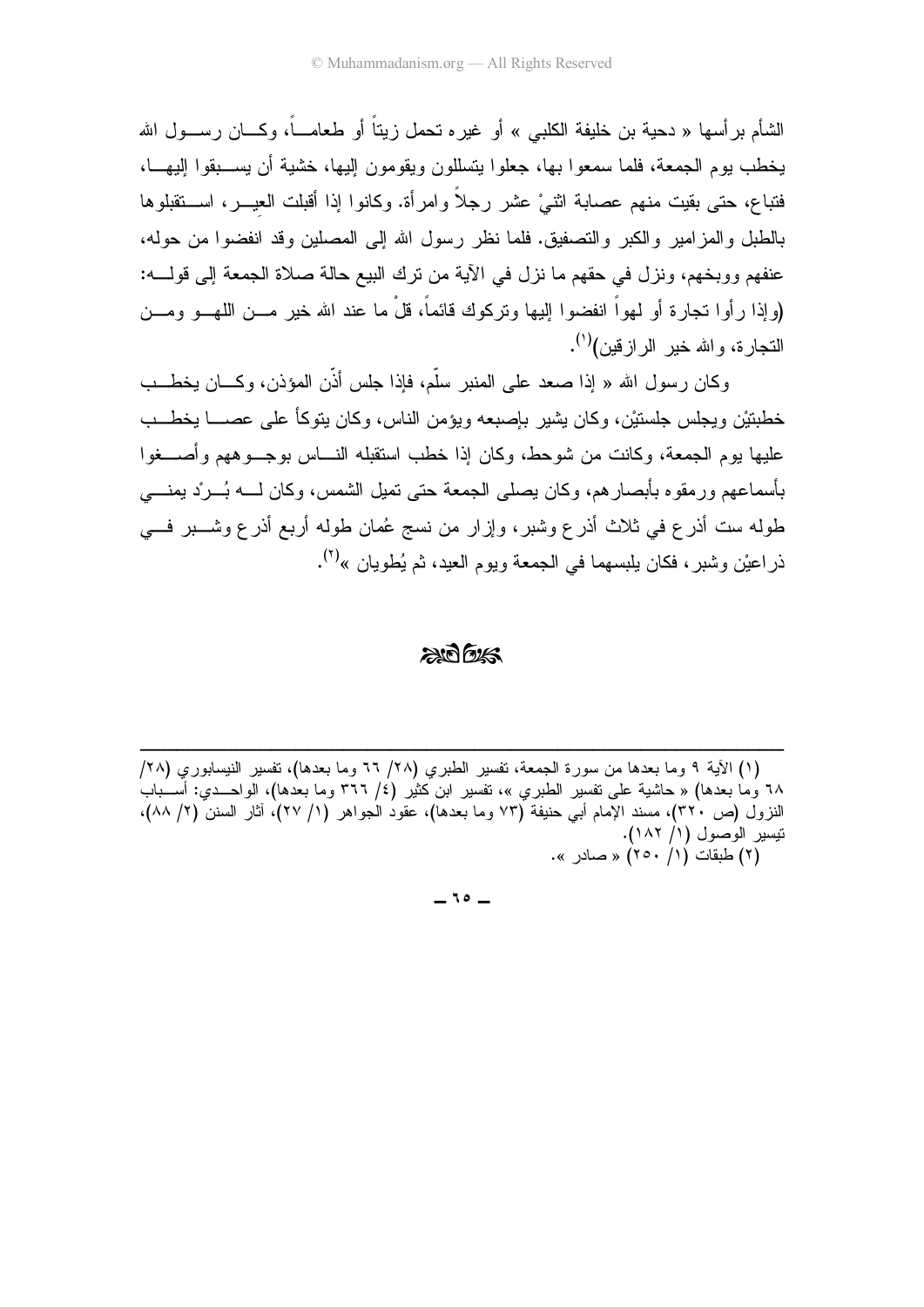# خطبة الجمعة

دوّنت كتب السير والأخبار نصَّ أول خطبة خطبها رسول الله بصلاة الجمعة، وهـــي خطبته التي خطبها في « مسجد بني سالم »، يوم صلَّى أول صلاة جمعة. وقد ر اجعت نصب ا في الموارد المذكورة، فوجدت أنها مختلفة متباينة. فهي طويلة في مرجع، وهي قصــــيرة فـــي مرجع آخر . ثم أن نصها يختلف أيضاً. روى « الطبري » خطبته على هذه الصورة:

« الحمد لله، أحمده وأستعينه، وأستغفر ه وأستهديه، وأو من به ولا أكفره، وأعادى مَـــنْ يكفره، وأشهد أن لا إله إلا الله وحده لا شريك له، وأنّ محمّداً عبده ورسوله، أرســـله بالهـــدى والنور والموعظة، على فترة من الرسل، وقلَّة من العلم، وضلالة من الناس، وانقطـــاع مـــن الزمان، ودنوٌ من الساعة، وقرب من الأجل، مَنْ بطعْ الله ورسُله فقد رشد، ومن يعصهما فقــد غوى وفرّط، وضلَّ ضلالاً بعيداً. وأوصيكم بنقوى الله، فإن خير ما أوصى به المسلمُ المســـلمَ، أن يحضَّه على الأخرة، وأن يأمره بنقوى الله، فاحذروا ما حذركم الله من نفســه، ولا أفضـــل من ذلك نصيحة، ولا أفضل من ذلك ذكراً، وأنّ نقوى الله لمن عمل به على وجل ومخافة من ربّه، عون صدق على ما نبغون من أمر الأخرة. ومن يصلح الذي بينه وبين الله من أمره في السرِّ والعلانية، لا ينوي بذلك إلاَّ وجه الله، يكن له ذكراً في عاجل أمره، وذخـــراً فيمــــا بعـــد الموت، حين يفتقر المرء إلى ما قدَّم، وما كان من سوى ذلك يودّ لو أن بينها وبينه أمداً بعيداً، ويحذركم الله نفسه، والله رؤوف بالعباد. والذي صدق قوله، وأنجز وعده، لا خلف لذلك، فإنَّـــه يقول عزّ وجلّ: (ما يُبَدّل القولُ لدىٍّ وما أنا بظلاّم للعبيد) فاتقوا الله في عاجل أمركم وآجلـــه، في السر والعلانية، فإنه من بنق الله يكفرْ عنه سيِّئاته، ويعظمْ له أجراً، ومن بنق الله فقد فـــاز فوزاً عظيماً. وإن نقوى الله يُوَقّى مقته، ويَوقّى عقوبته، ويوقى سَخَطه، وإن نقوى الله يُبــــتِّض الوجو ه، وبر ضبي الربّ، وبر فع الدرجة.

 $-11 -$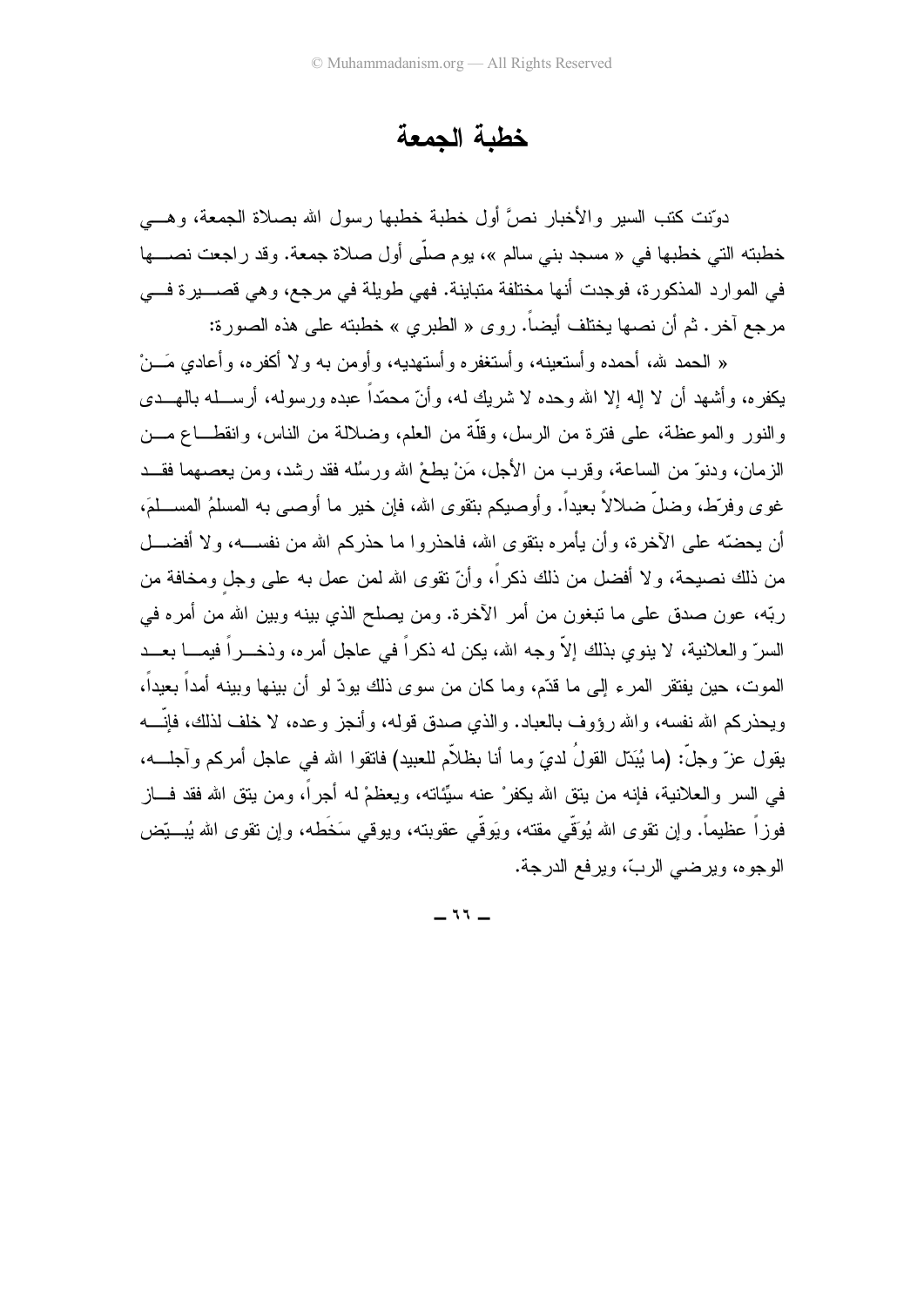خذوا بحظكم، ولا نقُرَّطوا في جنب الله، قد علمكم الله كتابه، ونهج لكم ســـــبيله، لـــــبعلم الذين صدقوا ويعلم الكاذبين، فأحسنوا كما أحسن الله إليكم، و عادوا أعداءه، و جاهدوا فـــى الله حق جهاده، هو اجتباكم وسمَّاكم المسلمين، لَيَهْلُكَ من هَلَكَ عن بيّنة، ويحيا من حيَّ عن بيّنــــة، ولا قوة إلاَّ بالله. فأكثروا ذكر الله، واعملوا لما بعد اليوم، فإنه من يُصلَّحْ ما بينه وبين الله يكْفه الله ما ببنِه وببن الناس، ذلك بأن الله يقضيي على الناس ولا يقضون عليه، ويملك مـــن النــــاس ولا يملكون منه، الله أكبر، ولا قوة إلاّ بالله العظيم »<sup>(י)</sup>.

وذكر رواة أخرون أن أوَّل خطبة خطبها في مسجد بني سالم كانت على هذا النحو:

« حمد لله، وأثنـي عليه بما هو أهله، ثم قال: أمّا بعد، أبـها الناس، فقـــدّموا لأنفســكم، تعلمن و الله ليصعقن أحدكم ثم لَيَدَعَنّ غنمه ليس له راع، ثم ليقولنّ له ربّه ـــ ليس له ترجمـــان ولا حاجب يحجبه دونه ـــ: ألم يأتك رسولي فبلغك؟ وآنيتكَ مالاً وأفضلتُ عليك؟ فمـــا قـــدمت لنفسك؟ فلينظرون بميناً وشمالاً فلا برى شيئاً ثم لينظرون قدّامه فلا برى غير جهـــنم، فمـــن استطاع أن يقى وجهه من النسار ولو بشقة من تمرة فليفعل، ومن لم يجد فبكلمة طيبـــة، فــــإن بـها نُـجزى الـحسنة عشرَ أمثالـها إلـى سبـع مئـة ضـعف، والسلام علــــى رســـول الله ورحمــــة الله و بر کاته »<sup>(۲)</sup>.

وذكر « ابن قيم الجوزية » أن رسول الله « لم يكن يلبس لبـــاس الخطبـــاء اليـــوم، لا طر حةً و لا زبقاً واسعاً، وكان منبر ه ثلاث در جاتٌ فإذا استو ي علبه واســـتقبل النــــاس، أخـــذ المؤذن في الأذان فقط، ولم يقلْ شيئاً قبله و لا بعده. فإذا أخذ في الخطبة، لم ير فع أحد صـــوته بشبيء البنةَ، لا مؤذن و لا غير ه. وكان إذا قام بخطب، أخذ عصبا فتوكأ عليها و هو علي المنبر . كذا ذكر م عنه

(٢) المقريزي، إمناع (١/ ٤٦ وما بعدها)، زاد المعاد (١/ ٩٩) بوجد اختلاف في بعض مواضع السنص عمَّا ورد في إمتاع الأسماع للمقريزي.

 $-14$ 

<sup>(</sup>١) الطبري (٢/ ٣٩٤ وما بعدها).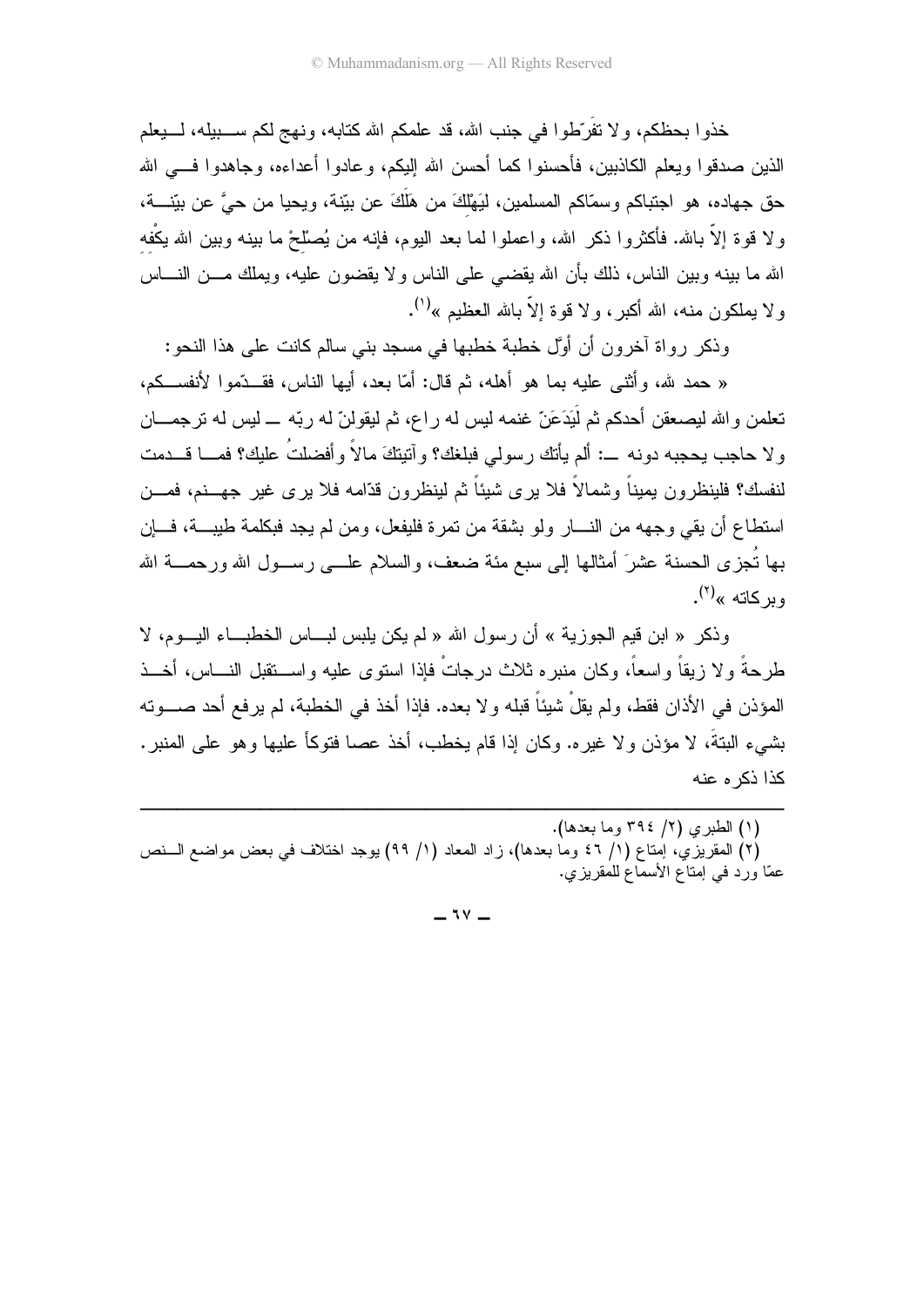أبو داوود عن ابن شهاب. وكان الخلفاء الثلاثة بعده يفعلون ذلك. وكان أحيانـــاً يتوكـــاً علـــــ ٍ قوس، ولم يحفظ عنه أنه توكأ على سيف. وكثير ٍ من الجهلة يظن أنه كان يمسك السيف علـــي المنبر ِ إشار ة إلى أن الدين إنما قام بالسيف، و هذا جهل قبيح، من وجهيْن: أحدهما أن المحفوظ أنه، صلَّى الله عليه وسلَّم، نوكاً على العصا وعلى القوس. الثاني أن الدين إنَّما قـــام بـــالوَحْي. وأما السيف، فلمحق أهل الضلال والشرك، ومدينة النبي، صلى الله عليه وســـلم، التــــي كــــان يخطب فيها، إنَّما فتحت بالقرآن، ولم تفتح بالسيف »<sup>(י)</sup>.

و عادة توكأ الخطيب على عصا أو على قوس، عادة عربية قديمة. فقد كان الخطيــب في الجاهلية يأخذ المخصر ة بيده، و هي ما يتوكأ عليه كالعصــــا ونحـــو ه، فــــلا يخطبـــون إلاّ ــــ بالمخاصر، وكانوا يعتمدون على الأرض بالقسيّ، ويشيرون بالعصا والقنا، ومنهم مـــن كــــان يأخذ المخصرة في خطب السلم، والقسى في الخطب عند الخطوب والحروب<sup>(٢)</sup>.

وكان حكَّام العرب في الجاهلية يستعملون العصا عند جلوسهم للحكـــم بــــين النـــــاس، وكانوا بجلسون على منبر أو سرير، وقد عُرف « ربيعة بن مخاشن »، أو أبوه « مخاشـــن » بذي الأعواد، وذكر أهل الأخبار أنهما إنما عُرفا بذلك لأنهما أوَّل من جلســـا علـــى منبـــر أو سرير في أثناء النظر في القضاء بين المتخاصمين.

وطالما قرأنا عبارة « وهو ممن قرعت له العصا » و« إنَّ العصا قرعت لذي الحلم » أو « أول من قرعت له العصا عامر بن الظَّرب العَدْواني »<sup>(٣)</sup>، ووجدناها تلازم ذكر الحكَّـــام، تلاز ماً يدل على أن العادة العربية القديمة كانت استعمال العصا أو القوس، لا الســـيف حـــين الخطبة أو النظر في أمر من أمور الناس، و أن الر سول و من جاء بعده من الر اشدين توكــؤو ا على العصبي لا السيوف.

- (١) زاد المعاد (١/ ٤٨). (٢) بلوغ الأرب (٣/ ١٥٣).
- (٣) بلوغ الأرب (١/ ٣١٦)، اليعقوبي (١/ ٢٩٩)، اللسان (٤/ ٣١٦)، ناج العروس (٢/ ٤٤٠). Becker, I. S., 458, ff.

 $-11 -$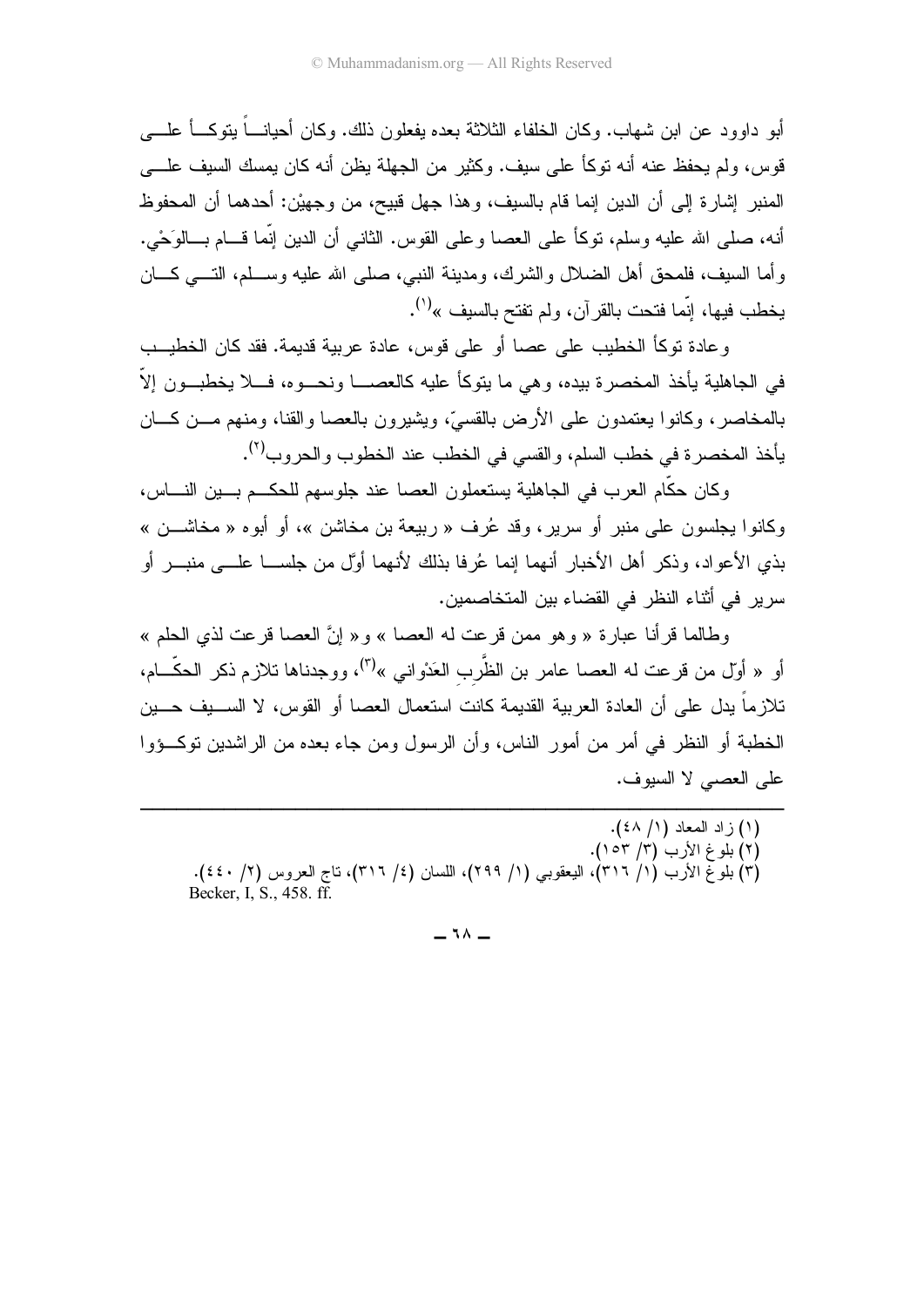صلاة العيدين

وصلى رسول الله صلاة العيد بوم الفطر بالمصلى فبل الخطبة، وصـــلى العيـــد يـــوم الأضحى، و أمر بالأضحية. و كان يصلى العيدين قبل الخطبة بغيـــر أذان و لا إقامــــة، و كانـــت تُحمل العَنَزة بين يديه، وكانت العنزة للزبير بين العوّام، قدم بها من أرض الحبشة، فأخذها منه الرسول $^{(1)}$ .

والمصلَّبي علي باب المدينة الشرقي، وكان إذ ذاك فضاءً لم يكن فيه بناء ولا حـــائط، فكان الر سول بمشبى إليه لصلاة العيديْن فيه. ولم يصلِّ العيد بمسجده إلاَّ مر ة و احدة: أصــــابـهم مطرٍ ، فصلَّى بهم العيد في المسجد. « وكان يلبس للخروج اليهما أجمل ثيابه، وكان لــــه حلـــة يلبســـها للعيدين والجمعة، ومرةً كان يلبس بُرْدَين أخضرين، ومرة برداً أحمر مُصنْمَتـــــاً »<sup>(٢)</sup> « وكان بأكل قبل خروجه في عيد الفطر تمرات، ويأكلهن وتراً. وأما في عيد الأضحى، فكان لا يطعم حتى يرجع من المصلِّي، فيأكل من أضحيته »<sup>(٣)</sup>.

وكان يغتسل بوم العيد قبل خروجه، ثم يخرج ماشياً بعد أن يكون قد لبس خير لباسه، ونجمل أحسن هيأة، والعَنَزَة تحمل بين يديه. فإذا وصل إلى المصلى، نُصبت بين يديه ليصــــلـى إليها، وكان يؤخر صلاة عيد الفطر، ويعجل الأضحى<sup>(٤)</sup>.

وذكر « الطبر ي » أنه في السنة الثانية من الهجر ة « حملت العَذَرَ ة له أي الرســول » إلى المصلي، فصلَّى إليها، وكانت للزبير بن العوَّام ــ كان النجاشي وهبها له ــ فكانت تحمـــل بين بديه في الأعباد، و هي اليو م فيما بلغني عند المؤذنين بالمدينة »<sup>(٥</sup>).

| (١) ابن سعد، طبقات (١/ ٢٤٨ وما بعدها)، العنزة: عصا قصيرة في ســنان، ولهـــا زج فـــي أســـفلها، |                                                        |
|-------------------------------------------------------------------------------------------------|--------------------------------------------------------|
|                                                                                                 | المقريزي، إمتاع (١/ ١٠٣) ابن سيد الناس. عيون (١/ ٢٣٩). |
|                                                                                                 | (٢) ابن قيم الجوزية، زاد المعاد (١/ ١٢١).              |
|                                                                                                 | (۳) زاد المعاد (۱/ ۱۲۱).                               |
|                                                                                                 | (٤) زاد المعاد (١/ ١٢١).                               |
|                                                                                                 | (٥) الطبري (٢/ ٤١٨).                                   |
|                                                                                                 |                                                        |

 $-19-$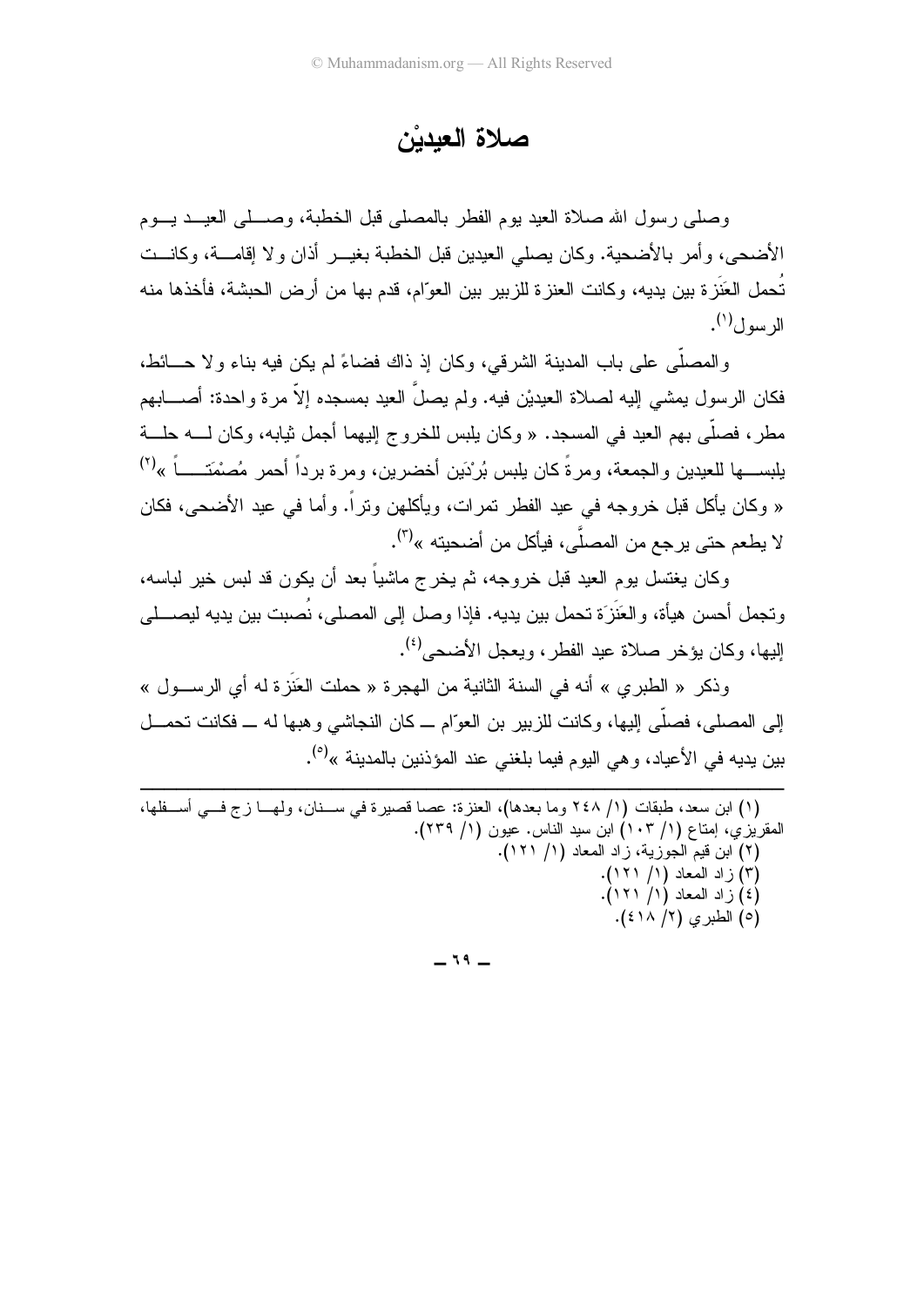وقد ذكر « الطبر ي »: أن صلاة العبد كانت في السنة الثانية من الهجر ة<sup>(١)</sup>. وور د: أن ر سول الله أقام بالمدينة عشر سنين يضحى في كل عام<sup>(٢)</sup>. و أن نز ول فر ض ر مضــــان، كــــان بعد ما صرفت القبلة إلى الكعبة بشهر <sup>(٣)</sup>.

وذكر أن رسول الله قام قبل يوم الفطر بيوميْن خطيباً، فعلَّم الناس زكاة الفطر، وخرج إلى المصلي يوم الفطر، فصلي بالناس صلاة الفطر<sup>(٤)</sup>. فتكون زكاة الفطر إذن قد فُرضت مـــع هذه الصلاة.

وكان إذا أكمل الصلاة، انصر ف، فقام مقابل الناس، والناس جلوس علـــى صــــفوفهم، فيعظهم وبو صبيهم ويأمر هم وينهاهم، و إنْ كان بر يد أن يقطع بعثاً قطعه، أو يأمر بشــــىء أمـــر به، ولم يكن هنالك منبر يرقى عليه، ولم يكن يخرج منبر المدينة، وإنما كان يخط بهم قائمـــاً على الأرض. وكان يحثهم في خطبته على التصدق، فيقول: تصدَّقوا. فأكثر من يتصدق النساء بالقُرْ ط و الخاتير و الشيء<sup>(٥)</sup>.

و كان إذا ضحى اشتر ي كبشبْن سمبنبْن أقر نبْن أملحبْن، فسإذا صسلى وخطــب، أتـــي بأحدهما، و هو قائم في مصلاًه فذبحه بيده بالمدية، ثم يقول: اللهم هذا عن أمتى جميعاً من شهد لك بالتوحيد وشهد لي بالبلاغ. ثم يُؤتى بالآخر، فيذبحه هو عن نفسه بيده، ثم يقول: هذا عـــن محمد وأل محمد، فيأكل هو وأهله منه ويطعم المساكين. وكان يذبح عند طرف الزقـــاق عنـــد دار معاوية<sup>(٢)</sup>.

> (١) الطبري (٢/ ٤١٨) « دار المعارف ». (٢) ابن سعَّد، طبقات (١/ ٢٤٨ و ما بعدها). (٣) ابن سيد الناس، عيون (١/ ٢٣٨). (٤) المقريزي، إمتاع (١/ ١٠٣)، ابن سيد الناس، عيون (١/ ٢٣٨). (٥) زاد المعاد (١/ ١٢٢). (٦) ابن سعد، طبقات (١/ ٢٤٩).

> > $\vee$   $-$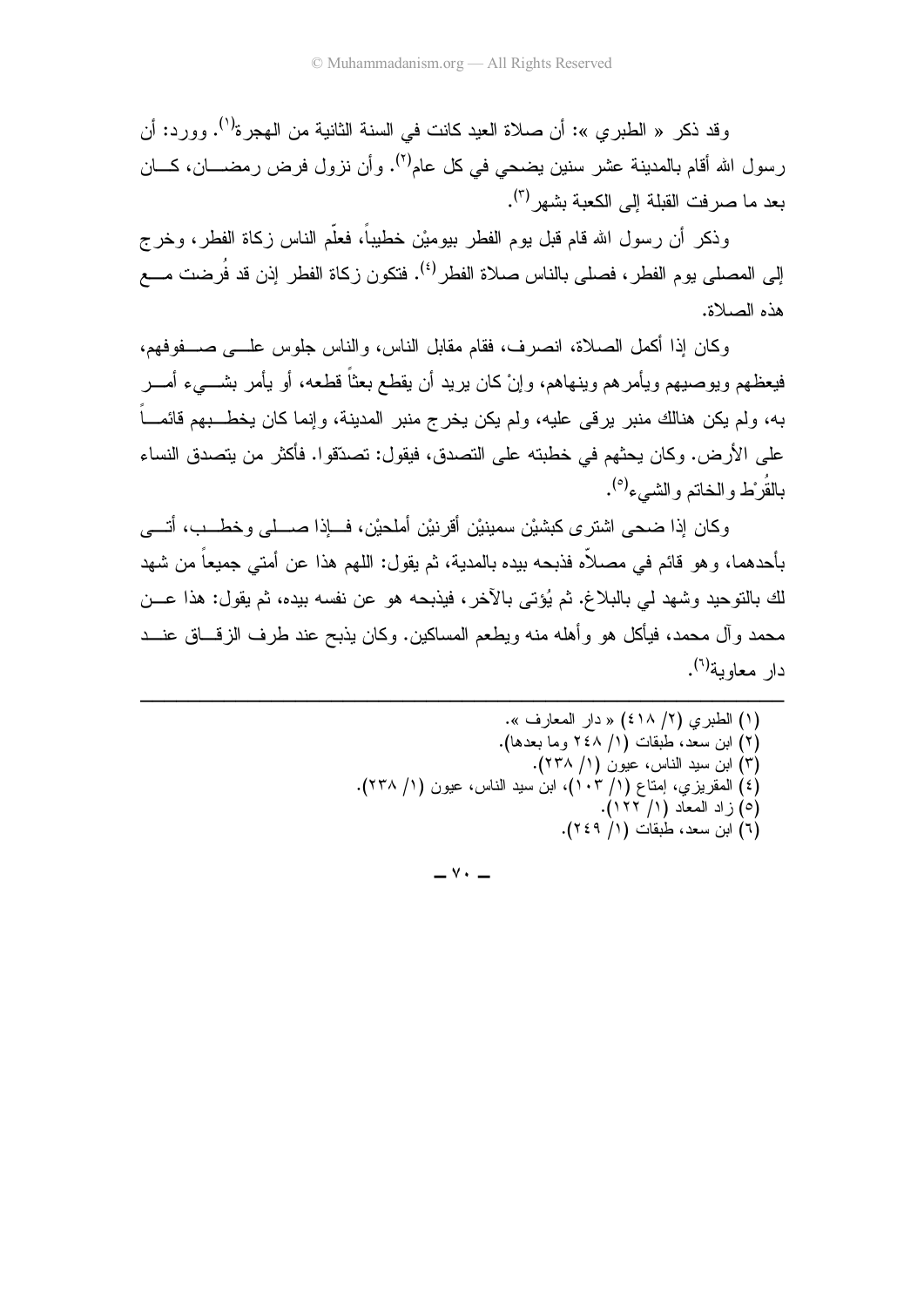### صلاة الجنائز

كان الرسول حين قدم المدينة، إذا حُضر ميت حضره واستغفر له، حتـــي إذا قـــبض، انصر ف ومن معه، وربما قعد حتى يدفن. فوجد المسلمون أن في ذلك مشقة علـــي الرســـول و حبساً، فقر ر و ا ألا يخبر و ا الر سول بخبر أحد يحتضر حتى يقبض. فكانو ا يأتونه بخبر الوفاة، فيأتي الميت فيصلِّي عليه ويستغفر له، فربما انصرف عند ذلك، وربمـــا مكـــث حتــــى يــــدفن الميت، ثم اجتمعوا وقالوا: والله لو أنا لم نشخص رسول الله، وحملنا الميت إلى منزلــــه حتــــي نر سل اليه، فيصلَّى عليه عند بيته، لكان ذلك أر فق به و أيسر عليه، ففعلو ا. ثم جر ي ذلك مـــن فعل النــــاس في حمل جنائز هم والصـلاة عليها في ذلك الموضـع، الـــذي عــــرف بـ« موضــــع الحنائن »<sup>(۱</sup>).

وذكر أيضاً أن أهل الميت كانوا يجهزون ميتهم ويحملونه إلــــى رســـول الله « علـــــى سريره، فيصلَّى عليه خارج المسجد. ولم يكن من هديه الراتب الصلاة عليه في المسجد، وإنما كان يصلى على الجنازة خارج المسجد، وربما كان يصلى أحياناً على الميت، كما صلَّى علــــى « سهيل بن بيضاء » وأخيه في المسجد، ولكن لم يكن ذلك سُنَّتَهُ »<sup>(٢)</sup>.

ولعلَّ « أسعد بن زرارة »، أول من صلى عليه الرسول صلاة الجنازة عليه. فقد ذكر أنه تُوُفي بالمدينة قبل أن يفر غ الر سول من بناء مسجده، فحضر الر سول غســـلَه وكفَّنـــه فــــي ثلاثة أثواب منها بر د، وصلبي عليه، ومشبي أمام جناز ته، ودفنه بالبَقيع. فكان أوَّل مـــن دُفـــن بِالبِقِيعِ<sup>(٣)</sup>. و قد كان « كلثو م بن الهدم » قد تُوُفي بعد مَقْدَمِ الر سو ل بَثْر بَ بِمدة قلبِلة<sup>(٤)</sup>. ور ُو ي أن الر سول صلبي علي الموتبي بعد أن دفنو ا، إذ سمع من الناس

> (١) ابن سعد، طبقات (١/ ٢٥٧). (٢) زاد المعاد (١/ ١٣٩ وما بعدها). (٣) الطبري (٢/ ٣٩٧)، طبقات ابن سعد (٣/ ٢١١). (٤) ابن سعَّد، طبقات (٣/ ٦٢٤)، الطبرى (٦/ ٣٩٧).

 $-$  Y  $-$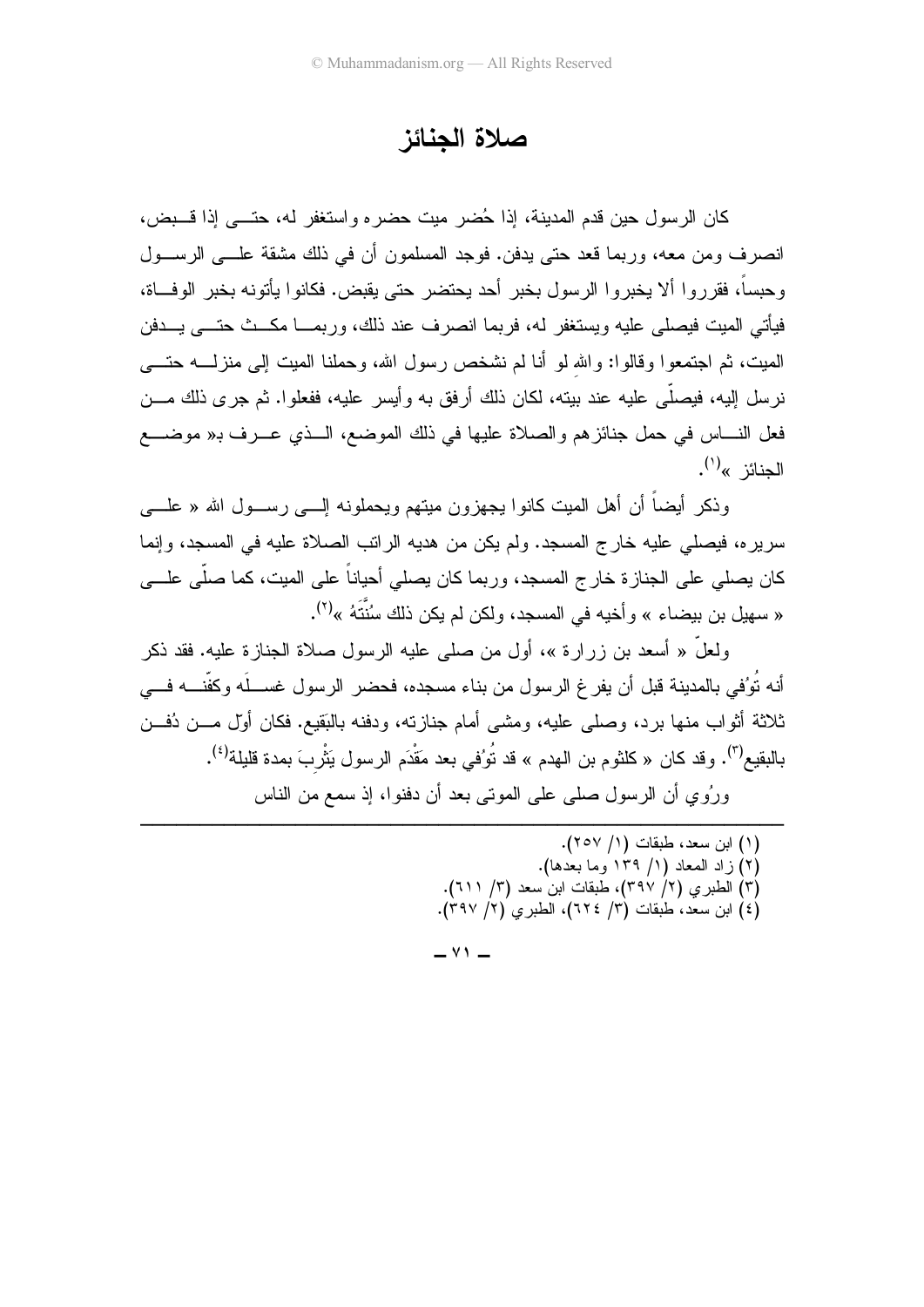بوفاتهم ودفنهم، فجاء علي قبور هم فصلبي عليهم<sup>(١)</sup>، صلبي مرَّة علمي قبر بعد ليلة، ومر ة ثلاث، ومرة بعد شهر، ولم يُوفت في ذلك وقتاً<sup>(٢)</sup>.

وذكر أنه « كان إذا قدم إليه ميت يصلَّى عليه، سأل هل عليه دَيْن، أم لا؟ فإن لم يكـــن عليه دين صلَّى عليه، وإن كان عليه دين لم يصلُّ عليه، وأذن لأصحابه أن يصلُّوا عليه. فـــإن صلاته شفاعة، وشفاعته موجبة، والعبد مرتهن بدَيْنه، ولا يدخُل الجنة حتى يقضي عنه. فلمـــا فتح الله عليه، كان يصلَّى على المدين ويتحمل دينه ويدع ماله لورثته »<sup>(٣)</sup>.

وكان الرسول إذا صلبي على ميت تبعه إلى المقابر ماشياً أمامه، وهــذه كانــت ســنة خلفائه الر اشدين من بعده. وسنّ لمن نبعها إن كان ر اكباً أن يكون ور اءها، و إنْ كان ماشياً أن يكون قريباً منها، أمّا خلفها أو أمامها، أو عن شمالها، وكان يأمر بالإسر اع بها حتى إن كـــانو ا لبر ملون بها ر ملاً. وذكر أن دبيب الناس بالجناز ة خطوةً خطوةً عملٍ مستحدثٍ، وأنسه تشسيه بأهل الكتاب. والظاهر أن يهود يثرب كانوا يبطئون في سيرهم بالجنازة، إذْ ورد في الأخبـــار أنهم كانوا يسيرون بجنائزهم ببُطْء، فورد النهي عن ذلك<sup>(٤)</sup>.

### صلاة الغائب

وبر و ي أهل الأخبار ۖ أن الرَّ سول لما بلغه خبر ۖ موت النجاشي صلَّى عليه صلاته علـــي الميت. ونعر ف هذه الصلاة بصلاة الغائب. غير أن الفقهاء مختلفون في حكم هذه الصلاة، فقد مات خلق كثير من المسلمين و هم غيب، فلم بصل عليهم. و ذكر « ابن تبمية »: « أن الغائـــب إنْ مات ببلد لم يصل عليه فيه، صلَّى عليه صلاة الغائب، كما صلى النبي، صــــلى الله عليـــه وسلم، علي النجاشي، لأنه

```
(۱) صحیح مسلم (۳/ ٥٥ وما بعدها).<br>(۲) زاد المعاد (۱/ ۱٤۳).
             (٣) زاد المعاد (١/ ١٤١).
             (3) ( الد المعاد (١/ ١٤٤).
```
 $YY -$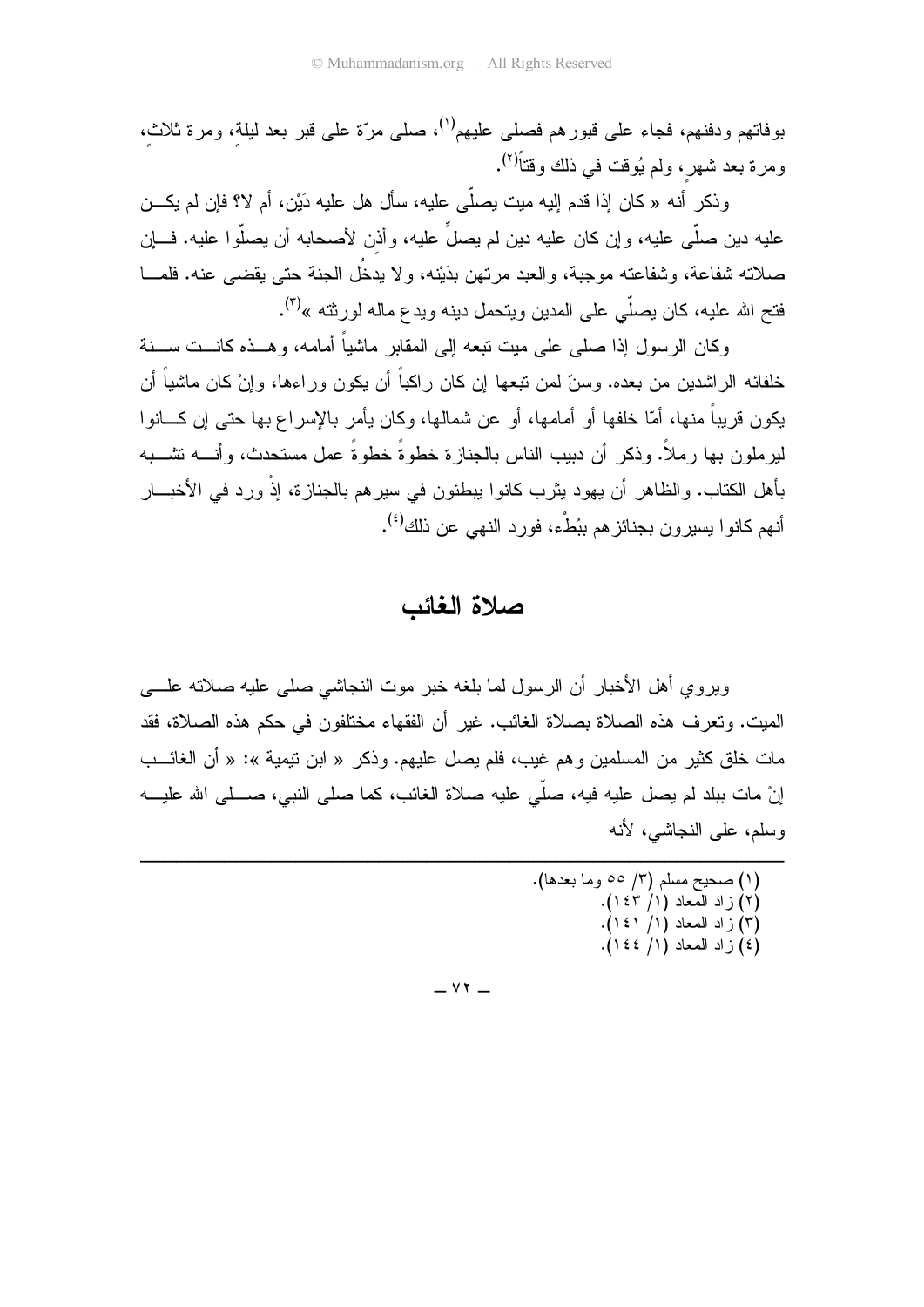وقد كان الجاهليون يصلُّون على موتاهم. وصلاتهم هي وقوفهم على قبر ميتهم، وقيام من بذكر محاسنه وأعماله، ثم يظهر حزبه وحزن الناس عليه. ويقال لذلك « الصلاة ». وقــد أطلق الإسلام عليها وعلى الندب والأعمال الأخرى « دعوى الجاهلية »، ونهى عنها<sup>(٢)</sup>.

صلاة الخوف

صلَّى الرَّسولِ صلاة الخوف بإحدى الطَّائفتيْن رِكعة، والطَّائفة الأخرى مواجهة العدوِّ، ثم انصر فو ا و قامو ا في مقام أصحابهم مقبلين على العدوّ، وجاء أولئك ثم صلى بهم النبي ركعة ثم سلَّم، ثم قضيي هؤلاء ركعة وهؤلاء ركعة<sup>(٣)</sup>. وقد عُرفت هذه الصلاة بصلاة الخوف، لأنها أقيمت والمسلمون في خطر إذْ ذاك. وللفقهاء آراء في عدد ركع وسجود هذه الصلاة<sup>(٤)</sup>. « وقد ذهب الإمام أحمد فيما نص عليه إلى أن صلاة الخوف تفعل في بعض الأحيان ركعة واحـــدة إذا تلاحم الجيشان... و عن جابر بن عبد الله، قال: صلاة الخوف ركعة »<sup>(0)</sup>. وورد عن « جابر » أنه قال: « غزونا مع رسول الله، صلَّى الله عليه

(١) ز اد المعاد (١/ ١٤٥). (٢) إرشاد الساري لشرح صحيح البخاري، للقسطلاني (٢/ ٤٠٦). J. Wensinch, some Semitic Rites of Mourning and Religion in Verh. AW. New Series,

Vol., XVIII, No. I, Chap. 2, and 3; Shorter Ency. of Islam, P. 497. (٣) صحيح مسلم (٢/ ٢١٢ وما بعدها). الروض الأنف (٢/ ١٨٢).

(٤) زاد المعاد (١/ ١٤٦ وما بعدها). (٥) تفسير ابن كُثير (١/ ٢٥٩).

 $\vee$   $\overline{ }$   $-$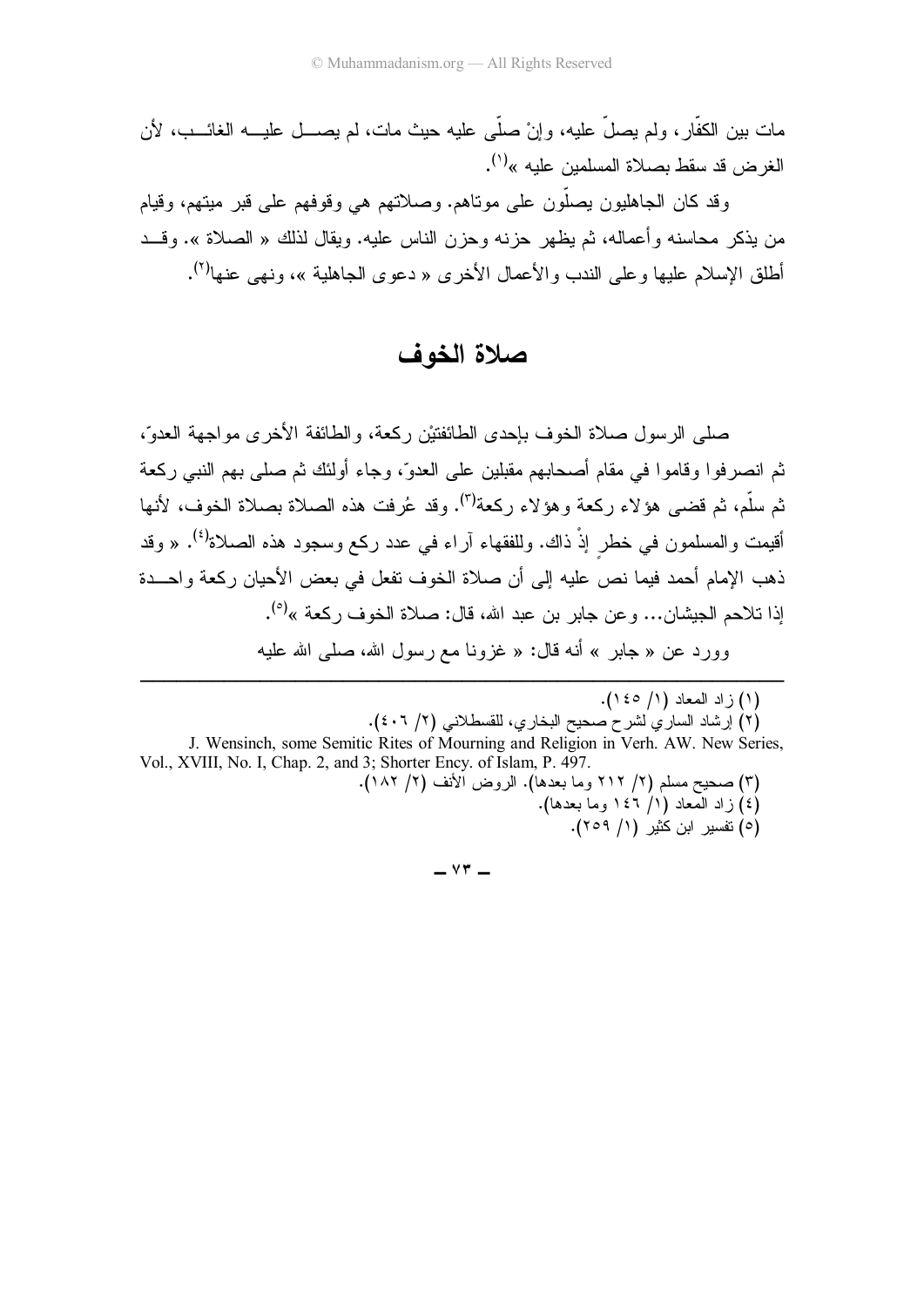وسلم، قو ماً من جُهَيْنَةَ، فقاتلونا قتالاً شديداً، فلما صلَّبِنا الظهر ، قال المشر كون: لو ملنا عل يهم مَثِلة لاقتطعناهم، فأخبر جبريل رسول الله، صلَّى الله عليه وسلَّم، ذلك، فذكر ذلك لنــــا رســـولُ الله، صلَّى الله عليه وسلَّم، قال: وقالوا إنَّه ستأتيهم صلاة هي أحبِّ إلـــبيهم مـــن الأولاد، فلمـــا حضرت العصر ، قال: صفَّنا صفَّين، والمشركون بيننا وبين القبلة. قـــال: فكبـــر رســـول الله، صلَّى الله عليه وسلَّم، وكبرنا، وركع فركعنا، ثم سجد وسجد معه الصف الأول. فلما أقـــاموا، سجد الصف الثاني، ثم تأخر الصف الأول، وتقدم الصف الثاني، فقـــامو ا مقـــام الأول، فكبـــر رسول الله، صلَّى الله عليه وسلَّم، وكبَّرنا، وركع فركعنا، ثم سجد وسجد معه الصـــف الأول، وقام الثاني، فلما سجد الصف الثاني، ثم جلسوا جميعاً، سلَّم عليهم ر سول الله، صلى الله عليـــه وسلم »<sup>(۱)</sup>.

وذكر أن رسول الله صلى صلاة الخوف، غزاة ابن عبينة لبلة الأربعاء لثلاث خلَّــون من ربيع الأول سنة ست، فخرج رسول الله يوم الأربعاء، واستخلف على المدينــــة « ابـــن أم مكتوم » وأقام بذي قرد يوماً وليلة. فيكون تأريخ أول صلاة من صلوات الخوف فـــي الســـنة السادسة من الـهجرة<sup>(٢)</sup>. وتكون هذه الصـلاة إذن من الصلوات التي نزل الأمر بـها بالمدينة.

وذكر أيضاً أن نزول صلاة الخوف كان بغزوة « عُسْفانَ » وقد نزل الأمر بهـــا بــــين الظهر والعصر . وذلك لأن المشركين كانوا قد نأمروا على مهاجمـــة المســلمين، وهـــم فـــي صلاتهم وقت العصر ، فصلي الرسول بهم صلاة الخوف. وربُوي أن الأمر بها كـــان بغــزوة ذات الر قاع<sup>(۳)</sup>.

وذكر في رواية: أن « خالد بن الوليد » كان على رأس المشركين بـ« عُسْفان »، وقـــد نداول المشركون فيما بينهم في خطة يباغتون بها المسلمين

(١) صحيح مسلم (٢/ ٣١٤). (٢) المقريزي، إمتاع (١/ ٢٦٢). (٣) المقريزيِّ، إمتاع (١/ ١٨٨ وما بعدها)، مسند أحمد (٤/ ٥٩ وما بعدها)، شرح سنن أبـي داوود (١/ ١٨١)، شرح سنن النسائي (٣/ ١٧٧، ١٨٦).

 $\vee$   $\epsilon$   $-$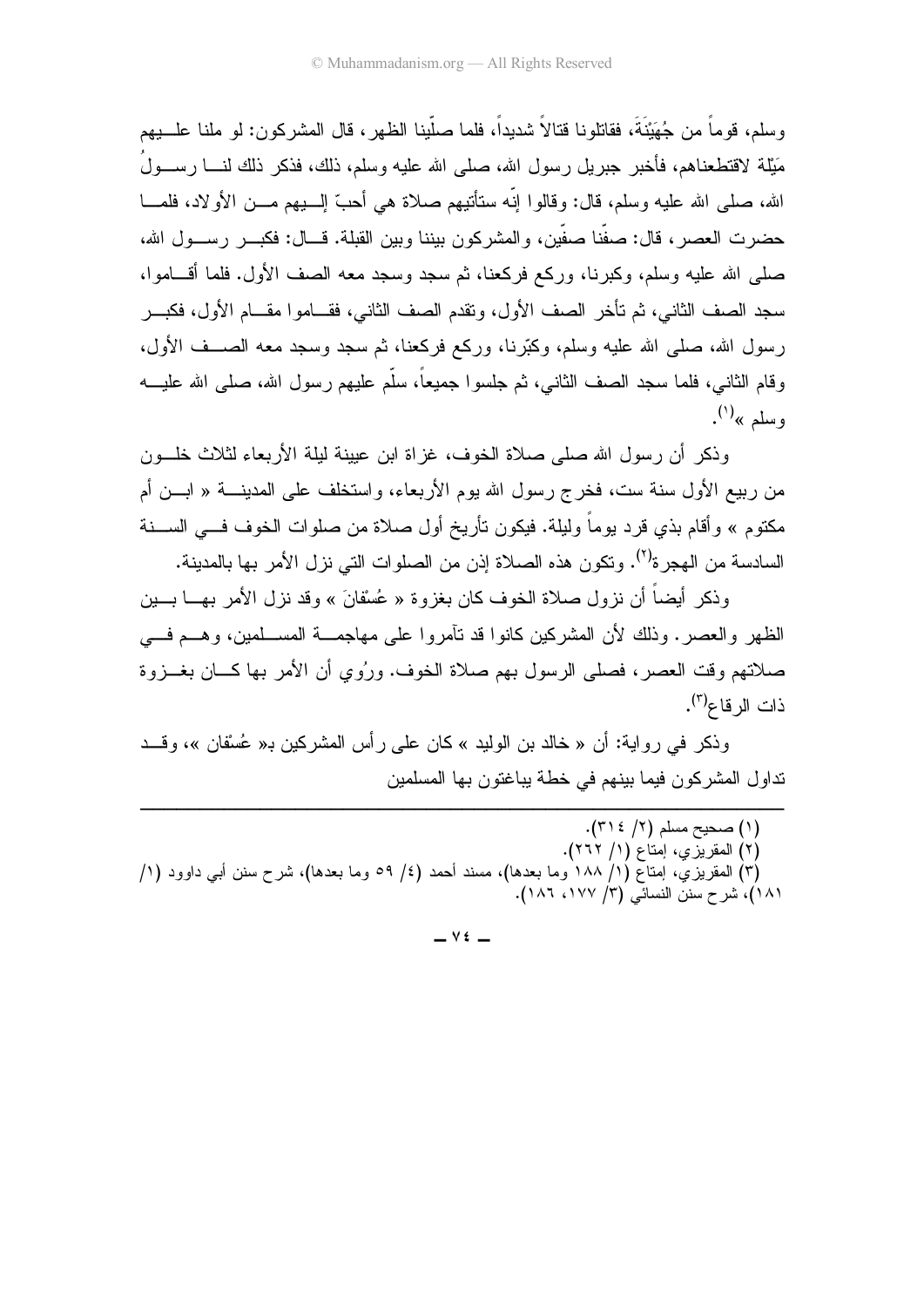فيهجمون عليهم هجوماً خاطفاً يأخذهم غفلة، ثم قال قائلهم: « إنّ لمهؤلاء صـلاة هم أهوى إليها من أبنائهم وأموالـهم، أجمعوا أمركم ثم ميلوا عليهم ميلة واحدة ». فـــأمر الرســـول أن يقســـم أصحابه، وأن يصلي بهم صلاة الخوف<sup>(י)</sup>.

وورد في رواية أخرى يرويها « ابن إسحاق »: أنَّ صلاة الخوف إنمـــا كانـــت فـــي غزوة ذات الرقاع. وقد وقعت هذه الغزوة بعد غزوة بنبي النضبير . وجعلها « الواقـــدي » فـــي المحرم سنة خمس من الهجرة. وذكر في رواية: أن صلاة الخوف إنما كانت بـ« بطن نخل »، « نخل »، وذلك أنه خرج بنلقى عيرَ قريش أننية من الشأم، حتى إذا كان بنخل جاء رجل مـــن القوم على رسول الله، عازما الفتك به. فلم يتمكن منه. ثم نادى رســـول الله بالرحيـــل، وأخـــذ السلاح، ثم نودي بالصلاة فصلي بطائفة من القوم، وطائفة أخرى تحرســــهم، فصــــلـي بالــــذين يلونه ركعتيْن، ثم تأخر الذين يلونه على أعقابهم، فقاموا في مصـــاف أصــــحابهم، ثـــم جـــاء الأخرون فصلي بهم ركعتيْن، والأخرون يحرسونهم، ثم سلم، فكانت للرسول أربـــع ركعــــات، وللقوم ركعتيْن، فيومئذ أنزل الله عزّ وجلّ في إقصار الصلاة، وأمر المؤمنون بأخذ السلاح<sup>(٢)</sup>.

وقد نباينت روايات أهل الأخبار في وقت صلاة النبي صلاة الخوف. وقد نبّه إلى هــذا النباين « الطبري »، إذ قال: « وقد اختلفت الرواية في صفة صلاة رسول الله صلى الله عليــــه رسلم هذه الصلاة ببطن نخل اختلافا متفاوتا، كرهت ذكره في هذا الموضـــع خشـــية إطـالـــة الكتاب، وسأذكره إن شاء الله في كتابنا المسمى (بسيط القول في أحكام شرائع الإســــلام) فــــي كتاب صلاة الخوف منه »<sup>(٣)</sup>. كما نبّه إلى ذلك أيضاً « ابن قيّم الجوزية »، ونـــاقش مختلــف الروايات عن « غزوة ذات الرقاع »، وخلص منها إلى أن هذه الغزوة اِنما

```
(١) زاد المعاد، ابن قيم الجوزية (٢/ ١١٠ وما بعدها)، تفسير ابن كثير (١/ ٥٤٨).
                     ـ (٢) الطبري (٢/ ٥٥٥ وما بعدها) « غزوة ذات الرقاع ».
                                                  (٣) الطبري (٢/ ٥٥٧).
```
-----------------------------------------

--

 $\vee \circ$   $-$ 

-----------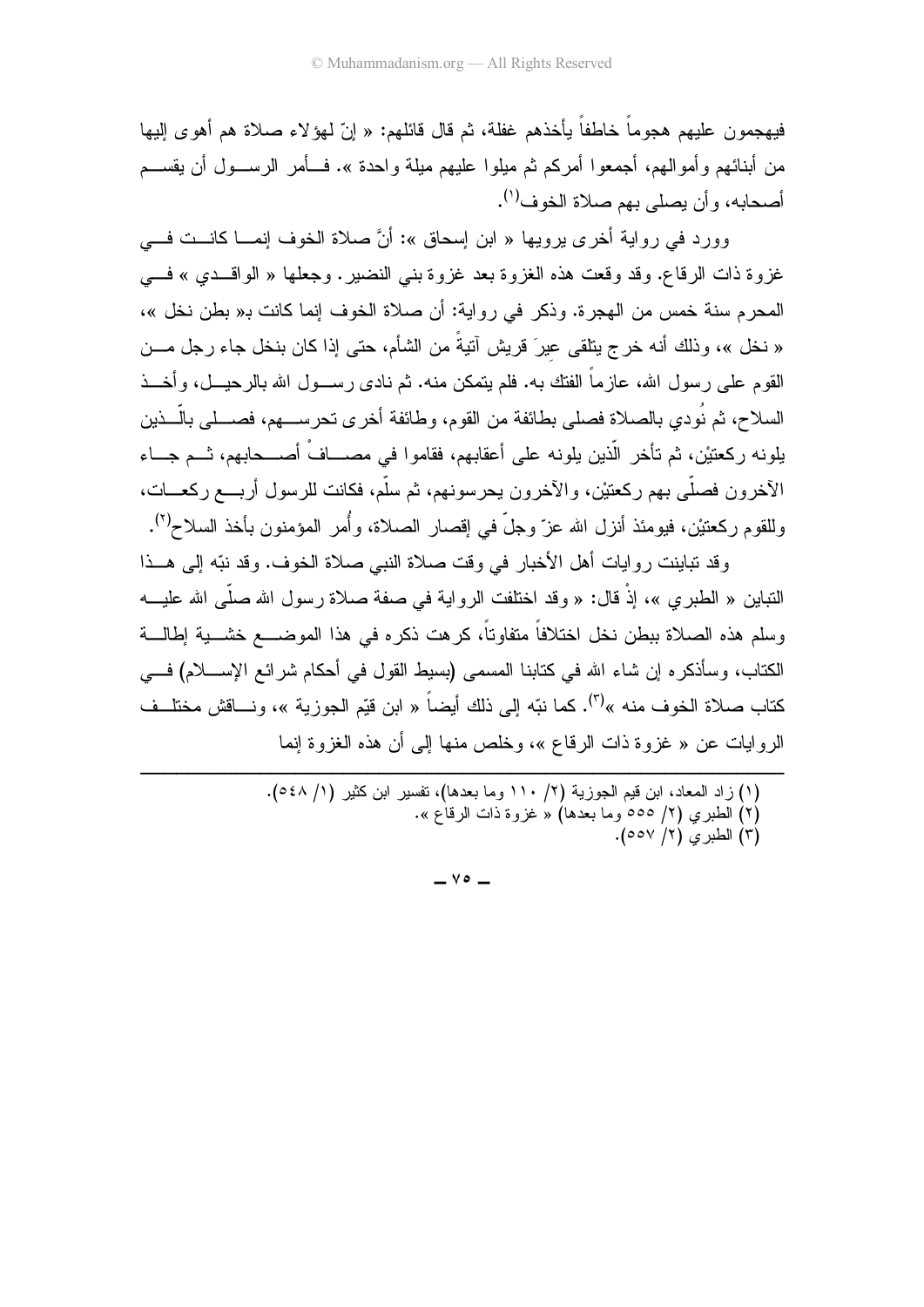كانت بعد الخندق، بل بعد خيبر ، لا قبل الخندق كمــــا ير د ذلـــك فــــى كتـــب « أهـــل الســــير والمغازي »، خطأً. ثم تطرق إلى ذهاب نفر من أهل الأخبار إلى أن غزوة ذات الرقاع كانـــت مرنيْن: مرة قبل الخندق ومرة بعدها، فقال: إنَّ ذلك « على عادتهم في تعديد الوقائع إذا اختلف ألفاظها ونأريخها، ولو صح لهذا القائل ما ذكره ولا يصح، لم يمكن أن يكون قد صــــلّـى بـهـــم صلاة الخوف في المرة الأولى لما نقدم من قصة عُسْقان وكونها بعد الخندق »<sup>(١)</sup>. وقد خلــص من مناقشته إلى أن صلاة الخوف كانت بعد الخندق، بل بعد خيبر .

وقد نص"ً في « سور ة النساء » على صلاة الخوف<sup>(٢)</sup>.

وقد أباحت الشريعة اليهودية تقصير الصلاة عند الخوف. وجوَّزت لمن يكون في حالة خوف نقصير صلاته. ونكون هذه الصلاة، صلاة الخوف. وقد نص عليها في « النلمود »<sup>(٣)</sup>.



## صلاة الاستسقاء

هي الصلاة التي نُقام عند انحباس المطر ونذكر روايات أهل الأخبار أن الرسول كان إذا استسقى، خرج إلى المصلى فاستسقى، وتذكر بعضها أنه كـــان بحـــول رداءه، أي بقلبـــه، ويصلي ركعتيْن، ويرفع بديه في الدعاء، وكان لا يرفع بديه في شـــيء مـــن دعائــــه إلاّ فـــي  $\mathcal{L}^{(2)}$ واء (<sup>٤</sup>)

 $\vee$   $\vee$   $-$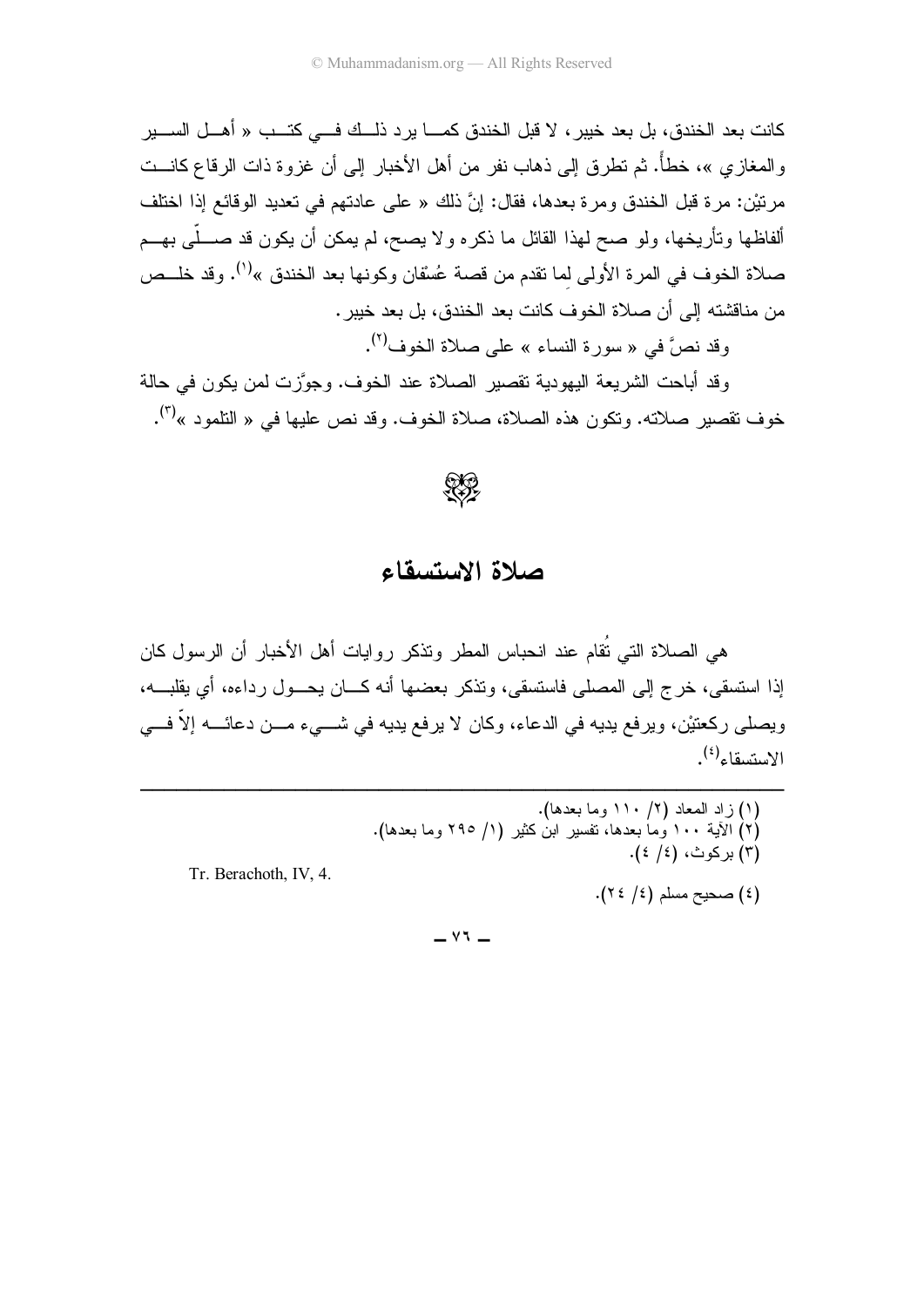وبكاد بكون في حكم الإجماع ما ورد في الأخبار ً من أنه كان بقلب رداءه في صــــلاة الاستسقاء ومن أنه يحوله بأن يجعل « الأيمن » على الأيسر ، والأيسر على الأيمـــن، وظهـــر الرداء لبطنه، وبطنه لظهره. وكان الرداء خميصة سوداء »<sup>(١)</sup>. وورد: أنه « وعد الناس بوماً يخرجون فيه إلى المصلى، فخرج لما طلعت الشمس متواضـــعاً متبــذلاً متخشـــعاً متوســـلاً متضرعاً »<sup>(٢)</sup> فصلى بهم صلاة الاستسقاء، ودعا الله لينزل الغيث على عباده، وهو متجه نحو القبلة، ورفع يديه بالدعاء، وبالغ بالرفع حتى بدا بياض إبطيه.

ويظهر من الأخبار أن الرسول لم يكن يتقيد بموضع معين في الاستسقاء، فقد استسقى يوم الجمعة على المنبر ً في أثناء خطبته، واستسقى بالمصلى، واستسقى على منبر المدينة، أي على منبر مسجده، استسقاءً مجرداً في غير يوم جُمُعة، ولم يحفظ عنه في هـذا الاستســقاء صلاة، واستسقى وهو جالس في المسجد فرفع يديه ودعا الله، واستسقى عند أحجـــار الزيـــت، قريباً من الزوراء، وهي خارج باب المسجد الذي يدعى « باب السلام » نحو قذفـــه حجـــر ، ينعطف عن يمين الخارج من المسجد، واستسقى في بعض غَزَواته. ويظهر من هذه الأخبـــار أن الاستسقاء قد كان بغير صلاة أيضاً، أي مجرد دعاء<sup>(٣)</sup>.

وقد صلى الجاهليون من أجل الاستسقاء أيضـاً، فكانوا إذا احتبس عنهم المطر يجمعون البقر ويعقدون في أذنابها وعراقيبها السلع والعشر ويصعدون بها في الجبل الوعر، ويشـــعلون فيها النسار ، وبز عمون أن ذلك من أسباب المطر ، وبسمَّون هذه النسار التي تتزل الغبث لهسم  $\mathbf{R}^{(i)}$ د« نار الاستمطار »

ونار الاستمطار هذه، وإنْ اختلفت في صورتها عن صورة صلاة الاستســقاء ولكنهـــا على كل صلاة مثل هذه الصلاة حبث العقبدة والفكر ة.

- (١) زاد المعاد (١/ ١٢٦). (٢) ز اد المعاد (١/ ١٢٦). (٣) زاد المعاد (١/ ١٢٦). (٤) صبح الأعشى (١/ ٤٠٩)، خزانة الأدب (٣/ ٢١٢)، بلوغ الأرب (٢/ ٢١٤).
	- $\vee\vee$   $-$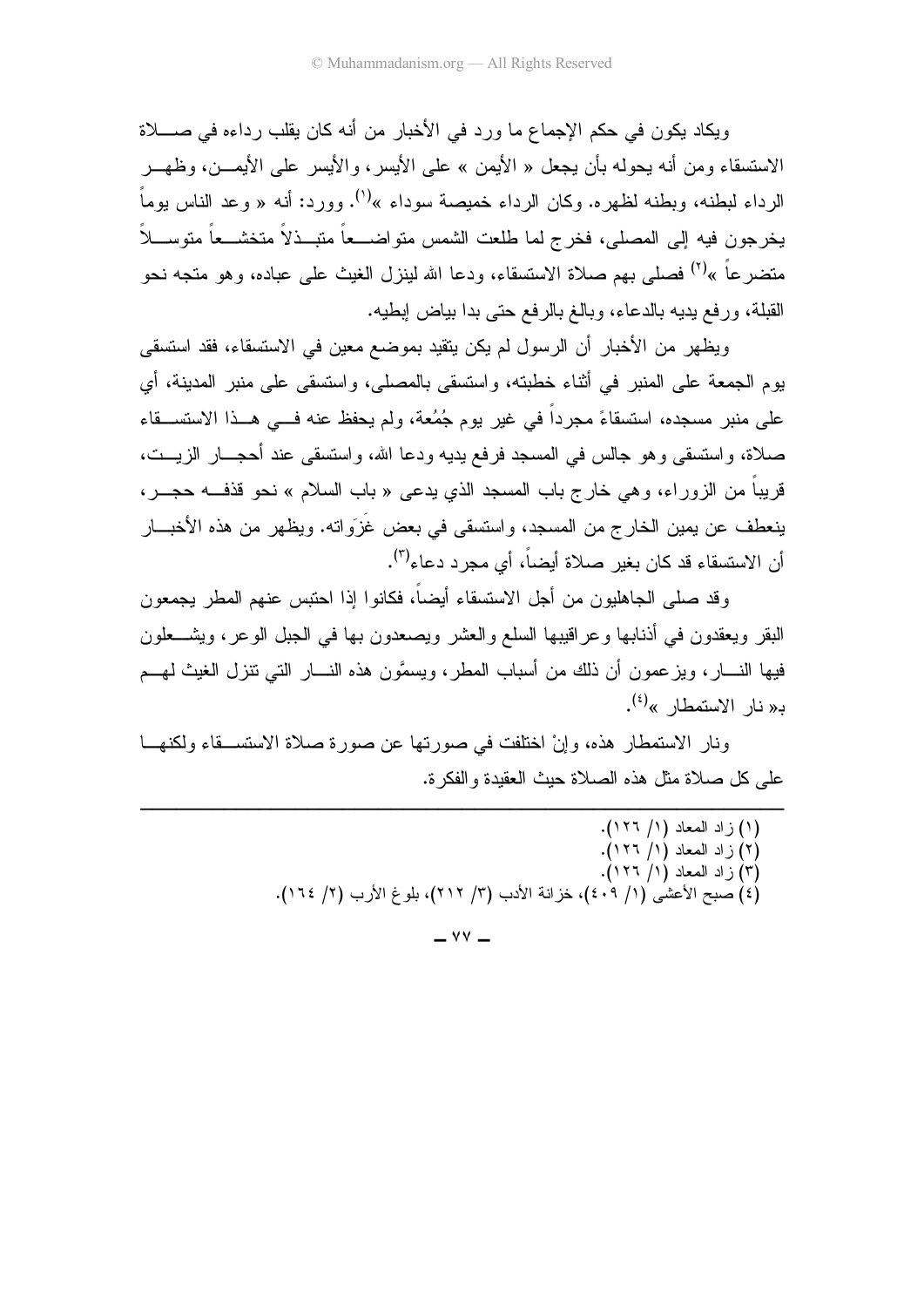و عُرفت صلاة الاستسقاء عند الشعوب الأخرى كذلك، وفي الأديان الأخرى. فصــــلاة الاستسقاء معروفة أيضا في اليهودية وفي النصرانية. وقد كان الرومـــان واليونــــان يصــــلون صلاة الاستسقاء، وإذا لم ينزل الغيث عليهم بعد صلواتهم هذه، عمدوا إلىي السحر<sup>(י)</sup>.

 $\mathbb{R}^2$ 

صلاة الخسوف والكسوف

وفي جمادى الأخرة من السنة الخامسة أو السادسة من الهجرة، صلى الرسول صــــلاة الخسوف<sup>(٢)</sup>. وقد صلى الرسول صلاة الكسوف أيضاً، حين كسفت في أيامه<sup>(٣)</sup>.

ولما انكسفت الشمس على عهد رسول الله نودي بـ« الصـلاة جامعة ». فركــــع رســــول الله ركعتيْن في سجدة، ثم قام فركع ركعتيْن في سجدة<sup>(٤)</sup>. وذكر غير ذلك<sup>(٥)</sup>.

وذكر أن الشمس لما كسفت خرج رسول الله « إلى المسجد مسرعا فزعا يجر رداءَه، وكان كسوفها في أول النهار .. فتقدم، فصلي ركعتيْن<sup>(٦)</sup> » « فكان في كـــل ركعــــة ركوعــــان وسجودان، فاستكمل في الركعنيْن أربع ركعات وأربع سجدات »<sup>(٧)</sup>. ورُويت روايات أخـــرى عن عدد الركعات وعدد السجدات<sup>(٨)</sup>.

--(1) J. G. Frazer, The Golden Bough, I, 89.

---------------------------------------

-------------

. 2. (0 / ) MI ? ( ) .( 2. - / ) A/ J
G\* ( ) .( 0 / ) A/ J
G\* ( )0 .( ,0 C) .8'
(G \$H AQ (/ .(2. / ) A/ J
G\* ( )5 .( / ) . ? ( )1 .( / ) . ? ( )- .( 2. 0 / ) . ? ( ),

 $\vee \wedge -$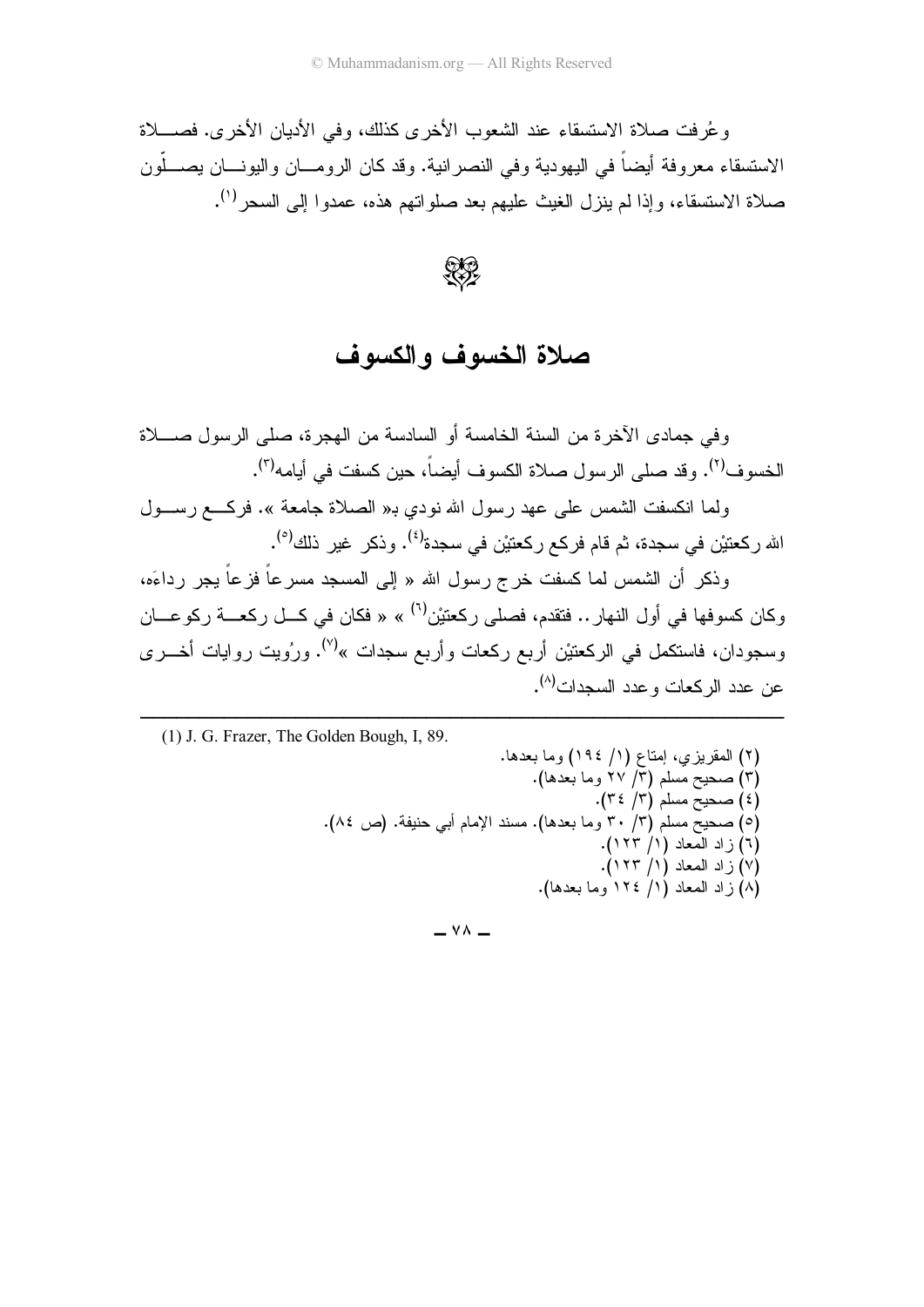وصادف انكساف الشمس يوم وفاة « إبراهيم » بن الرسول، « فقــال النـــاس: إنمـــا انكسفت الشمس لموت ابر اهيم، فقام النبي صلى الله عليه وسلم، فصلَّى بالناس ست ركعات في أربع سجدات »<sup>(١)</sup>. ويذكرون أن الرسول خطب بعد صلاته خطبة، كان مما جاء فيهـــا: « إنَّ الشمس والقمر أيتان من أيات الله، لا يخسفان لموت أحد ولا لحياته، فإذا رأيتم ذلك، فـــادعوا الله أكبر، وكبّروا، وتصدّقوا.. »<sup>(٢)</sup>. أو « أما بعد، فإنّ رجالاً بزعمون أن كسوف هذه الشمس وكسوف هذا القمر، وزوال هذه النجوم عن مطالعها، لموت رجال عظماء من أهـــل الأرض، و أنهم قد كذبو ا، ولكنها آبات من آبات الله تبارك وتعالى بعتبر بها عباده، فبنظر مـــن بحـــدث منهم توبة »<sup>(٣)</sup>. ويظهر أن في إشار ة الرسول هذه، ر داً علي من قال: إنما انكســـفت الشـــمس لموت ابر اهيم.

وقد أدى رسول الله صلاة الكسوف والخسوف في مسجده بالمدينة، ولم يذكر أحد مـــن الثقات أنه أداهما في « المصلي »، أو في مكان آخر بالعر اء.

- (١) زاد المعاد (١/ ١٢٥).
	- (۲) زاد المعاد (۱/ ۱۲۶).<br>(۳) زاد المعاد (۱/ ۱۲۶).

 $\vee$  9  $-$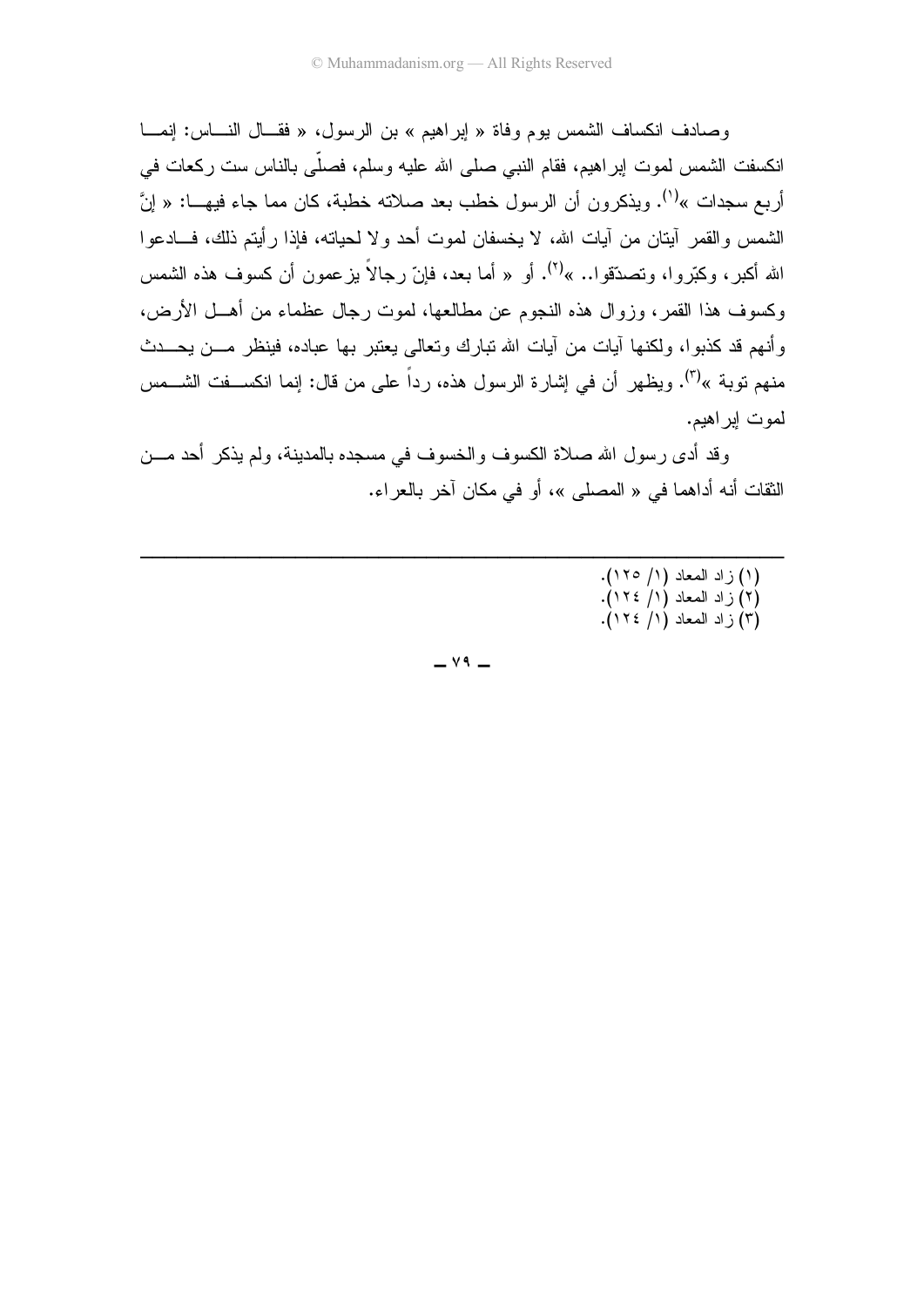المسحد

والمسجد، هو الموضع الذي يتعبد فيه المسلمون. هذا ما نفهمه من اللفظة في الـــزمن الحاضر، وذلك تمييزاً لــــه عن « الكنيس » أو « التـــوراة »، وهـــو موضـع متعبد اليهـــود، و « الكنيسة »، وهي موضع متعبد النَّصارى. وقد سُمّيّ المسجد مسجداً، لأنه موضع الصــــلاة اعتبار أ بالسجود<sup>(۱</sup>).

ونجد لفظة « مسجداً » في لغة بني ارم، وفي النبطيـــة، وتعنــــى موضــــع عبـــادة<sup>(٢)</sup>. وور دت بهذا المعنى كذلك في العبر انبة<sup>(٢)</sup>.

ولم يكن للمسلمين قبل الهجر ة مسجد معين، لتستر هم وخسوفهم مسن قسريش. وكسان الرسول يخرج مع عليّ وغيره إلى الشعاب خارج مكة للصلاة هناك. كما كانوا يصــــلون فـــي بيوتهم، وفي بيت « ابن الأرقم ». وقد روي أن الرسول صلى في الكعبة، وصلى بها عمر بن الخطاب. أما بناء خاص يؤمّه المسلمون للصلاة فإن ذلك لم يقع بمكة إلاّ بعــد الفــتح، حيــث صارت الكعبة فيها أعظم مسجد في الإسلام.

ويجب اعتبار مسجد قُباء، أول مسجد أسس في الإسلام. لأنه أسس والرســـول بقبــــاء بعد، لم يدخل المدينة. وهو الذي أسسه لأهل قباء<sup>(٤)</sup>. و« لما صُرفت القبلة إلى الكعبـــة أتــــى ر سول الله، صلى الله عليه وسلم، مسجد قباء، فقدَّم جدار المسجد إلى موضعه اليوم وأسسه »، « ونقل ر سول الله، صلَّى الله عليه وسلَّم، و أصبحابه الحجار ة لبنائه، وكان ر ســـول الله، صــــلَّ*ى* الله عليه وسلم، بأننه

(١) المفردات، للراغب الأصفهاني (٢٢٣).

(2) Cooke, North Semitic Inscriptions, P., 238, Shorter Ency. of Islam, P., 330 (3) Shorter Ency. of Islam. P., 330. (٤) المقريزي، إمتاع الأسماع (١/ ٤٦)، تأريخ الطبري (٢/ ٣٨٣) « دار المعارف »، الروض الأنُّــف  $.()$   $/$   $/$   $($   $)$ 

 $= \wedge \cdot$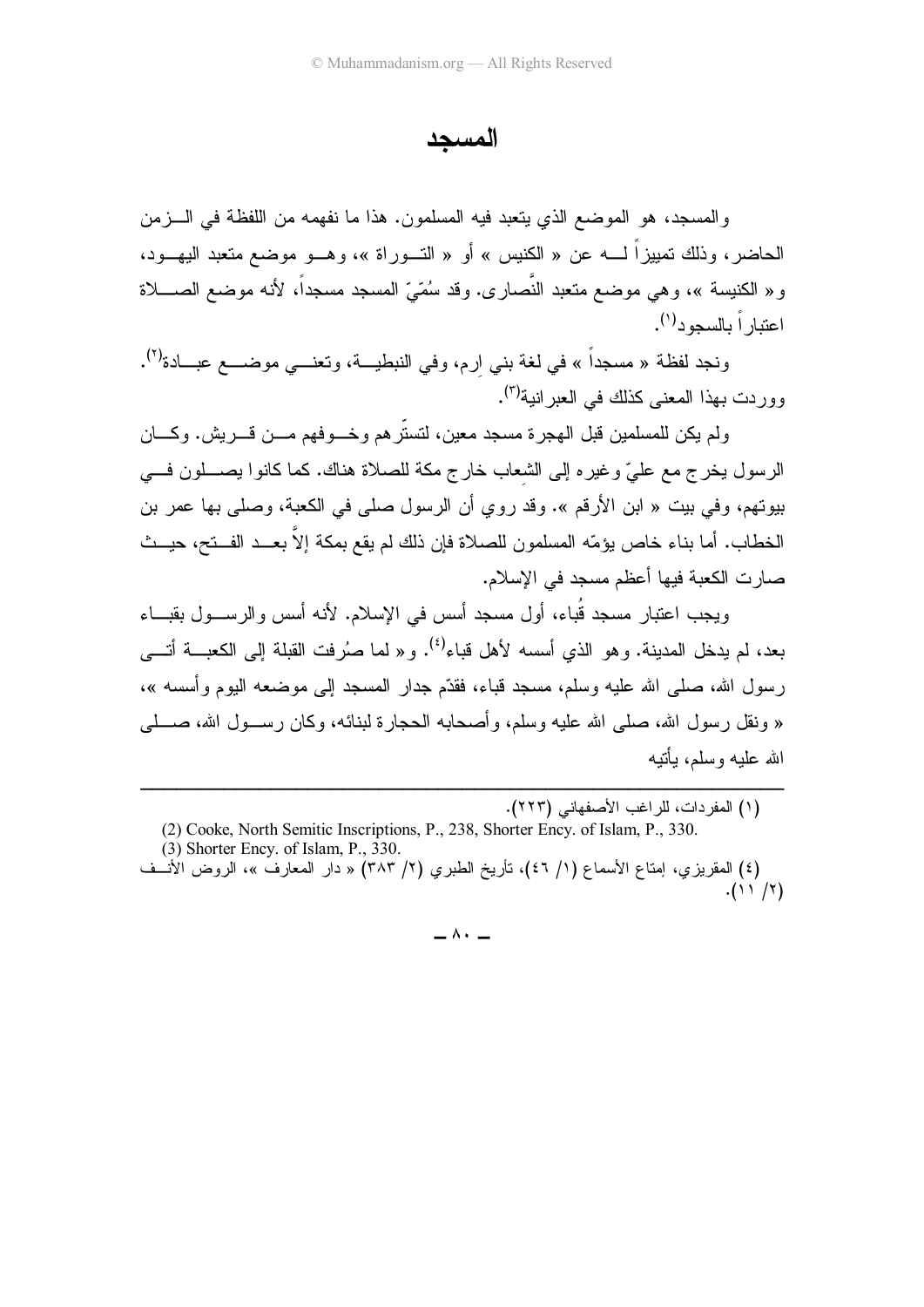كل سبت ماشياً،... وكان عمر يأتيه يوم الاثنين ويوم الخميس »<sup>(١)</sup>. وذكر أنه هـــو المســـجد الذي بنبي علي النقو ي، المذكور في القر آن<sup>(٢)</sup>.

أما ثاني مسجد أسسه الرسول، فهو مسجده بالمدينة. أسسه على مربد كـــان لينيمـــيْن. اشتراه، ثم بناه. وقيل: كان موضع المسجد لبني النجّار، وكان فيه نخل وحَرَث وقبــور مـــن قبور الجاهلية، فأمر رسول الله بالنخل فقطع، وبالحرث فأفسد، وبالقبور فنبشت، وكان رســـول الله يصلَّى في مرابض الغنم، وحيث أدركته الصلاة<sup>(٣)</sup>.

وبني رسول الله مسجده يساعده في ذلك أصحابه، وجعل ينقل معهم الحجارة بنفســه، وكان قد أمر باللبن فضرب، وبالأسس فشقت، وجعلو ا الأساس قريباً مـــن ثلاثــــة أذر ع علــــى الأرض بالحجار ة ثم بنوه باللبن. فجعلوا طوله مما يلي القبلة إلى مسؤخر ه مئسة ذراع، وفسى الجانبين مثل ذلك، فهو مر بـع. وُبقال كان أقل من مئة، و كان في المر بـــد مـــاء مســـنتجل<sup>(٤)</sup>، فسبّر و م حتى ذهب. و جعل قبلته إلى بيت المقدس، و جعل له ثلاثــــة أبـــو اب. و جعـــل عمـــده الجذو ع، وسقفه جريداً. وبني بيوتاً إلى جنبه باللبن، وسقفها بجذو ع النخل والجريد، فلما فـــرغ من البناء، بني بعائشة<sup>(٥)</sup>.

وكان رسول الله ينقل الحجارة، وهو يقول:

اللَّهُمْ لا خَيْرٍ إِلاَّ خَيْرٍ الآخرِةِ فاغفرِ للأنصارِ والمهاجرةِ ويقول: هذا الحمالَ لا حمـــال خبير هذا أبر ، <sub>د</sub> بّنا، وأطهر <sup>(٢)</sup>.

وور د أن رسول الله سقف مسجده بالجريد، وجعل قبلته من اللين،

(١) طبقات ابن سعد (١/ ٢٤٤). (٢) التوبة، الآية ٠٨. أ. (٣) الطبري (٢/ ٣٩٦ وما بعدها)، الروض الأنف (٢/ ١٣). (٤) أي مستنقع. (٥) طبقات ابن سعد (١/ ٢٣٩)، الطبري (٢/ ٣٩٧)، المقريزي، إمتاع (١/ ٤٧ وما بعدها). (٦) ابن سعد، طبقات (١/ ٢٤٠ وما بعدها).

 $\wedge$   $\wedge$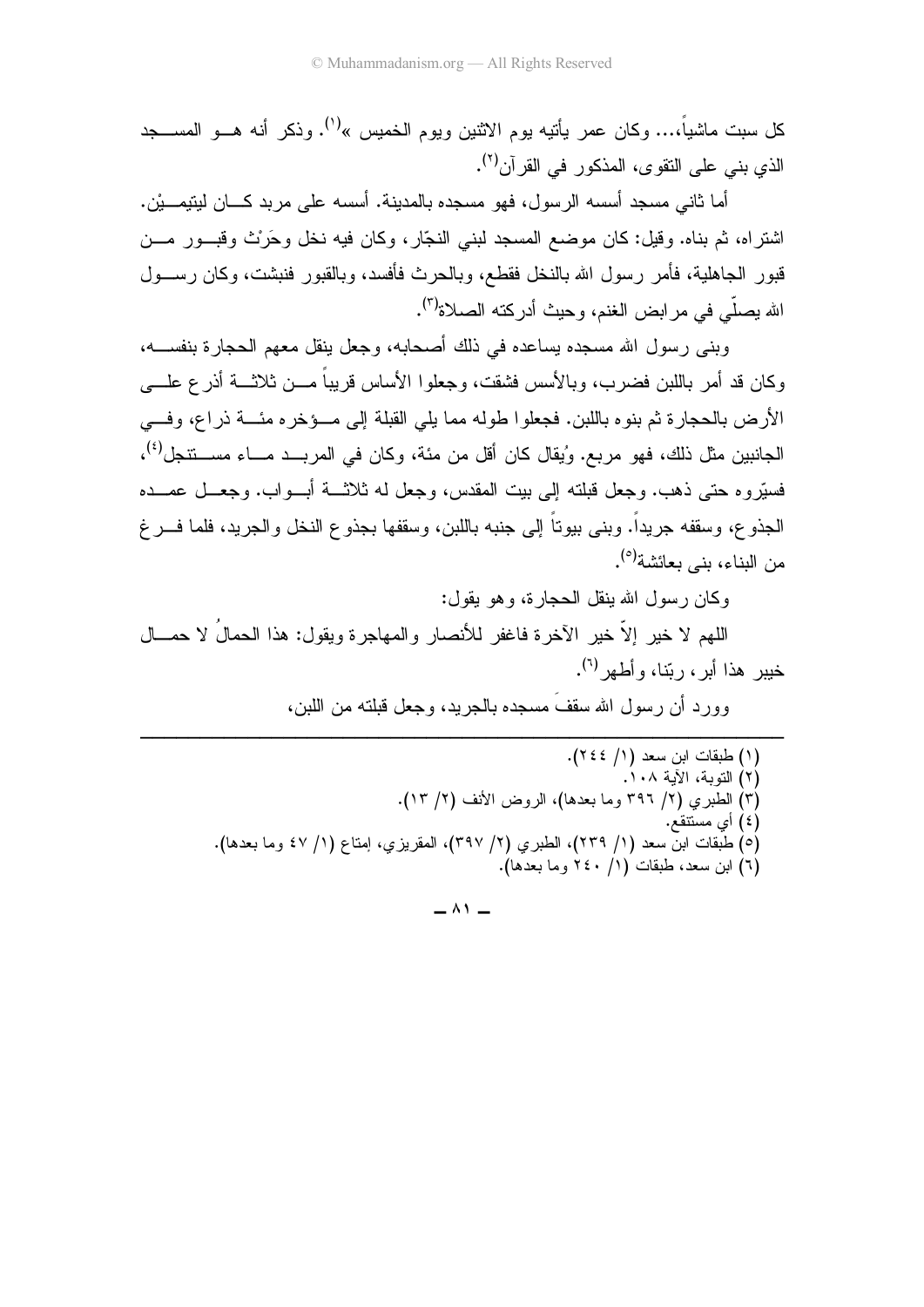ويُقال بل من حجارة منضودة بعضها على بعض. وجعلت عمده من جذوع النحل فنخرت فسي خلافة عمر فجردها، فلما كان عثمان بناه بالحجارة المنقوشة بالقصة وسقفه بالســـاج وجعـــل قبلته من الحجار ة، فلما كانت أيام بني العبّاس بناه محمد بن أبي جعفر المهـــدي ووســـعه وزاد فيه، وذلك في سنة سنين ومئة، ثم زاد فيه المأمون في سنة ثنتين ومائنين و أنقن بنيانه<sup>(١)</sup>.

وكانت بيوت النبي تسعة، بعضها من جريد مطين بالطين وسقفها جريد، وبعضها من حجارة مرضومة بعضها فوق بعض مسقفة بالجريد أيضاً. وكانت ســـقوفه واطئـــة، وحجـــره أكسية من الشعر مربوطة في خشب عرعر . ولم تكن حلق للأبواب، فكانت تقـــر ع بالأيـــدي. ولما نوفي أز واج النبي خلطت البيوت والحجر بالمسجد وذلك في زمن عبد الملك. فلمـــا ور د كتابه بذلك ضجّ أهل المدينة بالبكاء كيوم وفاته. وكان سرير ِه خشبات مشدودة بـــالليف بيعـــت ز من بنے ٍ أمبّة فاشتر اها ر جل بأر بعة آلاف در هم<sup>(۲)</sup>.

وفي رواية عن « الزُّهري »: أن « سعد بن زرارة، كان قد اتخذ المربد مسجداً قبـــل الهجرة، وكان أسعد بناه، ويصلَّى بأصحابه فيه، ويجمع بهم فيه الجمعة قبل مقدم الرسول. فلما جاء الرسول، أمر بتغييره وبالتعويض على أصحابه على نحو ما ذكرت<sup>(٣)</sup>. ولو أخـــذنا بهـــذه الرواية يكون « المربد » الذي هو موضع مسجد الرسول، أول مسجد بالمعنى المفهــوم مـــن المسجد في الإسلام.

أما بيت الرسول، فقد كان مسجد الرسول بمكة، يصلِّي به مع خديجة وعلِّي حين يكون فيه. و أما بيت الأر قم، فقد كان مسجداً أيضاً، يصلي فيه من كان حاضر اً فيــــه مـــن الجماعـــة الصغير ة حين دنو وقت الصلاة.

وقد اتخذ ناس معدمين من أصحاب رسول الله لا منازل لهم مسجده مؤى ينامون فيـــه ويظلون فيه ما لهم مأوى غيره. فكان رسول الله يدعوهم إليه بالليل إذا تعشى، فيفرقهم علــــي أصحابه، وتتعشى طائفة منهم معه. وقد عُرف هؤلاء

- (١) الروض الأنف (٢/ ١٣). (٢) الروض الأنف (١/ ١٣ وما بعدها).
	- (٣) ابن سعد، طبقات (١/ ٢٣٩).

 $\wedge$   $\vee$   $-$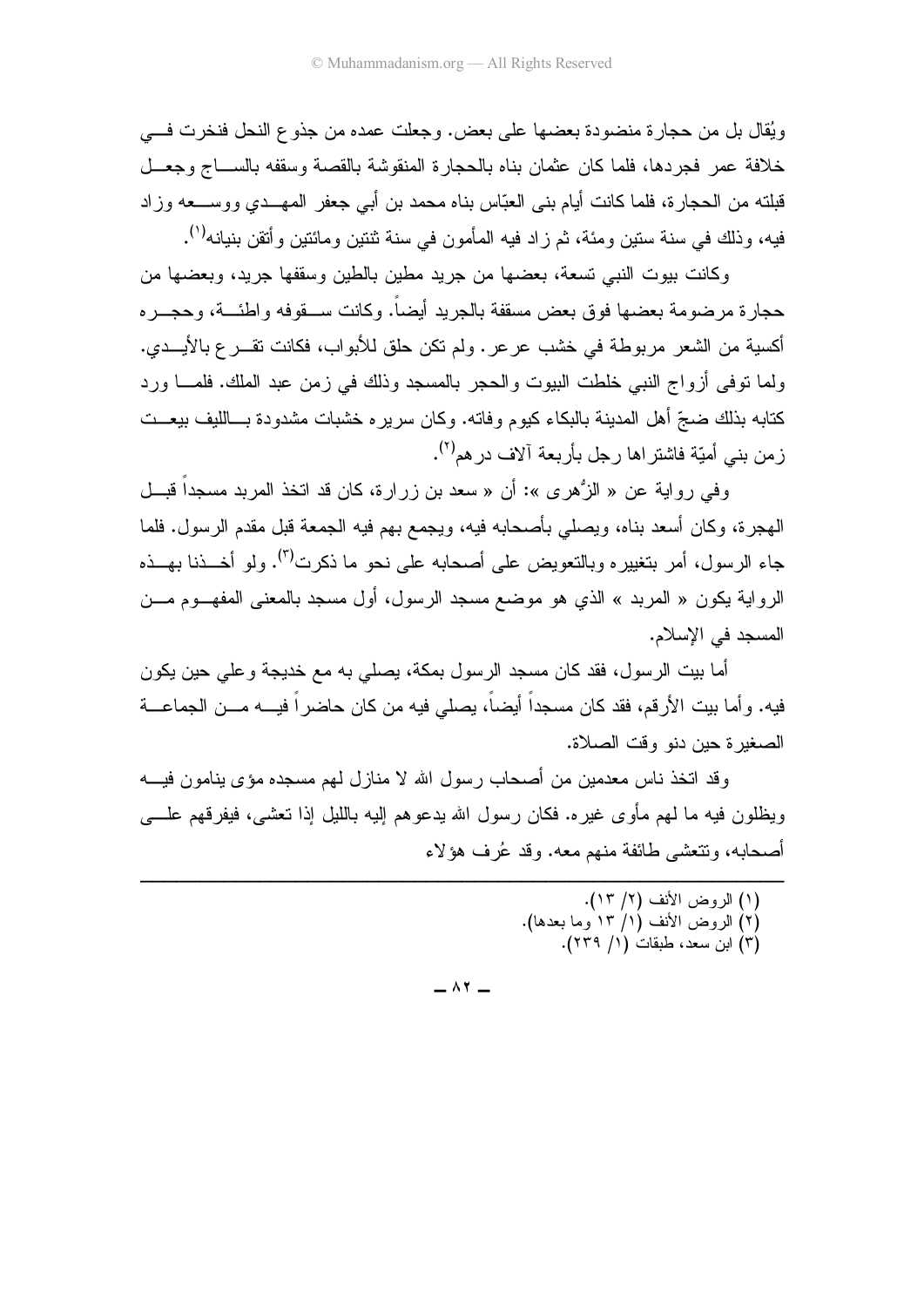بأصحاب الصُفْةَ، وكانوا لا مساكن لمهم بالمدينة ولا عشائر، فحث رســـول الله علـــــبيهم النـــــاس بالصدقة. وكانوا بصلُّون خلف رسول الله، وهم جياع، وليس على بعضهم أرديسة مـــن شـــدة الفقر <sup>(۱</sup>).

و عُرِف مسجد آخر بـ« مسجد الضرار ». وكان أصحابه الذين بنوء اثنـيْ عشَرَ رجـــلاً، فأتوا رسول الله، « وهو يتجهز إلى تَبُوك، فقالوا: يا رسول الله، قد بنينا مســـجداً لـــذى العلّـــة و الحاجة و الليلة المَطير ة و الليلة الشاتية، و أنا نحبّ أن تأتينا فتصلَّى لنا فيه، فقال: إنـــي علـــي جناح سفر وحال شغل، \_ أو كما قال رسول الله \_ ولو قدمنا إنْ شاء الله أنبناكم فصلَّبنا لكـــم فيه »<sup>(٢)</sup> فلما أقبل رسول الله من غزوة تبوك، أتاه خبر المسجد، فأمر رسول الله اثنـــبن مـــن أصحابه فقال لهما: « انطلقا إلى هذا المسجد الظالم أهله فاهدماه وحرّقاه ». فخرجــا فحرقـــاه و هدماه، وتفر قو ا عنه. وقد كان هدمه في السنة التاسعة من الهجر ة<sup>(٣)</sup>.

و في هذا المسجد نز ل: « و الذين اتخذو ا مسجداً ضر ار اً و كفر اً و تفر بقاً بين المـــؤمنين وإرصاداً لمن حارب الله ورسوله من قبل وليحلفن إنْ أردنا إلاّ الحســـنبي، والله يشــــهد أنهـــم لكاذبون »<sup>(٤)</sup>.

وكان المذكرون ومن انحاز إليهم قد نأمروا فيما بينهم على الكيد للمســلمين، وكـــانوا يتلصصون الأخبار ويتكلمون فيما بينهم همساً حين يكونون مع المسلمين في المسجد، فـــأحس بهم نفر ٍ من الصبحابة، فقرر وا لذلك بناء مسجد الضيرار ، لبنفر دوا به، وبتخذوا ما برون اتخاذه من قرار لإثارة الناس على الرسول. وكان « عبد الله بن نبتل » يستمع حديث رسول الله شــم بِأَتِي بِهِ المِنافِقِين<sup>(٥)</sup>.

- (٢) الطبر ي (٣/ ١١٠)، نهاية الأرب (١٦/ ٤٢٧ وما بعدها)، ابن سيد الناس (٢/ ٢٢٢). (٣) الطبري (٣/ ١٠٩ وما بعدها)، نهاية الأرب (١٦/ ٤٢٧)، المقريزي إمتاع (١/ ٤٨٠ وما بعدها). (٤) سورة التوبة، الآية ١٠٧ وما بعدها.
	- (٥) المقريزي، إمناع الأسماع (١/ ٤٨٢).

 $\wedge$   $\vee$   $-$ 

<sup>(</sup>١) ابن سعد طبقات (١/ ٢٥٥ وما بعدها).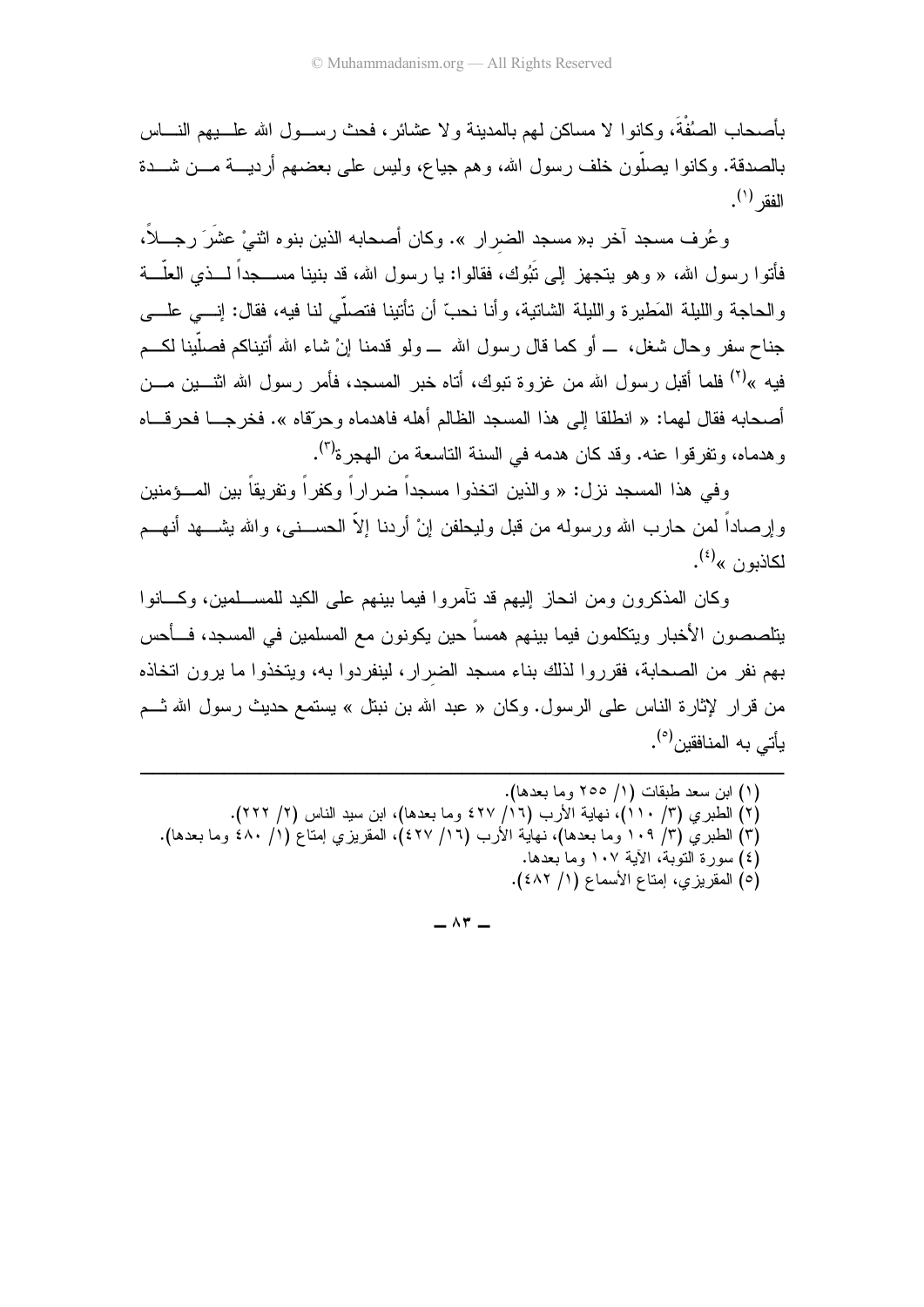فبلغ الرسول ذلك، وبلغه أن « أبا عامر » المعروف بالراهب، قـــال لـهـــم: ابْنُـــوا مســــجدكم، واستمدوا ما استطعتم من قوة ومن سلاح، فإني ذاهب إلى قيصر ملك الروم، فأتني بجند مـــن الروم، فأُخرج محمداً وأصحابه »<sup>(١)</sup>. فبلغ ذلك رسول الله، ونركهم بنمون مسجدهم، ثـــم أمـــر بما أمر به.

« ولما استخلف أبو بكر لم يحدث في المسجد شيئاً. واستخلف عمر ، فوســـعه، فكلـــم العباس بن عبد المطلب في بيع داره ليزيدها فيه، فوهبها العبّاس لله وللمسلمين، فزادها عمـــر في المسجد. ثم إنّ عثمان بناه في خلافته بالحجارة والغصة وجعل عمده حجارة وسقفه بالساج وز اد فيه ونقل اليه الحصياء من العقبق.

وكان أول من اتخذ فيه المقصورة « مروان بن الحكم » بنساها بحجارة منقوشة، شـم لم يحدث فيه شيء، إلى أن ولي الوليد بن عبد الملك بعد أبيه، فكتب إلى « ع*مــــر بـــن عبـــد* العزيز »، وهو عامله على المدينة يأمره بهدم المسجد وبنائه، وبعث إليـــه بمـــال وفسيفســـاء ورخام وبثمانين صانعاً من الروم والقبط من أهل الشأم ومصر، فبناه وزاد فيه وولــــى القيــــام بأمر ه والنفقة عليه « صالح بن كيسان »، وذلك سنة سبع وثمانين، ويُقـــال فـــي ســـنة ثمــــان وثمانين، ثم لم يحدث فيه أحد من الخلفاء شيئاً حتى استخلف المهدي.

قال الواقدي: بعث المهدي عبد الملك بن شبيب الغساني ورجل من ولد عمر ابن عبــد العزيز إلى المدينة لبناء مسجدها والزيادة فيه وعليها يومئذ جعفر بن سليمان بن علي، فمكثـــا في عمله سنة وزادا في مؤخره مائة ذراع، فصار طوله ثلاثمائة ذراع وعرضه مائتي ذراع. وقال على بن محمد المدائني: ولي المهدي جعفر بن سليمان مكة والمدينة واليمامة، فزاد فسي مسجد مكة ومسجد المدينة، فتم بناء مسجد المدينة في سنة اثنتين وسنين ومائة، وكان المهــدي أتي المدينة في سنة

(١) ز اد المعاد (٣/ ١٠).

 $\overline{\phantom{0}}$   $\wedge$   $\overline{\phantom{0}}$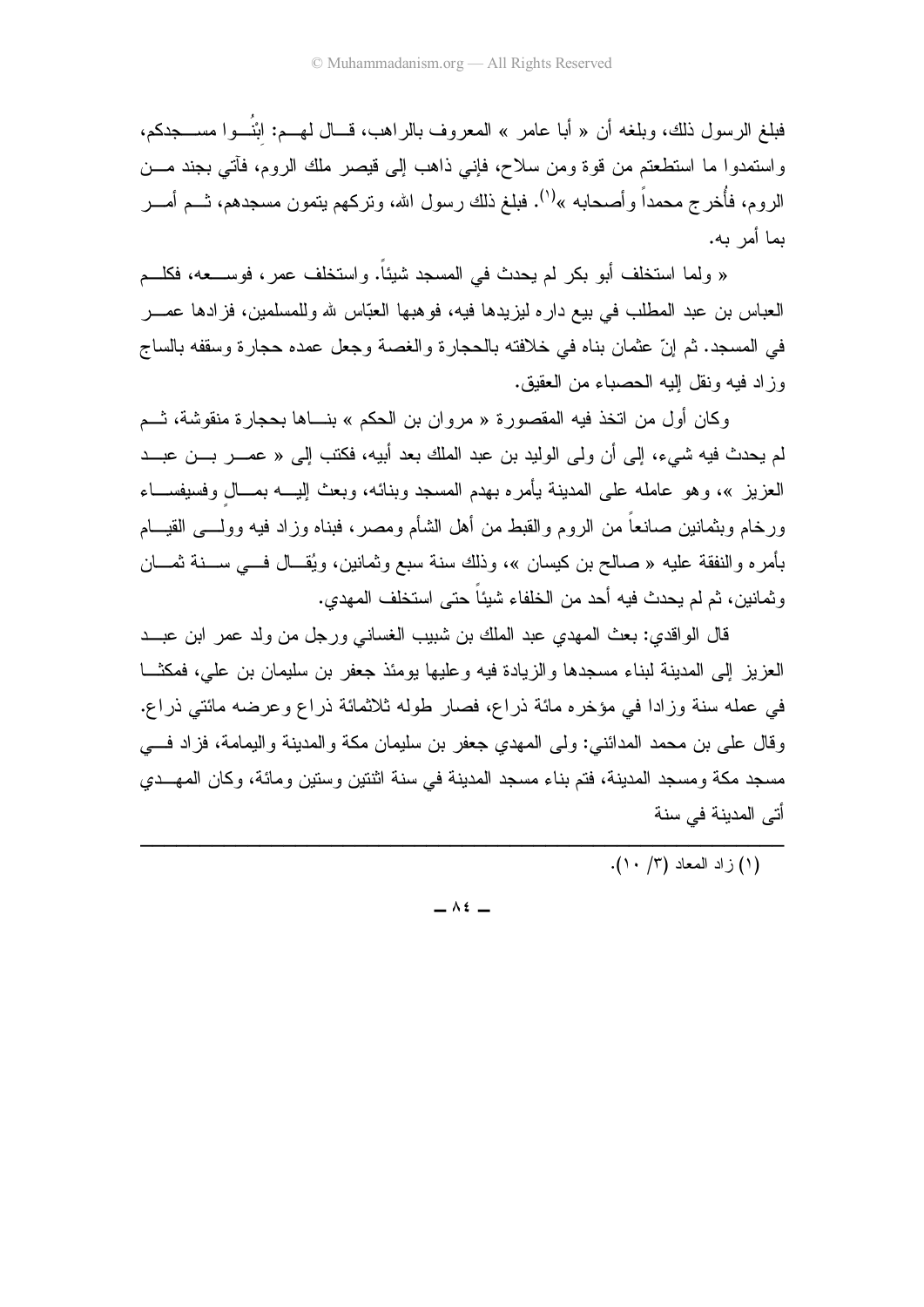سنين و مائة<sup>(١)</sup> بعد الهجر ة، فأمر بقلع المقصور ة و تسويتها مع المسجد »<sup>(٢)</sup>.

المندر

كان رسول الله، يوم الجمعة يخطب إلى جذع في المسجد قائماً. فقال: « إنَّ القيام قـــد شق عليّ، فقال له تميم الداريّ: ألا أعمل لك منبراً كما رأيت يُصنع بالشام؟ فشـــاور رســـول الله، صلى الله عليه وسلم، المسلمين في ذلك فرأوا أن يتخذه، فقال العبّاس بن عبد المطلب: إنَّ لمي غلاماً يُقال له كلاب أعمل الناس، فقال ر سول الله، صلَّى الله عليه وسلَّم: مُـــر ْهُ أن يعملــــه، فأرسله إلى أثلة بالغابة، فقطعها، ثم عمل منها درجتيْن ومقعداً، ثم جاء به فوضعه في موضعه اليو م $\mathbb{R}^{(7)}$ .

وور د في خبر آخر عن « سعد الساعدي » عن أبيه أن النبي « كان يقوم يوم الجمعة إذا خطب إلى خشبة ذات فرضنتيْن، قال: أراها من دَوْم، وكانت في مصلاًه فكان بِتكيَّ إليهـــا، فقال له أصحابه: يا رسول الله، إنَّ الناس قد كثروا فلو انخذت شيئًا نقوم عليه إذا خطبت براك الناس؟ فقال: ما شئتم، قال سهل: ولم يكن بالمدينة إلاَّ نجَّارٍ واحد، فذهبت أنا وذلك النجَّار إلى الخافقين، فقطعنا هــذا المنبر من أثلة »<sup>(٤)</sup>. وورد هذا الخبر ، بالسند نفسه، ولكن بهذا الشـــكل: « قطع للنبي ثلاث در جات من طَر ْفاء الغابة »<sup>(٥)</sup>.

(١) في الأصل المطبوع: (وكان المهدي أتى المدينة في ستين قبل الهجرة). وهو خطأ بالطبع، ابن ســـيد الناسُ، عيون الأثر (١/ ١٩٦). (۲) عَيْوِنِ الأَثْرِ (۱/ ۱۹۲). /٢) ابن سعد، طبقات (١/ ٢٥٠) « صادر »، القسطلانبي (١/ ٤٠٣، ٤٤٢)، (٢/ ١٧٩ وما بعدها)، (٤/ ٣٣)، سنن أبي داوود (١/ ٢٩٩)، ابن ماجة (١/ ٢٢٣)، الترمذي ([؟]/ ١٠١)، النسائي (١/ ٢٠٧). (٤) ابن سعد، طبقات (١/ ٢٥٠ وما بعدها) « صادر ». (٥) طبقات (١/ ٢٥١) « صادر » ابن سيد الناس، عيون (١/ ٢٣٩ وما بعدها).

 $\overline{\phantom{0}}$   $\wedge$   $\circ$   $\overline{\phantom{0}}$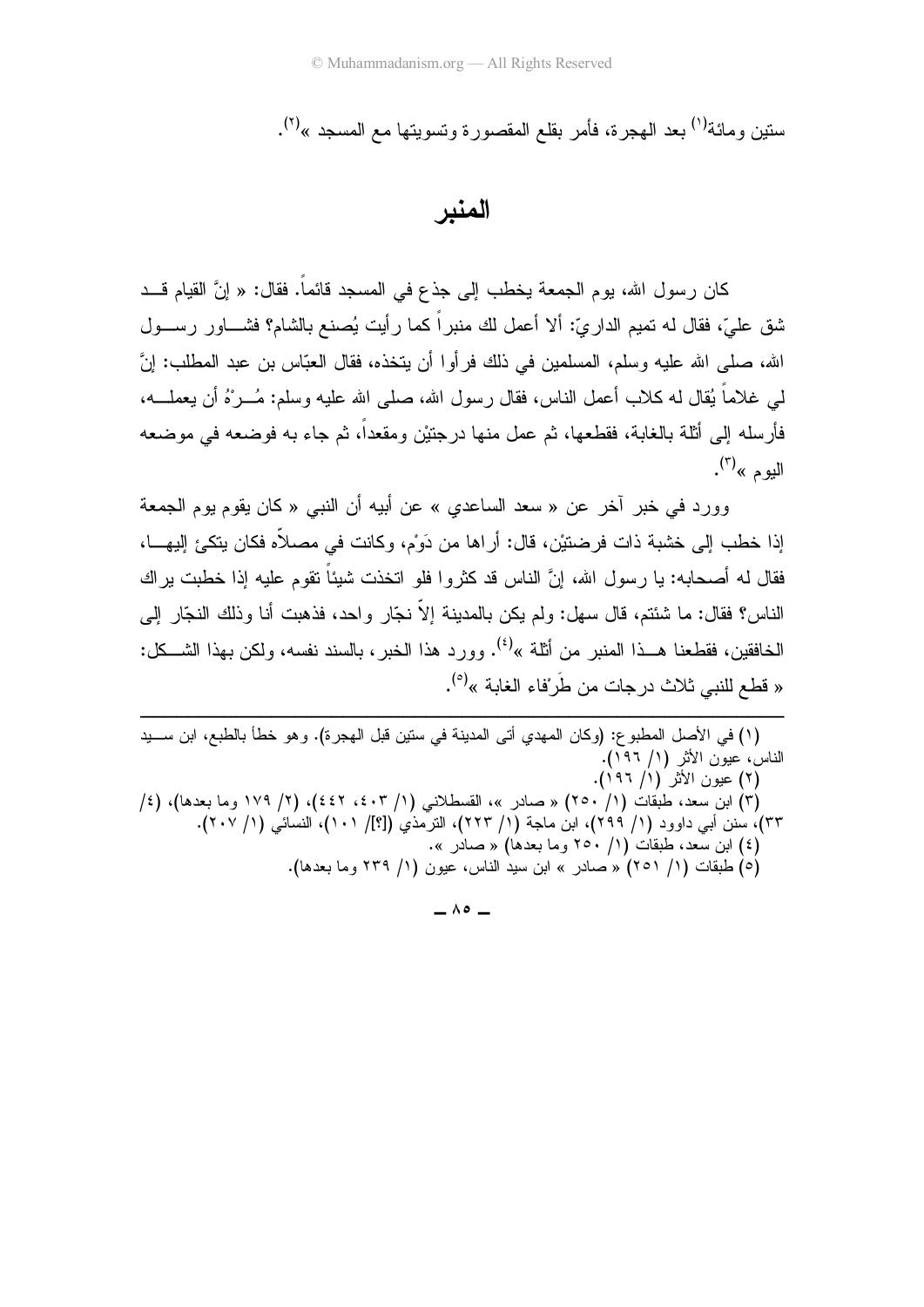وورد أن رسول الله أرسل إلى امرأة، فقال لمها: « مُري غلامك النجّـــار بعمــــل لــــي أعواداً أكلم الناس عليها، فعمل هذه الثلاث درجات من طرفاء الغابة »<sup>(י)</sup>.

وقد كان الأمر بصنع المنبر في السنة السابعة أو الثامنة من الهجرة، وورد في روايــــة أخر ى أنه كان في السنة التاسعة من الهجر ة<sup>(٢)</sup>.

فمنبر الرسول هو أول منبر صُنع في الإسلام. وقد كان من ثلاث درجات. وقد ذكـــر أنّ « أبا بكر » كان يقف على الدرجة الثانية حين يقوم خطيبا بالناس. أما « عمـــر » فكـــان بقف على الدرجة الأولى، وأما « عثمان »، فكان يقف على الدرجة الوسطى<sup>(٣)</sup>.

وقد تطورت المنابر فيما بعد، ونفنن في صنعها وفي زخرفتها وزيد في عدد درجاتها، فصارت أكثر عددا من عدد درجات منبر الرسول بحسب الحاجة واتساع المسجد أو ضبقه.

والمنبر من أصل « نبر » ومعناه العلو والوقوف، وقد ذهــب « نولدكـــة » إلــــي أن الكلمة من الألفاظ المعربة الواردة عن الحبشية المستعملة بزمان قبل الإسلام<sup>(٤)</sup>.

وذكر أنه كانت العادة إبقاء منبر الرسول بمسجده في مكانه، لا يخــــرج إلــــي خــــارج موضعه، حتى إنَّ الرسول كان يخطب خطبة العيد قائما أو منكئا على بلال، ولم يأمر بإخراج منبر ه إليه، إلى أن كان « مروان بن الحكم » فأمر بإخراجه، فأنكر عليه<sup>(٥)</sup>.

.( 5 / ) & ( ) !- : &
 () )/ .( / ) 8< /mH -5( /) 
9 
 ( ) .( -1- / )

Becker, Islamstudien, I, C., 453.

(3) Dictionary of Islam, P., 349.

------------------------------------------------------

 (4) Shorter, P., 343, F, Schwally, Zeitschr. d. deutschen Morgenl. Yes., 52, 146., ff, C.H. Becker, Islamstudien, I, C., 451.

.( / ) . ? ( )5

$$
- \wedge 7 -
$$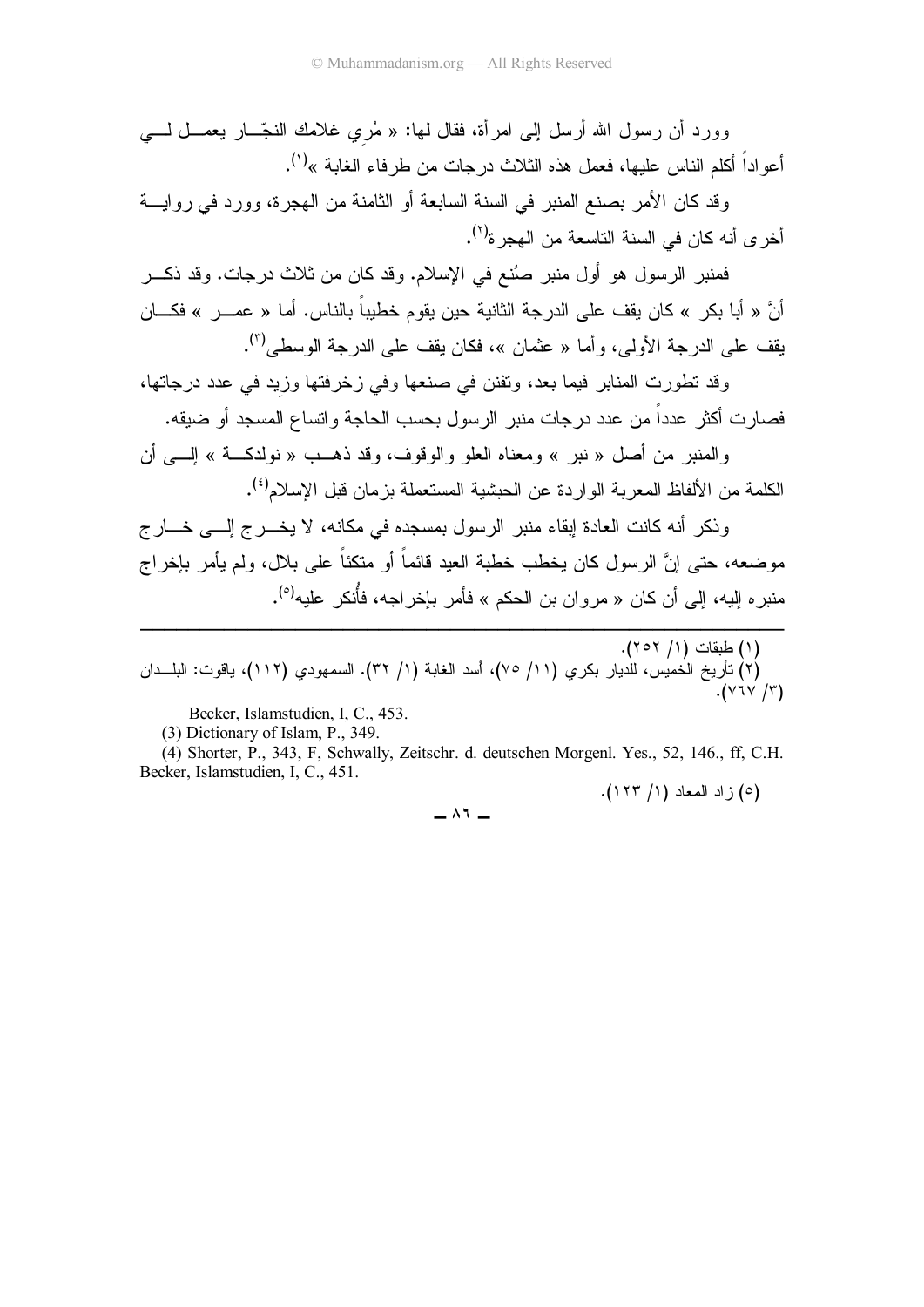وقيل إنَّ منابر اللَّبْنَ والطَّيْنِ والبَّناء لم نكن معروفة، وإنَّ أوَّل من بنبي المُنبر «كَثيـــر بن الصلت » في إمارة مروان على المدينة<sup>(י)</sup>.

أركان الإسلام

والصلاة ركن من أركان الإسلام أما بقية الأركان فهي الشهادتان، وإيتاء الزكاة، وحجّ البيت، وصوم رمضان. جاء في الحديث: « بُني الإسلام على خمس: فشهادة أن لا إله إلاّ الله رأن محمداً عبده ورسوله، واقام الصلاة، وإيناء الزكاة، وحجّ البيت، وصـــوم رمضـــان »<sup>(٢)</sup>، رجاء: « الإسلام أنْ تعبد الله، ولا تشرك به شيئًا، وتقيم الصلاة المكتوبــة، وتـــؤدي الزكــــاة المفروضة وتصوم رمضان »<sup>(٣)</sup>.

وقد ذكرت « الزكاة » في سور مكيّة<sup>(٤)</sup>. ذكرت مفردة، وذكرت بعد الصــــلاة<sup>(٥)</sup>. أمــــا في السور المدنية، فقد ذكرت بعد « الصلاة »<sup>(٦)</sup>.

وقد نزل الأمر بالزكاة في « المدينة » أي بعد الهجرة. وقد اختلف العلماء في الوقـــت الذي نزل فيه. فذهب بعضهم إلى أن فرض الزكاة كان في السنة الأولى

-------------------------------------- --

- (٢) صحيح مسلم (١/ ٣٠ وما بعدها) « باب الإسلام ما هو وبيان ».
	- (٣) صحيح مسلم (١/ ٢٩ وما بعدها).

(٤) الأعراف، ١٥٦، الكهف، ٨١، مريم ١٣، ٣١، ٥٥، الأنبياء ٧٣، المؤمنون، ٤، النمــل، ٣، الـــروم ۲۹، لقمان، ٤ فصلت ٧.

(٥) مريم، ٣١، ٥٥، الأنبياء، ٧٣، النمل، ٣ لقمان، ٤.

(٦) البقرة، ٤٣، ٥١٣، ١٧٧، ١٧٧، ٢٧٧، النساء، ٧٧ و١٦٢ والمائدة، ١٢، ٥٥، التوبة، ٥، ١١، ١٨، ٧١ والحج و ٤١ و ٧٨ والنور ، ٣٧، ٥٩، الأحزاب ٣٣، المجادلة، ٢١٣، البينة، ٥ والمزمل ٢٠ « وهذه الأية مدنية. أما السورة فمكية، إلاّ هذه الأية والأيات ١٠، ١١ فمدنية ».

 $\lambda$ Y  $-$ 

<sup>-</sup>-------------(١) زاد المعاد (١/ ١٢٣).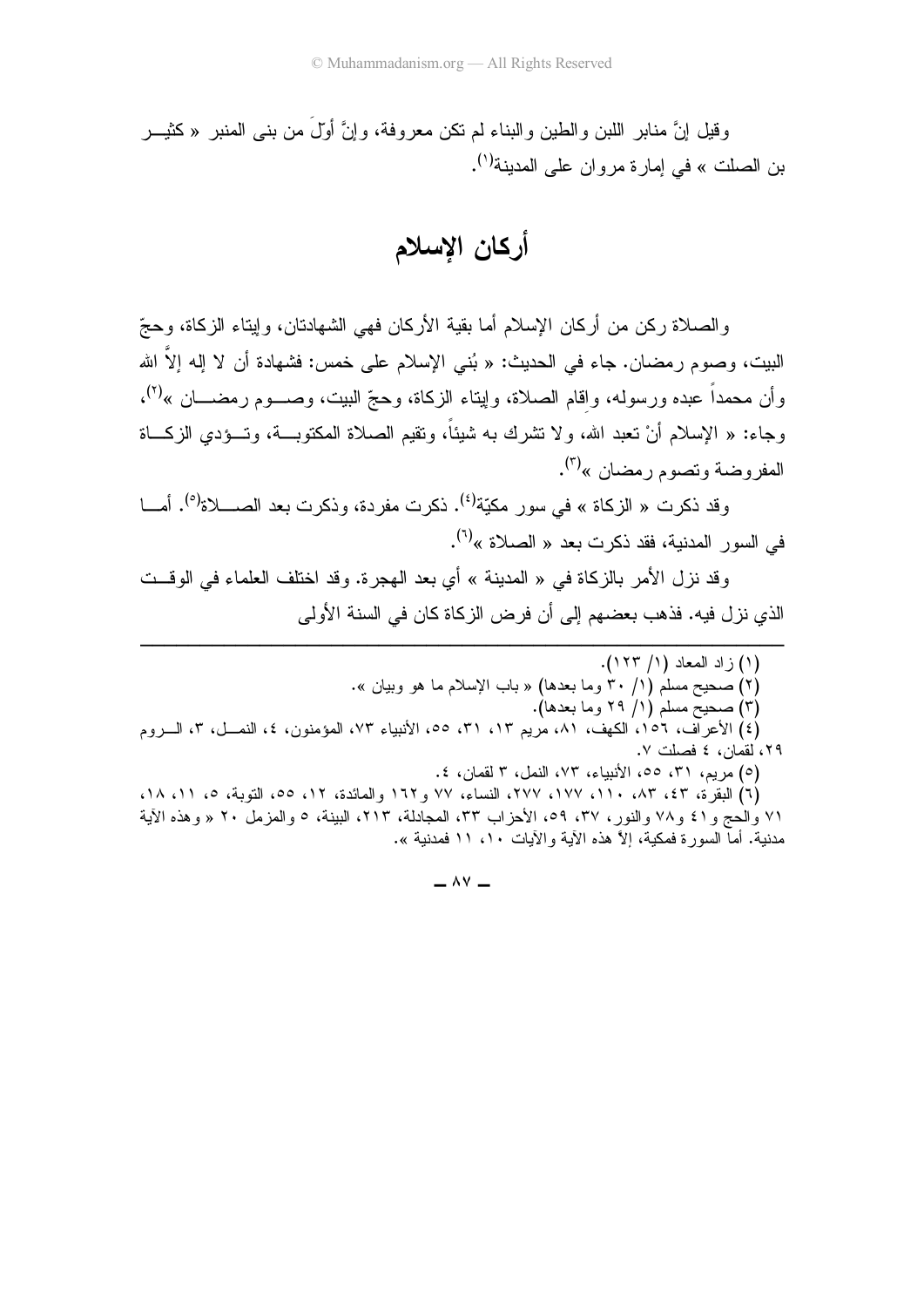من مقدم النبي، وذهب أخرون إلى أنه كان في السنة الثانية، وقال غيرهم إنه كان بعد ذلك<sup>(י)</sup>. رذكر الطبري: أنّ إخراج زكاة الفطر كان في السنة الثانية من الهجرة<sup>(٢)</sup>. وقد بحــث بعــض العلماء في تأريخ فرض الزكاة، فلم يتمكن من النثبت منه، « وقال بعضهم إنه أعيـــاه فـــرض الزكاة متى كا*ن* »<sup>(۳)</sup>.

ويذكر علماء اللغة: أن « الزكاة » من « الزكاء » بمعنى النماء والريع، وأن الزكـــاة ما نخرجه من مالك لنطهيره، وأن أصل الزكاة في اللغة الطهارة والنماء والبركة، وأن الزكـــاة طهرة للأبدان<sup>(٤)</sup>. وتقابلها لفظة « زاكوت » "ZAKUTT" في السريانية، من أصل « دكي » بمعنى طهّر والطهارة<sup>(٥)</sup>. ويراد بها في اليهودية وفي النصرانية مــــرادف « الزكــــاة » فــــي الإسلام، أي الحقوق المفروضة على الأغنياء في وجوب نطهير أموالهم، بإعطاء مـــا يخـــرج منها إلى الفقراء. وقد أمر بها في النوراة وفي الأناجيل<sup>(٢)</sup>.

ونظرًا إلى وجود الإشارة إلى الزكاة في السور المكيَّة، ووجود الحث عليها، نســـنطيع أن نقول إنهــــا كانت قربـي إلـي الله فـي ذلك الـعهد إلـي يوم نزول الأمر بفرضـهــــا، وأنـها كانــــت « صدقة » أي عملا نطوعيا، يتصدق بـها الـغنـي علـي الفقير . وقد استعملت « الصــــدقة » فـــي معنى « الزكاة » في كتب الفقه<sup>(٧)</sup>. أي في معنى مرادف لها. وقد أمر المسلمون بـــأن ينفقـــوا صدقاتهم دون منَّ ولا أذى لمن يعطونها لمهم، وعلى أن لا يتبجح المــــرء ويتفـــاخر بإعطائــــه الصدقات<sup>(^)</sup>.

------------------------------------------------------

| Shorter, P., 654.             | (۱) الطبري (۲/ ٤١٨).                                                           |
|-------------------------------|--------------------------------------------------------------------------------|
|                               | (۲) الطبري (۲/ ٤١٨).                                                           |
|                               | (٣) إمتاع الأسماع (١/ ٥٠).<br>(٤) اللسان (٢٥٨ / ٣٥٨) « صادر »، المفردات (٢١٢). |
| Shorter, P., 654.             | (٥) غرائب اللغة (١٨٤).                                                         |
| $(6)$ $(3)$ Hastings, P., 22. |                                                                                |
| Shorter, P., 483, 654.        | (٧) الموطأ « كتاب الزكاة »، « صدقة الفطر  ».                                   |
|                               | (٨) البقرة، الآية ٣٦١ وما بعدها.                                               |

 $\wedge \wedge -$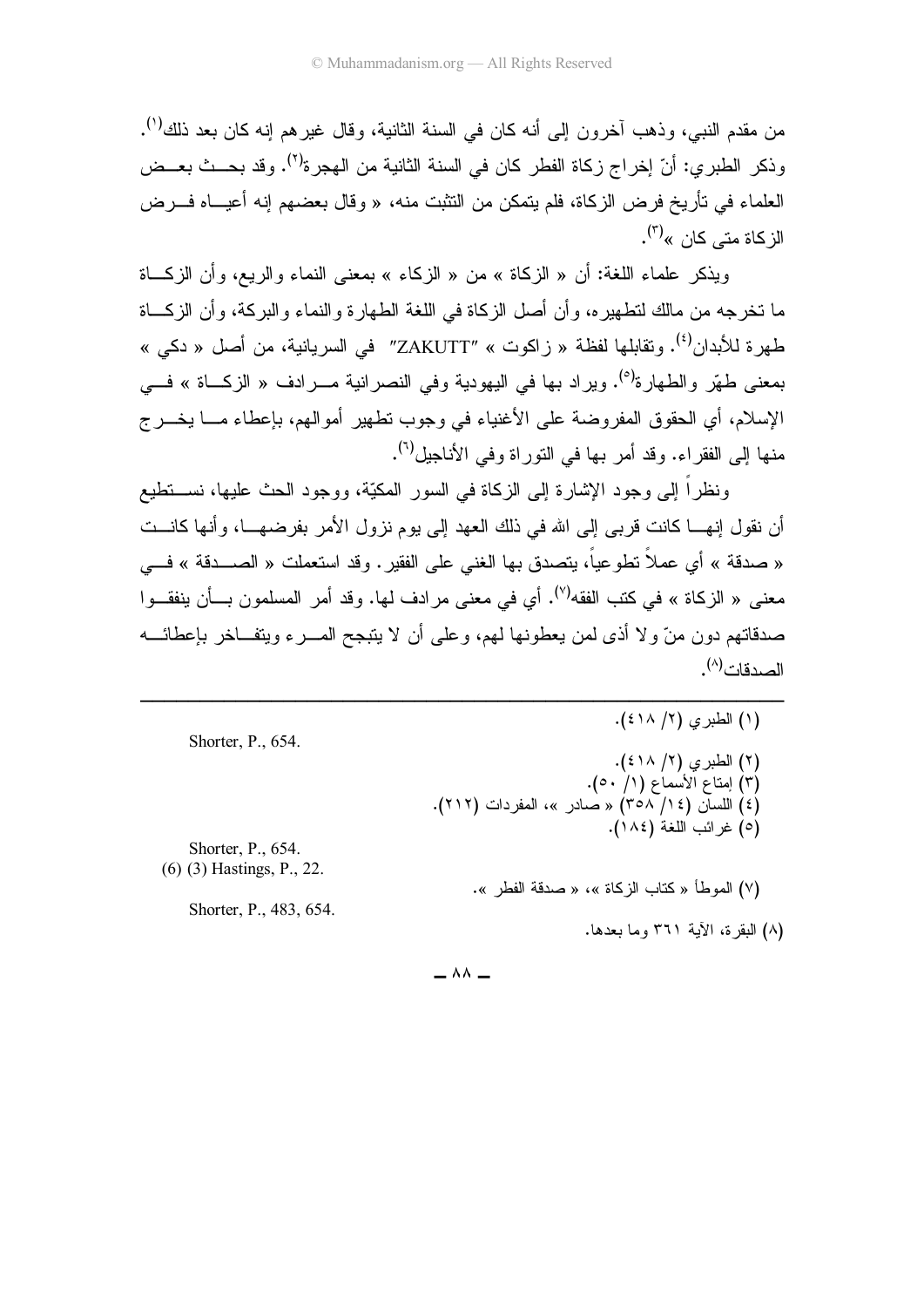ويُلاحظ أن لفظة « صدقة » و « الصدقات » و « صدقاتكم » قد وردت فــي الســـور المدنية فقط<sup>(י)</sup>. وقد ورد في الآية: « إنما الصدقات للفقــر اء والمســـاكين والعـــاملين عليهـــا و المؤلفة قلوبهم وفي الرقاب و الغارمين في سبيل الله و ابن السبيل فريضة من الله، و الله علـــيم حكيم »<sup>(٢)</sup>. فإلى هذه الجهات تصرف الصدقات.

وقد حثت اليهودية والنصرانية على أداء الصدقة أيضاً. من غير جعجعة ولا نبـــاه ولا منٍّ على أحد. وهي « صيدقة » « صيداقا » « صيداقه » في العبر انية<sup>(٣)</sup>، و "ZEDQTO" في الآر مية، بمعنى حسنة لفقير <sup>(٤)</sup>. وقد رجحت الصدقة على الأركان الأخر ي من أركان الدين بما في ذلك الصلاة و الصيام في شريعة يهود<sup>(٥)</sup>. و هي عمل نطو عي، أي غير الجبار ي، يقوم بــــه الأغنياء تجاه الفقر اء لتحليل أمو المهم ونز كيتها.

والزكاة والصدقة ركنان مهمّان من أركان الدين عند الشعوب السامية، لأنهما نقدمـــة وقربي وتضحية يقدمها المؤمن إلى أربابه. حتى عدت من الأركان الأساسية بل الأولـــي فـــي تلك الأديان، ذلك لأن المؤمن بتضحيته بماله وهو أعزَّ شيء عنده يكون قد ابتغى وجــــه ربــــه ونقرب الِيه، فقام بعبادة مقرونة بتضحية ثمينة في آن واحد.

أما الصوم، فقد فرض في شعبان أو في رمضان من السنة الثانية من الهجرة. « وكان النبي، صلَّى الله عليه وسلَّم، حين قدم المدينة، رأى يهود نصــــوم يـــوم عاشـــوراء، فســـألهم، فأخبر و ه أنه البوم الذي غرَّق الله فبه آل فر عون، ونجَّى موسى ومن معه منهم، فقــال: نحـــن أحق بموسى منهم، فصام، وأمر الناس بصومه. فلما فَرض صوم شهر ( مضان، لم يـــأمر هم بصوم بوم عاشور اء، ولم بنههم عنه »<sup>(٦)</sup>.

(۱) المعجم المفهرس (٤٠٦).<br>(۲) التوبة، الأية ٢٠.  $(3)$  (1) Shorter, P., 483. (٤) غرائب اللغة (١٩٢).  $(5)$   $(3)$  Hastings, P., 23. (٦) الطبرى (٢/ ٤١٧).

 $\wedge$  9  $-$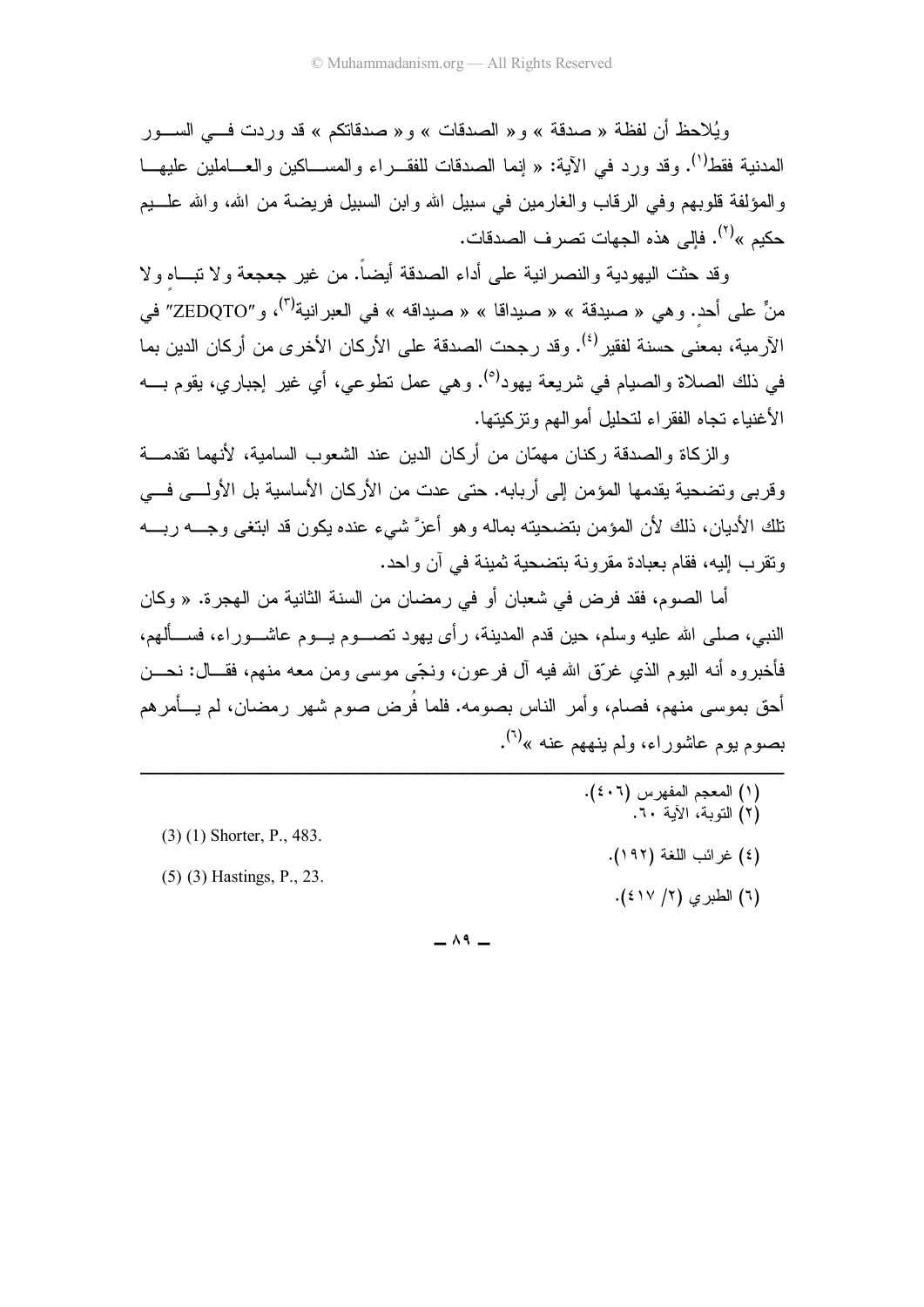وقد ورد في كتب الحديث والأخبار: « أن قريشاً كانت تصوم عاشوراء في الجاهلية، ثم أمر رسول الله، صلَّى الله عليه وسلَّم، بصيامه حتى فرض رمضان. فقال رسول الله، صلَّى الله عليه وسلم، من شاء فليصمه، ومن فليفطر ه »<sup>(١)</sup>. وذكر « أنَّ قريشاً كانت تعظم هذا اليوم، وكانوا بكسون الكعبة فيه، وصومه من تمام تعظيمه. ولكن إنما كانوا بعدّون بالأهلـــة، فكـــان عندهم عاشر المحرم. فلما قدم المدينة، وجدهم يعظمون ذلك اليوم ويصومونه، فسألهم عنــــه، فقالوا: هو اليوم الذي نجّي الله فيه موسى وقومه من فرعون »<sup>(٢)</sup>.

وذكر أيضاً: أن رسول الله، كان يتحرى صوم يوم عاشور اء على سائر الأيام، وكـــان بصومه قبل فرض ر مضان. فلمّا فَرض ر مضان، قال: من شاء صامه، ومن شـــاء تركـــه »، وبقى هو بصومه نطوعاً، فقيل له: « يا رسول الله أنه بوم نعظمه اليهود والنصـــار ي، فقـــال، صلَّى الله عليه وسلَّم: إذا كان العام المقبل إنْ شاء الله صمنا اليوم الناسع، فلم يأت العام المقبل حتے توفے رسول الله »<sup>(۳)</sup>.

ويظهر من دراسة ما جاء عن فرض رمضان، أن فرضه كان في السنة الثانية، علـــي رأى غالبية العلماء. وهي السنة التي كان فيها « أول شيء نُسخ مـــن الشــــريعة القبلـــة »<sup>(٤)</sup>، والسنة التي نزل فيها الوحي بجواز القتال في الشهر الحرام<sup>(٥)</sup>، والسنة التي صرفت فيها القبلة من بيت المقدس إلى الكعبة<sup>(٦)</sup>، والسنة التي نزل فيها الأمر بإخراج زكاة الفطر، وفرضت فيها صلاة العيد، والتي كان فيها نصر « بدر »'". وفيها أيضاً كان أول خُمْس، وأول غنيمة،

> (٢) زاد المعاد (١/ ١٦٤ وما بعدها). (٣) زاد المعاد (١/ ١٦٤ وما بعدها). (٤) إمتاع الأسماع (١/ ٥٩). (٥) الطبري (٢/ ٤١٥). إمتاع الأسماع (٢/ ٥٦ وما بعدها). (٦) الطبري (٢/ ٤١٥ وما بعدها). (٧) الطبري (٢/ ٤١٨ وما بعدها).

 $-9. -$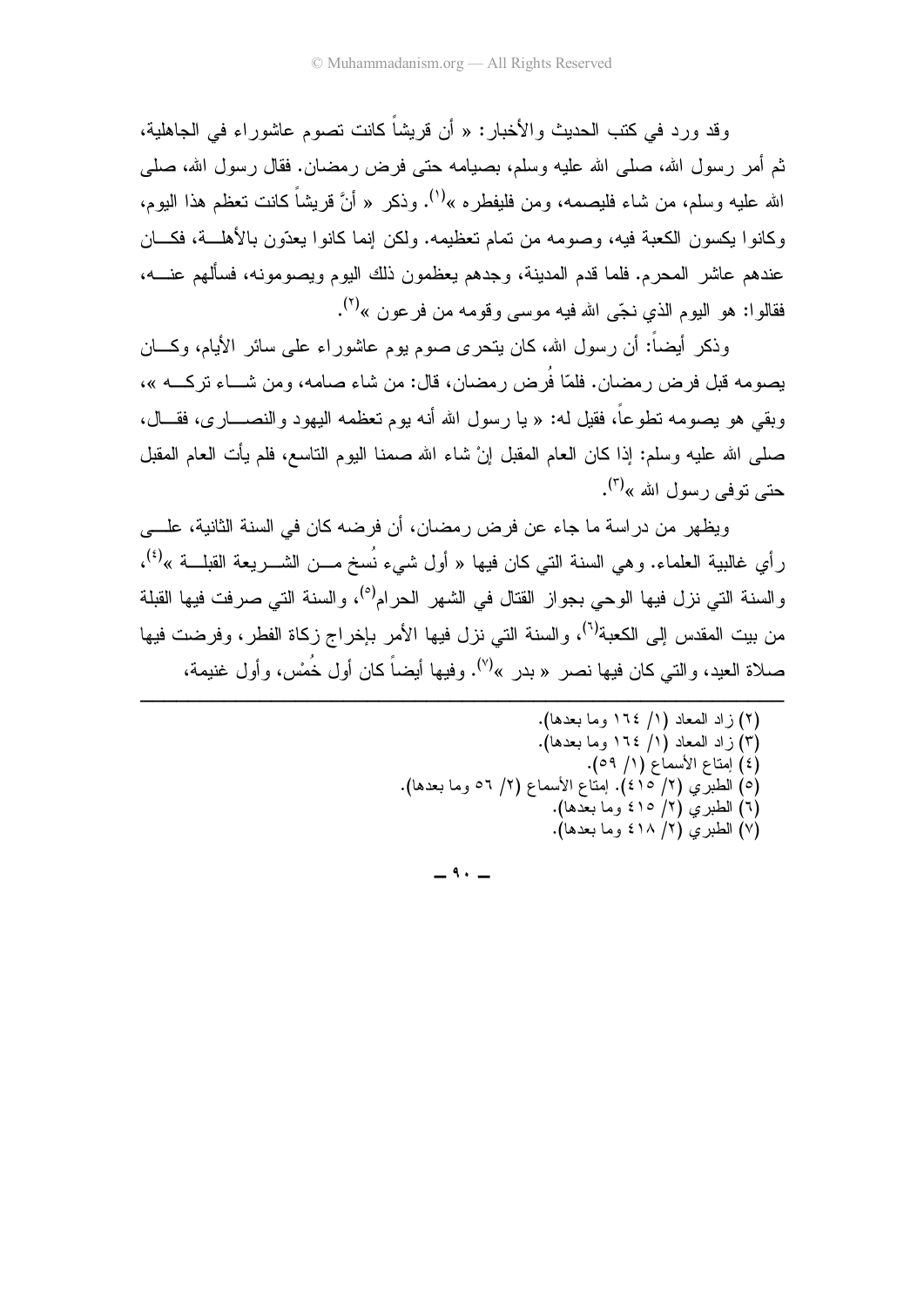و أول قتبل، و أول أسبر كان في الإسلام<sup>(١)</sup>.

وبفر ض صبام شهر ر مضان اختلف المسلمون عن بقية الأديان وفي ضمنهم اليهودية والنصر انية في طريقة صومها. فقد فرض الإسلام شهر أ معيناً، يصوم المســلمون فيـــه عـــن الطعام والشراب وعن الانصال بالزوجات طيلة نهار الصوم. أما اليهود، فقد اختلف صـــومهم عن صوم المسلمين، إذ كان عندهم يوم واحد للصوم نص عليه في ناموس موسى<sup>(٢)</sup>، ولكـــنهم صاموا أياماً أخرى لمناسبات مختلفة<sup>(٣)</sup>. وأما النصر انية، فقد نرك « العهد الجديــد »، أوقـــات الصوم لاستحسان الشخص<sup>(٤)</sup>. وصومهم يختلف عن صوم اليهود الذين كانوا ينقطعــون عــن الطعام غالباً من غروب الشمس إلى الغروب النالي، وكانوا بلبسون المســـح علـــى أجســـادهم وينثرون الرماد علمي رؤوسهم، ويتركون غير مغسولة ورؤوســـهم غيـــر مدهونـــة، وكـــانوا بصر خون وبتضر عون وببکون<sup>(٥)</sup>.

وأما « الحجّ »، فقد فرض سنة ست، وقيل: سنة سبع، وقيل: ثمـــان، وقيـــل: غيـــر  $\mathbb{E}^{(\tau)}$ زالگ

ويلاحظ أن « الحجّ » لم يُذكر في القرآن الكريم، إلاَّ في السور المدنية<sup>(٧)</sup>، و لا ســــيما السور المدنية التي تأخر زمن نزولها. وهذا مما يدل على أن الرسول لم يشارك أهل مكة فـــي حجّهم في عهد رسالته، لأن حجّهم كان حجّاً وثنياً. أما في « يثرب »، فلم يكن من الممكن له الحجِّ إلى مكة لما كان ببنه وببن قريش من خصومة، فلما انتهت خصب منه معهـــم، بتغلبـــه عليهم، أُذن له في الحجّ.

| (١) إمتاع الأسماع (٢/ ٥٨).                                                                |
|-------------------------------------------------------------------------------------------|
| (٢) لاويون، الإصحاح ١٦، الأية ٢٩.                                                         |
| (٣) قاموس الكتاب المقدس (٢/ ٣٢)، مثل حصار أورشليم، أرميا، ٢٥٣، الأية ٤١، وإحراق بختنصـــر |
| لهيكل، الملوك الثاني الإصحاح ٢٥.                                                          |
| (٤) قاموس الكتاب المقدس (٢/ ٣٢).                                                          |
| (٥) إشعياء، ٢٢، الأية ١١، قاموس الكتاب المقدس (٢/ ٣٢).                                    |
| (٦) إمتاع الأسماع (١/ ٢٥٤).                                                               |
| (٧) المعجم المفهرس لألفاظ القرآن الكريم (١٩٣ وما بعدها).                                  |
|                                                                                           |

 $-$  ۹۱ $-$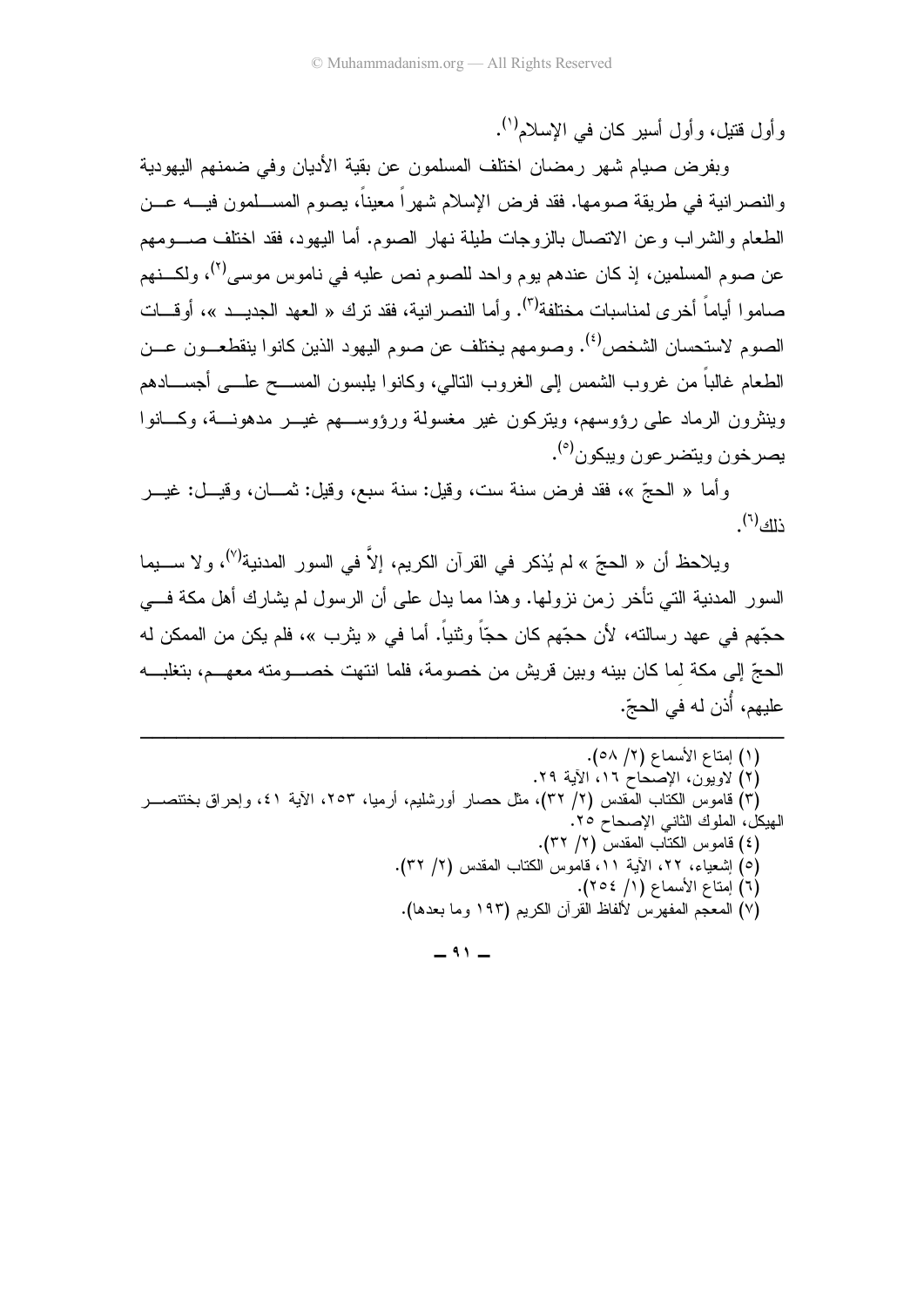وقد ورد في بعض الأخبار أنه حجّ حجّتيْن قبل أن يهاجر، وحجّة بعدما هاجر . ولكـــن أكثر العلماء لم يذكروا أنه حجّ قبل الـهجرة، بل كان حجّه، في حجّته الشـهيرة المعروفـــة بعـــد انتصار ه على قريش. وهم يشكّون في صحة خبر حجه قبل الهجرة<sup>(١)</sup>.

يَتبَيَّن من كل ما نقدم أنَّ الركنيْن الأولَيْن من أركان الإسلام، وهمـــا الشــــهادنان، نـــم الصلاة، فرضا بمكة، أي قبل الهجرة. وقد فرضت الصلاة ركعتيْن. أما الأركـــان الأخـــرى، ر هي: الزكاة والصوم والحج، فقد فرضت في المدينة.

ويمثِّل عهد المدينة عهد التشريع في الإسلام. ففيه وضـع التشريع ثم شكل « الأمــــة »، وانتهى نزول الوحي. فهو من هذه الناحية أهم عهد من عهود تأريخ الإسلام.

## $200$

--------------------(١) زاد المعاد (١/ ١٧٥ وما بعدها).

-

 $97 -$ 

---------------------------------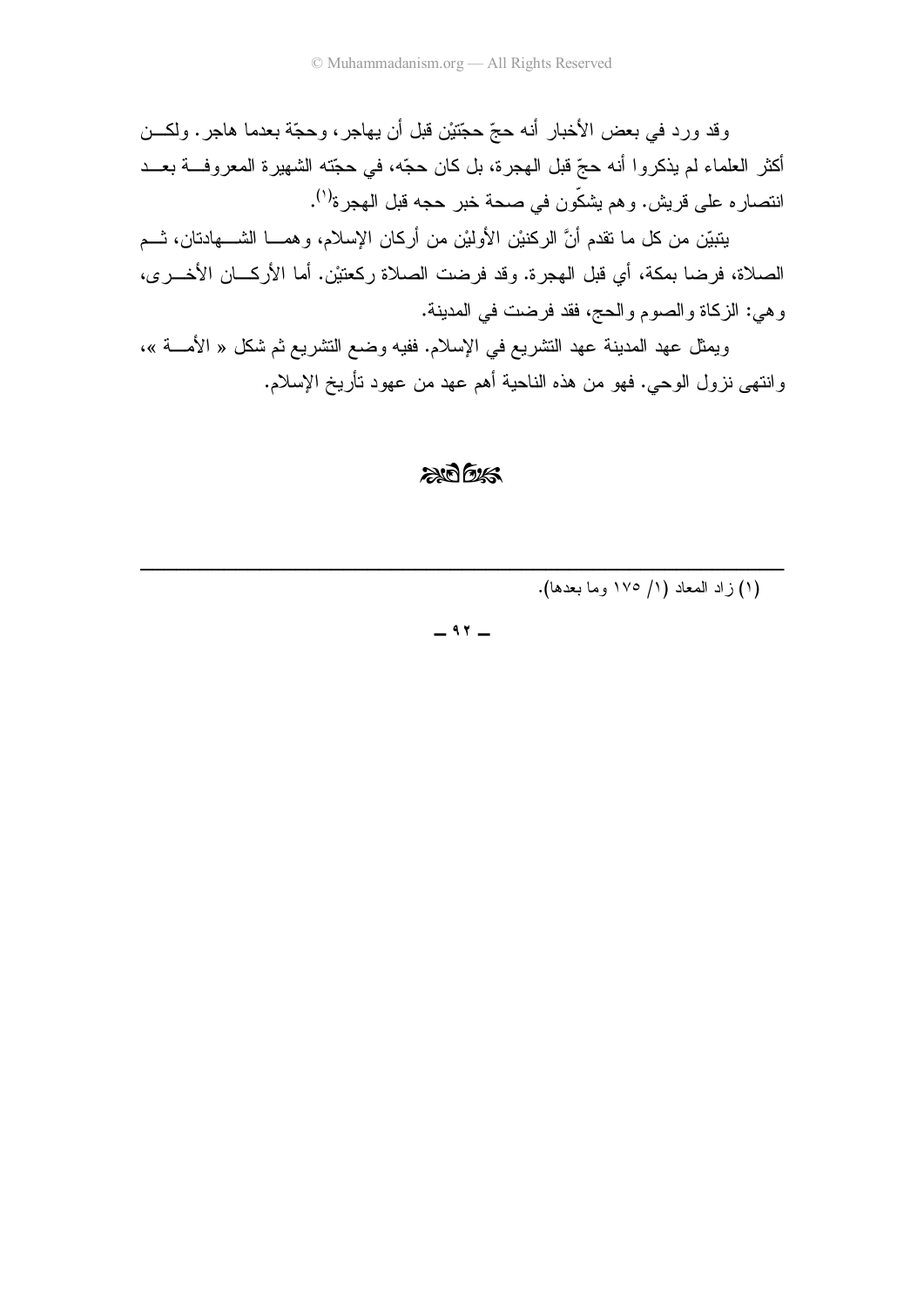## فهـــرس الموضوعات

| شكل الصلاة.                | ۱٤                   | مقدمة.                   | ۳                    |
|----------------------------|----------------------|--------------------------|----------------------|
| الوقوف في الصلاة.          | $\ddot{\phantom{1}}$ | مو ار د البحث:           | ٤                    |
| الركوع والسجود.            | $\ddot{\phantom{1}}$ | القر آن الكريم.          |                      |
| عناصر الصلاة.              | $\Delta$             | الرواة.                  |                      |
| الصلاة جماعة.              | ۱٦                   | اختلاف الرواة.           | $\ddot{\phantom{0}}$ |
| إمامة الصلاة.              | $\ddot{\phantom{1}}$ | ذاكرة الحفاظ.            |                      |
| لا أجر على الإمامة.        | $\gamma$             | الصلاة.                  | ٦                    |
| شروط الإمامة.              | $\ddot{\phantom{1}}$ | عناصر الصلاة.            | $\ddot{\phantom{0}}$ |
| أو قات الصلاة.             | ۸۸                   | كلمة الصلاة.             | ٧                    |
| المجوس وأوقات الصلاة.      | $\rightarrow$        | أصل الكلمة.              | $\ddot{\phantom{0}}$ |
| اليهود وأوقات الصلاة.      | $\ddot{\phantom{1}}$ | الصلاة عند الجاهليين.    | ٨                    |
| صلاة التفيلة.              | ۱۹                   | صلاة أهل الكتاب.         |                      |
| الشماع.                    | $\rightarrow$        | وجود الصلاة عند أهل مكة. | ٩                    |
| الصلاة في الإسلام.         | $\mathbf{r}$ .       | شكل صلاة قريش.           | $\mathcal{A}$        |
| شكل الصلاة.                | $\ddot{\phantom{1}}$ | طواف العراة.             | ١.                   |
| رواية نافع.                | $\overline{r}$       | صلاة الرسول.             | $\sim$               |
| نزول الأمر بافتراض الصلاة. | $\ddot{\phantom{1}}$ | الصلاة على الميت.        | ۱۱                   |
| حديث الإسراء.              | $\ddot{\phantom{1}}$ | دعوى الجاهلية.           | $\ddot{\phantom{1}}$ |
| الصلاة بمكة.               | $\overline{y}$       | صلاة الضحى.              | $\ddot{\phantom{1}}$ |
| السور المكيّة والصلاة.     | $\ddot{\phantom{1}}$ | الشعوب القديمة والصلاة.  | $\ddot{\phantom{1}}$ |
| سورة العلق.                | 23                   | طرد الأرواح الخبيثة.     | $\ddot{\phantom{1}}$ |
| أبو جهل وصلاة الرسول.      | $\ddot{\phantom{1}}$ | أنواع الصلاة.            | $\gamma$             |
| قيام الليل.                | 2 2                  | الصلاة المفروضة.         | $\ddot{\phantom{1}}$ |

 $-97$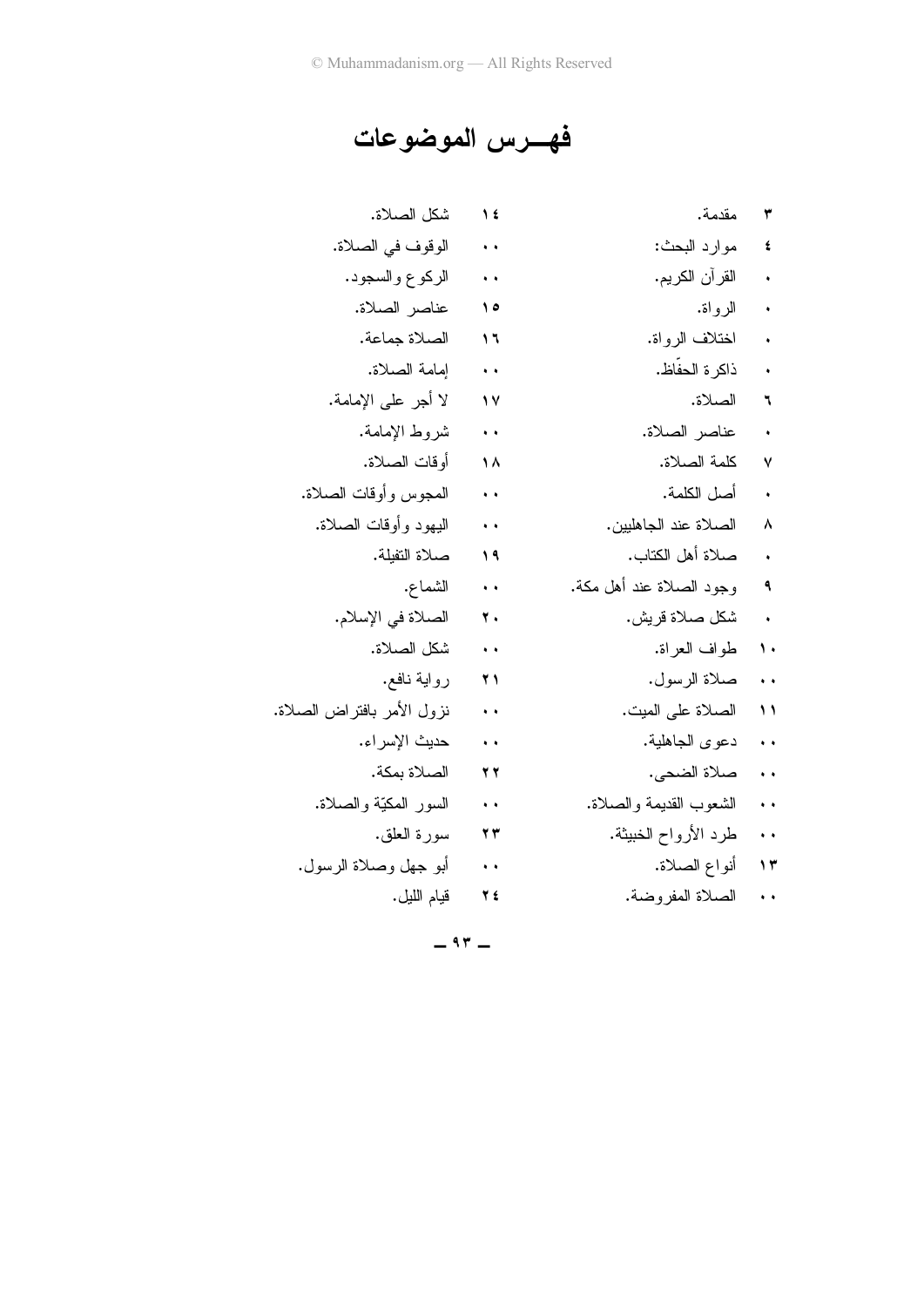| رد العلماء عليه.            | 54                   | سورة المزمل.              | $\ddot{\phantom{1}}$ |
|-----------------------------|----------------------|---------------------------|----------------------|
| الغسل.                      | $f$ $\tau$           | الأمر بالزكاة.            | ه ۲                  |
| الحدث الأصغر .              | $\sim$               | تخفيف قيام الليل.         | $\ddot{\phantom{1}}$ |
| التيمم.                     | 55                   | حديث عائشة.               | $\ddot{\phantom{1}}$ |
| نزول الأمر به.              | $\sim$ 100 $\pm$     | نقد هذا الحديث.           | ۲٦                   |
| النيمم في الشريعة اليهودية. | ه ٤                  | التهجّد .                 | ۲Y                   |
| الوضوء عند المجوس.          | $\ddot{\phantom{1}}$ | الاعتكاف.                 | $\ddot{\phantom{1}}$ |
| القبلة.                     | িহি                  | صلاة الركعتيْن.           | ٢٨                   |
| القبلة الأولى.              | $\ddot{\phantom{1}}$ | الصلوات الخمس.            | ٣٩                   |
| قبلة الرسول بمكة.           | ٤V                   | ر أي ابن حجر .            | ۳.                   |
| الحجر الأسود.               | $\ddot{\phantom{1}}$ | أول صلاة.                 | ۳١                   |
| تحويل القبلة.               | $\sharp$ $\wedge$    | الصلاة الوسطى.            | ۳۲                   |
| أول ما نسخ من القرآن.       | $\ddot{\phantom{1}}$ | صلاة الظهر .              | ۳۳                   |
| أسباب اختيار بيت المقدس.    | ٤٩                   | صلاة الحضر وصلاة السفر.   | ۽ ٣                  |
| العودة نحو مكة.             | $\ddot{\phantom{1}}$ | الأذان.                   | ه ۳                  |
| أسباب صرف الكعبة.           | $\bullet$ .          | الحاجة إليه.              | $\rightarrow$        |
| المسلمون وتحويل القبلة.     | ٥١                   | فرض الأذان.               | ۳٦                   |
| رواية السدّي.               | ۲ ه                  | بلال أول مؤذن في الإسلام. | $\ddot{\phantom{1}}$ |
| رواية ابن جريج.             | $\ddot{\phantom{1}}$ | المنار ة.                 | ٣٨                   |
| المحر اب .                  | ٥٣                   | الطهارة والوضوء.          | ۳۹                   |
| الفاتحة في الصلاة.          | ځ ه                  | قواعد الطهارة.            | $\ddot{\phantom{1}}$ |
| نزول سورة الفانحة.          | $\rightarrow$        | النجاسة والطهارة.         | $\epsilon$ .         |
| السلام في الصلاة.           | $\ddot{\phantom{1}}$ | الغسل من الجنابة.         | $\ddot{\phantom{1}}$ |
| نزول الأمر بتحريم الكلام.   | ٥٦                   | طريقة الوضوء.             | $\sharp$ \           |
| الصلاة وتحريم الخمر .       | ٥٧                   | ر أي ابن حزم في الوضوء.   | $\ddot{\phantom{1}}$ |
|                             |                      |                           |                      |

 $-96$